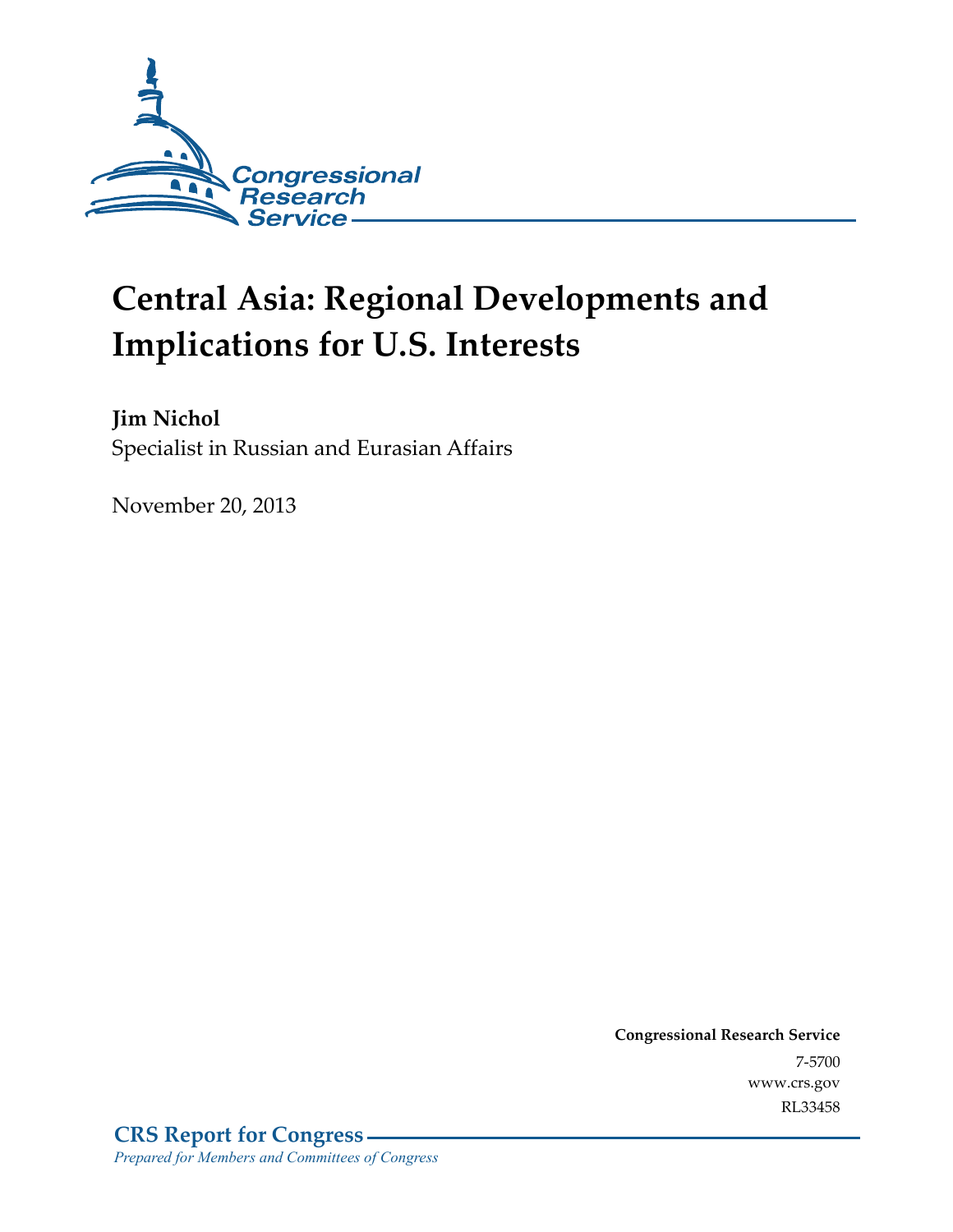## **Summary**

U.S. policy toward the Central Asian states has aimed at facilitating their cooperation with U.S. and NATO stabilization efforts in Afghanistan and their efforts to combat terrorism; proliferation; and trafficking in arms, drugs, and persons. Other U.S. objectives have included promoting free markets, democratization, human rights, energy development, and the forging of East-West and Central Asia-South Asia trade links. Such policies aim to help the states become what various U.S. administrations have considered to be responsible members of the international community rather than to degenerate into xenophobic, extremist, and anti-Western regimes that contribute to wider regional conflict and instability. Soon after the terrorist attacks on the United States on September 11, 2001, all the Central Asian "front-line" states offered over-flight and other support for coalition anti-terrorism operations in Afghanistan. Kyrgyzstan, Tajikistan, and Uzbekistan hosted coalition troops and provided access to airbases. In 2003, Kazakhstan and Uzbekistan also endorsed coalition military action in Iraq. About two dozen Kazakhstani troops served in Iraq until late 2008. Uzbekistan rescinded U.S. basing rights to support operations in Afghanistan in 2005 after the United States criticized the reported killing of civilians in the town of Andijon. In early 2009, Kyrgyzstan ordered a U.S. base in that country to close, allegedly because of Russian inducements and U.S. reluctance to meet Kyrgyz requests for greatly increased lease payments. An agreement on continued U.S. use of the Manas Transit Center was reached in June 2009. The Kyrgyz leadership has notified the United States that it will not extend the basing agreement when it comes up for renewal in 2014, and the Administration is moving operations to other locations. In recent years, most of the regional states also have participated in the Northern Distribution Network for the transport of U.S. and NATO supplies into and out of Afghanistan.

Policy makers have tailored U.S. policy in Central Asia to the varying characteristics of these states. U.S. interests in Kazakhstan have included securing and eliminating Soviet-era nuclear and biological weapons materials and facilities. U.S. energy firms have invested in oil and natural gas development in Kazakhstan and Turkmenistan, and successive administrations have backed diverse export routes to the West for these resources. U.S. policy toward Kyrgyzstan has long included support for its civil society. In Tajikistan, the United States focuses on developmental assistance to bolster the fragile economy and address high poverty rates. Tajikistan and Kyrgyzstan, as well as the region, can gain economically if water resources are properly developed and managed. U.S. relations with Uzbekistan—the most populous state in the heart of the region—were cool after 2005, but recently have improved. Congress has been at the forefront in advocating increased U.S. ties with Central Asia, and in providing backing for the region for the transit of equipment and supplies for U.S.-led stabilization efforts in Afghanistan. Congress has pursued these goals through hearings and legislation on humanitarian, economic, and democratization assistance; security issues; and human rights.

During the 113<sup>th</sup> Congress, the Members may review assistance for bolstering regional border and customs controls and other safeguards to prevent the proliferation of weapons of mass destruction (WMD), combating trafficking in persons and drugs, encouraging regional integration with South Asia and Europe, advancing energy and other resource security, and countering terrorism. Support for these goals also has been viewed as contributing to U.S. and NATO stabilization and reconstruction efforts in Afghanistan. For several years, Congress has placed conditions on assistance to Kazakhstan and Uzbekistan because of concerns about human rights abuses and lagging democratization (the Secretary of State may waive such conditions). Congress will continue to consider how to balance these varied U.S. interests in the region as U.S. and NATO military operations wind down in Afghanistan.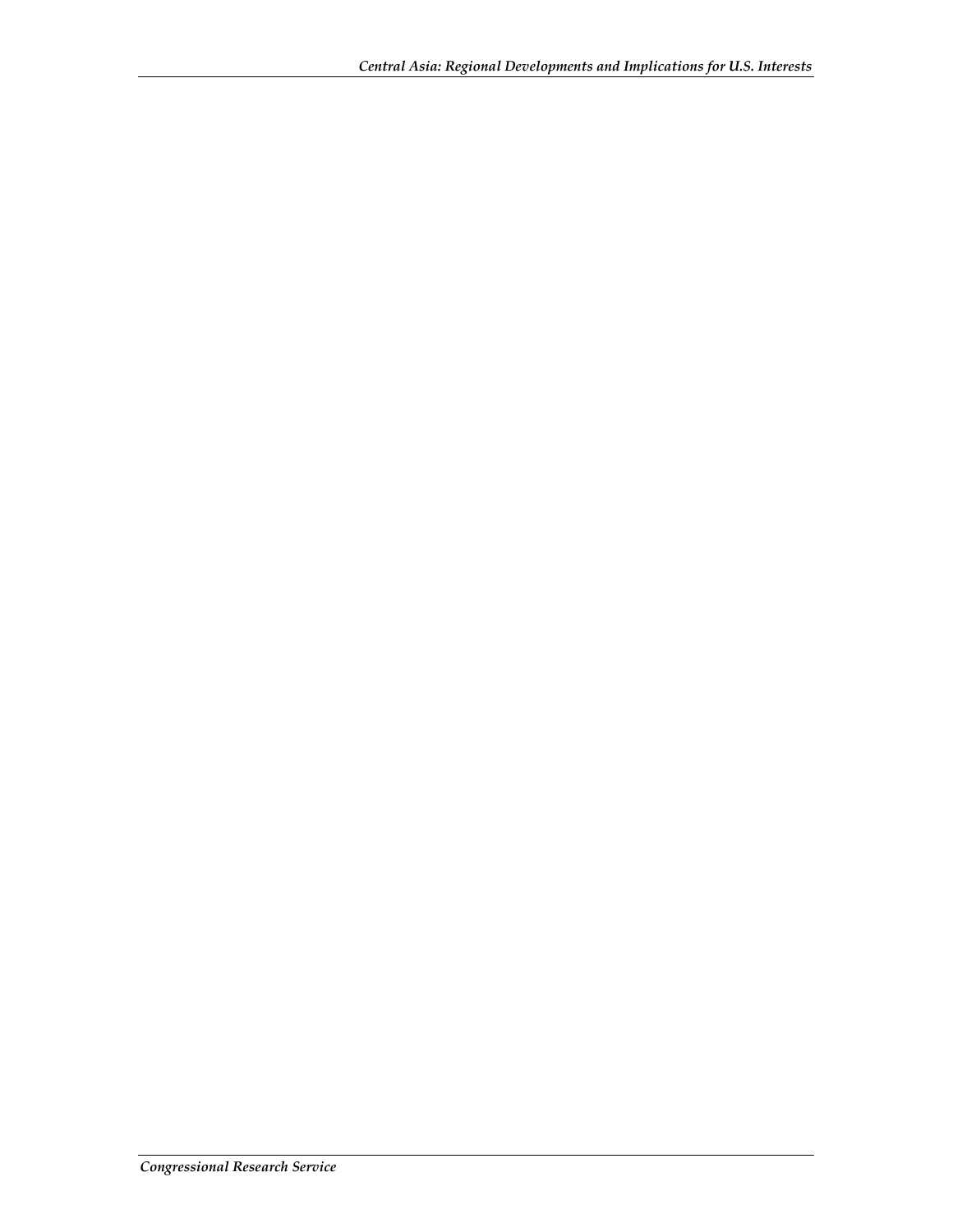# Contents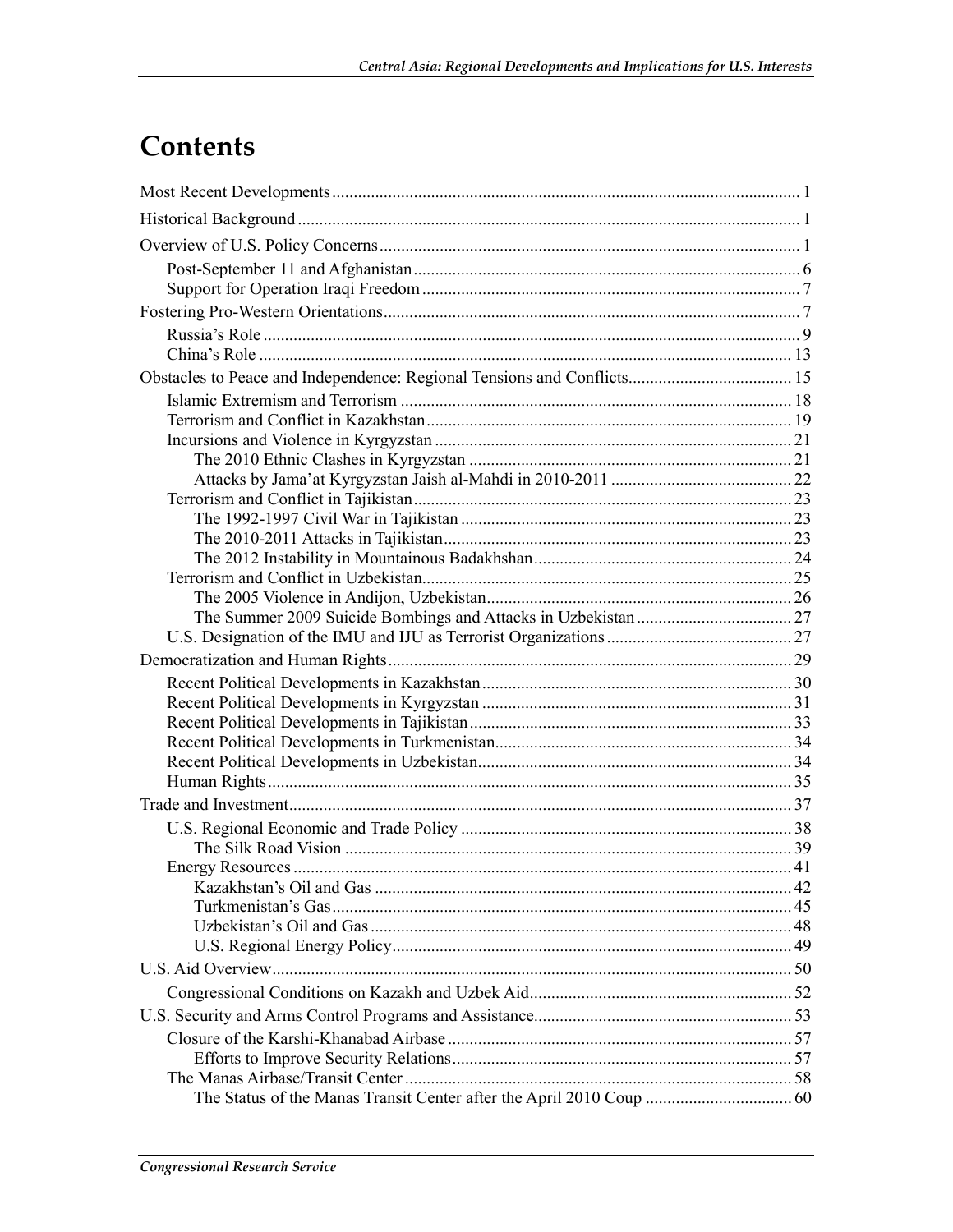## **Figures**

| Figure 1. Central Asia: Kazakhstan, Kyrgyzstan, Tajikistan, Turkmenistan, and |  |
|-------------------------------------------------------------------------------|--|
|                                                                               |  |

## **Tables**

| Table 3. U.S. Assistance to Central Asia, FY2002-FY2010 (and Totals, FY1992-FY2010) 68 |  |
|----------------------------------------------------------------------------------------|--|

## **Contacts**

|--|--|--|--|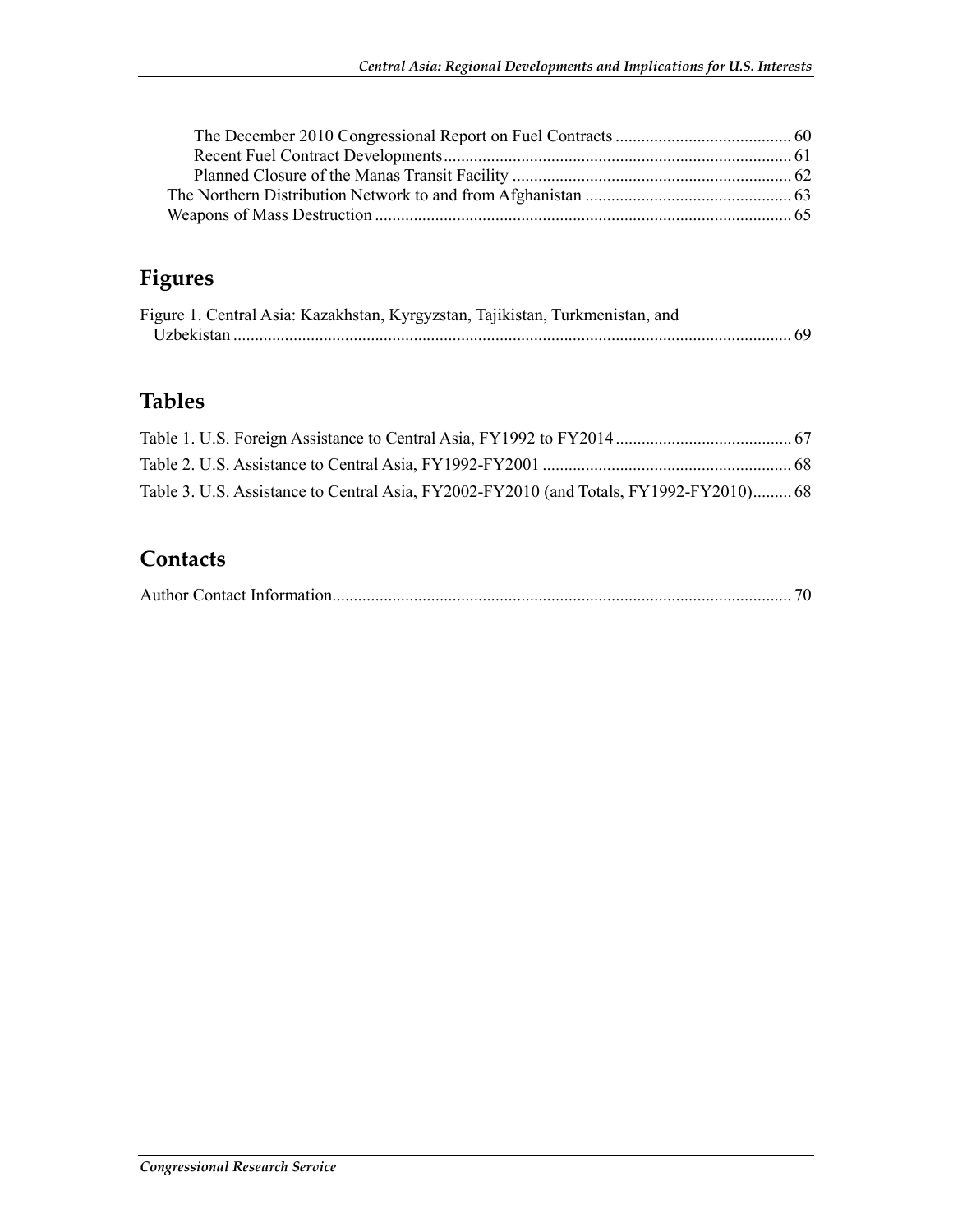# **Most Recent Developments**

Uzbekistan President Islam Karimov's eldest daughter, Gulnara Karimova, has accused the National Security Service Chairman, Colonel-General Rustom Inoyatov, of moving to seize power after several television and radio stations and other businesses linked to her were closed down. Inoyatov is believed to control several businesses in the country, and his associates hold several powerful government posts. She also has accused her mother of involvement in the closure of her businesses. Some observers alternatively have suggested that President Karimov has sanctioned his daughter for becoming too involved in controversial international cultural events and business interests.

# **Historical Background**

Central Asia consists of Kazakhstan, Kyrgyzstan, Tajikistan, Turkmenistan, and Uzbekistan; it borders Russia, China, the Middle East, and South Asia. The major peoples of all but Tajikistan speak Turkic languages (the Tajiks speak an Iranian language), and most are Sunni Muslims (some Tajiks are Shiia Muslims). Most are closely related historically and culturally. By the late 19<sup>th</sup> century, Russian tsars had conquered the last independent khanates and nomadic lands of Central Asia. By the early 1920s, Soviet power had been imposed; by 1936, five "Soviet Socialist Republics" had been created. Upon the collapse of the Soviet Union in December 1991, they gained independence.<sup>1</sup>

## **Overview of U.S. Policy Concerns**

After the collapse of the Soviet Union at the end of 1991, then-President George H. W. Bush sent the "FREEDOM Support Act" aid authorization to Congress, which was amended and signed into law in October 1992 (P.L. 102-511; aid provisions were included as Part I, Chapter 11 of the Foreign Assistance Act of 1961, P.L. 87-195). In 1999, congressional concerns led to passage of the "Silk Road Strategy Act" (P.L. 106-113), which authorized enhanced policy and aid to support conflict amelioration, humanitarian needs, economic development, transport and communications, border controls, democracy, and the creation of civil societies in the South Caucasus and Central Asia. Since FY2003, Congress has conditioned foreign assistance to Kazakhstan and Uzbekistan on their progress in respecting human rights (with national security waivers for Kazakhstan, and more recently, for Uzbekistan) (see below, "Congressional Conditions on Kazakh and Uzbek Aid"). Since FY2013, the Administration has included assistance to Central Asia under the authority of the Economic Support Fund (Part II, Chapter 4 of the Foreign Assistance Act of 1961, P.L. 87-195).

U.S. policy makers and others hold various views on the appropriate types and levels of U.S. involvement in the region. Some have argued that ties with "energy behemoth" Kazakhstan are

<sup>1</sup> <sup>1</sup> See CRS Report 97-1058, *Kazakhstan: Recent Developments and U.S. Interests*, by Jim Nichol; CRS Report 97-690, *Kyrgyzstan: Recent Developments and U.S. Interests*, by Jim Nichol; CRS Report 98-594, *Tajikistan: Recent Developments and U.S. Interests*, by Jim Nichol, CRS Report 97-1055, *Turkmenistan: Recent Developments and U.S. Interests*, by Jim Nichol, and CRS Report RS21238, *Uzbekistan: Recent Developments and U.S. Interests*, by Jim Nichol.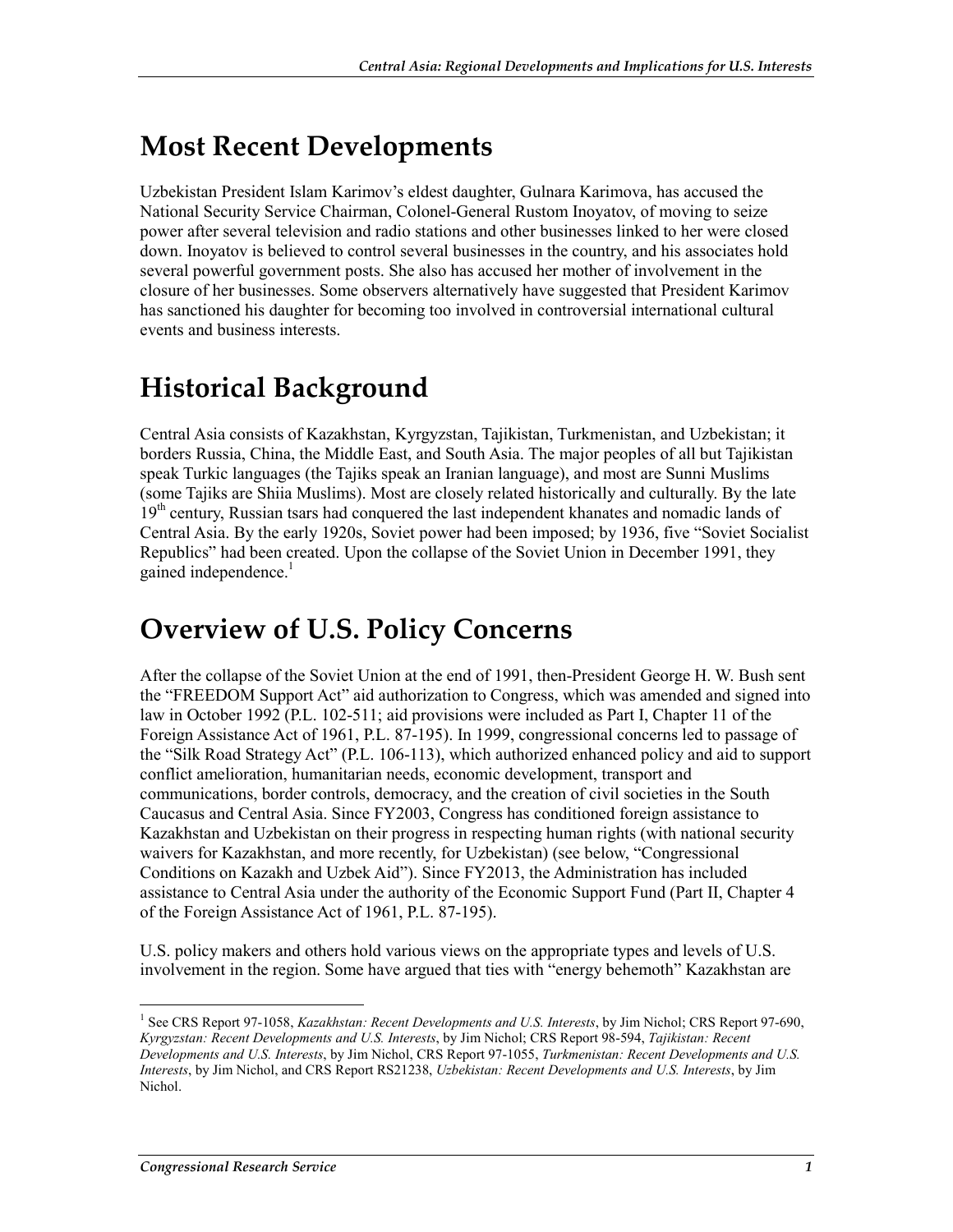crucial to U.S. interests.<sup>2</sup> Others have argued that Uzbekistan is the "linchpin" of the region (it is the most populous regional state and is centrally located, shaping the range and scope of regional cooperation) and should receive the most U.S. attention.

In general, U.S. aid and investment have been viewed as strengthening the independence of the Central Asian states and forestalling Russian, Chinese, Iranian, or other efforts to subvert them. Advocates of U.S. ties have argued that political turmoil and the growth of terrorist enclaves in Central Asia could produce spillover effects both in nearby states, including U.S. allies and friends such as Turkey, and worldwide. They also have argued that the United States has a major interest in preventing terrorist regimes or groups from illicitly acquiring Soviet-era technology for making weapons of mass destruction (WMD). They have maintained that U.S. interests do not perfectly coincide with those of its allies and friends, that Turkey and other actors

#### **Central Asia: Basic Facts**

**Total area:** 1.6 million sq. mi., larger than India; Kazakhstan: 1.1 m. sq. mi.; Kyrgyzstan: 77,000 sq. mi.; Tajikistan: 55,800 sq. mi.; Turkmenistan: 190,000 sq. mi.; Uzbekistan: 174,500 sq. mi.

**Total population:** 64.97 million, slightly less than France; Kazakhstan: 17.74 m.; Kyrgyzstan: 5.55 m.; Tajikistan: 7.91 m.; Turkmenistan: 5.11 m.; Uzbekistan: 28.66 m. (July 2013 est., *The World Factbook.*)

**Total gross domestic product:** \$414.74 billion in 2012, slightly less than Belgium. Per capita GDP is about \$6,400, slightly less than Bhutan. There are large income disparities and relatively large percentages of people in each country are in poverty. Kazakhstan: \$231.3 b.; Kyrgyzstan: \$13.47 b.; Tajikistan: \$17.72 b.; Turkmenistan: \$47.55 b.; Uzbekistan: \$104.7 b. (*The World Factbook*, purchasing power parity.)

possess limited aid resources, and that the United States is in the strongest position as the sole superpower to influence democratization and respect for human rights. They have stressed that such U.S. influence will help alleviate social tensions exploited by Islamic extremist groups to gain adherents. They also have argued that for all these reasons, the United States should maintain military access to the region even when Afghanistan becomes more stable.<sup>3</sup>

Some views of policy makers and academics who previously objected to a more forward U.S. policy toward Central Asia appeared less salient after September 11, 2001—when the United States came to stress counter-terrorism operations in Afghanistan—but aspects of these views could again come to the fore as such operations wind down in Afghanistan in 2014. These observers argued that the United States historically had few interests in Central Asia and that developments there remained largely marginal to U.S. interests. They also argued that the United States should not try to foster democratization among cultures they claimed are historically attuned to authoritarianism. Some observers rejected arguments that U.S. interests in antiterrorism, nonproliferation, regional cooperation, and trade outweighed concerns over democratization and human rights, and urged reducing or cutting off most aid to repressive Central Asian states. A few observers pointed to instability in the region as a reason to eschew

<sup>2</sup> U.S. Department of State, Office of the Spokesman, *Remarks: Secretary of State Condoleezza Rice At Eurasian National University*, October 13, 2005. In August 2012, then-Assistant Secretary of State Robert Blake stated that "our relations with Kazakhstan ... are the deepest and broadest of all countries in Central Asia." U.S. Department of State, *On-the-Record Briefing With International Media: Robert O. Blake, Jr., Assistant Secretary, Bureau of South and Central Asian Affairs*, August 15, 2012.

<sup>&</sup>lt;sup>3</sup> At least some of these views seemed to be reflected in the former Bush Administration's 2006 National Security Strategy of the United States, which proclaimed that "Central Asia is an enduring priority for our foreign policy." The Obama Administration's May 2010 National Security Strategy does not specifically mention Central Asia or the Caspian region. The White House, *National Security Strategy of the United St*ates, March 16, 2006, p. 40; *National Security Strategy*, May 2010.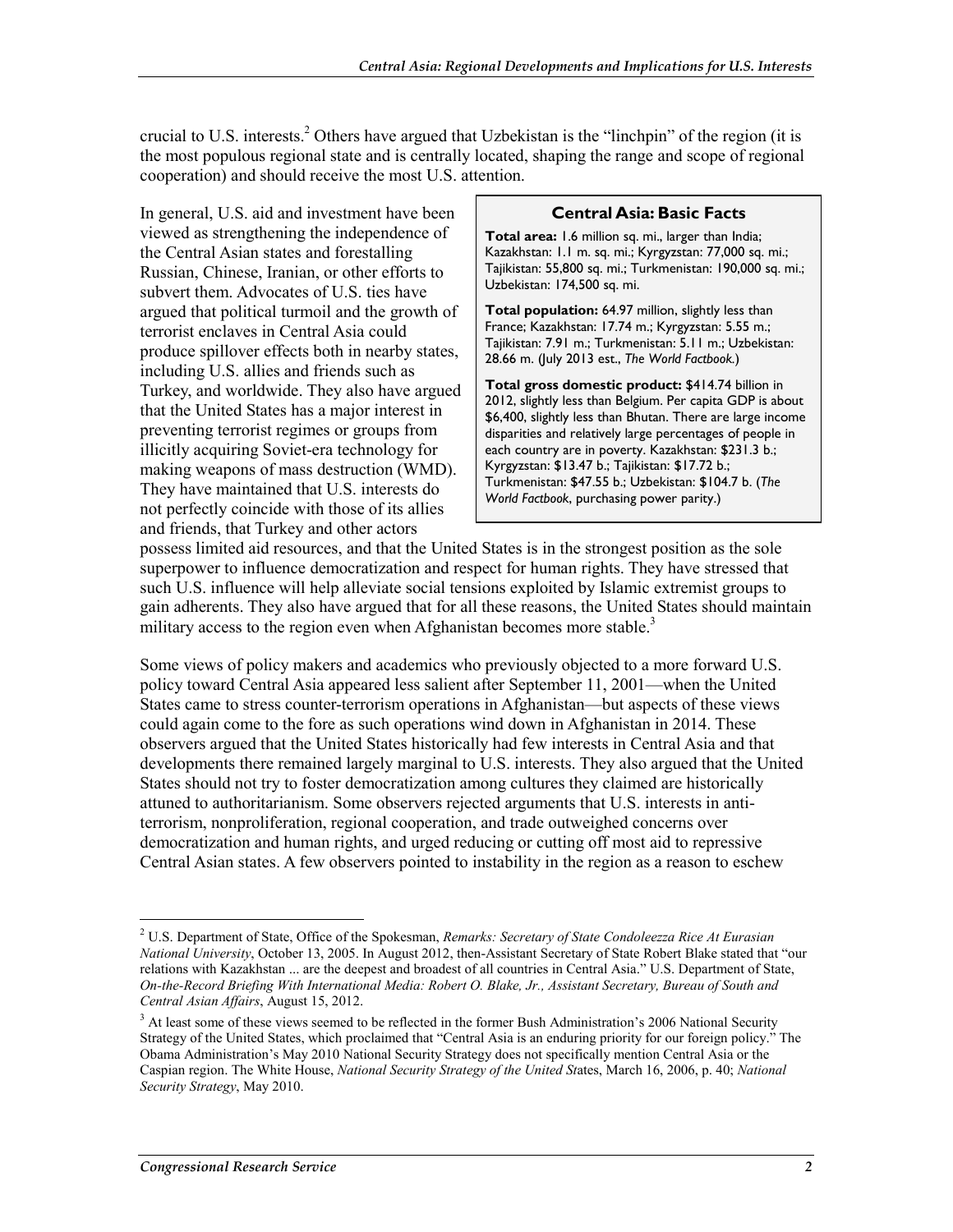deeper U.S. involvement such as military access that could needlessly place more U.S. personnel and citizens in danger.

The Obama Administration has listed six objectives of what it terms an enhanced U.S. engagement policy in Central Asia:

- to maximize the cooperation of the states of the region with coalition counterterrorism efforts in Afghanistan (particularly cooperation on hosting U.S. and NATO airbases and on the transit of troops and supplies to and from Afghanistan along the "Northern Distribution Network"; see below);
- to increase the development and diversification of the region's energy and other resources and supply routes;
- to promote the eventual emergence of good governance and respect for human rights;
- to foster competitive market economies;
- to combat the trafficking of narcotics and people; and
- to sustain nonproliferation.

Signs of this enhanced engagement include U.S. senior-level diplomatic visits and annual meetings of the U.S.-Central Asia Council on Trade and Investment (see below). In 2009, the Obama Administration also launched high-level Annual Bilateral Consultations (ABCs) with each of the regional states on counter-narcotics, counter-terrorism, democratic reforms, the rule of law, human rights, trade, investment, health, and education.

In February 2012, the State Department announced that it was elevating relations with Kazakhstan to the level of a strategic partnership dialogue by transforming the bilateral ABC into a Strategic Partnership Commission, similar to the ones with Georgia and Ukraine. However, unlike these, no formal charter has been released. The first meeting of this Commission took place in April 2012 in Washington, DC, during which political, economic, and scientific working groups discussed plans for bilateral projects. The second meeting took place in July 2013 in Washington, DC, hosted by visiting Kazakh Foreign Minister Erlan Idrissov and Secretary Kerry. The United States praised Kazakhstan's "leadership role" in supporting security in Afghanistan, including through assistance to the Afghan National Security Forces and a university scholarship program. The United States pledged continued support for Kazakhstan's peacekeeping brigade and the annual Steppe Eagle military exercise and for its efforts to join the World Trade Organization, and agreed to a U.S. trade and investment delegation visit to Kazakhstan.<sup>4</sup>

In March 2013, Director of National Intelligence James Clapper testified that the governments of the Central Asian states remained threatened by instability and preferred repression of even small signs of discontent rather than implementation of political and economic reforms. He also assessed that "personal rivalries and longstanding disputes over borders, water, and energy create bilateral frictions between neighbors and potential flashpoints for conflict. Ethnic conflicts are also possible and could emerge with little warning." He warned in particular that tensions

<sup>4</sup> U.S. Department of State, Office of the Spokesperson, *Joint Statement of Second Kazakhstan-United States Strategic Partnership Dialogue*, July 10, 2013.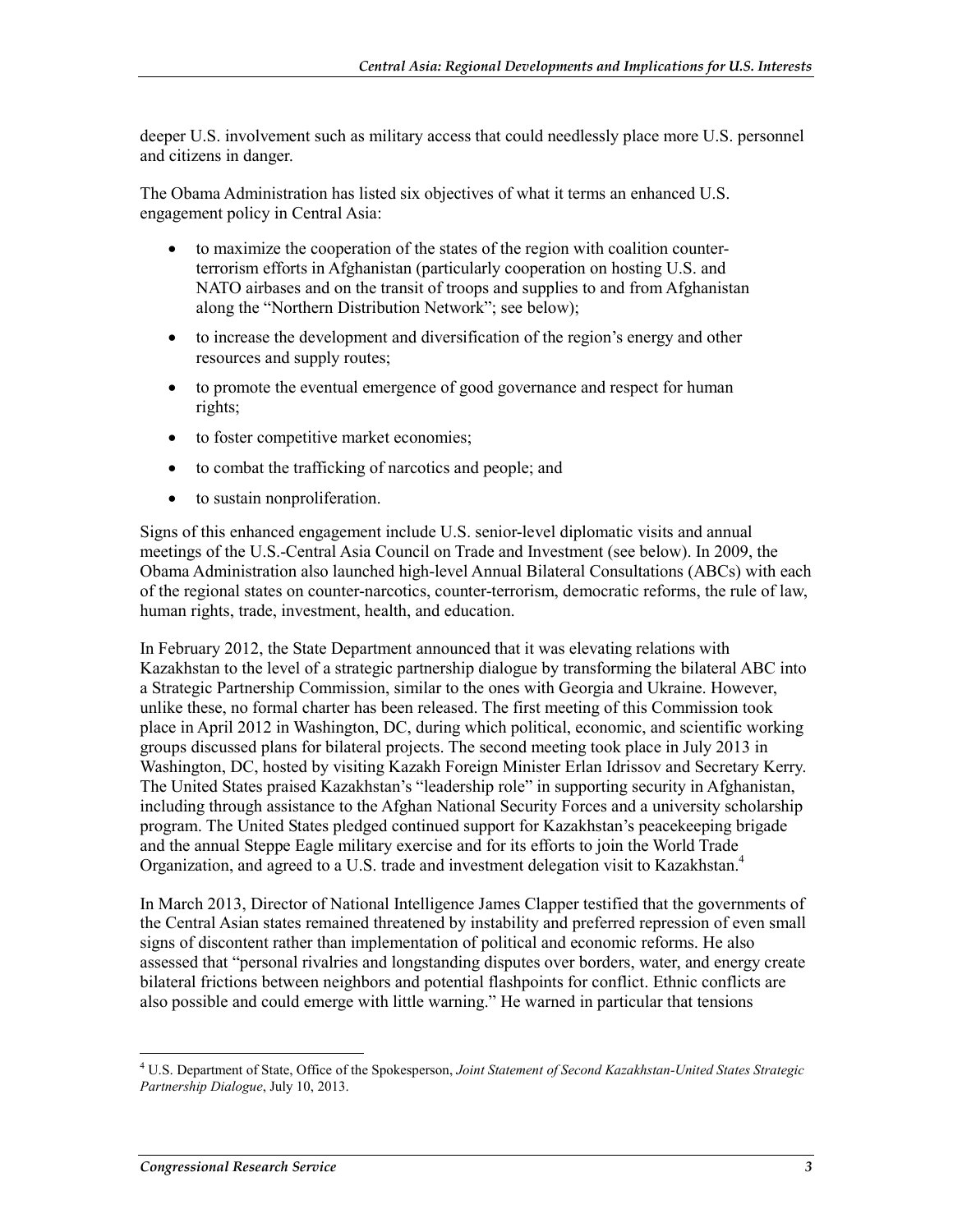between ethnic Uzbeks and Kyrgyz in southern Kyrgyzstan remained high in the absence of government efforts to foster reconciliation.5

Among relevant policy statements, former Assistant Secretary of State Robert Blake appeared to emphasize U.S. security interests in testimony in November 2010 when he stated that "Central Asia plays a vital role in our Afghanistan strategy…. A stable future for Afghanistan depends on the continued assistance of its Central Asian neighbors, just as a stable, prosperous future for the Central Asian states depends on bringing peace, stability and prosperity to Afghanistan." Appearing at the same hearing as Blake, Deputy Assistant Secretary of Defense David Sedney stated that "from the Department of Defense perspective … our focus is on the support for the effort in Afghanistan, but that is accompanied by the longer-term security assistance projects, including a variety of training efforts in areas from counterterrorism to counternarcotics that are building capabilities in those countries that are important for reasons well beyond Afghanistan."<sup>6</sup>

At the same time, then-Assistant Secretary Blake in July 2010 refuted the arguments of critics "that this Administration is too focused on the security relationship with [Central Asian] countries and forgets about human rights." He stated that human rights and civil society issues "will remain an essential part of our dialogue equal in importance to our discussion on security issues." Similarly, in congressional testimony in July 2012, he argued that "the path to progress on [human rights] is more engagement with these governments, not less."

In a speech in October 2012, then-Assistant Secretary Blake underlined that the Central Asian countries have an important role in ensuring the security of Afghanistan after 2014. He averred that the Silk Road Vision (see below, "Trade and Investment") aimed to integrate Afghanistan into the larger regional economy and hailed the Northern Distribution Network (NDN; a transport route for military material entering and leaving Afghanistan. See below, "The Northern Distribution Network to and from Afghanistan") as one means to boost private sector trade between Central and South Asia. He praised Central Asian economic cooperation with Afghanistan and stated that U.S. efforts to encourage economic and security ties between the Central Asian states and Afghanistan had provided opportunities to advocate for greater democratization and respect for human rights in Central Asia.<sup>9</sup>

<sup>5</sup> U.S. Senate, Select Committee on Intelligence, *Statement for the Record, Worldwide Threat Assessment of the U.S. Intelligence Community*, James R. Clapper, Director of National Intelligence, March 12, 2013.

<sup>&</sup>lt;sup>6</sup> U.S. House of Representatives, Committee on Foreign Relations, Subcommittee on Asia, the Pacific, and the Global Environment, Hearing on the Emerging Importance of the U.S.-Central Asia Partnership, *Testimony of Robert O. Blake, Jr., Assistant Secretary, Bureau of South and Central Asian Affairs*, and *Testimony of David Sedney, Deputy Assistant Secretary of Defense,* November 17, 2010.

<sup>7</sup> U.S. Department of State, Robert O. Blake, Jr., Assistant Secretary, Bureau of South and Central Asian Affairs, *U.S. Policy Towards Central Asia*, Carnegie Endowment for Peace, July 30, 2010. See also U.S. Department of State, Robert O. Blake, Jr., *Remarks:U.S. Policy in Central Asia*, Forum of the Central Asia-Caucasus Institute, January 25, 2012.

<sup>&</sup>lt;sup>8</sup> U.S. House of Representatives, Committee on Foreign Affairs, Subcommittee on Europe and Eurasia, Hearing: U.S. Engagement in Central Asia, *Testimony by Robert Blake, Assistant Secretary, Bureau of Central and South Asian Affairs, U.S. Department of State*, July 24, 2012

<sup>9</sup> U.S. Department of State, *Remarks, Robert O. Blake, Jr., Assistant Secretary, Bureau of South and Central Asian Affairs, [at] Indiana University's Inner Asian and Uralic Natural Resource Center*, October 18, 2012. Similarly, see *Remarks, Robert O. Blake, Jr., Assistant Secretary, Bureau of South and Central Asian Affairs, [at] the Conference on U.S and European Policy in Central Asia at the Carnegie Endowment for International Peace*, July 12, 2012.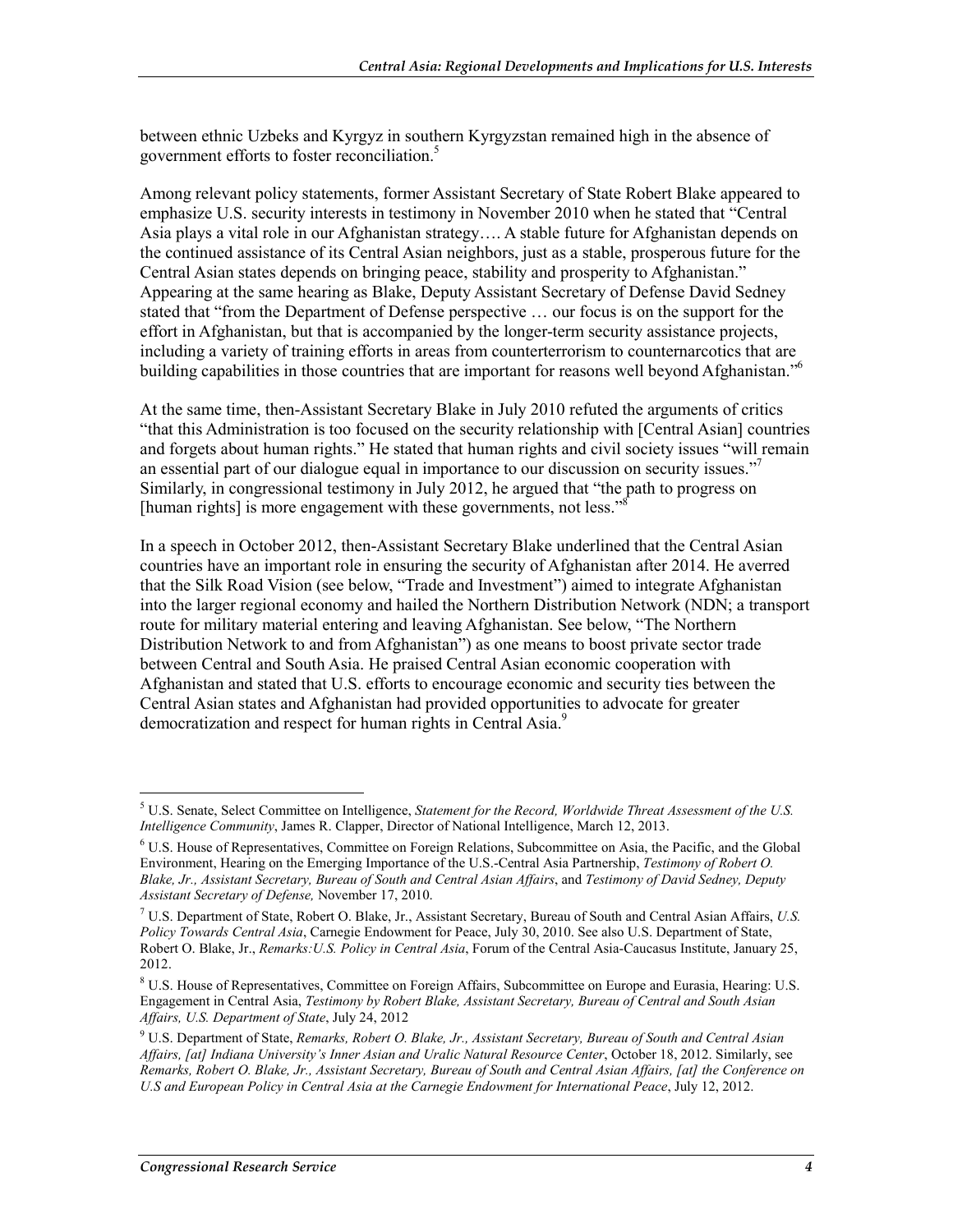Nisha Biswal was sworn in as Assistant Secretary of State for South and Central Asian Affairs on October 21, 2013. At her confirmation hearing, she praised Kazakhstan as a leader among the Central Asian states in supporting stabilization efforts in Afghanistan. She stated that "expanding greater regional connectivity and linking economies and markets will be one of my top priorities." She pointed to Turkmenistan's and Tajikistan's efforts to build a railway circumventing Uzbekistan as an example of regional cooperation, as well as Turkmenistan's longtime promotion of a gas pipeline through Afghanistan to Pakistan. She claimed that all the regional states were working toward or thinking of accession to the World Trade Organization. She stated that she would encourage U.S. private sector and academic collaboration with regional organizations on issues of food security, water management, climate change, and infectious diseases. She stressed that although the United States would work with the regional states to counter terrorism and extremism, she would advocate democratization so that people have peaceful avenues for expressing dissent. She pledged to remain engaged with Uzbekistan to end forced labor and to address other human rights concerns, and to champion freedom of religion throughout the region. $10<sup>10</sup>$ 

Recent contacts between Central Asian leaders and President Obama and Secretaries Clinton and Kerry and other U.S. officials have included the following:

- The President met on April 11, 2010, with Kazakh President Nursultan Nazarbayev on the sidelines of the Nuclear Security Summit in Washington, DC. A joint statement reported that they "pledged to intensify bilateral cooperation to promote nuclear safety and nonproliferation, regional stability in Central Asia, economic prosperity, and universal values." President Obama encouraged Kazakhstan to fully implement its 2009-2012 National Human Rights Action Plan. President Nazarbayev agreed to facilitate U.S. military air flights along a new trans-polar route that transits Kazakhstan to Afghanistan, and President Obama praised Kazakh assistance to Afghanistan.<sup>11</sup>
- Then-Secretary Clinton visited Kazakhstan, Kyrgyzstan, and Uzbekistan in early December 2010. In Kazakhstan, she participated in the OSCE Summit. She also met briefly with Tajik President Rahmon and Turkmen President Gurbanguly Berdimuhamedow on the sidelines of the Astana Summit. In Uzbekistan, she signed an accord on scientific cooperation as one means, she explained, to further U.S. engagement with the country.
- During her October 22-23, 2011, visit to Tajikistan and Uzbekistan, then-Secretary Clinton discussed the Silk Road Vision (see below, "Trade and Investment") to turn Afghanistan into a regional transportation, trade, and energy hub linked to Central Asia. She also warned the presidents of both countries that restrictions on religious freedom could contribute to rising religious discontent.
- President Obama met with President Nazarbayev at the nuclear security summit in Seoul, South Korea, in March 2012. President Obama hailed Kazakhstan's efforts to secure nuclear materials inherited from the former Soviet Union.<sup>12</sup>

<sup>1</sup> 10 U.S. Senate, Committee on Foreign Relations, Nomination Hearing, *Statement for the Record: Hon. Nisha Desai Biswal, Nominee for Assistant Secretary of State for South and Central Asian Affairs*, September 12, 2013.

<sup>&</sup>lt;sup>11</sup> The White House, Office of the Press Secretary, *Joint Statement on the meeting between President Obama and Kazakhstan President Nazarbayev* April 11, 2010.

<sup>12</sup> The White House, Office of the Press Secretary, *Remarks by President Obama and President Nursultan Nazarbayev*  (continued...)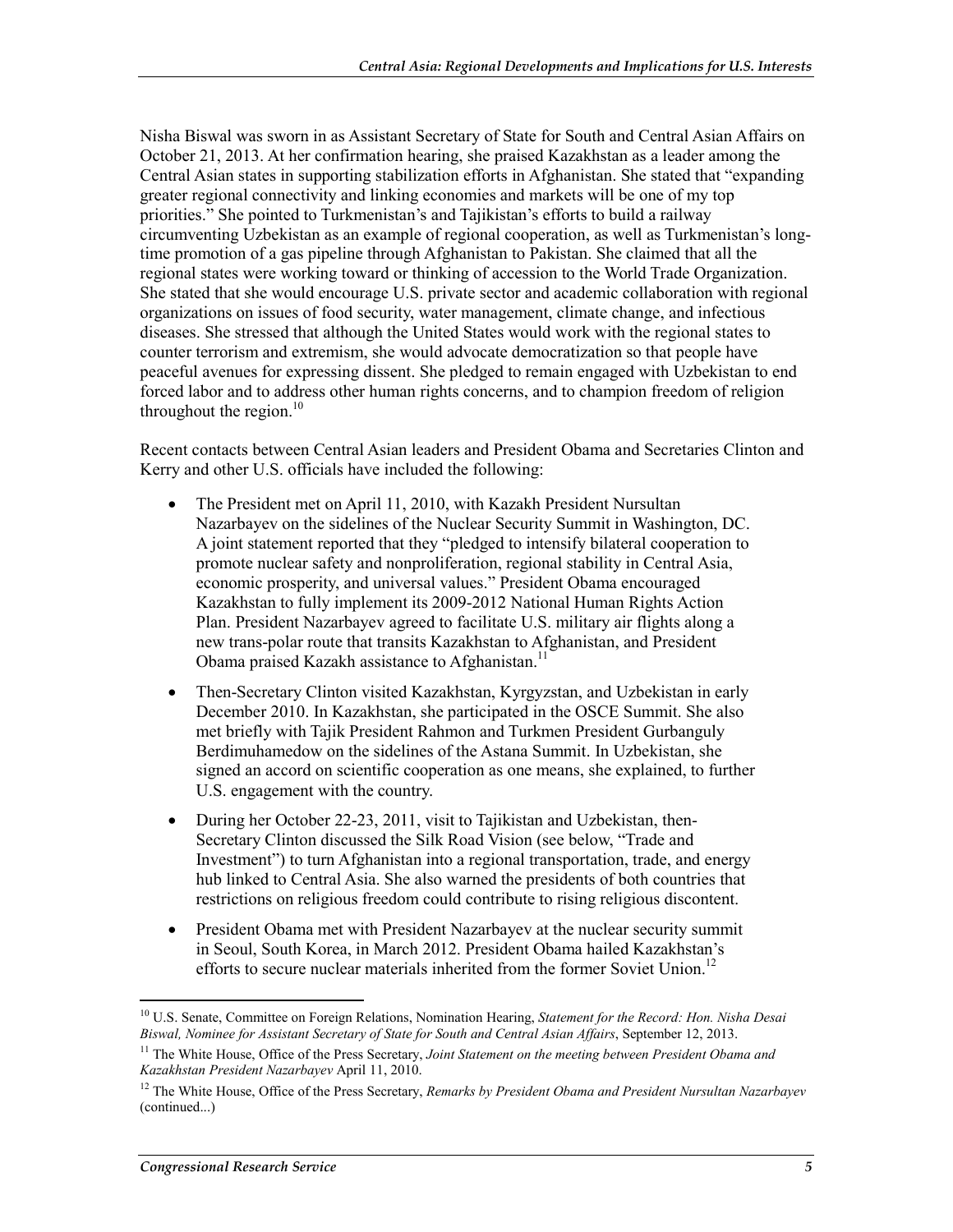- Secretary Kerry met with visiting Uzbek Foreign Minister Abdulaziz Kamilov in March 2013. Kerry stated that Uzbekistan is providing "very important" support for the NDN and infrastructure aid to Afghanistan, but also emphasized that bilateral ties were not limited to Afghan-related issues.<sup>13</sup>
- Secretary Kerry met with visiting Kazakh Foreign Minister Erlan Idrissov in July 2013 to convene a session of the bilateral Strategic Partnership Commission (see above). During the visit, Idrissov also met with Defense Secretary Chuck Hagel, Energy Secretary Ernest Moniz, U.S. Trade Representative Michael Froman, and National Security Advisor Susan Rice.

## **Post-September 11 and Afghanistan**

After the terrorist attacks on the United States on September 11, 2001, then-Deputy Assistant Secretary of State B. Lynn Pascoe testified that the former Bush Administration realized that "it was critical to the national interests of the United States that we greatly enhance our relations with the five Central Asian countries" to prevent them from becoming harbors for terrorism.<sup>14</sup> All the Central Asian states soon offered overflight and other assistance to U.S.-led anti-terrorism coalition operations in Afghanistan. The states were predisposed to welcome such operations. Tajikistan and Uzbekistan had long supported the Afghan Northern Alliance's combat against the Taliban, and all the Central Asian states feared Afghanistan as a base for terrorism, crime, and drug trafficking (even Turkmenistan, which had tried to reach some accommodation with the Taliban). The U.S.-led coalition's overthrow of the Taliban and routing of Al Qaeda and Islamic Movement of Uzbekistan (IIMU; see below) terrorists in Afghanistan increased the security of Central Asia.

According to then-Assistant Secretary of Defense J. D. Crouch in testimony in June 2002, "our military relationships with each [Central Asian] nation have matured on a scale not imaginable prior to September 11<sup>th</sup>." Crouch averred that "for the foreseeable future, U.S. defense and security cooperation in Central Asia must continue to support actions to deter or defeat terrorist threats" and to build effective armed forces under civilian control.

As outlined by Crouch and as affected by subsequent developments, security relationships include

• a "critical regional partnership" with Kyrgyzstan in OEF, providing basing for U.S. and coalition forces at Manas (in 2013, the U.S. Air Force reported that there were about 1,500 U.S. troops and U.S. contractors and about 700 Kyrgyz contractors at Manas). The Defense Department plans to transition from the base by July 2014 (see below).

<sup>(...</sup>continued)

*of the Republic of Kazakhstan Before Bilateral Meeting*, March 26, 2012; *Joint Statement of the Presidents of the Republic of Kazakhstan, the Russian Federation, and the United States of America Regarding the Trilateral Cooperation at the Former Semipalatinsk Test Site*, March 26, 2012.

<sup>13</sup> U.S. Department of State, *Secretary Kerry Meets With Uzbek Foreign Minister Kamilov*, March 13, 2013.

<sup>&</sup>lt;sup>14</sup> U.S. Senate, Committee on Foreign Relations, Subcommittee on Central Asia and the South Caucasus, The U.S. Role in Central Asia. *Testimony of B. Lynn Pascoe, Deputy Assistant Secretary for European and Eurasian Affairs*, June 27, 2002.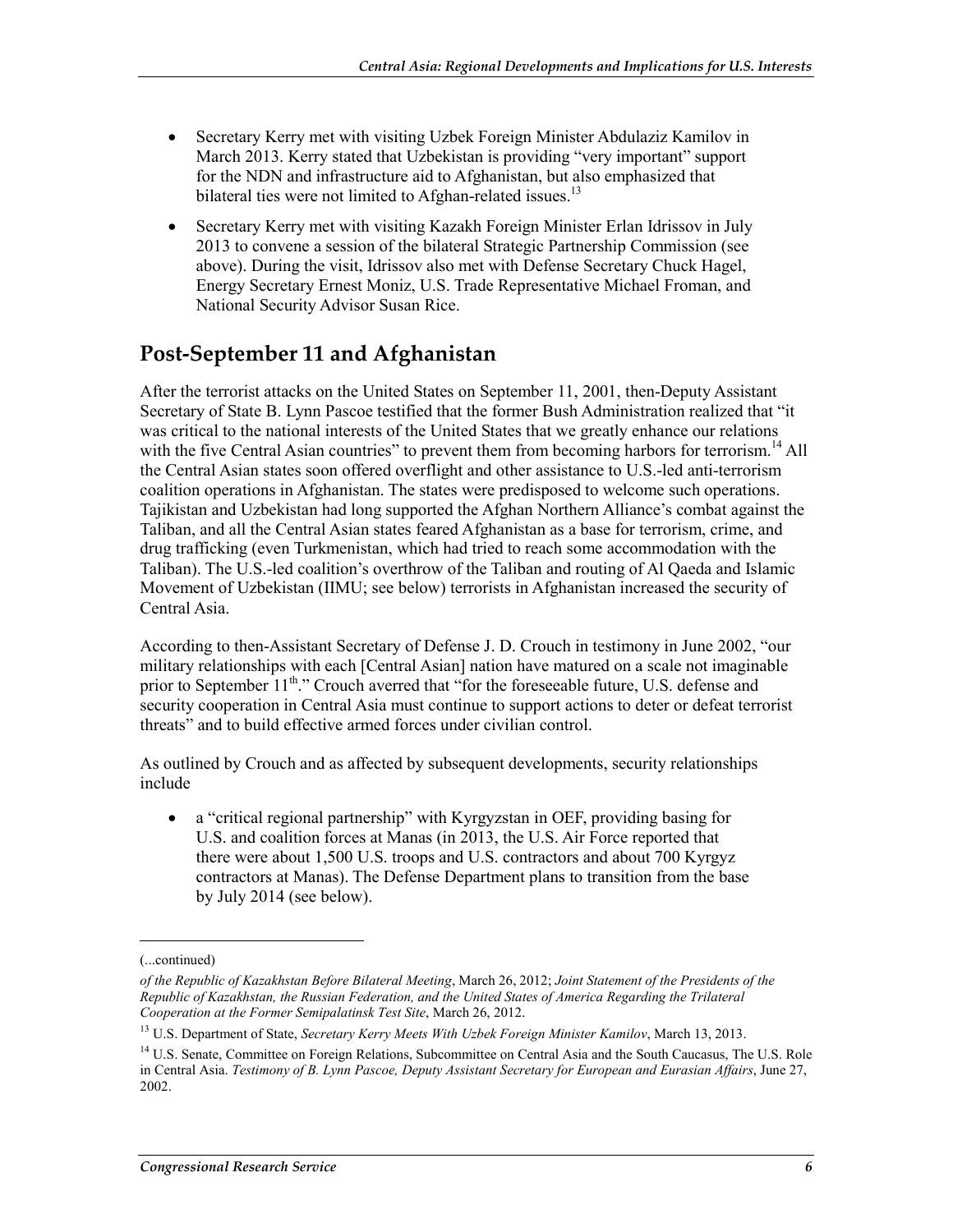- a base in Uzbekistan for U.S. operations at Karshi-Khanabad (K2; U.S. troops reportedly numbered less than 900 just before the 2005 pullout, see below), a base for German units near Termez (in 2013, *The Military Balance* reported that there were 163 German troops at the base), and a land corridor to Afghanistan for aid via the Friendship Bridge and a rail link at Termez.
- an agreement with Tajikistan to use its international airport in Dushanbe for refueling ("gas-and-go") and the country's hosting of a French force (in 2012, media reported that there were 100 French troops based in Tajikistan; the bulk of this force departed in mid-2013).
- overflight and other support by Kazakhstan and Turkmenistan.<sup>15</sup>

To obtain Uzbekistan's approval for basing, the 2002 U.S.-Uzbek Strategic Partnership Declaration included a nonspecific security guarantee. The United States affirmed that "it would regard with grave concern any external threat" to Uzbekistan's security and would consult with Uzbekistan "on an urgent basis" regarding a response. The two states pledged to intensify military cooperation, including "reequipping the Armed Forces" of Uzbekistan.

In 2005, however, Uzbekistan rescinded its basing agreement with the United States. Tajikistan and Uzbekistan have maintained their basing support for NATO peacekeeping operations, and Kyrgyzstan for U.S. and NATO operations, in Afghanistan. In 2009, most Central Asian states agreed to facilitate the air and land transport of U.S. and NATO nonlethal supplies (and later of lethal equipment by air) to Afghanistan as an alternative to land transport via increasingly volatile Pakistan. In 2012, most of the states approved the reverse transit of supplies and equipment out of Afghanistan. For further details, see below, "U.S. Security and Arms Control."

## **Support for Operation Iraqi Freedom**

Uzbekistan and Kazakhstan were the only Central Asian states that joined the "coalition of the willing" in 2003 that endorsed U.S.-led coalition military operations in Iraq. Uzbekistan subsequently decided not to send troops to Iraq. In August 2003, Kazakhstan deployed some two dozen troops to Iraq who served under Polish command and carried out water-purification, demining, and medical activities. They pulled out in late 2008.

## **Fostering Pro-Western Orientations**

The United States has encouraged the Central Asian states to become responsible members of the international community, supporting integrative goals through bilateral aid and through coordination with other aid donors. The stated policy goal is to discourage radical anti-democratic regimes and terrorist groups from gaining influence. All the Central Asian leaders publicly embrace Islam but display hostility toward Islamic fundamentalism. At the same time, they have established some trade and aid ties with Iran. Some observers argue that, in the longer run, their foreign policies may not be anti-Western but may more closely reflect some concerns of other Islamic states. Some Western organizational ties with the region have suffered in recent years, in

<sup>1</sup> <sup>15</sup> Senate Foreign Relations Committee, Subcommittee on Central Asia and the South Caucasus, *Statement of J.D. Crouch II, Assistant Secretary of Defense for International Security Policy*, June 27, 2002.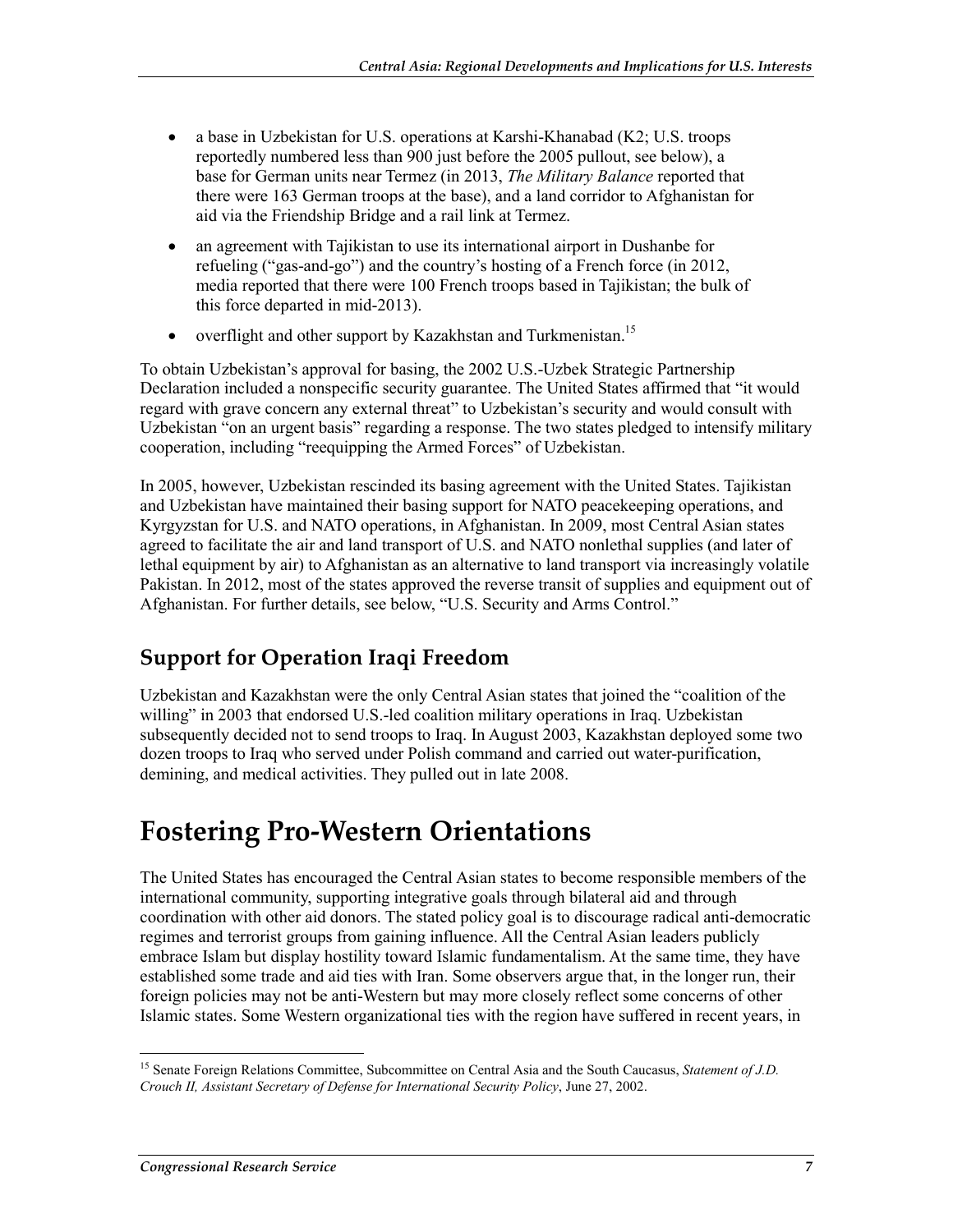particular those of the OSCE, which has been criticized by some Central Asian governments for advocating democratization and respect for human rights.<sup>16</sup> Despite this criticism, President Nazarbayev successfully pushed for Kazakhstan to hold the presidency of the OSCE in 2010 (see below).

In early 2006, the State Department incorporated Central Asia into a revamped Bureau of South and Central Asian Affairs. According to former Principal Deputy Assistant Secretary of State Steven Mann, "institutions such as NATO and the OSCE will continue to draw the nations of Central Asia closer to Europe and the United States," but the United States also will encourage the states to develop "new ties and synergies with nations to the south," such as Afghanistan, India, and Pakistan.<sup>17</sup> Other observers, however, criticized the State Department action, arguing that it deemphasized efforts to integrate the region into European institutions, subordinated U.S. ties with Central Asia to the U.S. strategic calculus regarding Afghanistan and to other U.S. ties with South Asia, and provided an opportunity for Russia and China to move into the breach to assert greater influence.<sup>18</sup>

The European Union (EU) has become more interested in Central Asia in recent years as the region has become more of a security threat as an originator and transit zone for drugs, weapons of mass destruction, refugees, and persons smuggled for prostitution or labor. Russia's cutoff of gas supplies in 2006 and 2009 to Ukraine—which hindered gas supplies transiting Ukraine to European customers—also bolstered EU interest in Central Asia as an alternative supplier of oil and gas. Such interests contributed to the launch of a Strategy Paper for assistance for 2002-2006 and a follow-on for 2007-2013 (see below), and the EU's appointment of a Special Representative to the region. The EU has implemented Partnership and Cooperation Agreements (PCAs, which set forth political, economic, and trade relations) with Kazakhstan, Kyrgyzstan, and Uzbekistan. An existing Interstate Oil and Gas Transport to Europe (INOGATE) program was supplemented in 2004 and 2006 by a Baku Energy Initiative and Astana Energy Ministerial Declaration to diversify energy supplies (see "Energy Resources," below).

In June 2007, the EU approved a new "Central Asian strategy" for enhanced aid and relations for 2007-2013. It argues that the EU ties with the region need to be enhanced because EU enlargement and EU relations with the South Caucasus and Black Sea states bring it to Central Asia's borders. The strategy also stresses that "the dependency of the EU on external energy sources and the need for a diversified energy supply policy in order to increase energy security open further perspectives for cooperation between the EU and Central Asia," and that the "EU will conduct an enhanced regular energy dialogue" with the states. Under the strategy and an associated *Regional Strategy Paper for Assistance to Central Asia for the Period 2007-2013*, also promulgated in 2007, the EU set up offices in each regional state and pledged regional development assistance of \$1 billion. EU emissaries hold dozens of meetings and seminars each year with the Central Asian states on such issues as human rights, civil society development,

<sup>&</sup>lt;sup>16</sup> See also CRS Report RL30294, *Central Asia's Security: Issues and Implications for U.S. Interests*, by Jim Nichol.

<sup>&</sup>lt;sup>17</sup> U.S. House of Representatives, Committee on International Relations, Subcommittee on the Middle East and Central Asia, Hearing on Assessing Energy and Security Issues in Central Asia, *Testimony of Steven Mann, Principal Deputy Assistant Secretary for South and Central Asian Affairs*, July 25, 2006. The State Department appointed a Senior Advisor on Regional Integration in the Bureau of South and Central Asian Affairs, Robert Deutsch, who focused on bolstering trade and transport ties between South and Central Asia.

<sup>&</sup>lt;sup>18</sup> U.S. Senate, Committee on Foreign Relations, Subcommittee on International Economic Policy, Export, and Trade, Hearing on Energy Supplies in Eurasia and Implications for U.S. Energy Security, Testimony by Zeyno Baran, September 27, 2005.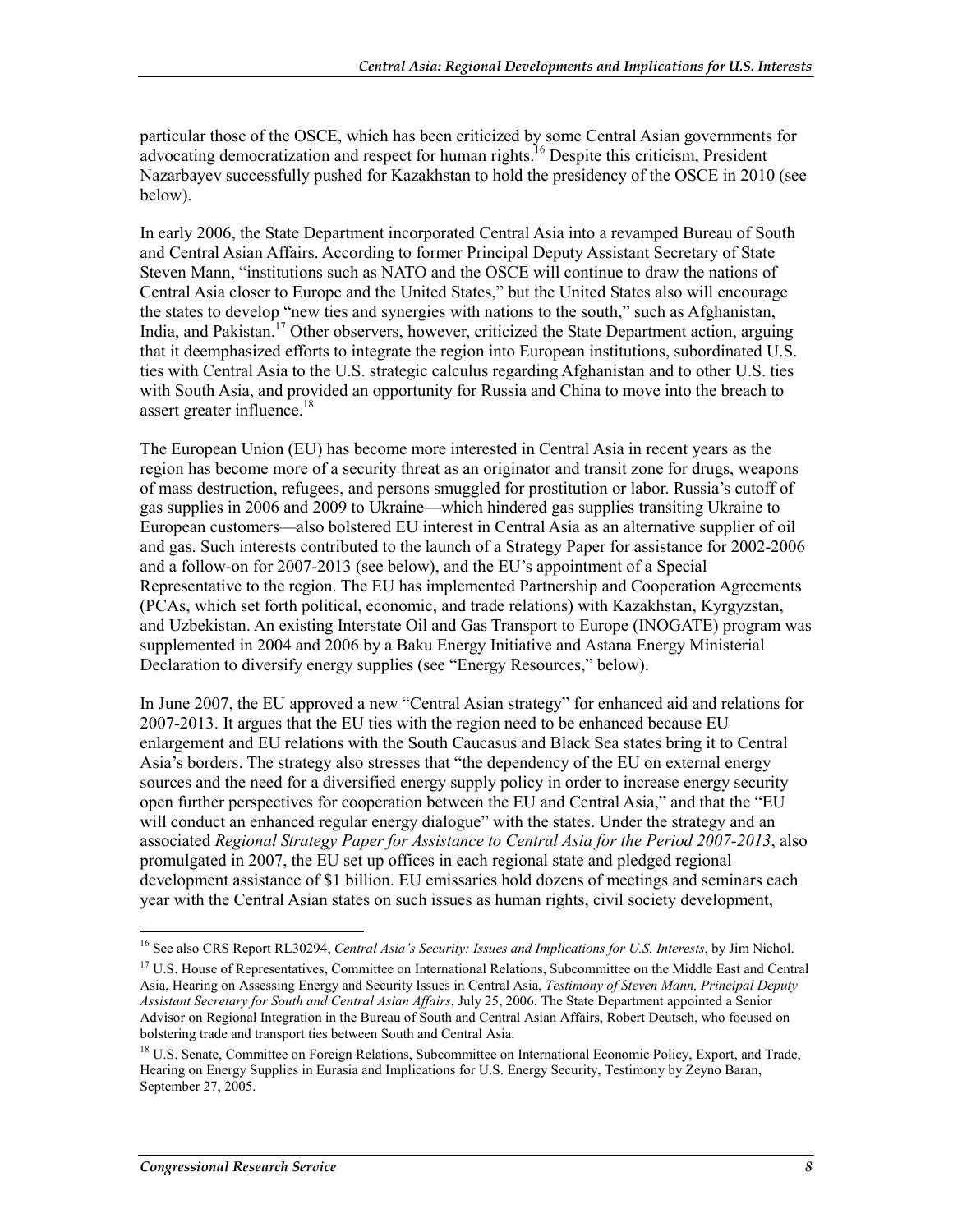foreign policy and assistance, trade and investment, environmental and energy cooperation, and other issues.<sup>19</sup>

#### **Russia's Role**

During most of the 1990s, successive U.S. administrations generally viewed a democratizing Russia as serving as a role model in Central Asia. Despite growing authoritarian tendencies in Russia during the presidencies of Vladimir Putin (2000-2008, and again in 2012-2017) and Dmitriy Medvedev (2008-2012), successive U.S. administrations have emphasized that Russia's counter-terrorism efforts in the region broadly support U.S. interests. At the same time, successive administrations have stressed to Russia that it should not seek to dominate the region or exclude Western and other involvement. Virtually all U.S. analysts agree that Russia's actions should be monitored to gauge whether it is vitiating the independence of the Central Asian states.

Soon after the terrorist attacks on the United States on September 11, 2001, Russia acquiesced to increased U.S. and coalition presence in the region for operations against Al Qaeda and its supporters in Afghanistan. Besides Russia's own concerns about Islamic extremism in Afghanistan, Central Asia, and its own North Caucasus, it was interested in boosting its economic and other ties to the West and regaining some influence in Afghanistan. In the later part of the 2000s, however, Russia appeared to step up efforts to counter U.S. influence in Central Asia and reassert its own "great power" status by advocating that the states increase economic and strategic ties with Russia and limit such ties with the United States. This stance included backing and encouragement for Uzbekistan and Kyrgyzstan to close their U.S. airbases. Such a stance appeared paradoxical to U.S. officials, since Russia (and China) benefitted from anti-terrorism operations carried out by U.S. (and NATO) forces in Afghanistan. Improved U.S.-Russia relations during President Obama's first term in office appeared to include some Russian cooperation with U.S. and NATO stabilization efforts in Afghanistan, but the status of such cooperation has appeared more uncertain in recent months, according to some observers.

During the 1990s, Russia's economic decline and demands by Central Asia caused it to reduce its security presence, a trend that Vladimir Putin since 2000 has appeared determined to reverse. In 1999, Russian border guards were largely phased out in Kyrgyzstan, the last Russian military advisors left Turkmenistan, and Uzbekistan withdrew from the Collective Security Treaty (CST; see below) of the Commonwealth of Independent States (CIS), in part because the treaty members failed to help Uzbekistan meet the growing Taliban threat in Afghanistan, according to Uzbek President Islam Karimov.

Despite these moves, Russia appeared determined to maintain a military presence in Tajikistan. It has retained from the Soviet period the  $201<sup>st</sup>$  motorized infantry division of about 5,000 troops subordinate to Russia's Central Military District. Some Russian officers reportedly help oversee these troops, many or most of whom are ethnic Tajik noncommissioned officers and soldiers. Tajik Frontier Force border guards also receive support from the 201<sup>st</sup> division.<sup>20</sup>

<sup>19</sup> European Commission, *Regional Strategy Paper for Assistance to Central Asia for the Period 2007-2013*, June 2007; European Commission, External Relations Directorate, *Central Asia DCI Indicative Program 2011 – 2013*, September 2010; European Union, *Remarks by High Representative Catherine Ashton Following the EU-Central Asia Ministerial Meeting in Kyrgyzstan*, Press Release, November 27, 2012.

<sup>20</sup> *The Military Balance*, London: International Institute of Strategic Studies, March 7, 2012.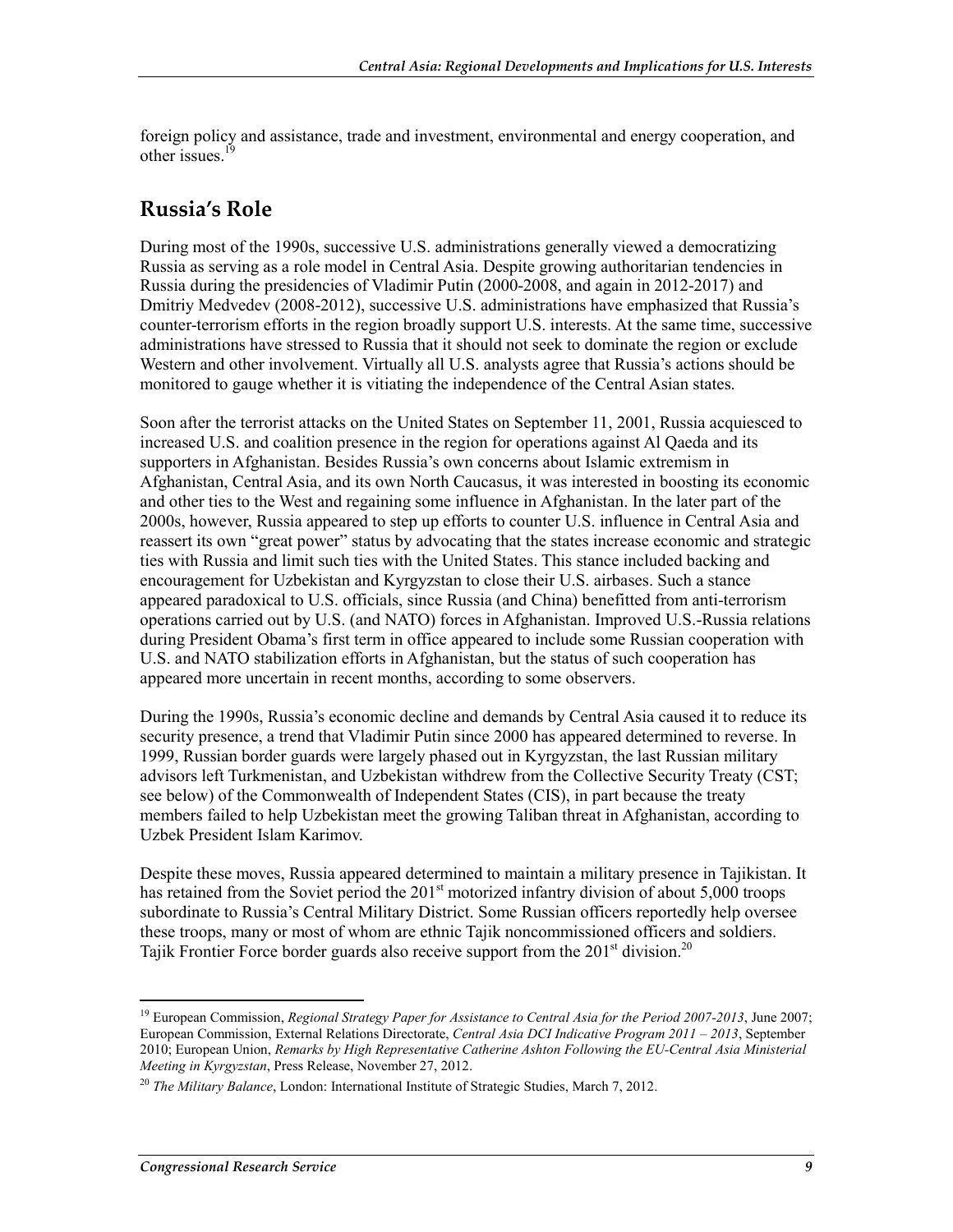Russia's efforts to formalize a basing agreement with Tajikistan dragged on for years, as Tajikistan endeavored to charge rent and assert its sovereignty. In October 2004, a 10-year basing agreement was signed, formalizing Russia's largest military presence abroad, besides its Black Sea Fleet. At the same time, Tajikistan demanded full control over border policing. Russia announced in June 2005 that it had handed over the last guard-house along the Afghan-Tajik border to Tajik troops (a few dozen Russian border advisors remained).

In October 2009, visiting President Rahmon reportedly urged then-President Medvedev to pay rent on Russia's base facilities in Tajikistan. At a meeting in Dushanbe in September 2011, then-President Medvedev announced that he and Rahmon had made progress in reaching agreement on extending the basing agreement for another 49 years, and that an accord would be signed in early 2012. Some media reported that Tajikistan was calling for up to \$300 million in annual rent payments. Also at the meeting, the two presidents agreed that the number of Russian border advisors reportedly would be reduced from 350 to 200, and that they would more closely cooperate with the Tajik border force.

President Rahmon met with newly inaugurated President Putin in Moscow on the sidelines of a CIS summit in mid-May 2012, and the two leaders agreed to continue the apparently contentious discussions on extending the basing agreement. During President Putin's early October 2012 visit, the two leaders agreed to a basing agreement through the year 2042.President Rahmon was unsuccessful in getting Russia to pay more on the base lease, but Russia pledged added military modernization assistance. Of great significance for Tajikistan, Putin agreed that work permits for Tajik migrant laborers would be extended from one to three years. Tensions rose, however, as Tajikistan lagged in ratifying the accord. According to some observers, President Rahmon delayed ratification of the basing agreement pending Moscow's full support for his re-election in November 2013. Other observers point to President Rahmon's late May 2013 visit to China, where he and President Xi Jinping signed a strategic partnership agreement that included pledges to deepen cooperation on security issues and to support Tajikistan as it assumed the rotating leadership of the SCO in late 2013. According to another view, Tajikistan was resisting pressure from Moscow to re-admit Russian border forces along the Tajik-Afghan border.

Meeting with President Putin in Moscow on August 1, 2013, President Rahmon announced that he soon would submit the basing agreement for legislative approval, and the legislature duly affirmed the accord in early October  $2013.<sup>21</sup>$ 

In a seeming shift toward a more activist role in Central Asia, in April 2000, Russia called for the signatories of the CST to approve the creation of rapid reaction forces to combat terrorism and hinted that such forces might launch preemptive strikes on Afghan terrorist bases. These hints elicited U.S. calls for Russia to exercise restraint. Then-President Clinton and Putin agreed in 2000 to set up a working group to examine Afghan-related terrorism (this working group later broadened its discussions to other counter-terrorism cooperation; it has continued to meet under the Obama Administration). CST members agreed in 2001 to set up the Central Asian rapid reaction force headquartered in Kyrgyzstan, with Russia's troops in Tajikistan comprising most of the force (this small force of 3,000 to 5,000 troops has held exercises and supposedly is dedicated to border protection; in 2009 it was supplemented by a larger 20,000-troop rapid reaction force

<sup>1</sup> <sup>21</sup> *CEDR*, August 2, 2013, Doc. No. CEL-34127664; "Tajikistan: Rahmon Likely to Face Increasing Russian Political Pressure," *Open Source Center Analysis*, October 22, 2013.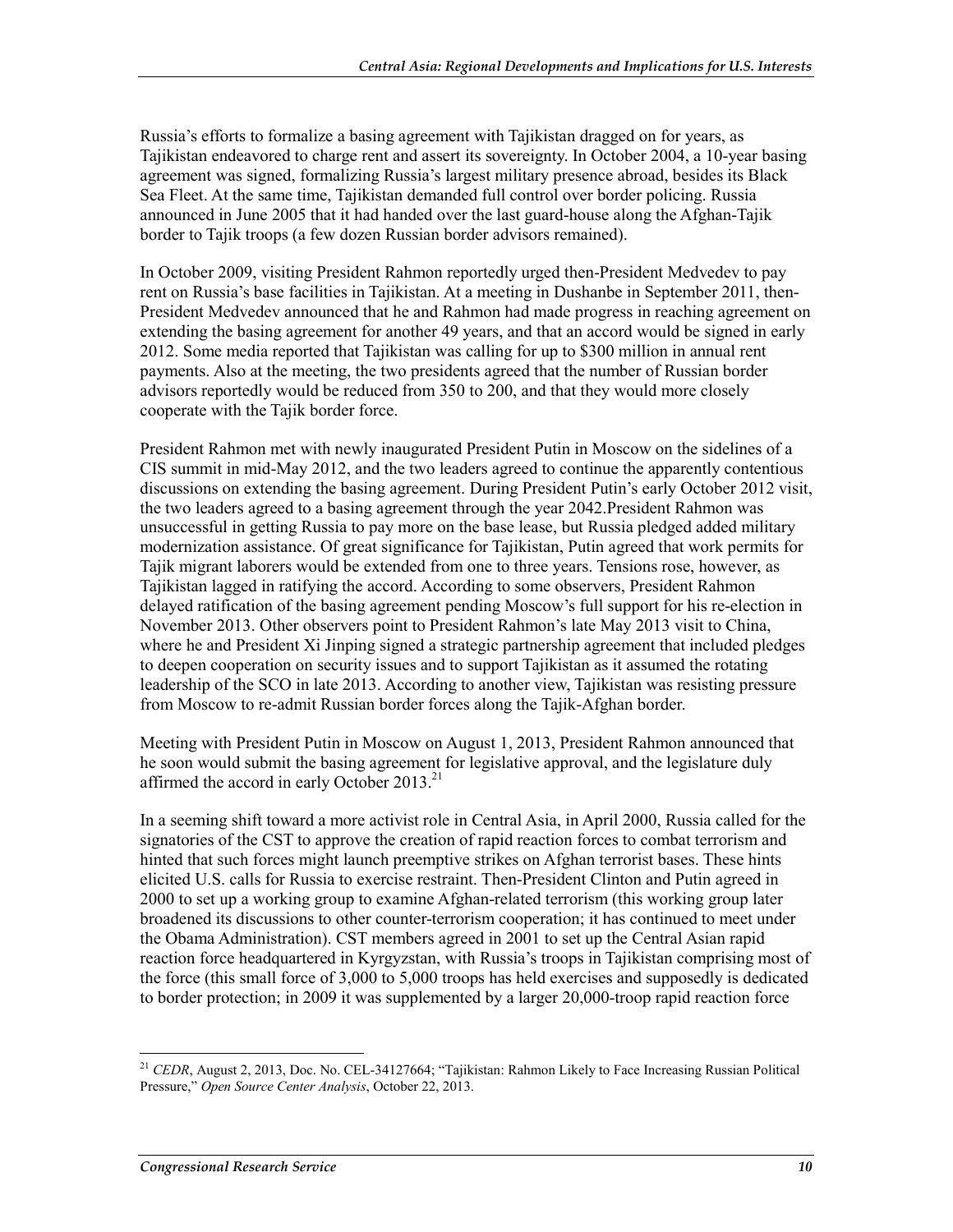with a supposedly wider mission).<sup>22</sup> CIS members in 2001 also approved setting up an Anti-Terrorism Center (ATC) in Moscow, with a branch in Kyrgyzstan, giving Russia influence over regional intelligence gathering.

Perhaps as a result of the establishment of a U.S. airbase in Kyrgyzstan after the September 11, 2001, attacks (see "The Manas Airbase" below), Russia in September 2003 signed a 15-year military basing accord with Kyrgyzstan providing access to the Kant airfield, near Kyrgyzstan's capital of Bishkek. The base is a few miles from the U.S.-led coalition's airbase. Russia attempted to entice Kyrgyzstan in early 2009 to close the Manas airbase by offering the country hundreds of millions of dollars in grants and loans. However, after Kyrgyzstan agreed to continued U.S. use of the airbase in mid-2009 as a "Transit Center," Russia reneged on some of this funding and requested that Kyrgyzstan grant Moscow rights to another airbase near Uzbekistan's border. Uzbekistan denounced this plan, and it appeared to be put on hold. With the U.S.-Russia "reset" of relations during President Obama's first term in office, Russia's opposition to the continued operation of the Manas Transit Center seemingly diminished, but by May 2012, the Russian Foreign Ministry hailed a statement by Kyrgyz President Almazbek Atambayev that he had decided not to renew the lease on the U.S. Transit Center.

Russian President Vladimir Putin visited Kyrgyzstan and met with President Atambayev on September 20, 2012. The two sides signed a 15-year extension to Russia's lease on "unified" military facilities in the country, including the Kant airbase, operated as part of the CSTO. Russia's rent payment for using the facilities—reportedly \$4.5 million per year—reportedly did not change, although issues of training and Kyrgyzstan's supply of free utilities to the facilities reportedly were addressed. The two sides also signed accords canceling one \$190 million Kyrgyz debt and restructuring another \$300 million loan (the latter had been given by Putin to Kyrgyzstan in 2009). Another agreement pledged assistance by Russian firms in building several hydropower projects, including a renewed commitment to assist with the Kambarata-1 dam and hydroelectric power station (see also below). In a joint statement, Atambayev pledged to close the U.S. Transit Center at Manas in 2014, and Putin pledged to consider assistance to help convert the Transit Center facilities to civilian use. Hailing agreements that further integrated the two countries militarily and economically, President Atambayev stated at a press conference that "Russia is our main strategic partner.... We do not have a future separate from Russia."<sup>23</sup>

Besides Russia's military presence in Kyrgyzstan and Tajikistan, Russia's 2009 National Security Strategy called for the country to play a dominant role in Caspian basin security. Russia's Caspian Sea Flotilla has been bolstered by troops and equipment in recent years. A security cooperation agreement signed at a Caspian littoral state summit on November 18, 2010, states that Caspian basin security is the exclusive preserve of the littoral states. Some observers have viewed this agreement as reflecting Russia's objections to U.S. maritime security cooperation initiatives (see below, "U.S. Security and Arms Control").<sup>24</sup>

Taking advantage of Uzbekistan's souring relations with many Western countries in 2005 (see below, "The 2005 Violence in Andijon, Uzbekistan"), Russia signed a Treaty on Allied Relations with Uzbekistan in November 2005 that called for mutual defense consultations in the event of a threat to either party (similar to language in the CST). Uzbekistan rejoined the CST Organization

<sup>22</sup> *CEDR*, February 25, 2010, Doc. No. CEP-950282.

<sup>23</sup> *CEDR*, September 20, 2012, Doc. No. CEP-950131, CEP-950107, and CEP-950085; *Interfax*, September 20, 2012.

<sup>24</sup> *CEDR*, November 19, 2010, Doc. No. CEP-4002.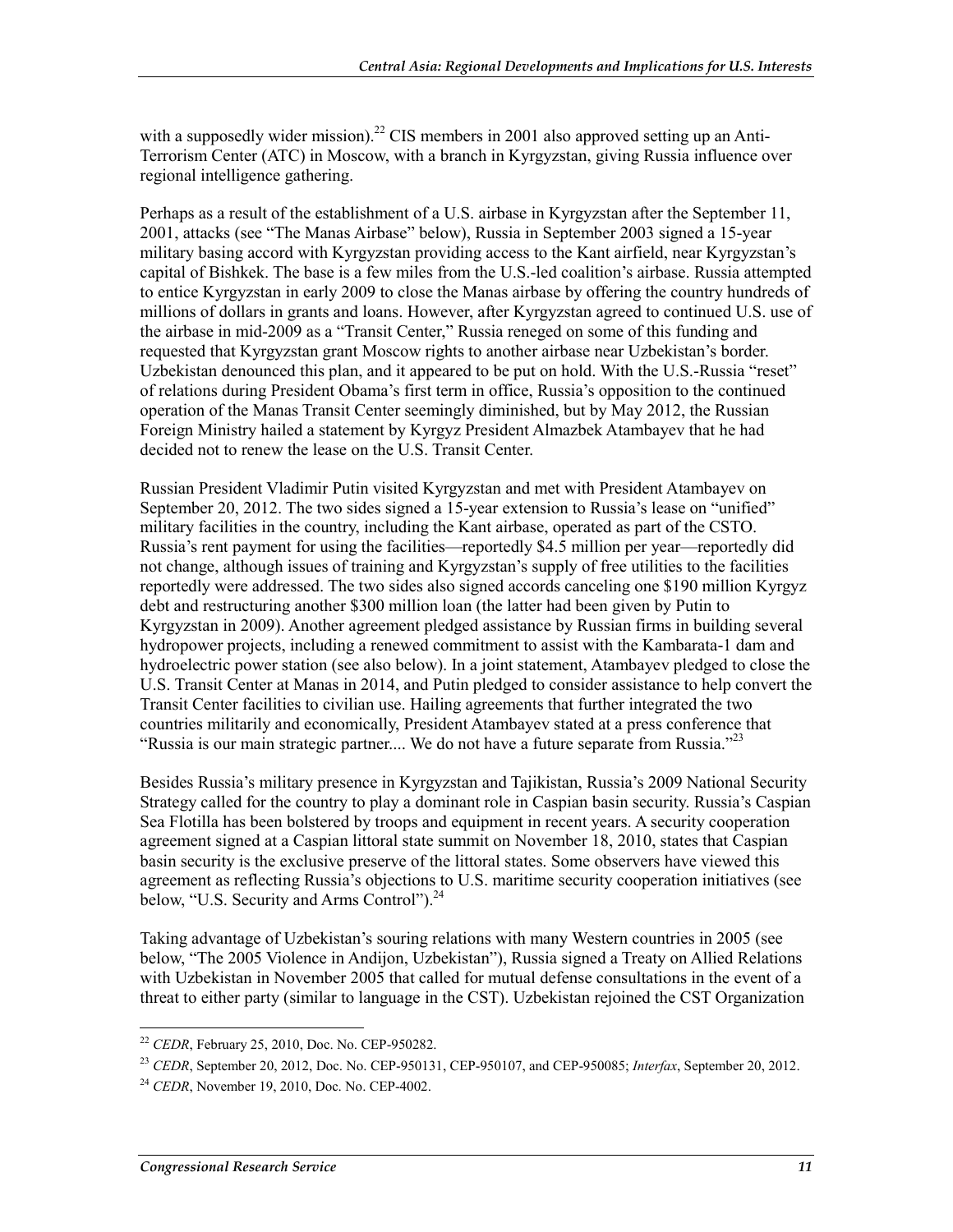(CSTO; see below) in June 2006. Uzbekistan declined to participate in rapid reaction forces established in June 2009 because of concerns that the forces could become involved in disputes between member states. On June 20, 2012, Uzbekistan informed the CSTO that it was suspending its membership in the organization, including because the CSTO was ignoring its concerns. However, Uzbek officials stated that the country would continue to participate in the CIS air defense system and other military affairs under the Allied Relations Treaty. According to some observers, the withdrawal of Central Asia's largest military from the CSTO highlighted the organization's ineffectiveness.<sup>25</sup> In June 2012, President Karimov visited China and met with then-President Hu Jintao, and the two leaders signed a strategic partnership agreement. Commenting on this accord in September 2012, President Karimov stated that "China is indeed the most reliable strategic partner for us."26 Some observers also have suggested that Uzbekistan's withdrawal from the CSTO was linked to a hoped-for greater role in the NDN for the transit of equipment and materials to and from Afghanistan (see below, "The Northern Distribution Network to and from Afghanistan").

Uzbekistan strongly objected to the September 2012 Russia-Kyrgyz agreement on constructing the Kambarata-1 dam, asserting that talks should include all countries along the watershed (the Naryn River, the proposed site of the dam, flows into the Syr Darya River through Uzbekistan and Kazakhstan). At a meeting of the Russia-Uzbek Intergovernmental Economic Cooperation Commission in December 2012, the two sides agreed to seek an international assessment of the dam's environmental impact before construction is started.

On November 11, 2013, visiting President Nazarbayev and President Putin signed a treaty on good neighborly relations and cooperation. As a prelude to the visit, Putin submitted a Kazakhstan-Russia agreement on joint air defenses, signed in January 2013, to the Russian Federal Assembly for approval. The air defense cooperation is reportedly more robust than that provided under the joint CIS air defense system shared by Russia, Kazakhstan, Armenia, Belarus, and Kyrgyzstan. Under the accord, a headquarters will be set up in Almaty. Kazakhstan nominally will still be in charge of its air defense system in peacetime, but the system will be jointly operated in case of war.27

Many observers suggest that the appreciative attitude of Central Asian states toward the United States in the early 2000s—for their added security accomplished through U.S.-led actions in Afghanistan—has declined over time. Reasons may include perceptions that the United States has not provided adequate security or economic assistance. Also, Russia and China are pledging security support to the states to get them to forget their pre-September 11, 2001, dissatisfaction with Russian and Chinese efforts. Russian media outlets in Central Asia also have propagandized heavily against U.S. activities and policies, and this propaganda may well have influenced public opinion in the region. Russia likewise has warned regional leaders that the United States backs democratic "revolutions" to replace them. Lastly, Russia has claimed that it can ensure regional security after the planned drawdown of U.S. and NATO forces in Afghanistan by the end of  $2014.<sup>28</sup>$ 

<sup>1</sup> 25 "Interview: Analyst Says Uzbekistan's Suspension Shows CSTO Is 'Irrelevant,'" *RFE/RL*, June 29, 2012.

<sup>26</sup> *CEDR*, September 13, 2012, Doc. No. CEP-950016.

<sup>27</sup> *CEDR*, November 1, 2013, Doc. No. CER-68306473.

<sup>28</sup> Joshua Kucera, "Washington Must Adapt to Diminished Role in Central Asia," *Eurasianet*, December 4, 2012; Mark Katz, "Russia, Iran, and Central Asia: Impact of the U.S. Withdrawal from Afghanistan," *Iran Regional Forum*, Elliot School of International Affairs, February 2013.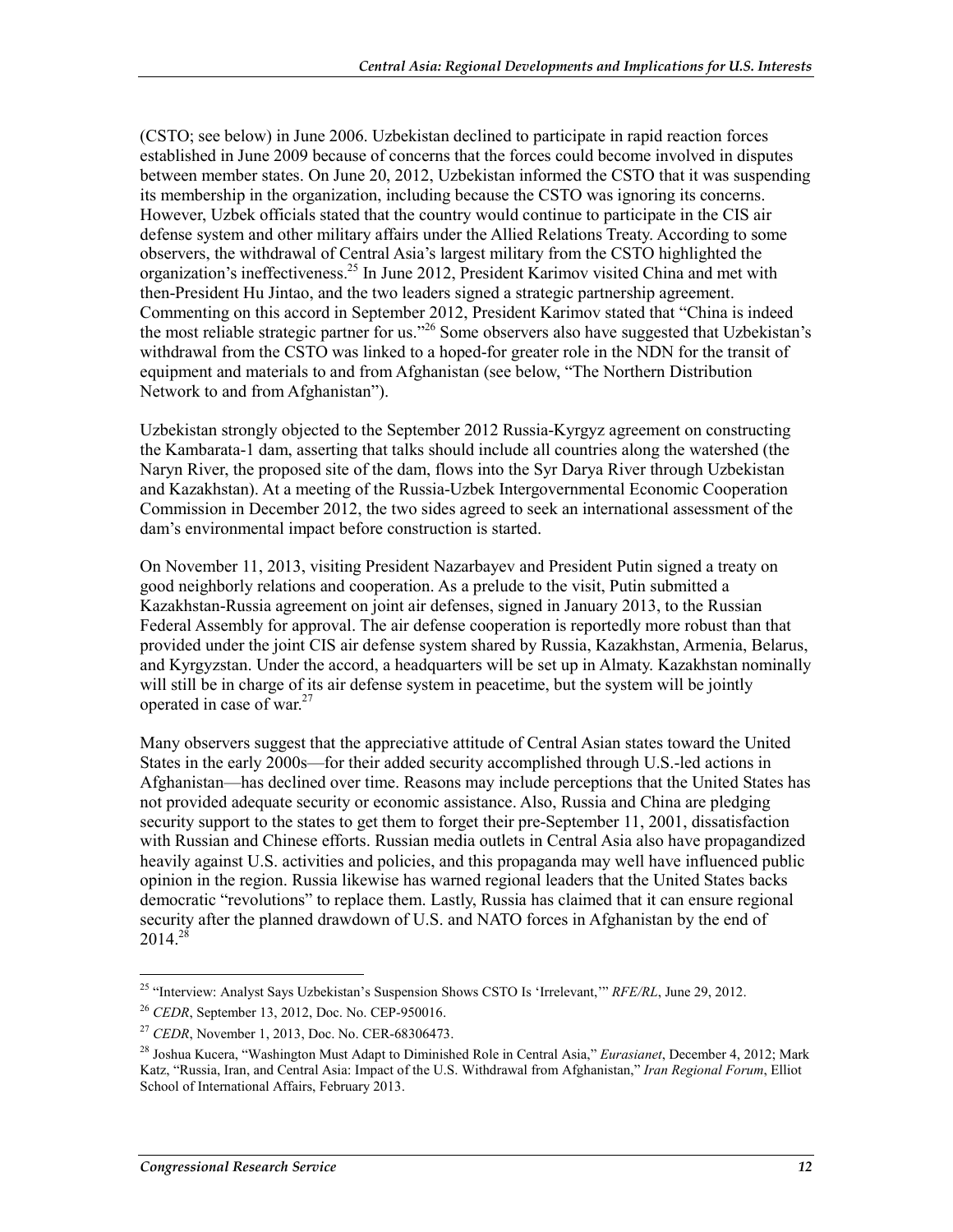As Russia's economy improved in the 2000s—as a result of increases in oil and gas prices— Russia reasserted its economic interests in Central Asia. Russia has endeavored to counter Western business and gain substantial influence over energy resources through participation in joint ventures and by insisting that pipelines cross Russian territory. The numbers of migrant workers from Central Asia have increased, and worker remittances from Russia are significant to the GDPs of Kyrgyzstan, Tajikistan, and Uzbekistan and are a source of Russian leverage.

However, Russia's efforts to maintain substantial economic interests in Central Asia face increasing competition from China, which has substantially increased its regional aid and trade activities. Perhaps to constrict growing Chinese economic influence, a Russia-Belarus-Kazakhstan customs union began operating in mid-2011. In an article in October 2011, Prime Minister Putin called for boosting Russian influence over Soviet successor states through the creation of an economic, political, and military "Eurasian Union." In late October 2013, President Nazarbayev accused Russia of controlling the governing body of the Customs Union, even though the staffers were supposed to be international bureaucrats. He also complained that the Customs Union had resulted in an increase in imports into Kazakhstan and a decrease in exports, harming Kazakh businesses. During a November 2013 visit to Russia, President Putin reportedly refuted this assertion, arguing that Kazakhstan's exports to Russia were increasing.<sup>29</sup>

## **China's Role**

China's objectives in Central Asia include ensuring border security, non-belligerent neighbors, and access to trade and natural resources. In April 1996, the presidents of Kazakhstan, Kyrgyzstan, Russia, and Tajikistan traveled to Shanghai to sign a treaty with Chinese President Jiang Zemin pledging the sanctity and substantial demilitarization of borders. They signed protocols that they would not harbor or support separatists, aimed at China's efforts to quash separatism in its Uighur Autonomous Region of Xinjiang Province, which borders Central Asia. In April 1997, the five presidents met again in Moscow to sign a follow-on treaty demilitarizing the 4,000 mile former Soviet border with China. In May 2001, the parties admitted Uzbekistan as a member and formed the Shanghai Cooperation Organization (SCO), agreeing to combat the "three evils" of terrorism, extremism and separatism (see also below, "Obstacles to Peace and Independence: Regional Tensions and Conflicts").

After September 11, 2001, SCO members did not respond collectively to U.S. overtures but mainly as individual states. China encouraged Pakistan to cooperate with the United States. China benefitted from the U.S.-led coalition actions in Afghanistan against the IMU and the Taliban, since these groups had been providing training and sustenance to Uighur extremists.

Most analysts do not anticipate Chinese territorial expansion into Central Asia, though China is seeking greater economic influence. China is a major trading partner for the Central Asian states and may become the dominant economic influence in the region. In comparison, Turkey's trade with the region is much less than China's. Central Asia's China trade exceeded \$1 billion annually by the late 1990s and thereafter expanded greatly, reaching \$30 billion by  $2010^{30}$ 

<sup>1</sup> <sup>29</sup> *CEDR*, November 12, 2013, Doc. No. CEL-37689807.

<sup>30</sup> *China's Central Asia Problem*, International Crisis Group, February 27, 2013.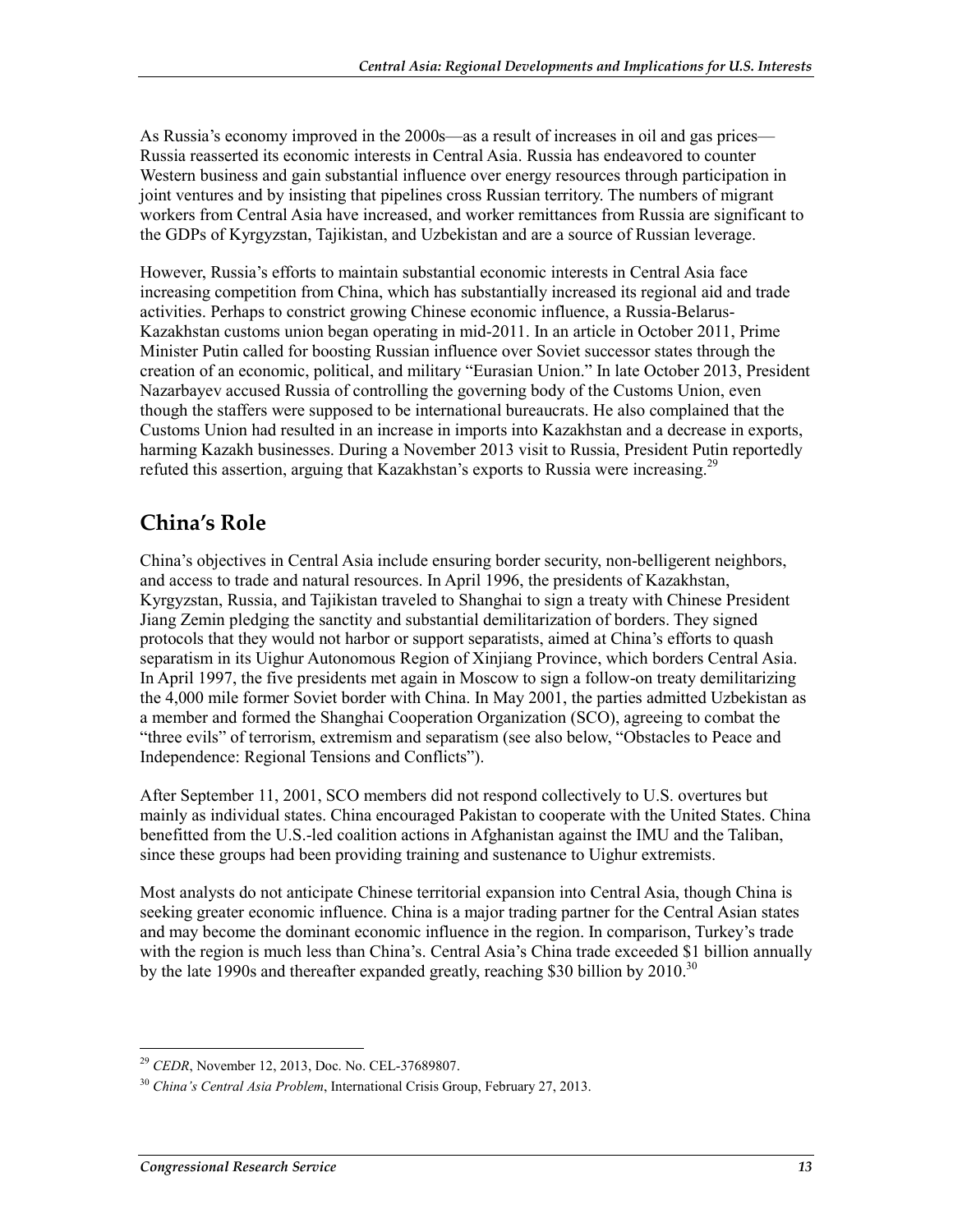Kazakhstan and Kyrgyzstan have been deft in building relations with China. They have cooperated with China in delineating borders, building roads, and increasing trade ties. The construction of oil and gas pipelines from Kazakhstan and Turkmenistan to China's Xinjiang region mark China's growing economic influence in the region. However, officials in these states also have been concerned about Chinese intentions and the spillover effects of tensions in Xinjiang. Some have raised concerns about growing numbers of Chinese traders and immigrants, and there are tensions over issues like water resources. China's crackdown on dissidence in Xinjiang creates particular concern in Kazakhstan, because over one million ethnic Kazakhs reside in Xinjiang and many Uighurs reside in Kazakhstan. Some ethnic Kyrgyz also reside in Xinjiang. On the other hand, Kazakhstan fears that Uighur separatism in Xinjiang could spread among Uighurs residing in Kazakhstan, who may demand an alteration of Kazakh borders to create a unified Uighur "East Turkestan." China's relations with Tajikistan improved with the signing of a major agreement in May 2002 delineating a final section of borders in the Pamir Mountains shared by the two states.

In 1993, China abandoned its policy of energy self-sufficiency, making Central Asia's energy resources attractive. In September 1997, Kazakhstan granted the China National Petroleum Corporation (CNPC) production rights to develop major oil fields, including the Aktyubinsk Region of northwestern Kazakhstan. In the late 1990s, China reportedly provided a \$12 million loan to Turkmenistan's state-owned Turkmennebit oil firm and Turkmengaz gas firm to purchase Chinese drilling and hoist equipment and spare parts. In 2003, China provided a \$1.875 million grant and a \$3.6 million loan (for 20 years with no interest) to develop Turkmenistan's gas industry. According to some observers, China's energy investments in Central Asia may soon eclipse Russia's (For more recent information on China's energy role in Central Asia, see below, "Energy Resources."). $^{31}$ 

In September 2013, Chinese President Xi Jinping visited all the regional states except Tajikistan (President Rahmon had visited China and met with President Xi Jinping in May 2013). The Chinese president reportedly signed agreements in Kazakhstan for up to \$30 billion, in Turkmenistan for \$8 billion, in Uzbekistan for \$15 billion, and in Kyrgyzstan for \$3 billion, as part of a more robust policy of increasing trade with the region and encouraging the development of east-west transport links. In a speech at Nazarbayev University in Astana on September 7, 2013, President Xi Jinping stressed that China had worked in Central Asia more than 2,100 years ago to establish the silk road to Europe, and was endeavoring since the Central Asian states gained independence to re-vitalize the silk road as a priority area of China's foreign policy. He pledged that China would never interfere in the internal affairs of the regional states, would not seek to dominate regional affairs, and would not establish a sphere of influence over the region. He called for the Central Asian governments to share information with China on economic policies and for greater cooperation between the SCO and the Russia-led Eurasian Economic Community in order to strengthen a "silk road economic belt." As a practical matter, he called for finishing road interconnections between the Pacific Ocean and Baltic Sea ports.<sup>32</sup>

<sup>31</sup> Robert M. Cutler, "China Deepens Energy Cooperation in Central Asia," *CACI Analyst*, May 1, 2013; Alexandros Petersen, "A Hungry China Sets Its Sights on Central Asia," *The Atlantic*, March 5, 2013; Alexandros Petersen, "Inadvertent Empire," *China in Central Asia*, April 16, 2013, at http://chinaincentralasia.com/2013/04/16/inadvertentempire; Alexandros Petersen and Katinka Barysch, *Russia, China, and the Geopolitics of Energy in Central Asia*, Center for European Reform, November 2011.

<sup>32</sup> Open Source Center, *China: Daily Report*, September 7, 2013, Doc. No. CHO-51691029.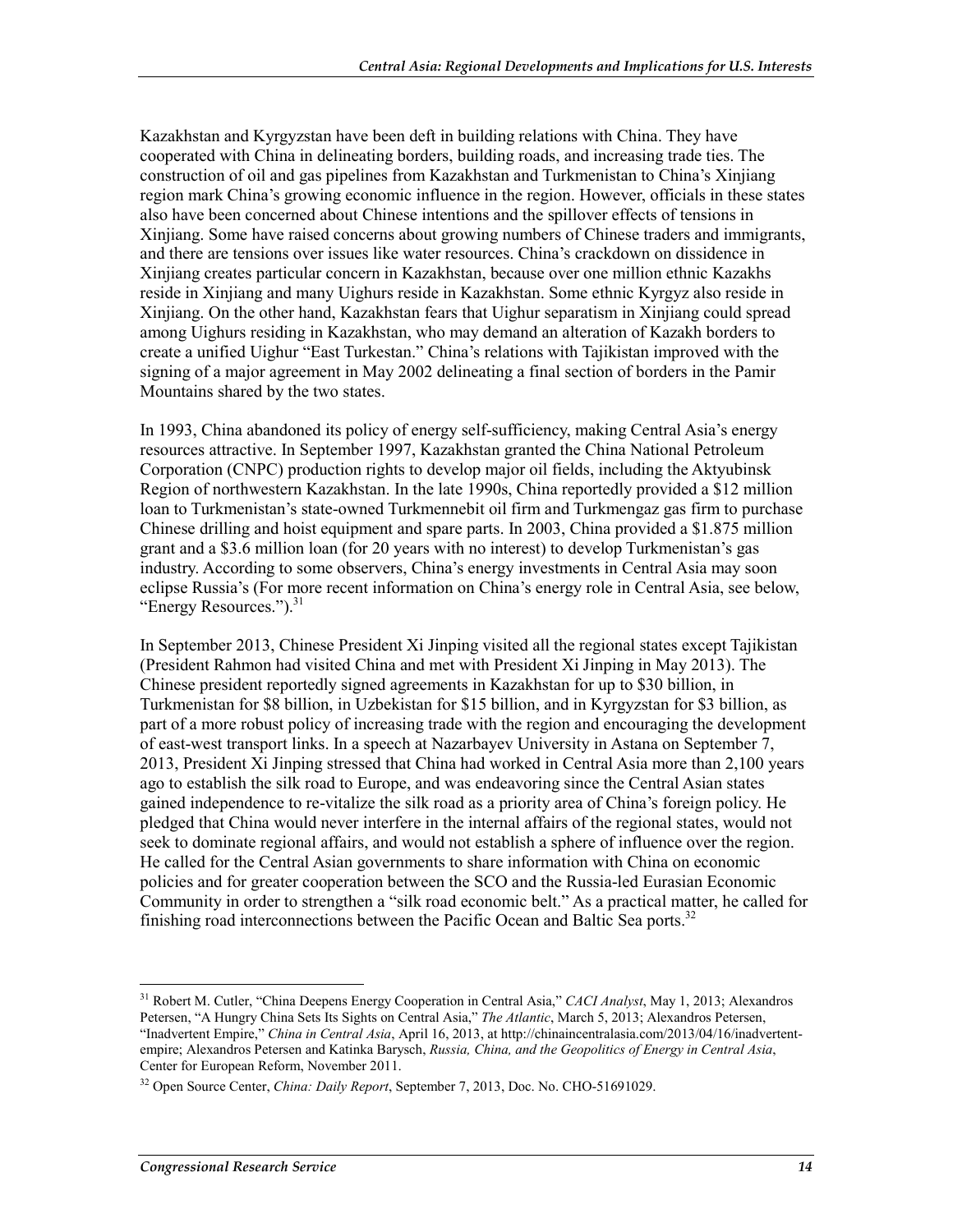The increased U.S. and NATO presence in Central Asia and Afghanistan since the early 2000s may have delayed China's objective of becoming the dominant Asian power. Some observers suggest that a decrease in U.S. and NATO regional presence after the drawdown of operations in Afghanistan in 2014 may open up greater competition between Russia and China for influence in the region. This competition had previously been set aside to some degree as both powers were focused on monitoring and limiting the scope of U.S. regional influence, according to these observers.33

# **Obstacles to Peace and Independence: Regional Tensions and Conflicts**

The legacies of co-mingled ethnic groups, convoluted borders, and emerging national identities pose challenges to stability in all the Central Asian states. Emerging national identities accentuate clan, family, regional, and Islamic self-identifications. Central Asia's convoluted borders fail to accurately reflect ethnic distributions and are hard to police, hence contributing to regional tensions. Ethnic Uzbeks make up sizeable minorities in the other Central Asian countries and Afghanistan. In Tajikistan, they make up almost one-quarter of the population and in Kyrgyzstan they make up over one-seventh. More ethnic Turkmen reside in Iran and Afghanistan—over 3 million—than in Turkmenistan. Sizeable numbers of ethnic Tajiks reside in Uzbekistan, and 7 million in Afghanistan. Many Kyrgyz and Tajiks live in China's Xinjiang province. The fertile Ferghana Valley is shared by Tajikistan, Kyrgyzstan, and Uzbekistan. The central governments have struggled to gain control over administrative subunits. Most observers agree that the term "Central Asia" currently denotes a geographic area more than a region of shared identities and aspirations, although it is clear that the land-locked, poverty-stricken, and sparsely populated region will need more integration in order to develop.

On the one hand, the Central Asian states have wrangled over water-sharing, border delineation, trade and transit, and other issues:

- Tajikistan's relations with Uzbekistan have been problematic, including disagreements about water-sharing, Uzbek gas supplies, the mining of borders, border demarcation, and environmental pollution. In July 2008, the head of the Tajik Supreme Court asserted that Uzbek security forces had bombed the Supreme Court building the previous summer as part of efforts to topple the government. In late 2010, Uzbekistan began a transit slowdown and other economic measures to pressure Tajikistan to halt building the Rogun power plant (see below, "Trade and Investment").
- Turkmenistan's relations with Uzbekistan and Azerbaijan have been tense. Azerbaijan and Turkmenistan have rival claims to some Caspian Sea oil and gas fields. Turkmenistan and Uzbekistan have vied for regional influence and argued

<sup>&</sup>lt;sup>33</sup> Zara Rabinovitch, "The Influence of China and Russia in Central Asia: Ongoing Rivalry and Shifting Strategies, An Interview with Stephen Blank," National Bureau of Asian Research, April, 9, 2013, at http://www.nbr.org/research/ activity.aspx?id=329; Stephen Blank, *Toward a New Chinese Order in Asia: Russia's Failure*, National Bureau of Asian Research, March 2011; Henrik Bergsager, *China, Russia and Central Asia: The Energy Dilemma*, Fridtjof Nansen Institute, September 2012; Robert Cutler, "China-Russia Summit Meeting Underscores Entente Over Central Asia," *CACI Analyst*, April 3, 2012.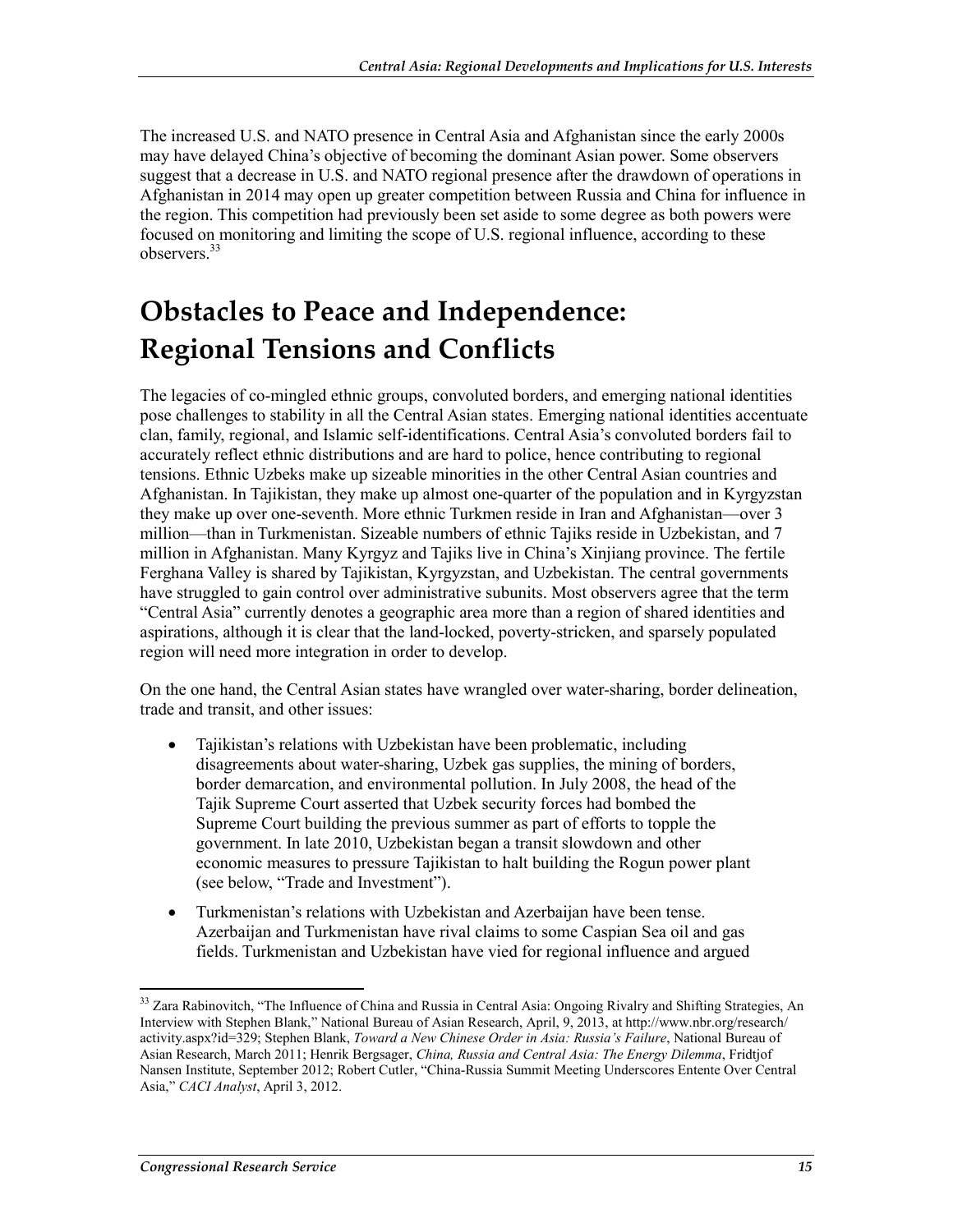over water-sharing. In 2002, the Turkmen government accused Uzbek officials of conspiring to overthrow it. Uzbekistan also objected to the treatment of ethnic Uzbeks in Turkmenistan under the previous president.

• The Kyrgyz premier rejected claims by Karimov in 2005 that Kyrgyzstan had provided training facilities and other support for the Andijon militants. Karimov again accused Kyrgyzstan in late May 2009 of harboring terrorists whom had attacked across the border. After the April 2010 coup in Kyrgyzstan, Uzbekistan tightened border controls with this country, greatly harming its economy. Conflict between ethnic Uzbeks and ethnic Kyrgyz in southern Kyrgyzstan in June 2010 further strained relations between the two countries (see below, "The 2010 Ethnic Clashes in Kyrgyzstan"). In January 2013, Kyrgyz border guards wounded five residents of the Uzbek enclave of Sokh in Kyrgyzstan's Batken Region, bordering Uzbekistan. The residents allegedly had attempted to block an incursion into Sokh by the Kyrgyz border guards. Up to 1,000 residents then temporarily took over three dozen Kyrgyz hostage.<sup>34</sup> Kyrgyzstan closed a road from Uzbekistan to the enclave and began construction of a barbed wire fence around the enclave, and in response, Uzbekistan closed a road from Kyrgyzstan to a Kyrgyz enclave in Uzbekistan. In late July 2013, gunfire was exchanged by border troops along a section of the Kyrgyzstan-Uzbekistan border, resulting in some Uzbek casualties. Further tightening of Kyrgyzstan-Uzbekistan borders ensued.

On the other hand, there have been some high-level bilateral contacts:

• The leaders of regional powers Kazakhstan and Uzbekistan have held occasional bilateral summits in recent years. In September 2012, visiting President Karimov issued a joint statement with President Nazarbayev on regional water-sharing. One observer suggested that this summit was an effort by the two major regional powers to join together to spur greater region-wide integration, including common responses to security threats such as terrorism and instability in Afghanistan.35 In June 2013, visiting President Nazarbayev and President Karimov signed a strategic partnership treaty pledging both sides to develop economic, transportation, communications, military-technical, and cultural cooperation. The treaty also called for cooperation in resolving regional water sharing issues. Both leaders asserted that since they headed the leading states in the region, they needed to meet regularly to discuss regional and global cooperation. Karimov argued that the two countries are not regional economic rivals, since they have complementary natural resources and can provide for their own food and energy needs, and Uzbekistan emphasizes cotton growing while Kazakhstan emphasizes grain. He also stated that the two leaders had agreed that "any hydroelectric plants, which are planned for construction on the upstream of the [Syr Darya and Amu Darya] rivers ... must undergo an international and independent expert examination under the U.N. auspices and have to be agreed

<sup>34</sup> Open Source Center, *Central Eurasia: Daily Report* (hereafter, *CEDR*), January 7, 2013, Doc. Nos. CEP-7950026, CEP-950027, CEP-950043, CEP-950025, CEP-950014, and CEP-950005; January 9, 2012, Doc. No. CEP-950134; *Interfax*, January 6 and January 9, 2013.

<sup>&</sup>lt;sup>35</sup> Richard Weitz, "Nazarbavev-Karimov Summit Imparts New Momentum to Kazakhstani-Uzbekistani Relations," *Eurasia Daily Monitor*, September 14, 2012.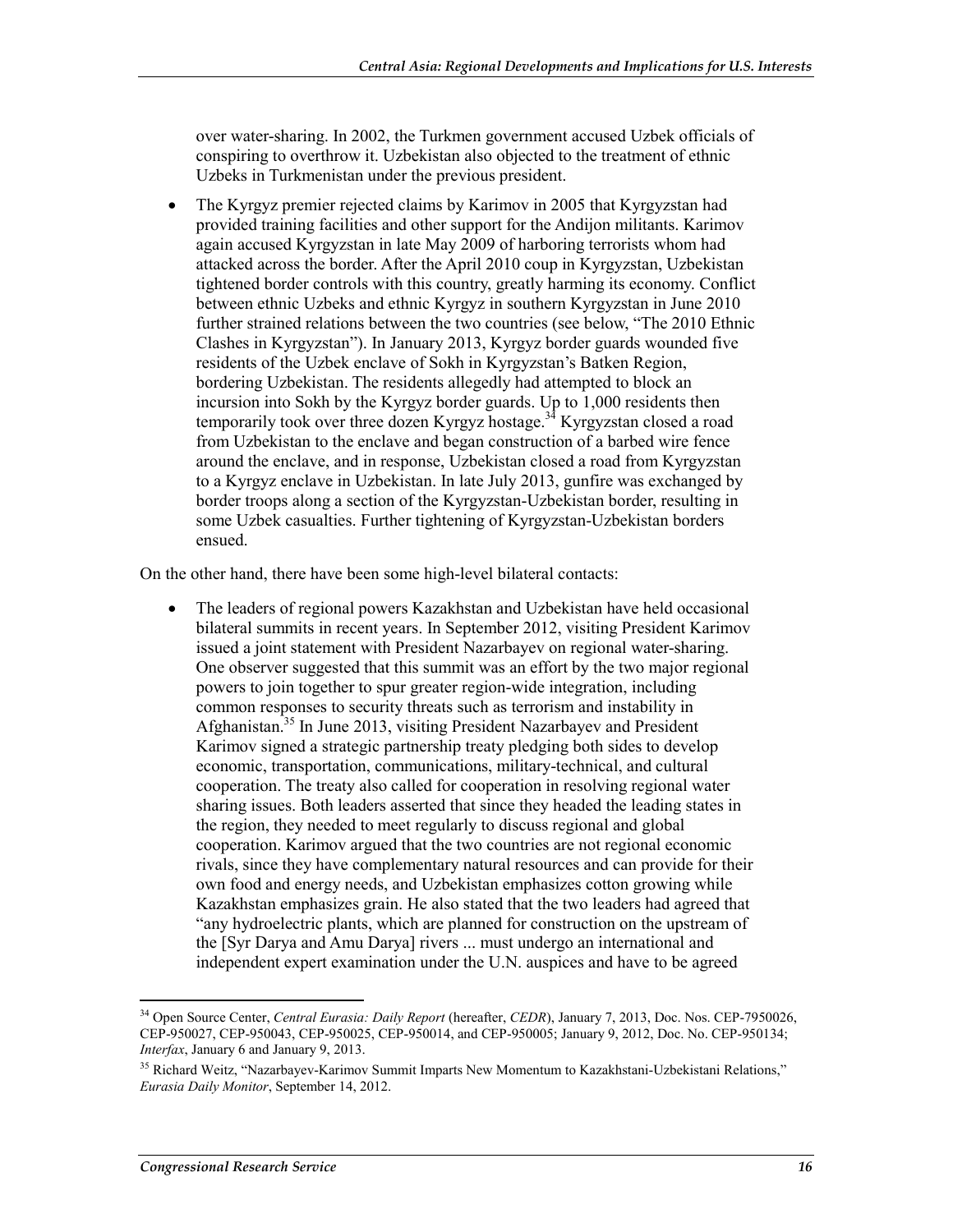with the downstream countries." Nazarbayev indicated interest in developing transport routes through Uzbekistan to the south.<sup>36</sup>

• Since Berdimuhamedow came to power, relations between Turkmenistan and Uzbekistan have improved. In October 2012, President Karimov visited Turkmenistan and met with President Berdimuhamedow, and the two leaders discussed boosting trade and other cooperation. They also called for region-wide talks before Tajikistan and Kyrgyzstan build dams that could affect watersharing. In February 2013, President Karimov phoned Berdimuhamedow to invite him to visit to discuss joint projects. President Berdimuhamedow plans to visit Uzbekistan in late November 2013. In recent months, both Kazakhstan and Tajikistan have worked more with Turkmenistan than with Uzbekistan on developing southern transport routes.

Regional cooperation remains stymied by tensions among the states, despite their membership in various groups such as the Collective Security Treaty Organization (CSTO), the Shanghai Cooperation Organization (SCO), and NATO's Partnership for Peace (PFP). The Collective Security Treaty was signed by Russia, Belarus, the South Caucasus countries, and the Central Asian states (except Turkmenistan) in May 1992 and called for military cooperation and joint consultations in the event of security threats to any member. At the time to renew the treaty in 1999, Uzbekistan, Georgia, and Azerbaijan formally withdrew. The remaining members formed the CSTO in late 2002, and a secretariat opened in Moscow at the beginning of 2004. Through the CSTO, Russia has attempted to involve the members in joint efforts to combat international terrorism and drug trafficking. Although the charter of the CSTO does not mention internal or external peacekeeping functions, other agreements have provided for such activities.

Neither former Kyrgyz President Akayev nor former President Bakiyev apparently requested the aid of the CSTO during the coups that overthrew them, and the CSTO has appeared inactive during other crises in the region. At a CSTO meeting in June 2010 to consider an urgent request by interim Kyrgyz President Roza Otunbayeva for troops to assist in quelling ethnic violence, a consensus could not be reached and the members only agreed to provide equipment. At a CSTO summit in December 2011, the members reportedly agreed on detailed procedures for intervening in domestic "emergency" situations within a member state at the behest of the member.<sup>37</sup> At a CSTO summit in December 2012, President Rahmon reportedly complained that although many documents had been signed over the years, there had been "no practical results."<sup>38</sup>

The SCO was established in 2001 by Russia, China, Kazakhstan, Kyrgyzstan, Tajikistan, and Uzbekistan. In 2003, a SCO Regional Anti-Terrorism Structure (RATS) was set up in Uzbekistan. Several military and security exercises have been held. According to some reports, in recent years Russia has discouraged the holding of major SCO military exercises as well as the strengthening of economic ties within the SCO, although Moscow has been amenable to cooperation within the SCO on regional oil and gas issues.<sup>39</sup>

<sup>36</sup> *CEDR*, June 16, 2013, Doc. No. CEN-70043496.

<sup>37</sup> *Interfax*, December 21, 2011.

<sup>38</sup> *CEDR*, December 19, 2012, Doc. No. CEP-950108.

<sup>39</sup> *CEDR*, November 8, 2011, Doc. No. CEP-6008; *China's Central Asia Problem*, International Crisis Group, February

<sup>27, 2013;</sup> Joshua Kucera, "Russia 'Increasingly Distrustful' of SCO," *Eurasianet*, March 5, 2013.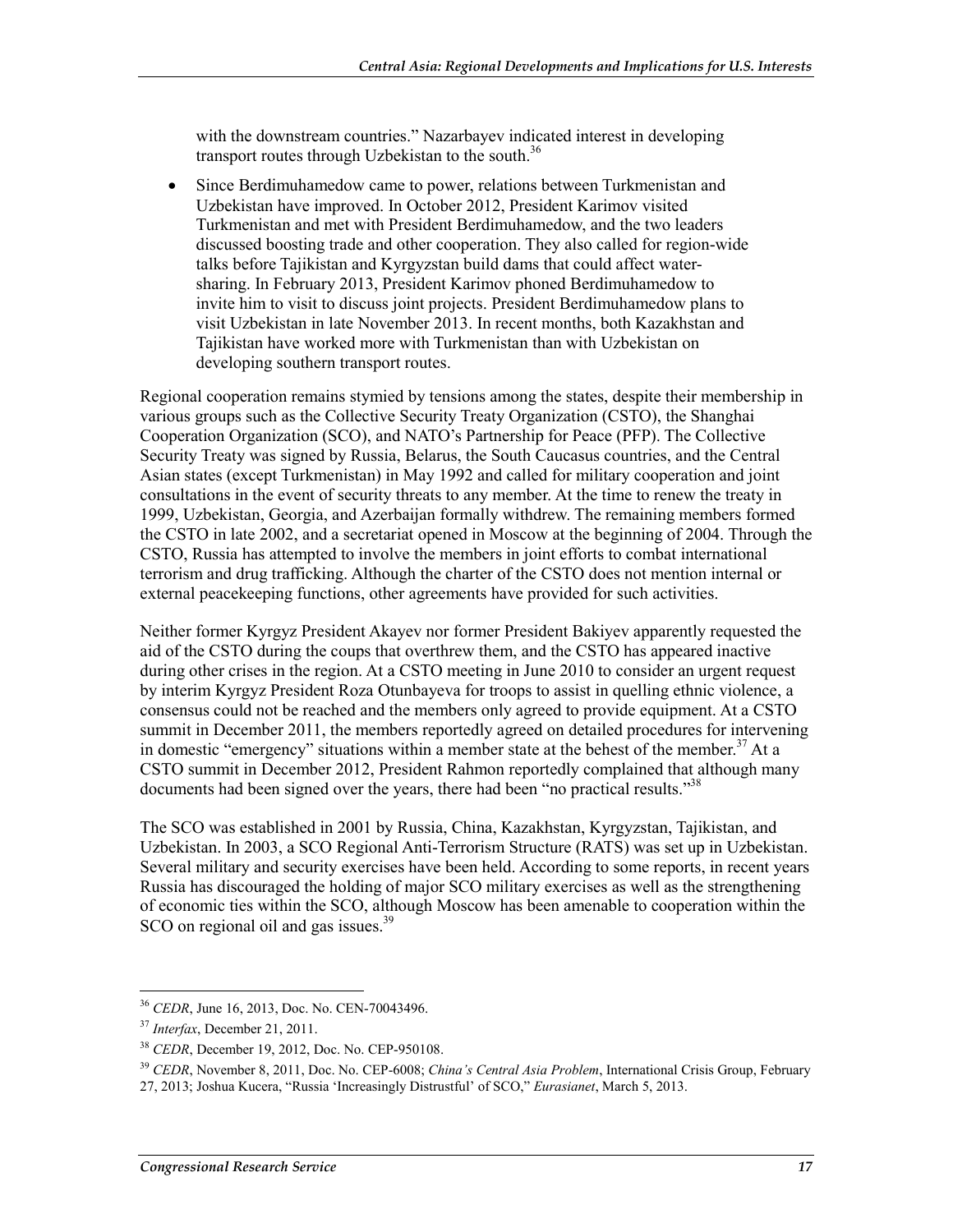In late 2007, the Central Asian states prevailed on the U.N. to set up a Regional Center for Preventive Diplomacy for Central Asia (UNRCCA) to facilitate diplomatic and other cooperation to prevent internal and external threats to regional security. With its headquarters in Ashkhabad, the Center is headed by a special representative of the U.N. secretary-general. The Center was intended to take on some of the duties of the U.N. Tajikistan Office of Peace-Building, which had been established after the Tajik Civil War and was being closed. The Center's mandate includes monitoring regional threats and working together and with other regional organizations to facilitate peacemaking and conflict prevention. Priority concerns include cross-border terrorism, organized crime and drug trafficking, regional water and energy management, environmental degradation, and stabilization in Afghanistan. The Center's special representative visited Kyrgyzstan several times in the wake of the April 2010 coup to discuss U.N. aid to the interim government to ensure peace and stability. The Center has held several regional conferences on such issues as Aral Sea desiccation, water-sharing, and Afghanistan.

In May 2009, the OSCE established a Border Management Staff College in Dushanbe to train officers from OSCE member and partner countries, including Afghanistan.

## **Islamic Extremism and Terrorism**

Calls for government to be based on Sharia (Islamic law) and the Koran are supported by small but increasing minorities in most of Central Asia. Most of Central Asia's Muslims appear to support the concept of secular government, but the influence of fundamentalist Salafist and extremist Islamic groups is growing.<sup>40</sup> In particular, Central Asian leaders have pointed to the ongoing conflict against the Taliban in Afghanistan as justifying constraints on Islamic expression in their countries. They also have pointed to Tajikistan's 1992-1997 civil war, where Islamic extremism played some role, and Russia's conflict with its breakaway Chechnya region and other areas in Russia's North Caucasus as evidence of the terrorist threat. In some regions of Central Asia, such as Uzbekistan's portion of the Fergana Valley, some Uzbeks kept Islamic practices alive throughout the repressive Soviet period, and some now oppose the secular-oriented Uzbek government. Islamic extremist threats to the regimes may be fueled somewhat by economic distress among sections of the population. Heavy unemployment and poverty rates among youth in the Fergana Valley are widely cited by observers as making youth more vulnerable to recruitment into religious extremist organizations.<sup>41</sup>

Although much of the attraction of Islamic extremism in Central Asia is generated by factors such as poverty and repression, it is facilitated by groups in Afghanistan, Pakistan, Saudi Arabia, and elsewhere that provide funding, education, training, and manpower to the region. Some of these ties were at least partially disrupted by the U.S.-led coalition actions in Afghanistan and the U.S. call for worldwide cooperation in combating terrorism.<sup>42</sup>

<sup>1</sup>  $40$  Most Central Asian Muslims traditionally have belonged to the Sunni branch and the Hanafi school of interpretation. Islamic Sufiism has been significant, as have pre-Islamic customs such as ancestor veneration and visits to shrines.

<sup>41</sup> Ahmad Rashid, *Jihad: The Rise of Militant Islam in Central Asia*, Yale: Yale University Press, 2002; T. Jeremy Gunn, *Sociology of Religion*, Fall 2003, pp. 389-410; Pinar Akcali, *Central Asian Survey*, June 1998, pp. 267-284; Aziz Niyazi, *Religion, State & Society*, March 1998, pp. 39-50.

<sup>42</sup> Zeyno Baran, S. Frederick Starr, Svante E. Cornell, *Islamic Radicalism in Central Asia and the Caucasus: Implications for the EU*, Central Asia-Caucasus Institute, 2006.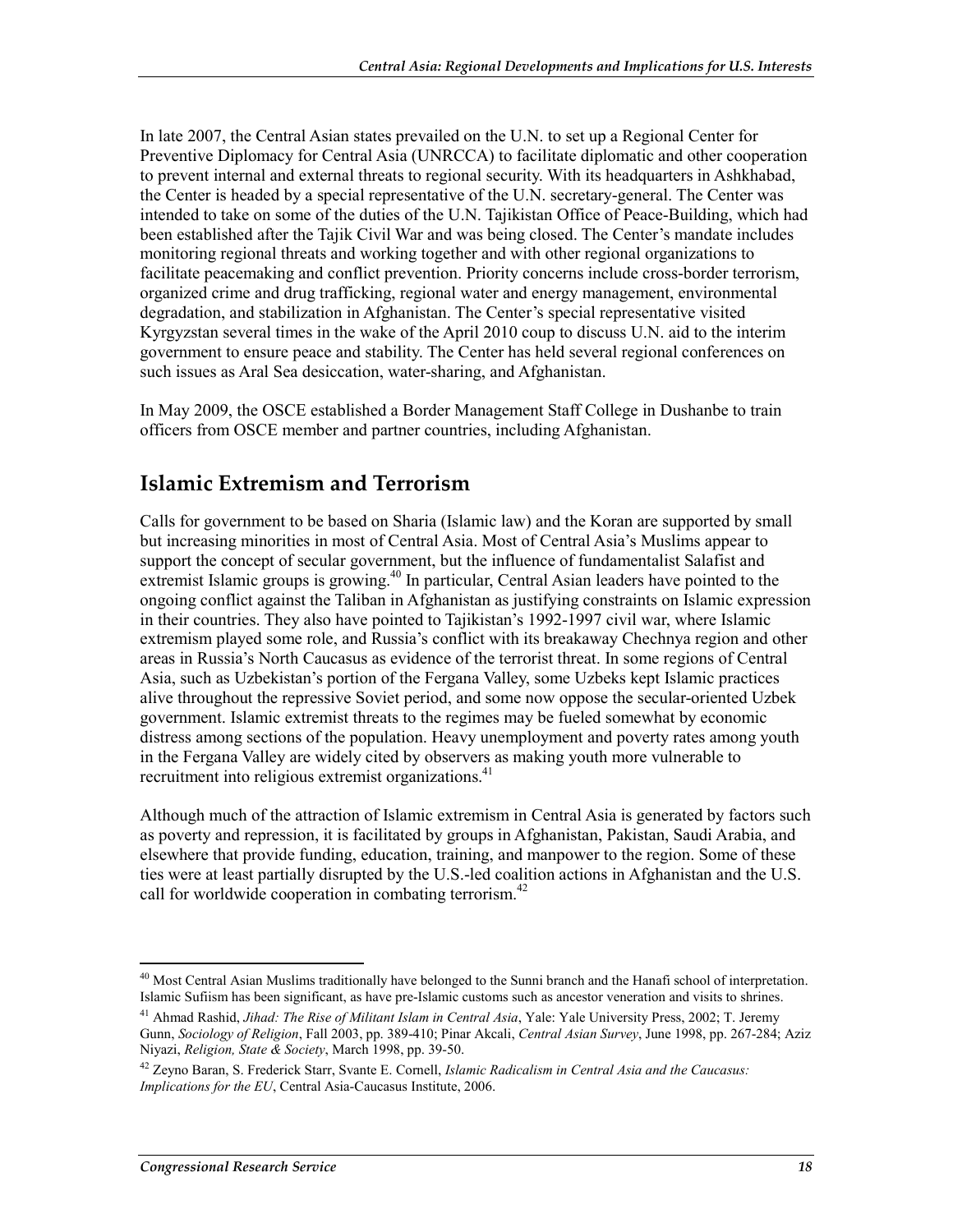The Central Asian states impose several controls over religious freedom. All except Tajikistan forbid religious parties such as the Islamic Renaissance Party (Tajikistan's civil war settlement included the party's legalization), and maintain Soviet-era religious oversight bodies, official Muftiates, and approved clergy. The governments censor religious literature and sermons. According to some analysts, the close government religious control may leave a spiritual gulf that underground radical Islamic groups seek to fill.

Terrorist actions aimed at overthrowing regimes have been of growing concern in all the Central Asian states. Some analysts caution that many activities the regimes label as terrorist—such as hijacking, kidnapping, robbery, assault, and murder—are often carried out by individuals or groups for economic benefit or for revenge, rather than for political purposes. Also, so-called counter-terrorism may mask clan or other ethnic and political repression.

Terrorist activities of the Islamic Movement of Uzbekistan (IMU) and similar groups in the region were at least temporarily disrupted by U.S.-led coalition actions in Afghanistan, where several of the groups were based or harbored.<sup>43</sup> Many observers, however, warn that terrorist cells have re-formed and are expanding in Central Asia and that surviving elements of the IMU and other terrorist groups are infiltrating from Afghanistan, Pakistan, and elsewhere. Ominously, the IMU and its splinter group, the Islamic Jihad Group/Union (IJU), have become even more closely allied with international terrorist groups, particularly Al Qaeda. Moreover, the IMU and IJU have expanded their activities beyond Central and South Asia to other areas of the globe.

Uzbekistan and other Central Asian states have arrested many members of Hizb ut-Tahrir (HT; Liberation Party, a politically oriented Islamic movement calling for the establishment of Sharia rule), sentencing them to lengthy prison terms or even death for pamphleteering, but HT reportedly continues to gain adherents. Uzbekistan argues that HT not only advocates terrorism and the killing of apostates but is carrying out such acts.<sup>44</sup> Kyrgyz authorities emphasize the anti-American and anti-Semitic nature of several HT statements and agree with the Uzbek government on designating the group as an illegal terrorist organization, but some prominent observers in Kyrgyzstan argue that the group is largely pacific and should not be harassed.<sup>45</sup>

## **Terrorism and Conflict in Kazakhstan**<sup>46</sup>

Kazakhstan long maintained that there were few terrorists within the country, but this stance began to change in late 2003 with the establishment of an Anti-Terrorist Center as part of the National Security Committee. Shocking many Kazakhs, it reported the apprehension in late 2004 of over a dozen members of the IJU.

 $43$  Also, Russia's military operations in its breakaway Chechnya region after 1999 may have helped disrupt Al Qaeda plans for Central Asia. The terrorist group was operating terrorist training camps in Chechnya in the late 1990s that it planned to use in part as launching pads for establishing new cells and camps throughout Central Asia. *Defense Intelligence [Agency] Report Details al Qaeda's Plans for Russia, Chechnya & WMD*, Judicial Watch, Press Office, November 16, 2004. The declassified Intelligence Information Report is dated October 1998.

<sup>&</sup>lt;sup>44</sup> Cheryl Bernard has argued that HT writings borrow heavily from Marxism-Leninism and rely much less on Islamic principles. HT publications have stated that the movement "has adopted the amount [of Islam] which it needs as a political party," that the Islamic world is the last hope for establishing communism, and that terrorist acts against Western interests are appropriate. *Hizb ut Tahrir—Bolsheviks in the Mosque*, RAND Corporation, nd.

<sup>&</sup>lt;sup>45</sup> HT literature has demanded the withdrawal of U.S.-led coalition forces and the closure of the coalition's Manas airbase in Kyrgyzstan. *CEDR*, March 13, 2003, Doc. No. CEP -104; *CEDR*, January 7, 2003, Doc. No. CEP-91.

<sup>46</sup> For background, see CRS Report 97-1058, *Kazakhstan: Recent Developments and U.S. Interests*, by Jim Nichol.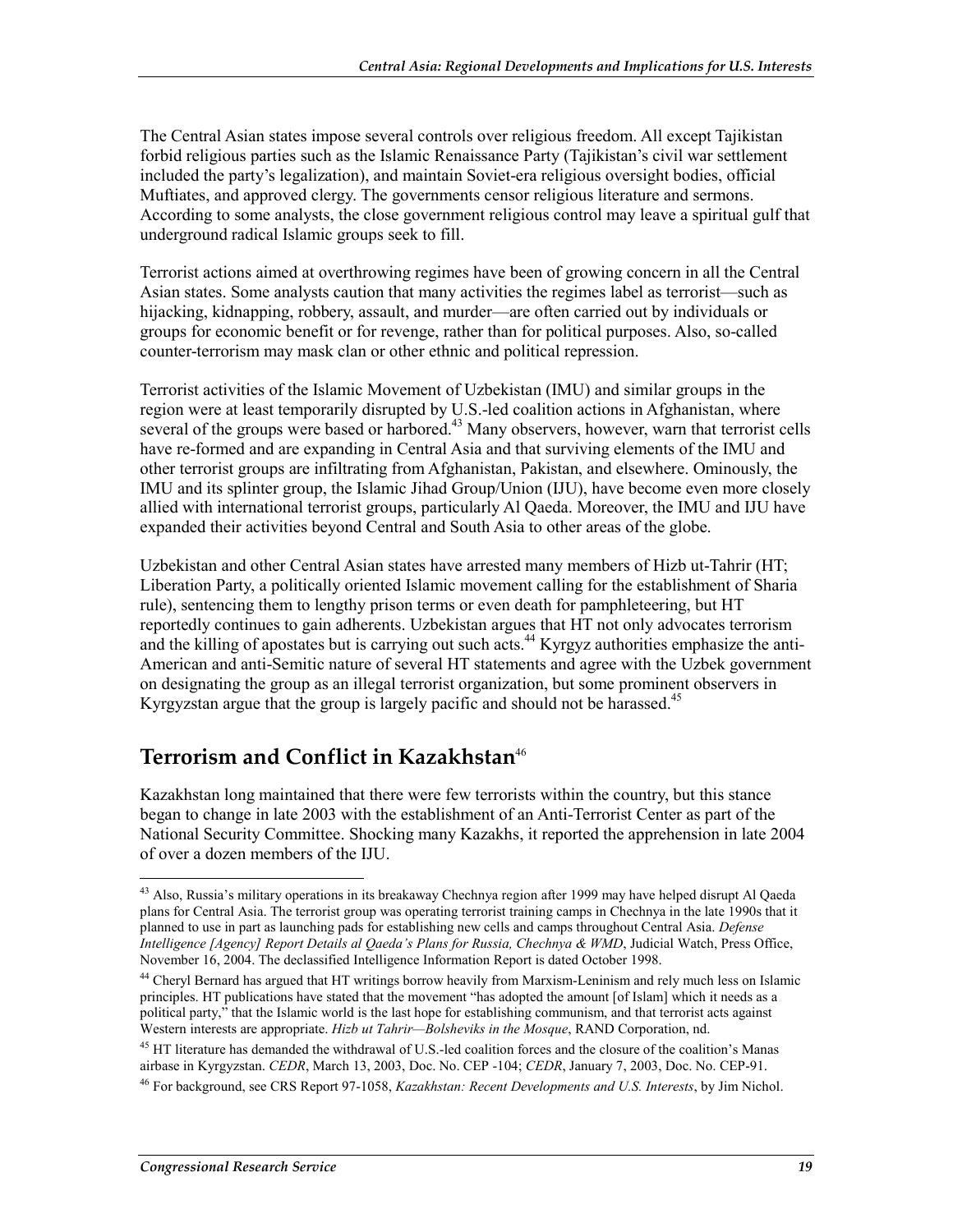Several suicide bombings and other alleged terrorist attacks occurred in Kazakhstan in 2011. In addition, in late December 2011, energy sector workers on strike since May 2011 and others reportedly extensively damaged and burned government and other buildings and clashed with police in the town of Zhanaozen, in the Mangistau Region of Kazakhstan, resulting in 16 deaths and dozens of injuries, the government reported. Some observers alleged that there were more casualties and that the riots were triggered or exacerbated by police firing on the demonstrators (video posted on the Internet appeared to back this claim).<sup>47</sup> Protests and violence also spread to other areas of the region.

At a meeting with policemen on July 12, 2012, President Nazarbayev criticized them for not taking preventive measures against terrorism, and stated that "over 100 crimes connected with terrorism were committed in Kazakhstan in 2011-12. As a result, dozens of [terrorists and policemen] have died.... And we have to admit the fact that radical and extremist groups are putting enormous pressure on the government and society" (for what seems a different accounting of terrorist incidents, see below).<sup>48</sup> According to a Kazakh Security Council official, over 300 individuals have been convicted in Kazakhstan on charges of terrorism from 2005 to 2012.<sup>49</sup>

In late July 2012, one policeman was killed and one wounded in Almaty, and the alleged assailants later engaged in a gun battle with security forces and most were killed. In mid-August 2012, a gun battle with alleged terrorists took place in Almaty, reportedly resulting in the deaths of several alleged terrorists and the capture of others. In early September 2012, a bomb-maker blew himself up in Atyrau Region, leading police to engage in a gun battle with other members of the alleged group, killing five of them.

In November 2012, Nazarbayev called for tightening legislation to facilitate government efforts to combat terrorism, with the government explaining that the changes in law were necessitated by increasing radicalization of the population and growing terrorist incidents in the country. The bill was passed and signed into law in early January 2013. The changes included an apparently expansive definition of terrorism to include an "ideology of violence" and acts or threats aimed at influencing the government, including violence and "frightening people."<sup>50</sup>

In February 2013, the Kazakh National Security Committee reported that law and security forces had prevented 35 violent extremist actions and neutralized 42 extremist groups in 2011-2012. However, it also reported that it had failed to avert 18 extremist actions, including 7 explosions.

In May 2013, six alleged terrorists were put on trial on charges of conspiring to commit robberies, to bomb civic sites and the National Security Committee building in Astana, and to assassinate senior officials. At the opening of the trial, the prosecutor alleged that they aimed to establish an Islamic caliphate in Kazakhstan.

In early October 2013, a State Program on Counteracting Religious Extremism and Terrorism for 2013-2017 was published, which some observers warn could further restrict the dissemination of religious literature and increase monitoring of religious groups, including through the installation

<sup>1</sup> <sup>47</sup> *Striking Oil, Striking Workers: Violations of Labor Rights in Kazakhstan's Oil Sector*, Human Rights Watch, September 2012.

<sup>48</sup> *CEDR*, July 13, 2012, Doc. No. CEP-950108.

<sup>49</sup> *CEDR*, June 27, 2012, Doc. No. CEP-950051.

<sup>50</sup> *CEDR*, November 23, 2012, Doc. No. CEP-950005.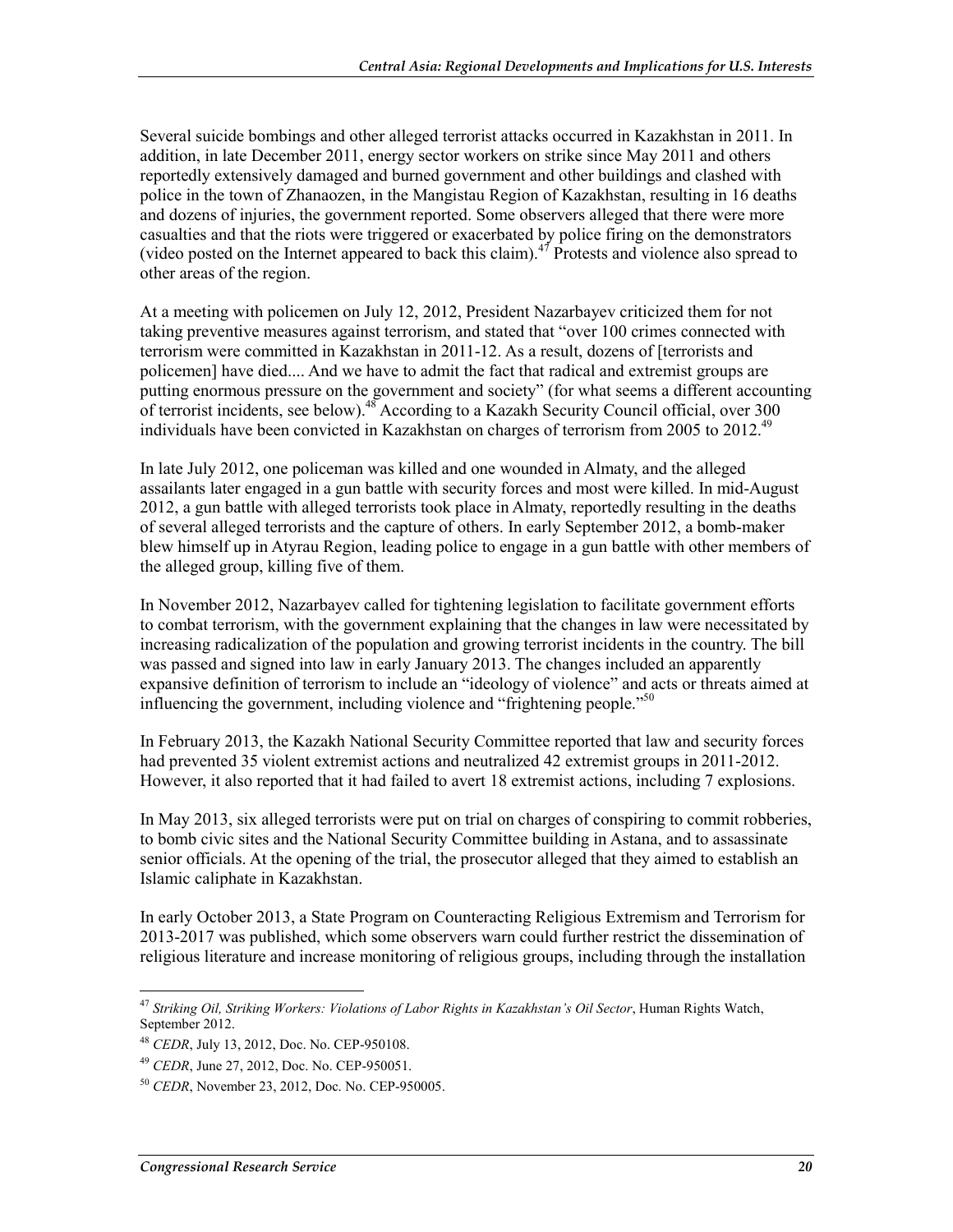of video surveillance cameras in places of worship and the monitoring of students studying religion abroad.<sup>51</sup> As part of stepped-up efforts, the Spiritual Board of the Muslims of Kazakhstan set up six regional groups of Imams to monitor religious expression and encourage individuals termed Salafis to return to traditional Islam under the umbrella of the Spiritual Board.<sup>52</sup>

In congressional testimony in February 2013, then-Assistant Secretary Blake stated that "we do not assess that there is an imminent Islamist militant threat to Central Asian states." Nonetheless, he stated that the United States provides security assistance to the regional states to address transnational threats  $53$ 

#### **Incursions and Violence in Kyrgyzstan**<sup>54</sup>

Several hundred Islamic extremists and others harboring in Tajikistan and Afghanistan first invaded Kyrgyzstan in July-August 1999. Jama Namanganiy, the co-leader of the Islamic Movement of Uzbekistan (IMU; see below), headed the largest guerrilla group. They seized hostages and several villages, allegedly seeking to create an Islamic state in south Kyrgyzstan as a springboard for a jihad in Uzbekistan.<sup>55</sup> With Uzbek and Kazakh air and other support, Kyrgyz forces forced the guerrillas out in October 1999. Dozens of IMU and other insurgents again invaded Kyrgyzstan and Uzbekistan in August 2000. Uzbekistan provided air and other support, but Kyrgyz forces were largely responsible for defeating the insurgents by late October 2000. The IMU did not invade the region in the summer before September 11, 2001, in part because Osama bin Laden had secured its aid for a Taliban offensive against the Afghan Northern Alliance.

About a dozen alleged IMU members invaded from Tajikistan in May 2006 but soon were defeated (some escaped). After this, the Kyrgyz defense minister claimed that the IMU, HT, and other such groups increasingly menaced national security.

#### **The 2010 Ethnic Clashes in Kyrgyzstan**

Deep-seated tensions between ethnic Kyrgyz and ethnic Uzbeks in southern Kyrgyzstan erupted on June 10-11, 2010. Grievances included perceptions among some ethnic Kyrgyz in the south that ethnic Uzbeks controlled commerce, discontent among some ethnic Uzbeks that they were excluded from the political process, and views among many Bakiyev supporters in the south that ethnic Uzbeks were supporting their opponents. The fighting over the next few days resulted in an official death toll of 426 (of which 276 were ethnic Uzbeks and 105 were ethnic Kyrgyz) and over 2,000 injuries. The violence also resulted in an initial wave of 400,000 refugees and IDPs and the destruction of thousands of homes and businesses in Osh and Jalal-abad.

<sup>1</sup> 51 Joanna Lillis, "Kazakhstan: Astana Mulls Expansion of Anti-Terror Controls," *Eurasianet,* June 19, 2013.

<sup>52</sup> *CEDR*, October 2, 2013, Doc. No. CEL-54764765.

<sup>&</sup>lt;sup>53</sup> U.S. House of Representatives, Committee on Foreign Affairs, Subcommittee on Europe, Eurasia, and Emerging Threats and Subcommittee on Terrorism, Nonproliferation, and Trade, Hearing on Islamic Militant Threats in Eurasia, *Testimony of Robert Blake*, February 27, 2013.

<sup>54</sup> For background, see CRS Report 97-690, *Kyrgyzstan: Recent Developments and U.S. Interests*, by Jim Nichol.

<sup>55</sup> According to Zeyno Baran, S. Frederick Starr, and Svante Cornell, the incursions of the IMU into Uzbekistan and Kyrgyzstan in 1999 and 2000 were largely driven by efforts to secure drug trafficking routes. *Islamic Radicalism in Central Asia and the Caucasus: Implications for the EU*, Silk Road Paper, July 2006.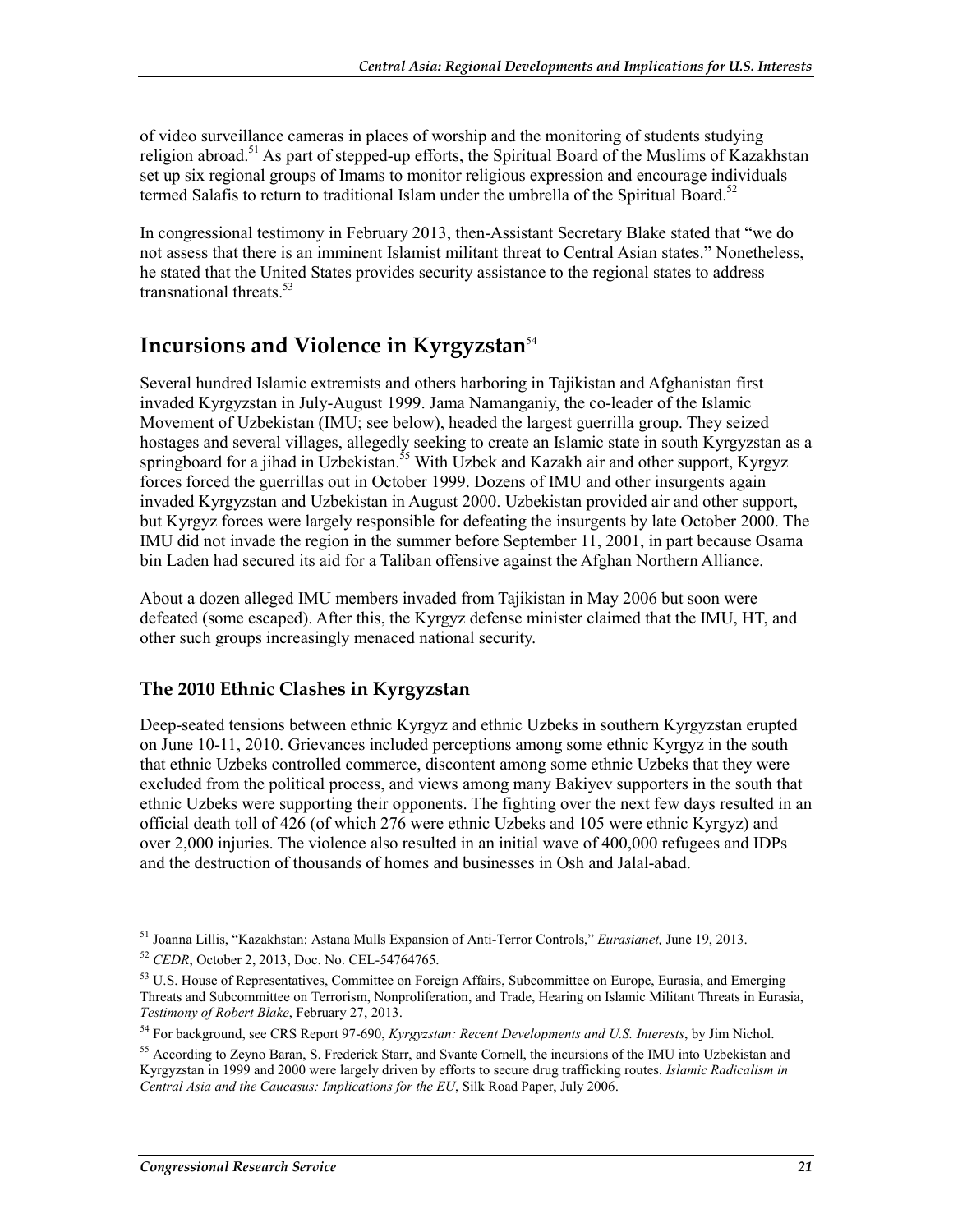Although critical of the Kyrgyz government, Uzbekistan did not intervene militarily or permit its citizens to enter Kyrgyzstan to join in the June fighting (according to some reports, the Uzbek government had considered military intervention). After some hesitation, the Uzbek government permitted 90,000 ethnic Uzbeks to settle in temporary camps in Uzbekistan. Virtually all had returned to Kyrgyzstan by the end of June.<sup>56</sup>

International donors meeting in Bishkek on July 27, 2010, pledged \$1.1 billion in grants and loans to help Kyrgyzstan recover from the June violence. The United States pledged \$48.6 million in addition to FY2010 and FY2011 planned aid. In addition, the United States provided \$4.1 million in humanitarian assistance to Kyrgyzstan immediately after the April and June events.<sup>57</sup>

On January 10, 2011, a Kyrgyz commission issued its findings on the causes of the June 2010 violence in southern Kyrgyzstan between ethnic Kyrgyz and ethnic Uzbeks. The report largely blamed ethnic Uzbek "extremists" and some supporters of former Kyrgyz President Kurmanbek Bakiyev for fomenting the violence. The report also blamed interim government officials of ineptness in dealing with the escalating ethnic tensions. On May 2, 2011, an international commission formed under the leadership of Kimmo Kiljunen, the Special Representative for Central Asia of the OSCE Parliamentary Assembly, released its report of findings regarding the June 2010 violence. The commission concluded that the Kyrgyz provisional government failed to adequately provide security and leadership to stifle rising tensions and incidents in May or to minimize the effects of the June ethnic violence. The commission also raised concerns that security forces were directly or indirectly complicit in the violence (according to the commission, most police, military, and other security personnel are ethnic Kyrgyz). The commission called for the Kyrgyz government to condemn ultra-nationalism and proclaim that the state is multinational, promote gender equality, provide special rights for Uzbek language use in the south, train security forces to uphold human rights and not subvert state interests through parochial loyalties, impartially investigate and prosecute those responsible for the violence, establish a truth and reconciliation commission, and provide reparations.<sup>58</sup> The Kyrgyz government has rejected the finding that security forces were complicit in the violence, continued to blame the former Bakiyev regime and Islamic extremists for fomenting the clashes, and stated that ethnic Uzbeks shared substantial blame for committing human rights abuses.

#### **Attacks by Jama'at Kyrgyzstan Jaish al-Mahdi in 2010-2011**

According to Kyrgyz security authorities, Jamaat Kyrgyzstan Jaish al-Mahdi (Kyrgyz Army of the Righteous Ruler), an ethnic Kyrgyz terrorist group, bombed a synagogue and sports facility and attempted to bomb a police station in late 2010, and killed three policemen in early 2011. The group also allegedly planned to attack the U.S. embassy and U.S. military Manas "transit center." Kyrgyz security forces reportedly killed or apprehended a dozen or more members of the group,

<sup>56</sup> UNHCR, *Final Report on UNHCR Emergency Operations in the Republic of Uzbekistan*, July 23, 2010.

<sup>57</sup> U.S. Department of State, Office of the Spokesman, *United States Announces Additional Support for Kyrgyz Republic*, July 27, 2010; U.S. Embassy, Bishkek, *Opening Statement by Daniel Rosenblum, Coordinator of U.S. Assistance to Europe and Eurasia and Tatiana Gfoeller, U.S. Ambassador to the Kyrgyz Republic: High-Level Donors Meeting, "Emergency Response to the Kyrgyz Republic, Reconciliation and Recovery,"* July 27, 2010; Commission on Security and Cooperation in Europe, Hearing on Instability in Kyrgyzstan: The International Response, *Testimony of Robert O. Blake,* July 27, 2010.

<sup>58</sup> OSCE, *Report of the Independent International Commission of Inquiry into the Events in Southern Kyrgyzstan in June 2010*, May 2, 2011.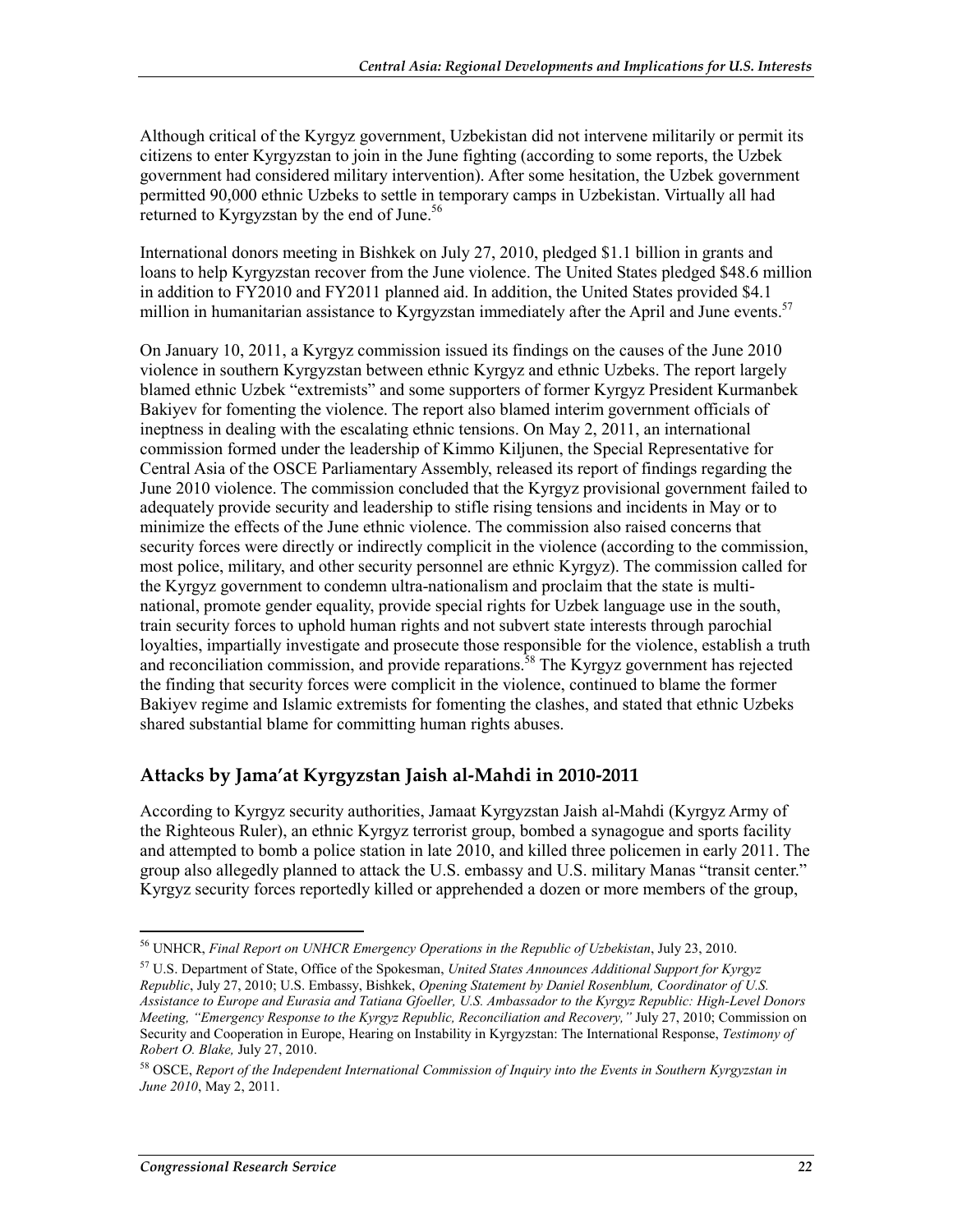including its leader, in January 2011. Ten alleged members of the group were put on trial in May 2011. At least some group members allegedly had received training by the Caucasus Emirate terrorist group in Russia, but also in late 2010 the group reportedly pledged solidarity with the Taliban.

## **Terrorism and Conflict in Tajikistan**<sup>59</sup>

#### **The 1992-1997 Civil War in Tajikistan**

Tajikistan was among the Central Asian republics least prepared and inclined toward independence when the Soviet Union broke up. In September 1992, a loose coalition of nationalist, Islamic, and democratic parties and groups tried to take power. Kulyabi and Khojenti regional elites, assisted by Uzbekistan and Russia, launched a successful counteroffensive that by the end of 1992 had resulted in 20,000-40,000 casualties and up to 800,000 refugees or displaced persons, about 80,000 of whom fled to Afghanistan. After the two sides agreed to a cease-fire, the U.N. Security Council established a small U.N. Mission of Observers in Tajikistan (UNMOT) in December 1994. In June 1997, Tajik President Rahmon and the late rebel leader Seyed Abdullo Nuri signed a *comprehensive peace agreement*. Benchmarks of the peace process were largely met, and UNMOT pulled out in May 2000. To encourage the peace process, the United States initially pledged to help Tajikistan rebuild. Some observers point to events in the city of Andijon in Uzbekistan (see "The 2005 Violence in Andijon, Uzbekistan" below) as indicating that conflicts similar to the Tajik Civil War could engulf other regional states where large numbers of people are disenfranchised and poverty-stricken.

#### **The 2010-2011 Attacks in Tajikistan**

In late August 2010, over two dozen individuals sentenced as terrorists escaped from prison in Dushanbe and launched attacks as they travelled to various regions of the country. Many of these individuals had been opposition fighters during the Tajik Civil War and had been arrested in eastern Tajikistan during government sweeps in 2009. In early September 2010, a suicide car bombing resulted in over two dozen deaths or injuries among police in the northern city of Khujand. An obscure terrorist group, Jamaat Ansarullah, allegedly the Tajik branch of the IMU, claimed responsibility. Some escapees and their allies, allegedly including IMU terrorists, attacked a military convoy in the Rasht Valley (formerly known as Karategin) east of Dushanbe on September 19, 2010, reportedly resulting in dozens of deaths and injuries to government forces. Heavy fighting in the Rasht Valley over the next month reportedly led to dozens of additional casualties among government forces.

In early January 2011, the Tajik Interior (police) Ministry reported that its forces had killed former Tajik opposition fighter Alovuddin Davlatov, alias Ali Bedaki, the alleged leader of one major insurgent group involved in the ambush in the Rasht Valley. Another leader of the ambush, Abdullo Rakhimov, aka Mullo Abdullo—a former Tajik opposition paramilitary leader who spurned the peace settlement and travelled to Afghanistan and Pakistan, where he allegedly

<sup>&</sup>lt;u>.</u> 59 For background, see CRS Report 98-594, *Tajikistan: Recent Developments and U.S. Interests*, by Jim Nichol.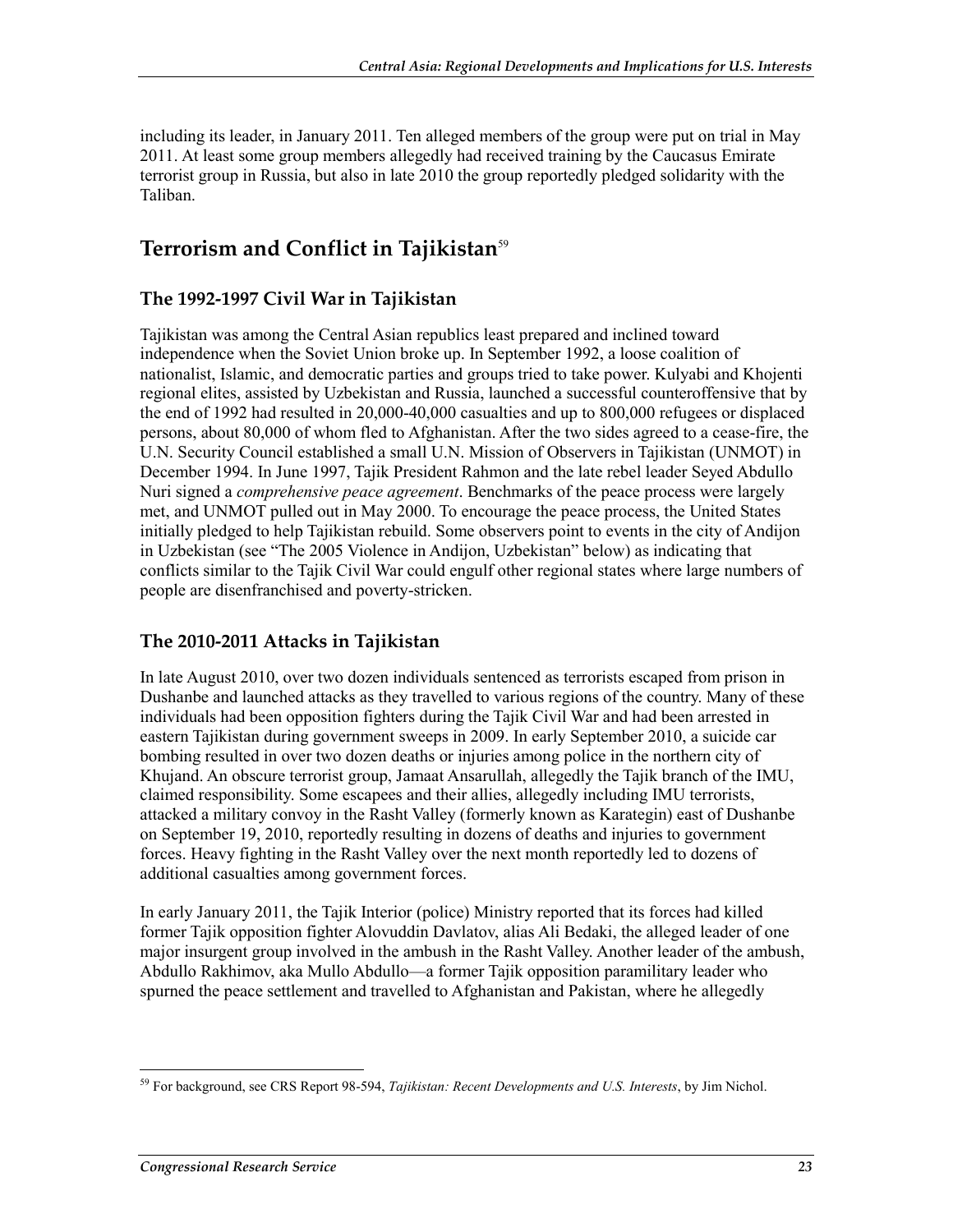maintained links with al Qaeda and the Taliban, and who reentered Tajikistan in 2009—was reportedly killed by Tajik security forces on April 15, 2011.<sup>60</sup>

#### **The 2012 Instability in Mountainous Badakhshan**

On July 21, 2012, a national security official, General Abdullo Nazarov, was killed near the city of Khorog, the capital of the Mountainous Badakhshan Autonomous Region in eastern Tajikistan. According to some reports, the region is a major transit point for drugs and other goods trafficked from Afghanistan and for weapons and money smuggled to terrorist groups in Afghanistan. The government responded by launching security operations to force the local "criminal group" to surrender. The government asserted that the "criminals" were led by Tolib Ayembekov, a former UTO fighter who was the head of an Interior Ministry border guard troops unit in the Ishkohim District (Khorog is in this district), bordering Afghanistan. The government also alleged that the "criminals" had ties with organized crime groups throughout the world, and were linked to members of the IMU, who were infiltrating from Afghanistan to support the "criminals."<sup>61</sup> Ayembekov denied that he was responsible for Nazarov's death. Over 3,000 security personnel entered Khorog on July 24, and subsequent fighting resulted in 17 casualties among the security personnel and 30 among the alleged "criminals," according to the government. Forty-one surviving "criminals" were arrested. Although the government officially acknowledged only one civilian casualty, some observers reported that dozens of civilians had been killed or injured. Among the forces deployed to the region were extra border guards who sealed the Tajik-Afghan border to prevent the Tajik "criminals" from escaping across the border or receiving assistance from groups in Afghanistan. Some information about the fighting leaked out of the region despite the "accidental" severing of Internet and cell phone connections to the region. The government declared a unilateral ceasefire the next day. On July 26, 2012, the U.S. Embassy raised concerns about reports of civilian casualties and urged the government not to suppress media reporting in the region. In early August 2012, Ayembekov pledged fealty to the Rahmon government and readiness to prove his innocence in a court of law.

The ceasefire was broken by the government early on August 22, when unidentified assailants attacked the home of a popular former UTO fighter, the invalid Imomnazar Imomnazarov, and killed him. His death led some protesters to attack the administration building in Khorog a few hours later, and police allegedly fired at them, injuring three. A large memorial service for Imomnazarov was held the next day in Khorog. A ceasefire agreement was reached between the government and local officials and prominent citizens later that evening. In accordance with the agreement, some security personnel subsequently were withdrawn from the city, but many have stayed in the region to prepare for a visit by Rahmon in late September 2012.

Some observers have questioned the Tajik government's official explanations of events in Khorog. One local commentator has argued that General Nazarov was acting at the behest of a group in the Tajik security service to seize control over lucrative smuggling operations or otherwise was involved in extorting money.<sup>62</sup> A think tank in Dushanbe asserted that the Tajik

<sup>1</sup> 60 Lola Olimova and Nargis Hamrabaeva, "Tajik Authorities Struggle to Quell Militants," *Report News: Central Asia*, Institute for War and Peace Reporting, October 4, 2010; Tilav Rasulzoda and Parvina Khamidova, "New Militant Force in Tajikistan?" *Report News: Central Asia*, Institute for War and Peace Reporting, October 21, 2010; *CEDR*, January 12, 2011, Doc. No. CEP-950136; Dilafruz Nabiyeva, "Mullo Abdullo Killed," *Central Asia Online*, April 15, 2011.

<sup>61</sup> *CEDR*, August 8, 2012, Doc. No. CEP-950127.

<sup>&</sup>lt;sup>62</sup> *CEDR*, August 25, 2012, Doc. No. CEP-950018; Sébastien Peyrouse, "Battle on Top of the World: Rising Tensions (continued...)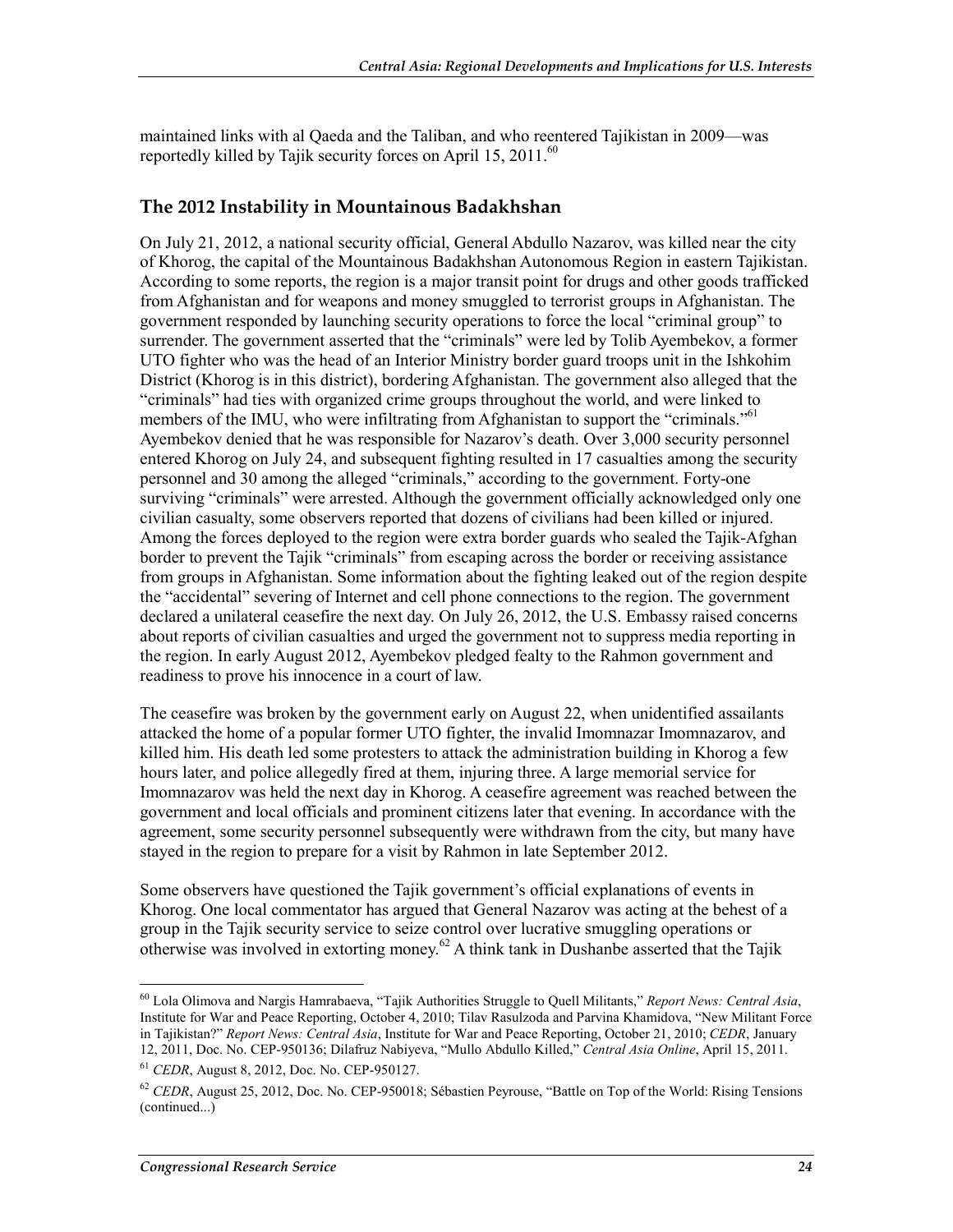government deployed security forces in the region after Ayembekov threatened to enlist up to 1,000 terrorists massed across the border in Afghanistan to help him if the government moved to arrest him.<sup>63</sup> Several accounts have suggested by many residents of Khorog had taken up arms on July 24 in opposition against the deployment of security forces. Accusations that Ayembekov was a "criminal" must be squared with the fact that Khorog is the location of the regional Border Guard Training Center, where the International Organization for Migration has used State Department funding to carry out training for Tajik and Afghan border guards, including on-site at regional border posts. Seeming to refer to this situation, then-Assistant Secretary Blake in August 2012 stated that the United States supports Tajik government efforts in the region "to address some of the corrupt activities of their own border guards and others who are helping to facilitate some of this [narcotics] trade."<sup>64</sup>

Other observers have speculated that at least part of the reason for the government actions in Mountainous Badakhshan may have been to secure the loyalty of regional officials in the run-up to presidential elections held in early November 2013. During the deployment of security forces to the region, the regional IRP head was detained and later found dead, a regional IRP office was sacked, and another IRP official was detained and transferred to Dushanbe. Before he was killed, Imomnazarov speculated that Nazarov had falsely reported to his superiors that the UTO fighters were planning to launch a coup against Rahmon, and that this was the main cause of the government security actions.

## **Terrorism and Conflict in Uzbekistan**<sup>65</sup>

Officials in Uzbekistan believe that the country is increasingly vulnerable to Islamic extremism, and they have been at the forefront in Central Asia in combating this threat. Reportedly, thousands of alleged Islamic extremists have been imprisoned and many mosques have been closed. A series of explosions in Tashkent in February 1999 were among early signs that the Uzbek government was vulnerable to terrorism. By various reports, the explosions killed 16 to 28 and wounded 100 to 351 people. The aftermath involved wide-scale arrests of political dissidents and others deemed by some observers as unlikely conspirators. Karimov in April 1999 accused Mohammad Solikh (former Uzbek presidential candidate and head of the banned Erk Party) of masterminding what he termed an assassination plot, along with Tohir Yuldashev (co-leader of the IMU) and the Taliban. In 2000, Yuldashev and Namanganiy received death sentences in absentia, and Solikh received a 15.5 year prison sentence. Solikh denied membership in IMU, and he and Yuldashev denied involvement in the bombings.

On March 28 through April 1, 2004, a series of suicide bombings and other attacks were launched in Uzbekistan, reportedly killing 47. An obscure Islamic Jihad Group of Uzbekistan (IJG; Jama'at al-Jihad al-Islami, a breakaway part of the IMU) claimed responsibility.<sup>66</sup> In subsequent trials, the alleged attackers were accused of being members of IJG or of Hizb ut-Tahrir (HT; an Islamic

<sup>(...</sup>continued)

in Tajikistan's Pamir Region," *On Wider Europe*, German Marshall Fund, August 2012.

<sup>63</sup> *Interfax*, August 3, 2012.

<sup>64</sup> U.S. Department of State, *On-the-Record Briefing With International Media*, Robert O. Blake, Jr., Assistant Secretary, Bureau of South and Central Asian Affairs, Almaty, Kazakhstan, August 15, 2012.

<sup>65</sup> For background, see CRS Report RS21238, *Uzbekistan: Recent Developments and U.S. Interests*, by Jim Nichol.

<sup>66</sup> The IJG changed its name to the Islamic Jihad Union (IJU) in 2005.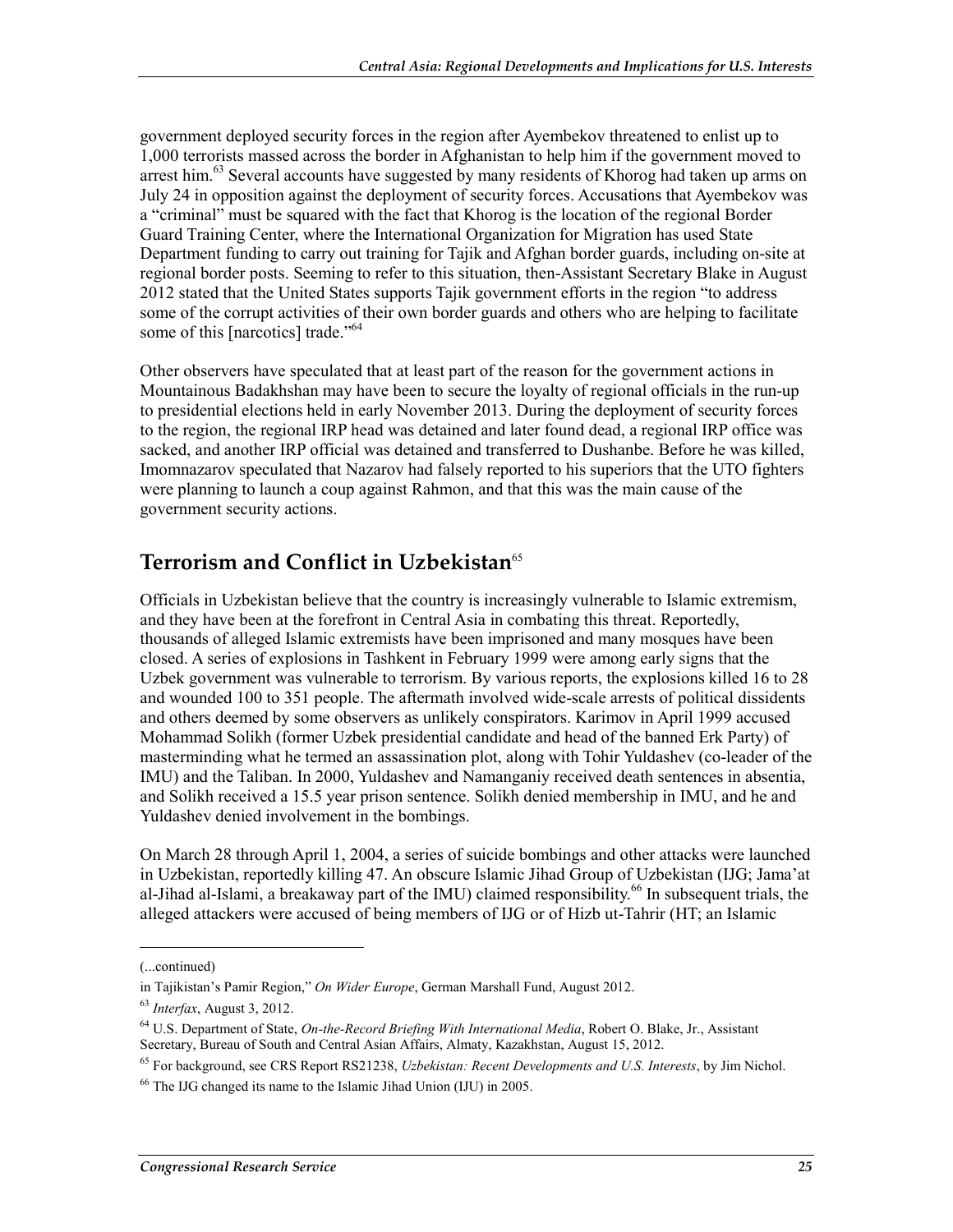fundamentalist movement ostensibly pledged to peace but banned in Uzbekistan) and of attempting to overthrow the government. Some defendants testified that they were trained by Arabs and others at camps in Kazakhstan and Pakistan. They testified that Najmiddin Kamolitdinovich Jalolov (convicted in absentia in 2000) was the leader of IJG, and linked him to Taliban head Mohammad Omar, Uighur extremist Abu Mohammad, and Osama bin Laden. On July 30, 2004, explosions occurred at the U.S. and Israeli embassies and the Uzbek Prosecutor-General's Office in Tashkent. The IMU and IJG claimed responsibility and stated that the suicide bombings were aimed against Uzbek and other "apostate" governments.<sup>67</sup>

#### **The 2005 Violence in Andijon, Uzbekistan**

Dozens or perhaps hundreds of civilians were killed or wounded on May 13, 2005, after Uzbek troops fired on demonstrators in the eastern town of Andijon. The protestors had gathered to demand the end of a trial of local businessmen charged with belonging to an Islamic terrorist group. The night before, a group stormed a prison where those on trial were held and released hundreds of inmates. Many freed inmates then joined others in storming government buildings.<sup>68</sup> President Karimov flew to the city to direct operations, and reportedly had restored order by late on May 13.<sup>69</sup> On July 29, 439 people who had fled from Uzbekistan to Kyrgyzstan were airlifted to Romania for resettlement processing, after the United States and others raised concerns that they might be tortured if returned to Uzbekistan.<sup>70</sup>

The United States and others in the international community repeatedly called for an international inquiry into events in Andijon, which the Uzbek government rejected as violating its sovereignty. In November 2005, the EU Council approved a visa ban on 12 Uzbek officials it stated were "directly responsible for the indiscriminate and disproportionate use of force in Andijon and for the obstruction of an independent inquiry." The Council also embargoed exports of "arms, military equipment, and other equipment that might be used for internal repression."<sup>71</sup> In October 2007 and April 2008, the EU Council suspended the visa ban for six months but left the arms

70 See also CRS Report RS22161, *Unrest in Andijon, Uzbekistan: Context and Implications*, by Jim Nichol.

<sup>67</sup> See also CRS Report RS21818, *The 2004 Attacks in Uzbekistan: Context and Implications for U.S. Interests*, by Jim Nichol.

<sup>&</sup>lt;sup>68</sup> There is a great deal of controversy about whether this group contained foreign-trained terrorists or was composed mainly of the friends and families of the accused and other disgruntled citizenry. See U.S. Congress, Commission on Security and Cooperation in Europe, Briefing: The Uzbekistan Crisis, *Testimony of Galima Bukharbayeva, Correspondent. Institute for War and Peace Reporting,* June 29, 2005. A declassified Defense Intelligence Agency memorandum prepared soon after the events stated that "no credible information indicates extremist groups participated in the attacks," but stressed that evidence was not definitive on this point. See *Uzbekistan: Review of Information on Unrest in Andijon, 12-13 May 2005*, Info Memo, 5-0549/DR, July 30, 2005 (the memo is part of the Rumsfeld Archive, see below). For alternative views on terrorist involvement and casualties, see Shirin Akiner, *Violence in Andijon, 13 May 2005: An Independent Assessment*, Central Asia-Caucasus Institute, July 2005; AbduMannob Polat, *Reassessing Andijan: The Road to Restoring U.S.-Uzbek Relations*, Jamestown Foundation, June 2007; Scott Radnitz, *Weapons of the Wealthy* (Ithaca: Cornell University Press, 2010), p. 172-176; Donald Rumsfeld, *Known and Unknown* (New York: Penguin Group Publishers, 2011) (the book's references include an Internet archive of memos and other documents). See also James Kirchick, "Did Donald Rumsfeld Whitewash Massacre in Uzbekistan?" *RFE/RL*, May 13, 2011.

<sup>&</sup>lt;sup>69</sup> Analyst Adeeb Khalid draws a parallel between the Uzbek government's actions at Andijon and at a large student demonstration in Tashkent in January 1992. In the latter case, Karimov allegedly ordered troops to fire on the marchers, resulting in up to six deaths and two dozen or more injuries. *Islam After Communism* (Berkeley, CA: University of California Press, 2007), p. 155. See also *Reuters*, January 17, 1992.

<sup>71</sup> Council of the European Union, *Uzbekistan: Council Adopts Restrictive Measures*, Press Release 14392/05, November 14, 2005. U.S. officials argued that the United States already had been limiting military assistance—at congressional request—because of human rights abuses.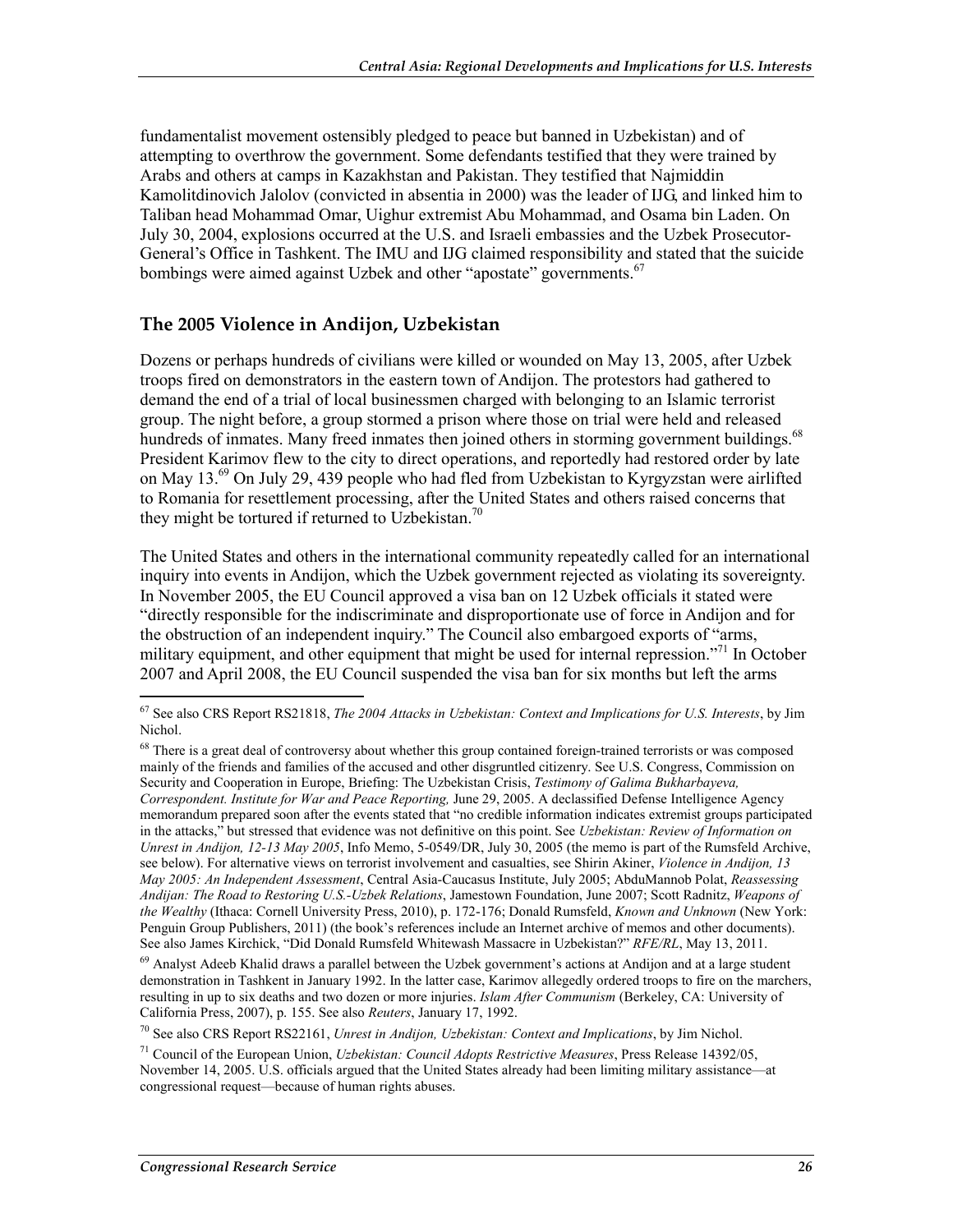embargo in place. In October 2008, the EU Council praised what it viewed as some positive trends in human rights in Uzbekistan and lifted the visa ban, although it left the arms embargo in place.<sup>72</sup> In October 2009, it lifted the arms embargo.

At the first major trial of 15 alleged perpetrators of the Andijon unrest in late 2005, the accused all confessed and asked for death penalties. They testified that they were members of Akramiya, a branch of HT launched in 1994 by Akram Yuldashev that allegedly aimed to use force to create a caliphate in the area of the Fergana Valley located in Uzbekistan. Besides receiving assistance from HT, Akramiya was alleged to receive financial aid and arms training from the IMU. The defendants also claimed that the U.S. and Kyrgyz governments helped finance and support their effort to overthrow the government, and that international media colluded with local human rights groups and nongovernmental organizations (NGOs) in this effort. The U.S. and Kyrgyz governments denied involvement, and many observers criticized the trial as appearing stagemanaged. Partly in response to events at Andijon, the U.S. Congress tightened conditions on aid to Uzbekistan.

#### **The Summer 2009 Suicide Bombings and Attacks in Uzbekistan**

On May 25-26, 2009, a police checkpoint was attacked on the Kyrgyz-Uzbek border, attacks took place in the border town of Khanabad, and four bombings occurred in Andijon in the commercial district, including at least one by suicide bombers. Several deaths and injuries were alleged, although reporting was suppressed. Uzbek officials blamed the IMU, although the IJU allegedly claimed responsibility. President Karimov flew to Andijon on May 31. In late August 2009, shooting took place in Tashkent that resulted in the deaths of three alleged IMU members and the apprehension of other group members. The Uzbek government alleged that the group had been involved in the 1999 explosions and in recent assassinations in Tashkent.

#### **U.S. Designation of the IMU and IJU as Terrorist Organizations**

In September 2000, the State Department designated the IMU as a Foreign Terrorist Organization, stating that the IMU, aided by Afghanistan's Taliban and by Al Qaeda, resorted to terrorism, actively threatened U.S. interests, and attacked American citizens. At that time, the State Department argued that the "main goal of the IMU is to topple the current government in Uzbekistan," and it linked the IMU to bombings and attacks on Uzbekistan in 1999-2000.

Former CIA Director Porter Goss testified in March 2005 that the IJG/IJU "has become a more virulent threat to U.S. interests and local governments."73 In May 2005, the State Department designated the IJG/IJU as a Foreign Terrorist Organization and Specially Designated Global Terrorist, and in June, the U.N. Security Council added the IJG/IJU to its terrorism list.<sup>74</sup> In June

<sup>&</sup>lt;sup>72</sup> Council of the European Union, 2824<sup>th</sup> General Affairs Council Meeting, *Press Release*, October 15-16, 2007; 2864<sup>th</sup> and 2865th General Affairs and External Relations Council Meetings, *Press Release*, April 29, 2008; 2897th General Affairs and External Relations Council Meeting, *Press Release*, October 13, 2008. Some international human rights groups protested against a visit by the head of the Uzbek state security service—who had been subject to the visa ban lifted by the Council—to Germany in late October 2008. He reportedly advised German officials on IJU activities in Central Asia.

<sup>&</sup>lt;sup>73</sup> U.S. Senate, Committee on Armed Services, Testimony of the Director of Central Intelligence, The Honorable Porter J. Goss, March 17, 2005.

<sup>74</sup> U.S. Department of State, Press Statement: U.S. Department of State Designates the Islamic Jihad Group Under (continued...)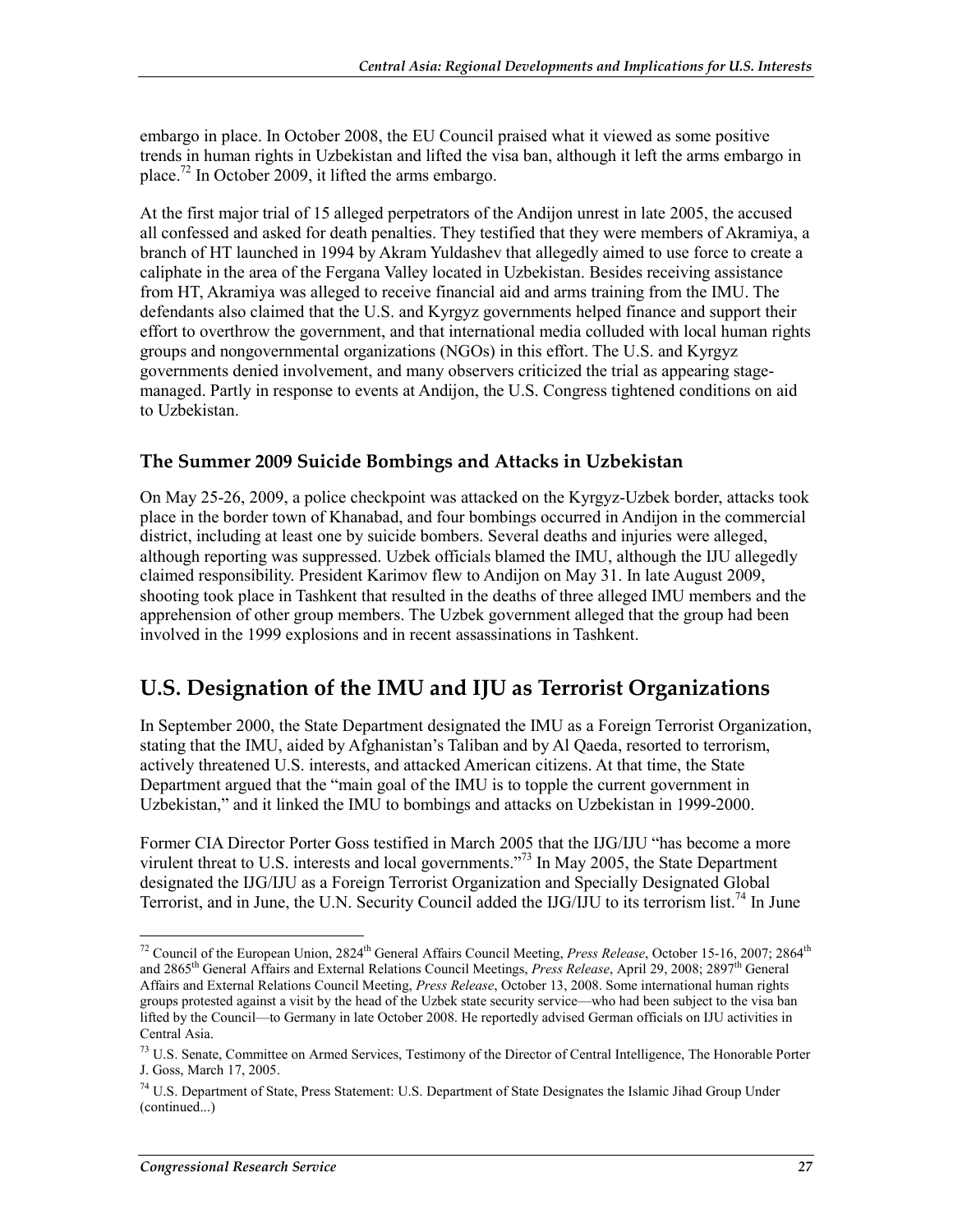2008, IJG head Jalolov and his associate Suhayl Fatilloevich Buranov were added to the U.N. 1267 Sanctions Committee's Consolidated List of individuals and entities associated with bin Laden, al Qaeda, and the Taliban. Also, the U.S. Treasury Department ordered that any of their assets under U.S. jurisdiction be frozen and prohibited U.S. citizens from financial dealings with the terrorists.<sup>75</sup>

After U.S. military operations began in Afghanistan in late 2001, IMU forces assisting the Taliban and Al Qaeda suffered major losses, and IMU co-head Namanganiy was killed.<sup>76</sup> Surviving IMU forces moved to Pakistan, and became heavily involved in actions against the Pakistani government, although some IMU fighters later resumed attacks on coalition forces in Afghanistan. $77$ 

IMU head Yuldashev reportedly was killed in late August 2009 in Pakistan by a U.S. drone missile, and Jalalov allegedly similarly was killed in late September 2009. After Yuldashev's death, Abu Usman Adil became the head of the IMU. The IMU military commander, Abbas Mansur, allegedly was killed in a U.S. drone strike in 2011. In April 2012, Adil reportedly was similarly killed, and was succeeded by Usman Ghazi some months later. Ghazi, a non-Uzbek, has focused the IMU on attacking Afghanistani and Pakistani government targets, possibly lessening its immediate threat to Central Asia, according to some observers.<sup>78</sup>

In July 2011, an Uzbek citizen on an expired student visa was arrested on charges of being directed by IMU terrorists to assassinate President Obama. He confessed and was sentenced in 2012. Two other ethnic Uzbeks were arrested in the United States in early 2012 on charges of collaborating with the IJU. One of the Uzbeks had been granted refugee status after he fled the Uzbek government crackdown in Andijon in 2005. He was arrested at a U.S. airport while allegedly planning to join IJU terrorists abroad.

<sup>(...</sup>continued)

Executive Order 13224, May 26, 2005; U.N. Security Council, The Al-Qaida and Taliban Sanctions Committee, Press Release: Security Council Committee Adds One Entity to Al-Qaida Section of Consolidated List, SC/8405, June 3, 2005.

<sup>75</sup> U.S. Department of the Treasury, Press Release: Treasury Designates Leadership of the IJU Terrorist Group, June 18, 2008.

<sup>76</sup> U.S. Department of State, *Patterns of Global Terrorism 2003*, April 2004.

<sup>77</sup> Jacob Zenn, "The Growing Alliance between Uzbek Extremists and the Pakistani Taliban," *Terrorism Monitor*, Jamestown Foundation, March 8, 2013; U.S. House of Representatives, Committee on Foreign Affairs, Subcommittee on Europe, Eurasia and Emerging Threats and the Subcommittee on Terrorism, Non-proliferation, and Trade, Hearing on Islamist Militant Threats to Eurasia, *Testimony of Justin Siberell, Deputy Coordinator for Counterterrorism, U.S. Department of State,* February 27, 2013.

<sup>78</sup> Jacob Zenn, "IMU Announces Usman Ghazi as New Amir after Months of Deliberation," *Militant Leadership Monitor*, Jamestown Foundation, August 21, 2012; Christopher Anzalone, "The Islamic Movement of Uzbekistan: Down but Not Out," *Foreign Policy*, November 20, 2012; Joshua Kucera, "What are the IMU's Designs in Central Asia?" *Eurasianet*, December 11, 2012. However, U.S. Colonel Ted Donnelly has argued that after U.S. and NATO forces are drawn down in Afghanistan in 2014, the Fergana Valley could become a focus for operations by the IMU and other terrorist groups. See *Fergana as FATA [Federally Administered Tribal Areas]? A Post-2014 Strategy for Central Asia*, U.S. Army War College, Master's Thesis, March 2012. For actions by the IMU, Taliban, and the Haqqani group in Afghanistan's Badakhshan Province, see Bill Roggio, "Afghan Intel Captures 2 IMU Fighters in Kabul," *Long War Journal*, November 5, 2013.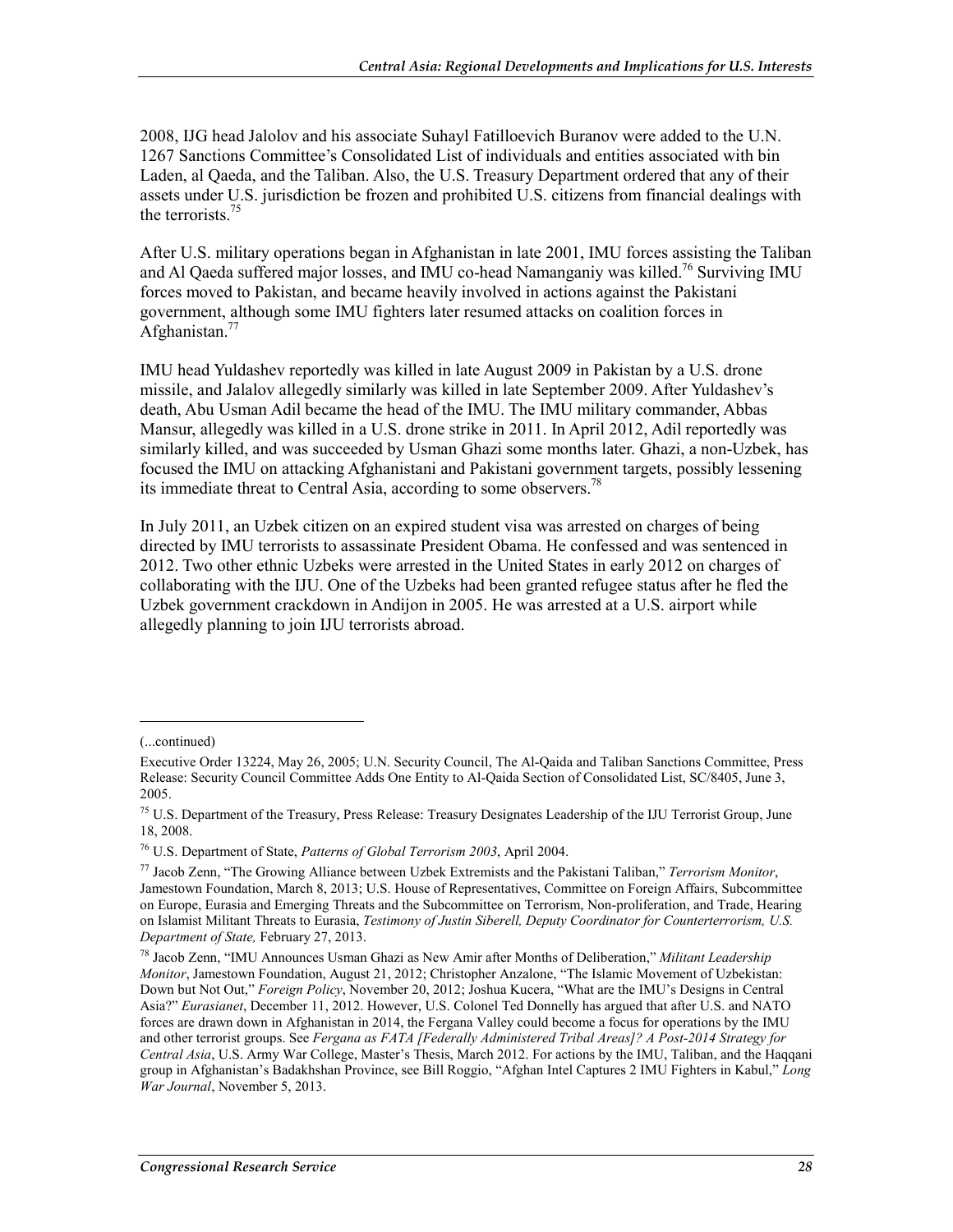# **Democratization and Human Rights**

A major goal of U.S. policy in Central Asia has been to foster the long-term development of democratic institutions and respect for human rights. Particularly since September 11, 2001, the United States has attempted to harmonize its concerns about democratization and human rights in the region with its interests in regional support for counter-terrorism. According to some allegations, the former Bush Administration may have sent suspected terrorists in its custody to Uzbekistan for questioning, a process termed "extraordinary rendition."<sup>79</sup> Although not verifying such transfers specifically to Uzbekistan, the former Bush Administration stated that it received diplomatic assurances that transferees would not be tortured. Several citizens of Central Asian states who were held in U.S. custody at the Guantanamo Bay Naval Base have been returned to their home countries.<sup>80</sup>

All of the Central Asian leaders have declared that they are committed to democratization. During Nazarbayev's 1994 U.S. visit, he and then-President Clinton signed a Charter on Democratic Partnership that recognized Kazakhstan's commitments to the rule of law, respect for human rights, and economic reform. During his December 2001 and September 2006 visits, Nazarbayev repeated these pledges in joint statements with then-President Bush. In March 2002, a U.S.- Uzbek Strategic Partnership Declaration was signed pledging Uzbekistan to "intensify the democratic transformation" and improve freedom of the press. During his December 2002 U.S. visit, Tajikistan's President Rahmon pledged to "expand fundamental freedoms and human rights."

Despite such democratization pledges, the states have made little progress, according to the State Department. In testimony in May 2011, then-Assistant Secretary Blake stated that leaders in Central Asia "are suspicious of democratic reforms, and with some exceptions have maintained tight restrictions on political, social, religious, and economic life in their countries…. Kyrgyzstan has been the primary exception in Central Asia. The democratic gains recently made in Kyrgyzstan  $\ldots$  are cause for optimism."<sup>81</sup>

During the 1990s and early 2000s, almost all the leaders in Central Asia held onto power by orchestrating extensions of their terms, holding suspect elections, eliminating possible contenders, and providing emoluments to supporters and relatives (the exception was the leader of Tajikistan, who had been ousted in the early 1990s during a civil war). After this long period of leadership stability, President Askar Akayev of Kyrgyzstan was toppled in a coup in 2005, and President Niyazov of Turkmenistan died in late 2006, marking the passing of three out of five

<u>.</u>

<sup>79</sup> *The New Yorker*, February 14, 2005; *New York Times*, May 1, 2005; *New York Times*, December 31, 2005; Representative Edward Markey, *Congressional Record*, December 13, 2005, p. H11337; European Parliament, Temporary Committee on the Alleged Use of European Countries by the CIA for the Transport and Illegal Detention of Prisoners, *Draft Interim Report*, 2006/2027(INI), April 24, 2006, and *On the Testimony by Craig Murray, Former British Ambassador*, Working Document No. 5, June 1, 2006; Craig Murray, *Murder in Samarkand* (Edinburgh: Mainstream Publishing, 2006).

<sup>&</sup>lt;sup>80</sup> House Committee on Foreign Affairs, Subcommittee on International Organizations, Human Rights, and Oversight, Hearing: City on the Hill or Prison on the Bay? The Mistakes of Guantanamo and the Decline of America's Image, May 6, 2008; Hearing: Rendition and the Department of State, June 10, 2008. At least three Tajiks returned to Tajikistan from Guantanamo were then tried and imprisoned on charges of belonging to al Qaeda or the IMU.

<sup>&</sup>lt;sup>81</sup> Commission on Security and Cooperation in Europe, Hearing on Central Asia and the Arab Spring: Growing Pressure For Human Rights? *Testimony of Robert Blake, Jr., Assistant Secretary, Bureau of South and Central Asian Affairs*, May 11, 2011.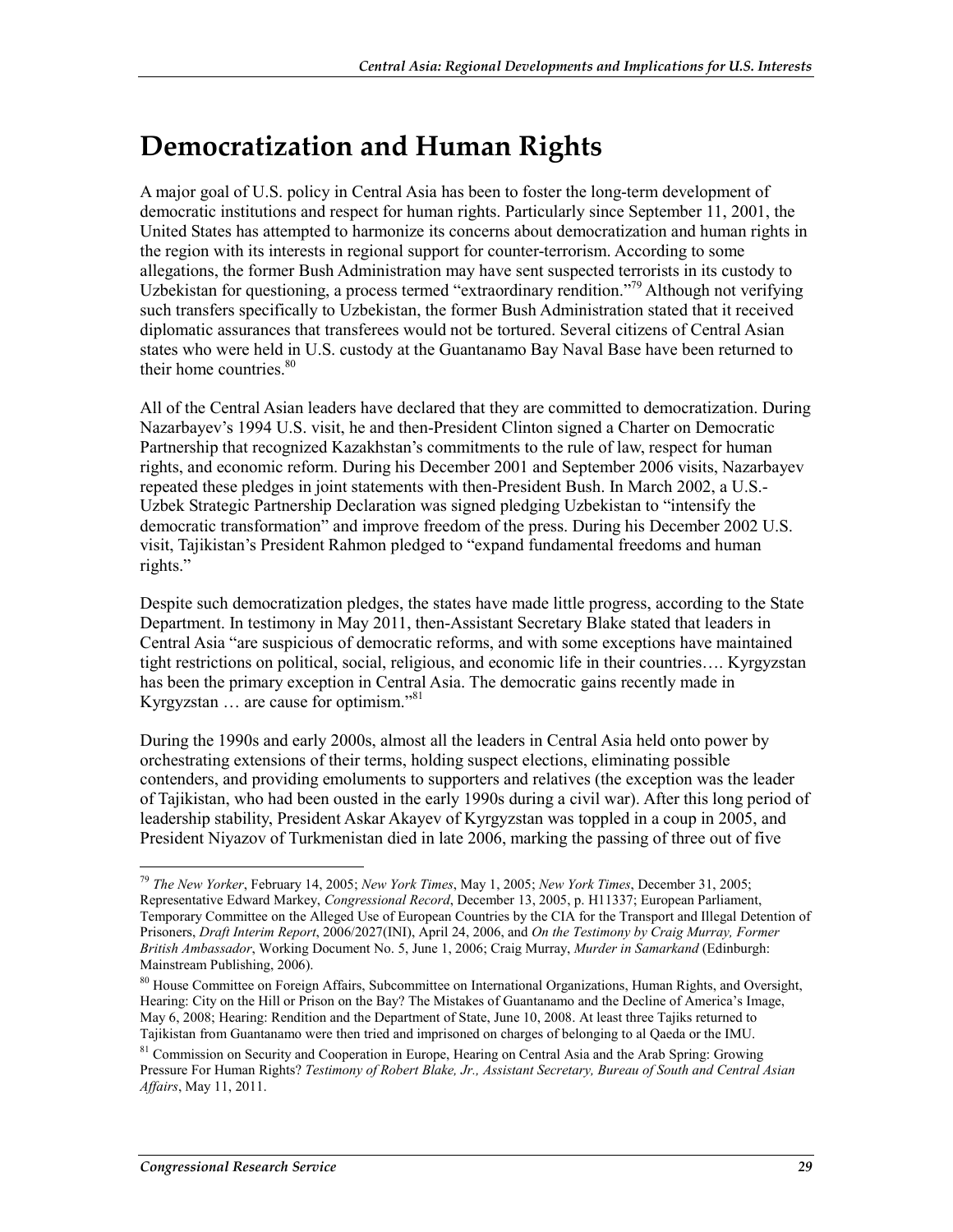Soviet-era regional leaders from the scene. Soviet-era leaders Nazarbayev and Karimov remain in power, and Tajikistan has been headed since the civil war by Rahmon, the Soviet-era head of a state farm.

Possible scenarios of political futures in Central Asia have ranged from continued rule in most of the states by elite groups that became ensconced during the Soviet era to violent transitions to Islamic fundamentalist rule. Peaceful transitions to more or less democratic political systems have not occurred and appear unlikely for some time to come (although the peaceful October 2011 Kyrgyz presidential election may offer some hope; see below). While some observers warn that Islamic extremism could increase dramatically in the region, others discount the risk that the existing secular governments soon could be overthrown by Islamic extremists.<sup>82</sup>

In the case of the three succession transitions so far, Tajikistan's resulted in a shift in the Sovietera regional/clan elite configuration and some limited inclusion of the Islamic Renaissance Party. Perhaps worrisome, Tajik President Rahmon has written a "spiritual guide" reminiscent of the one penned by Turkmenistan's late authoritarian president Niyazov, and has given orders on how citizens should live and dress. In Turkmenistan, it appears that Soviet-era elites have retained power following Niyazov's death and have eschewed meaningful democratization. Kyrgyzstan's transition after Akayev's 2005 ouster appeared to involve the gradual increase in influence of southern regional/clan ethnic Kyrgyz elites linked to Bakiyev until April 2010, when northern regional/clan ethnic Kyrgyz elites reasserted influence by ousting then-President Bakiyev. An interim president held office until an election was held on October 30, 2011, the first contested electoral transfer of power in Central Asia. This election was won by Almazbek Atambayev, who represents northern interests (see below).<sup>83</sup>

#### **Recent Political Developments in Kazakhstan**<sup>84</sup>

In October 2012, several Kazakh human rights activists and others issued an appeal for the U.S. government to deny entrance visas to over three dozen Kazakh officials involved in the Zhanaozen violence, including President Nazarbayev. The Kazakh Consulate General in New York denounced the appeal, stating that officials and others involved in the Zhanaozen violence duly had been tried and found guilty in proceedings that were transparent and followed the rule of  $law.<sup>85</sup>$ 

<u>.</u>

 $82$  Analyst Adeeb Khalid argues that the elites and populations of the regional states still hold many attitudes and follow many practices imposed during the Soviet period of rule. This "Sovietism" makes it difficult for either Islamic extremism or democratization to make headway, he suggests. Khalid, p. 193. For a perhaps more troubling view of the threat of Islamic extremism, see above, "Overview of U.S. Policy Concerns*.*"

<sup>83</sup> For background on political developments, see CRS Report 97-1058, *Kazakhstan: Recent Developments and U.S. Interests*, by Jim Nichol; CRS Report 97-690, *Kyrgyzstan: Recent Developments and U.S. Interests*, by Jim Nichol; CRS Report 98-594, *Tajikistan: Recent Developments and U.S. Interests*, by Jim Nichol, CRS Report 97-1055, *Turkmenistan: Recent Developments and U.S. Interests*, by Jim Nichol, and CRS Report RS21238, *Uzbekistan: Recent Developments and U.S. Interests*, by Jim Nichol.

<sup>84</sup> For background, see CRS Report 97-1058, *Kazakhstan: Recent Developments and U.S. Interests*, by Jim Nichol.

<sup>85</sup> *About the Abuses of Kazakhstan's Dictatorship and Its Ruler Nursultan Nazarbayev*, Human Rights Foundation, October 17, 2012; *Washington Examiner*, October 17, 2012; Consulate General of the Republic of Kazakhstan in New York, *Kazakhstan's Response to the Recent Ad in Washington Examiner*, October 24, 2012; Joanna Lillis, "Kazakhstan: Nazarbayev Friends and Foes Sling Mud," *Eurasianet*, November 14, 2012.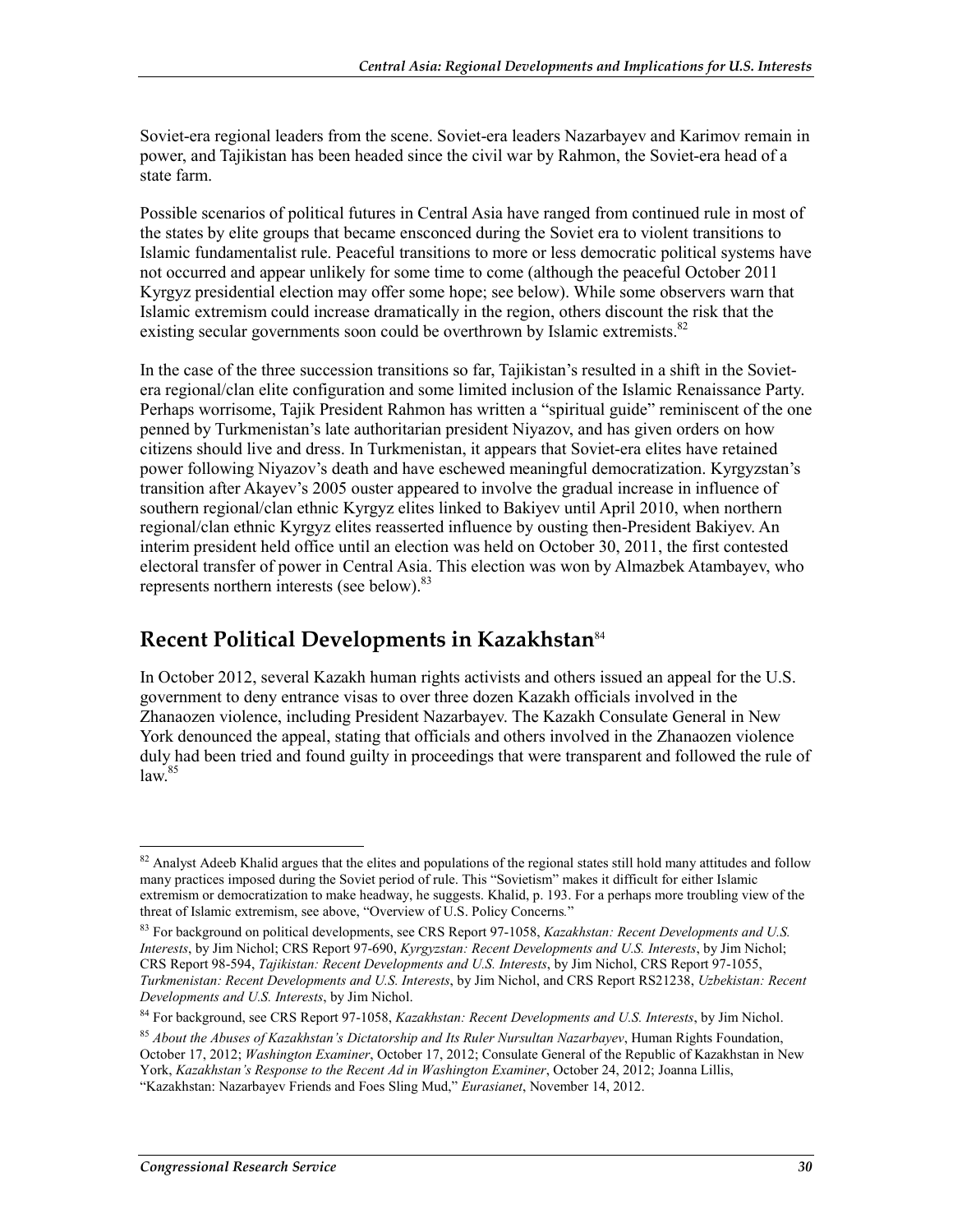In November 2012, an appeals court upheld the 7.5 year prison sentence handed down in October to the head of the unregistered Alga opposition party, Vladimir Kozlov, convicted on charges that he organized the Zhanaozen riots as part of a coup attempt against Nazarbayev. The U.S. Ambassador to the Permanent Council of the OSCE, Ian Kelly, raised concerns that the case was used to silence a leading oppositionist and stated that the irregularities of the trial "casts serious doubts on [Kazakhstan's] respect for human rights, fundamental freedoms, and the rule of law." He also correctly predicted that the charge of "inciting social hatred" against Kozlov could be used to prosecute other oppositionists, civil society organizations, and members of the media.<sup>86</sup> On December 21, 2012, the Alga Party was banned as an extremist organization by the Almaty district court, silencing what one observer has characterized as the main opposition party in the country.87

In November 2012, the Kazakh General Prosecutor's Office recommended the closure of most opposition media on the grounds that they contained calls for the violent overthrow of the government and otherwise undermined national security. Courts quickly ruled that these media were "extremist," reportedly without substantial evidence, and ordered their closure. Reporters Without Borders has set up some Internet sites for several of the banned media.<sup>88</sup>

A new holiday was celebrated on December 1, 2012, entitled "Day of the First President," to celebrate President Nazarbayev's rule. Some commentators in Kazakhstan speculated that this holiday was established to further consolidate presidential power and quell dissenting views.<sup>89</sup>

In April 2013, the European Parliament approved a resolution decrying the deterioration of human rights in Kazakhstan since the Zhanaozen disturbance. The resolution "strongly criticized" court decisions to ban the Alga Party and independent media, urged the release of political prisoners, and called for easing restrictions on the registration and practice of religion.

#### **Recent Political Developments in Kyrgyzstan<sup>90</sup>**

On October 3, 2012, the leader of the Ata-Jurt Party and former presidential candidate Kamchybek Tashiyev, along with fellow party members and legislators Sadyr Japarov and Talant Mamytov, addressed a group of about 800 protesters outside the legislative building in Bishkek. According to some accounts, they allegedly urged the demonstrators to storm the legislature to demand that it nationalize the Kumtor gold mine run by Canada's Centerra Gold firm. If the legislature did not act, they reportedly warned, its members would be forcibly dispersed.<sup>91</sup> After initially breaking into the legislative building, the protesters were repulsed by police, who later foiled another attempt. The government arrested the three legislators on the grounds that they were publically advocating and using force to attempt to overthrow the constitutional system.<sup>92</sup>

<sup>86</sup> U.S. Department of State, *Ambassador Kelly on Sentencing of Vladimir Kozlov in Kazakhstan*, 11 October 2012.

<sup>87</sup> Joanna Lillis, "Kazakhstan: Political Trial Fails to Provoke Outcry," *Eurasianet*, October 10, 2012.

<sup>88 &</sup>quot;Main Opposition Media Silenced in Space of a Month," Reporters Without Borders, December 28, 2012, and January 2, 2013, at http://en.rsf.org/kazakhstan-main-opposition-media-silenced-in-28-12-2012,43751.html.

<sup>89 &</sup>quot;New 'Leader's Day' Suggests Power Consolidation Ahead of Handover," *Open Source Center Analysis*, November 30, 2012; *Interfax*, November 29, 2012.

<sup>90</sup> For background, see CRS Report 97-690, *Kyrgyzstan: Recent Developments and U.S. Interests*, by Jim Nichol.

<sup>&</sup>lt;sup>91</sup> The legislature had considered and rejected nationalizing the Kumtor gold mine in late June 2012.

 $92$  In mid-September 2012, the prosecutor general's office had launched a criminal investigation against Sadyr Japarov on suspicions that he had "illegally privatized" property formerly belonging to ousted President Bakiyev.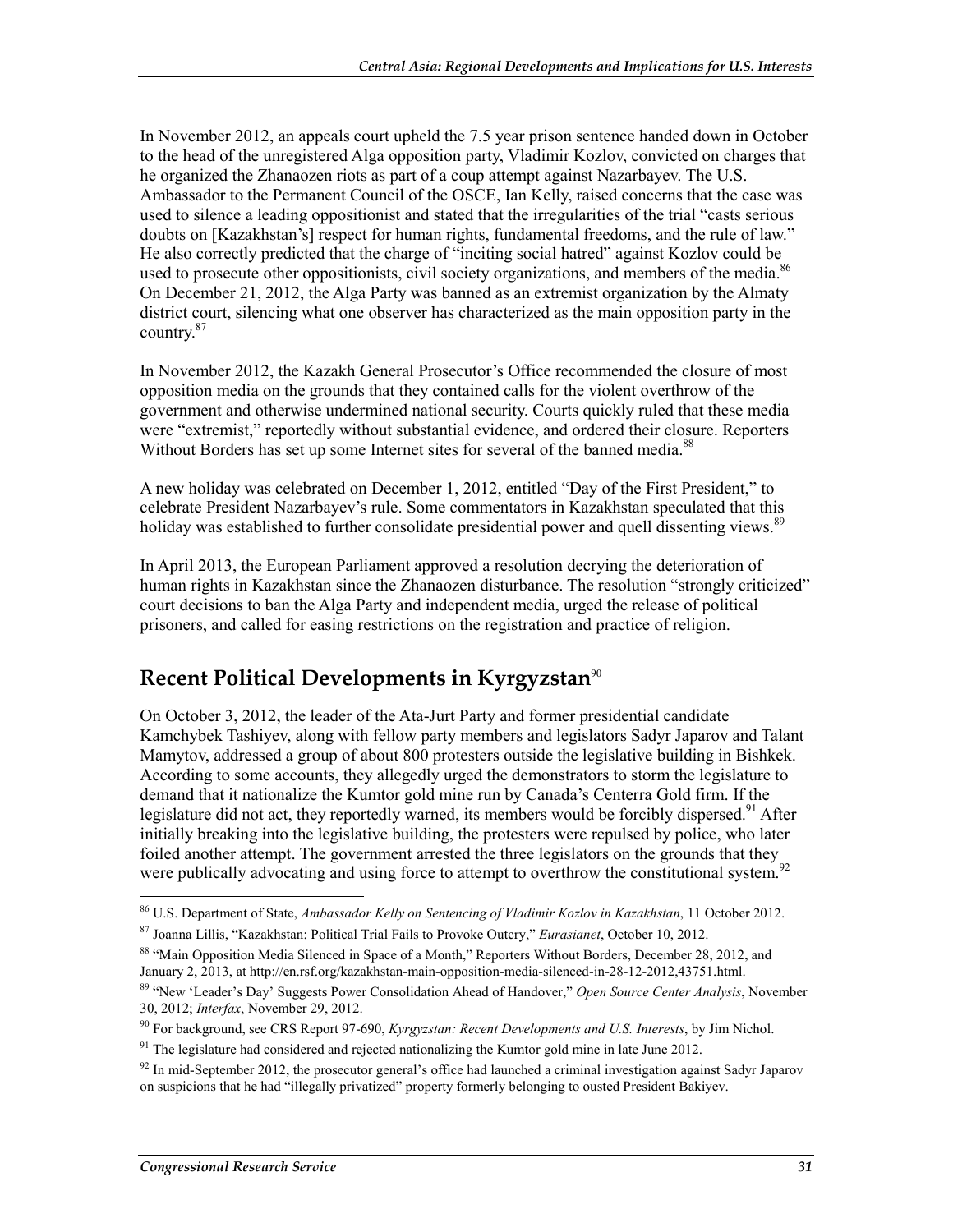The arrests triggered additional protests in southern Kyrgyzstan, the power base of the Ata-Jurt Party. In March 2013, a Bishkek district court sentenced the three legislators to prison terms ranging from one year to 18 months. According to many observers, violent popular reactions to the sentences— including the seizure of a regional administration building and a blockage of the main highway from Osh to Bishkek in early June—may have influenced an appeals court decision in June 2013 to acquit and release the three legislators. Perhaps also relevant, courtroom bystanders physically attacked the appellate judges, demanding acquittals. The prosecutor appealed the acquittals. In early August 2013, the Supreme Court re-instated the sentences, but ruled that the defendants had served their time and would not be imprisoned. The opposition deputies were stripped of their legislative mandates, however.

As another possible indicator of political instability and corruption, organized crime leader Aziz Batukayev was released from a Kyrgyz prison on health grounds in April 2013 after he had served only one-half of a 16-year sentence (he had been involved in a prison riot in 2005 where a legislator and official were killed), and he quickly flew to Russia. At the end of May 2013, the Kyrgyz legislative approved a resolution calling for the dismissal of several officials connected to Batukayev's release.

In early October 2013, a rally by local villagers calling for the nationalization of the Kumtor gold mine turned violent, reportedly after policemen tried to disperse the demonstrators, resulting in injuries to six policemen and the detention of over 20 demonstrators. President Atambayev has called for the perpetrators of the violence to the prosecuted.

President Atambayev has stepped up efforts aimed at combating corruption. He has pointed to his pledge to serve only one term as president as a sign of his honesty and adherence to the division of executive and legislative power established by the 2010 constitution.

According to analyst Johan Engvall, Kyrgyzstan's new semi-parliamentary system, established in 2010, has contributed to the replacement of the one-family rule of former President Bakiyev with a "system of coalition-based corruption, where the country's major economic, political, and territorial assets are divided among political parties with a detrimental impact on their ability to govern the country." He states that the legislative parties making up the ruling coalition have parceled out responsibility over ministries and regional administrations, and even over some businesses, so that various sectors of business and administration and regions of the country are controlled by one or another party. He also warns that this system may be in flux, as President Atambayev has attempted to gain greater authority. Engvall argues that protests calling for the nationalization of the Kumtor gold mine (see also below, "Trade and Investment") and the exoneration of legislators charged with an attempted coup (see above) exemplify that "the new system has yet to produce the desired effect in terms of relieving the strained relations between center and periphery, or urban and rural areas, nor has it been able to moderate intra-elite relations."<sup>93</sup>

<sup>1</sup> 93 Johan Engvall, "The Political Sources of Kyrgyzstan's Recent Unrest," *Central Asia-Caucasus Analyst*, June 26, 2013.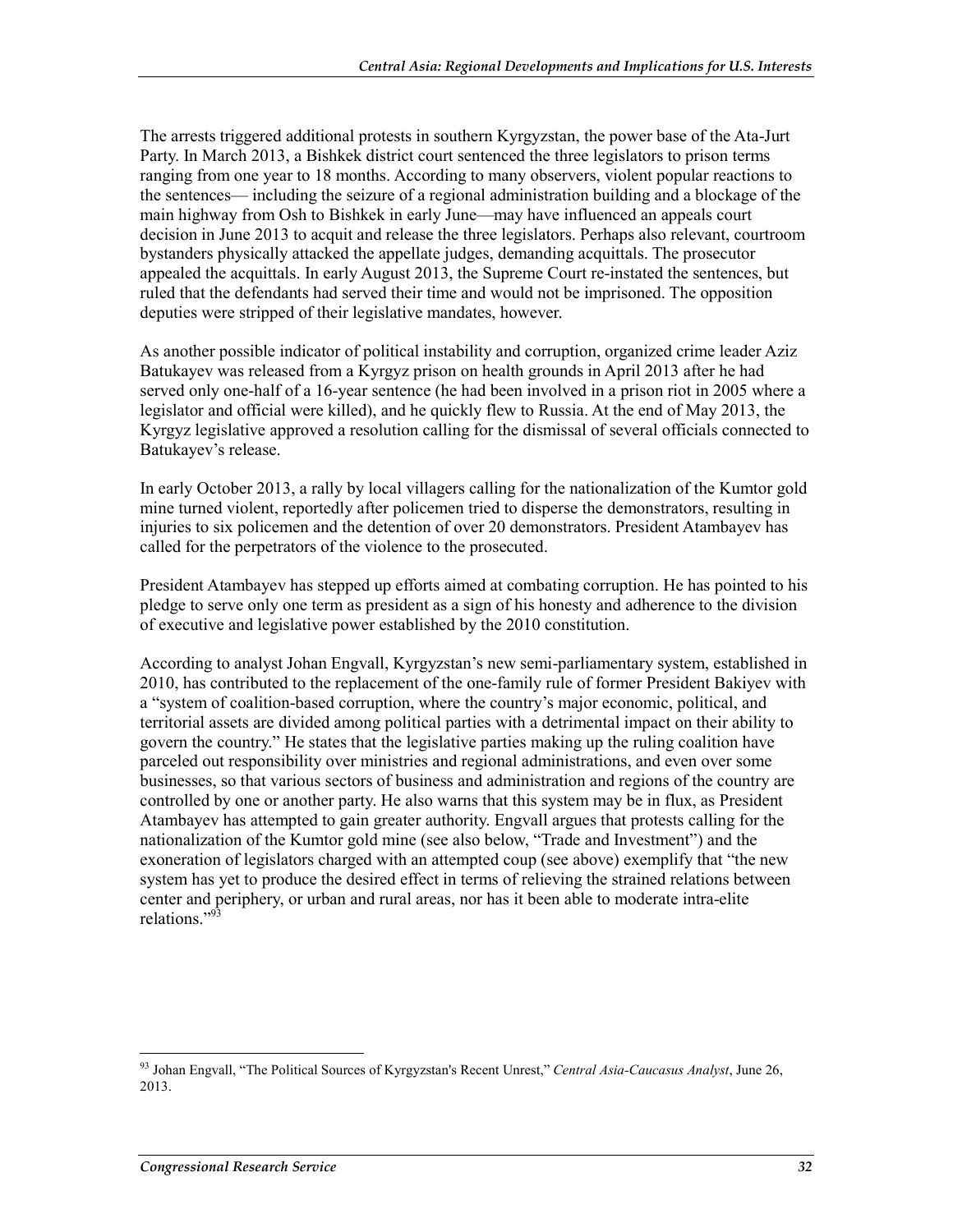# **Recent Political Developments in Tajikistan**<sup>94</sup>

A presidential election was held on November 6, 2013. The regime argued that since the constitution was changed in 2003, including by extending the presidential term from five to seven years, Rahmon's constitutionally mandated two-term limit was reset, and he could run for a third term in 2006 and a fourth term in 2013. Seven prospective candidates were put forward by their parties. Five of the parties held legislative seats and two were outside the legislature. The prospects were required to gather at least 210,000 signatures (said to represent 5% of registered voters) in order to be registered as candidates. The difficulty of gathering the signatures led three prospective candidates to request an extension to the 20-day limit for obtaining signatures, and the Central Commission for Elections (CCE) granted a few days extension. Six candidates successfully registered. However, human rights activist Oynihol Bobonazarova—nominated by the opposition Islamic Renaissance Party of Tajikistan (IRPT) and supported by the opposition Social Democratic Party of Tajikistan (SDPT) and some other groups making up the Union of Reformist Forces of Tajikistan—proved unable to obtain the required 210,000 signatures. She alleged that local authorities had hindered her gathering of signatures.

Many observers viewed the candidates running against Rahmon as pro-government, even Communist Party candidate Ismoil Talbakov, who had run against Rahmon in 2006. Other candidates who had run against Rahmon in 2006 included Abduhalim Ghafforov of the Socialist Party and Olimjon Boboyev of the Party of Economic Reforms. After Bobonazarova failed to be registered as a candidate, the SDPT called for boycotting the election. IRPT leaders stated that they would not vote, but did not call for boycotting the election. During his campaign, Talbakov called for Tajikistan's integration with Russia, lauded Lenin and Stalin, urged abolition of fulltime clergy, pointed out that the president had given him an award for his support during the civil war, and stated that if elected, he would rule as a Soviet-style dictator who would widely use the death penalty against rapists and drug traffickers and deport homosexual "non-humans."

The CCE reported that 90.1% of 4.2 million registered voters turned out and that Rahmon won 84.23% of the vote, followed by Talbakov with 4.93%. Some election observers and media questioned the high turnout figure, given the number of labor migrants outside the country. Media reported that at least some voters were able to cast ballots for relatives who were working abroad on election day. The SDPT and IRPT maintained that the results were fraudulent and that Rahmon's win was illegitimate.

According to monitors from the OSCE and the European Parliament, the election was peaceful but the candidate registration process, campaign environment, and vote counting were significantly flawed and fell short of genuine pluralism. The OSCE criticized the electoral law for unduly restrictive conditions on candidacy and campaigning that were not conducive to democratic elections, including requirements that effectively barred labor migrants from signing in support of a candidate, an unreasonable number of required signatures, and restrictions on campaign activities that limited freedom of expression. The monitors received numerous credible allegations that local officials were unwilling, unavailable, or otherwise lax in carrying out their required duty to certify signatures. While the IRPT alleged that it was blocked in its efforts to gather the required number of signatures, or that individuals feared repercussions from the government if they signed in support of Bobonazarova, some officials of the ruling People's

<sup>&</sup>lt;u>.</u> 94 For background, see CRS Report 98-594, *Tajikistan: Recent Developments and U.S. Interests*, by Jim Nichol.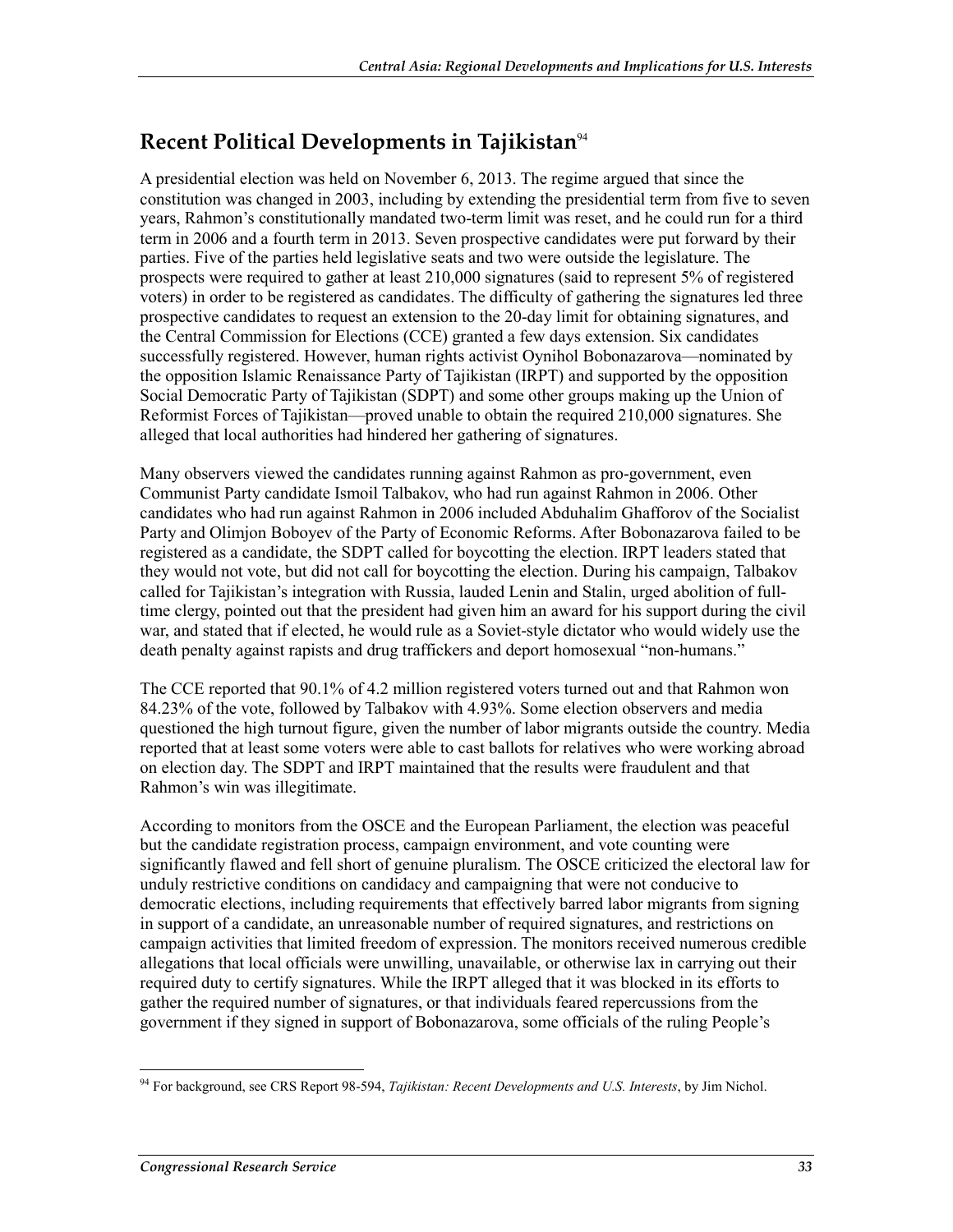Democratic Party of Tajikistan admitted that they assisted some other parties in gathering signatures.

The monitors judged that campaigning was formalistic and devoid of the diversity of views that would provide voters with an informed choice. They stated that President Rahmon enjoyed a significant advantage from state media coverage of his official activities, which included visits to several localities around the country. Monitors also observed local officials campaigning for the president. Campaign debates usually were held in a pro forma style moderated by election officials and campaign posters adhered to a standard format. President Rahmon declined debating his opponents, and most of the candidates steered clear of criticism of the president or government. The monitors witnessed significant problems on election day, including lax control over unused ballots and ballot boxes, widespread proxy voting, multiple voting, and ballot box stuffing. Vote counting was assessed as seriously problematic in over one-third of 61 polling stations observed, including inconsistent counting procedures, lack of visibility of vote-counting, and errors in filling out results protocols. Vote tabulation was assessed negatively in nearly onefifth of 48 district election commissions observed, including the correction or filling in of protocols from the polling stations.<sup>95</sup>

# **Recent Political Developments in Turkmenistan**<sup>96</sup>

In October 2011, the Turkmen Central Electoral Commission (CEC) announced that a presidential election would be held on February 12, 2012. During the last two weeks of December 2011, initiative groups nominated candidates for president and gathered 10,000 signatures in a majority of the country's districts in order to gain registration of their candidates. The National Revival Movement, a civic association headed by the president, nominated President Berdimuhamedow as its candidate. In January 2012, the CEC registered eight candidates. All of Berdimuhamedow's challengers were ministerial officials or state plant managers. Based on an inadequate legal and political framework to ensure a pluralistic election, the OSCE decided not to formally monitor the election. The CEC announced that Berdimuhamedow won over 97% of the vote and that turnout was over 96%.

Legislative elections are scheduled for December 15, 2013.

## **Recent Political Developments in Uzbekistan**<sup>97</sup>

In December 2012, President Karimov stressed that the country was following a path of "evolutionary" democratization, including by increasing the checks and balances among the three branches of power and strengthening political parties. At the same time, he stated that the government's power would continue to increase in the "transitional period" in order for it to direct the reforms, and cautioned that the process of democratization was lengthy and neverending.

<sup>95</sup> OSCE, *International Election Observation Mission, Republic of Tajikistan, Presidential Election, 6 November 2013: Statement of Preliminary Findings and Conclusions*, November 7, 2013.

<sup>96</sup> For background, see CRS Report 97-1055, *Turkmenistan: Recent Developments and U.S. Interests*, by Jim Nichol.

<sup>97</sup> For background, see CRS Report RS21238, *Uzbekistan: Recent Developments and U.S. Interests*, by Jim Nichol.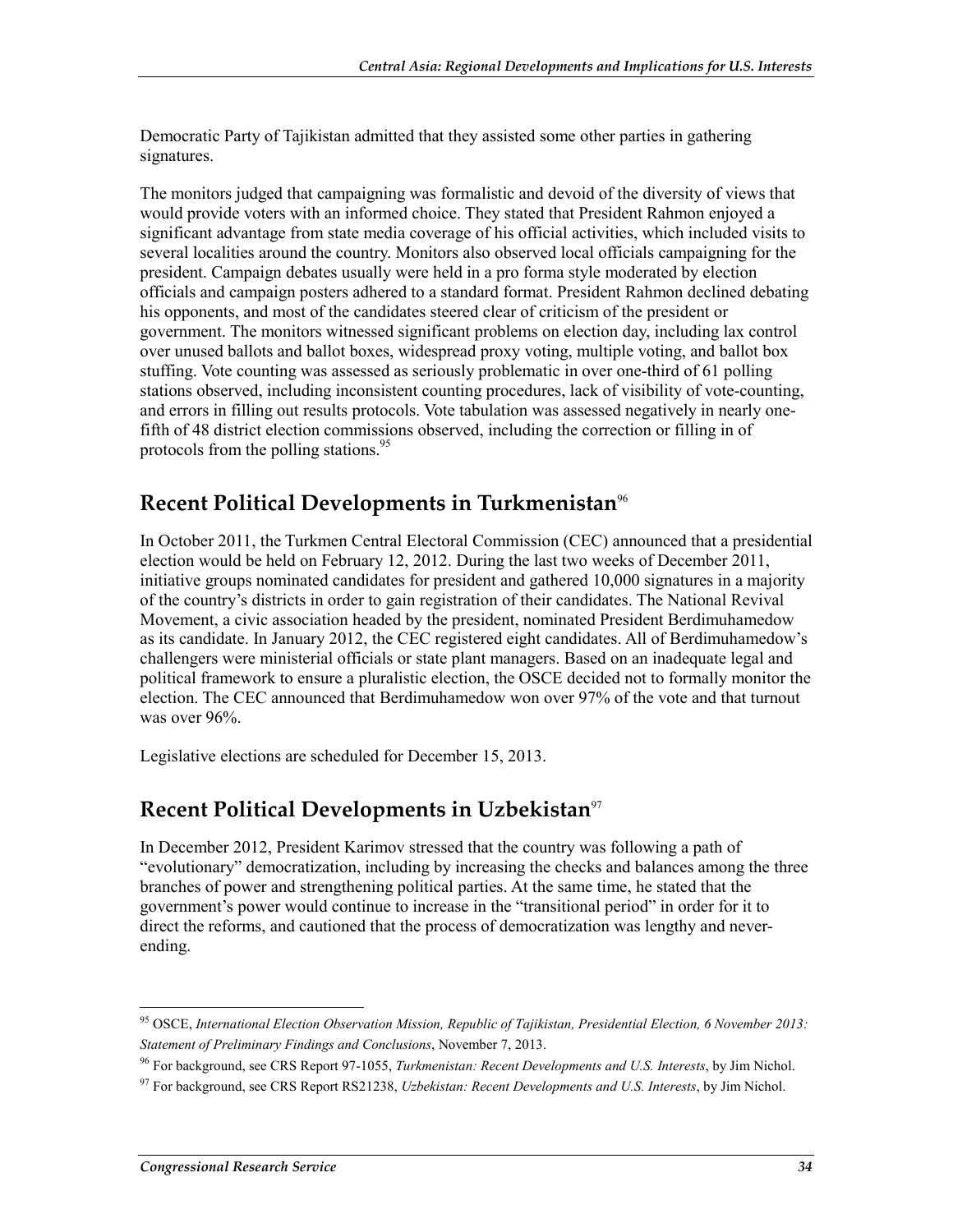# **Human Rights**

The State Department's latest *Country Reports on Human Rights Practices for 2012* characterized all the Central Asian governments except Kyrgyzstan as authoritarian and as falling short in respect for human rights in many areas:

- In Kazakhstan, President Nursultan Nazarbayev and his Nur Otan Party completely dominated the political system. Significant human rights problems included restrictions on freedom of speech, press, assembly, religion, and association; and lack of an independent judiciary and due process. Under a harsh new religion law, one-quarter of the previously registered 4,551 organizations lost their legal status and the number of legally recognized faiths was slashed from 46 to 17. Under the new law, unregistered religious expression was prohibited. Other reported abuses included arbitrary arrest and detention; torture; prohibitive political party registration requirements; restrictions on the activities of nongovernmental organizations (NGOs); trafficking in persons; and child labor. The government took modest steps to prosecute some high-profile corruption cases, but most corrupt officials remained untouched.
- In Kyrgyzstan, some security forces appeared at times to operate independently of civilian control in the South. Significant human rights problems included continued ethnic tensions in the South; denial of due process in judicial and law enforcement proceedings; and security officials' use of arbitrary arrest, mistreatment, torture, and extortion, particularly against ethnic Uzbeks. Other human rights problems included arbitrary killings by law enforcement officials; harassment of NGOs, activists, and journalists; pressure on independent media; pervasive corruption; trafficking in persons; and child labor. The central government allowed security forces to act arbitrarily and empowered mobs to disrupt trials by attacking defendants, attorneys, witnesses, and judges.
- In Tajikistan, President Emomali Rahmon and his supporters dominated the political system. Significant human rights problems included torture and abuse of detainees; restrictions on freedom of expression and the free flow of information, including the blocking of independent news and social media; and the erosion of religious freedom. Other human rights problems included arbitrary arrest; denial of the right to a fair trial; prohibition of international monitor access to prisons; limitations on children's religious education; corruption; and trafficking in persons. There were very few prosecutions of government officials for human rights abuses.
- In Turkmenistan, the president and his Democratic Party controlled the political system. Significant human rights problems included arbitrary arrest; torture; and restrictions on freedoms of speech, press, assembly, and movement. Other continuing human rights problems included interference in the practice of religion; denial of due process and a fair trial; arbitrary interference with privacy, home, and correspondence; and trafficking in persons. There were no reported prosecutions of government officials for human rights abuses.
- In Uzbekistan, President Islam Karimov dominated political life and exercised nearly complete control. Significant human rights problems included instances of torture and abuse of detainees by security forces; denial of due process and a fair trial; and widespread harassment of religious minority group members and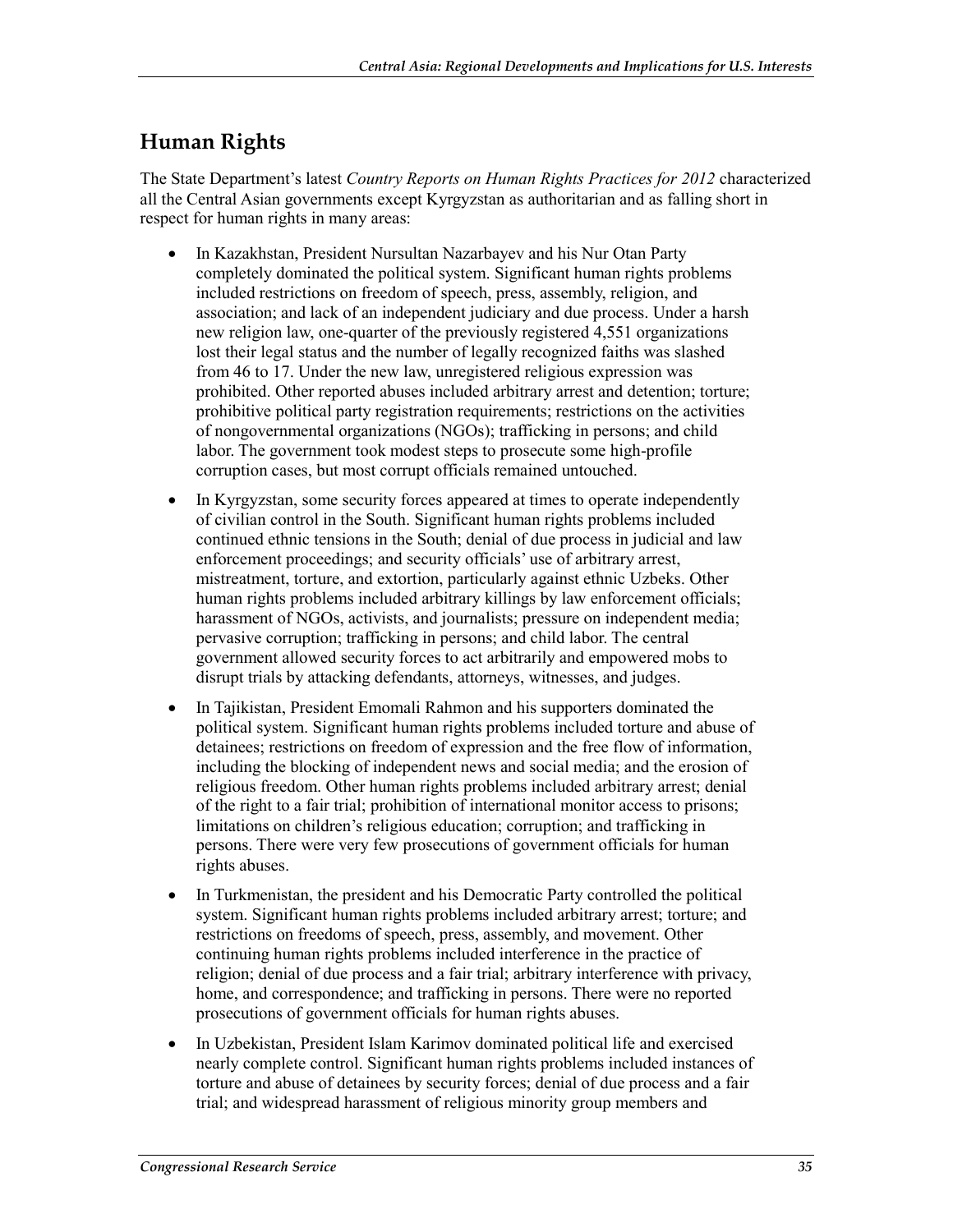continued imprisonment of believers of all faiths. Other continuing human rights problems included arbitrary arrest and detention (although officials released five high-profile prisoners during the year); restrictions on freedom of speech, press, assembly, and association; restrictions on civil society; limits on freedom of movement; and forced labor in cotton harvesting. Human rights activists, journalists, and others who criticized the government were harassed and arrested. Government officials frequently engaged in corrupt practices with impunity.<sup>98</sup>

In June 2013, the State Department reported that Uzbekistan was a source country for human trafficking for forced labor and sex, and that while the government greatly reduced the number of children under 15 years of age involved in the 2012 cotton harvest, the government continued to subject older children and adults to forced labor in the harvest. Also, Uzbekistan did not demonstratively investigate or prosecute government officials suspected to be complicit in forced labor. The State Department estimated that there were over 1 million individuals subject to stateimposed internal forced labor in Uzbekistan. Since designations began in 2003, Uzbekistan has ranked as a Tier 2, Tier 2 Watch List, or Tier 3 country (a Tier 2 country does not fully comply with the minimum standards for the elimination of trafficking but is making significant efforts to comply; a Watch List country does not fully comply, the number of victims may be increasing, and efforts to comply are slipping; a Tier 3 country does not fully comply and is not making significant efforts to do so). In the 2003, 2006, and 2007 reports, Uzbekistan was listed as a Tier 3 country, but in the 2008-2012 reports, Uzbekistan was on the Tier 2 Watch List. In the 2011-2012 reports, Uzbekistan was granted waivers from an otherwise required downgrade to Tier 3 because the government had written plans to comply, according to the State Department. However, the government plans were not realized, and since Uzbekistan had exhausted its maximum of two consecutive waivers, it was placed on Tier 3 in the 2013 report. Countries placed on Tier 3 are subject to certain sanctions, including the withholding of non-humanitarian, non-trade-related foreign assistance. However, Uzbekistan has received partial or full waivers, most recently in September 2013, when the president determined that a waiver would promote further efforts to combat trafficking and would safeguard unspecified U.S. national security interests.<sup>99</sup>

In 2009, the U.S. Department of Labor listed all the Central Asian states as countries that use child labor to pick cotton. This list was meant to inform the choices made by the buying public. In addition, on July 23, 2013, cotton from Tajikistan and Uzbekistan again was included on a list that requires U.S. government contractors to certify that they have made a good faith effort to determine whether forced or indentured child labor was used to produce the cotton.<sup>100</sup>

In testimony to Congress in April 2013, an official of the U.S. International Labor Rights Forum (IRLF), an NGO, reported that as a member of the Cotton Campaign, an international coalition of NGOs, industries, and trade unions, the IRLF had supported diplomatic and economic pressure on Uzbekistan to end forced child and adult labor in cotton production. He reported that forced child and adult labor continued to be used in the autumn 2012 cotton harvest, and that security personnel were deployed on the farms to enforce production quotas and to prevent pickers from

<sup>98</sup> U.S. Department of State, *Country Reports on Human Rights Practices for 2012*, April 19, 2013.

<sup>99</sup> U.S. Department of State, *Trafficking in Persons Report*, June 19, 2013; The White House, *Memorandum for the Secretary of State: Presidential Determination with Respect to Foreign Governments' Efforts Regarding Trafficking in Persons*, Presidential Determination No. 2013-16, September 17, 2013. See also *Uzbekistan: Forced Labor Widespread in Cotton Harvest*, Human Rights Watch, January 25, 2013.

<sup>100</sup> U.S. Department of Labor. Bureau of International Labor Affairs. Executive Order 13126, *Prohibition of Acquisition of Products Produced by Forced or Indentured Child Labor*, at http://www.dol.gov/ILAB/regs/eo13126/.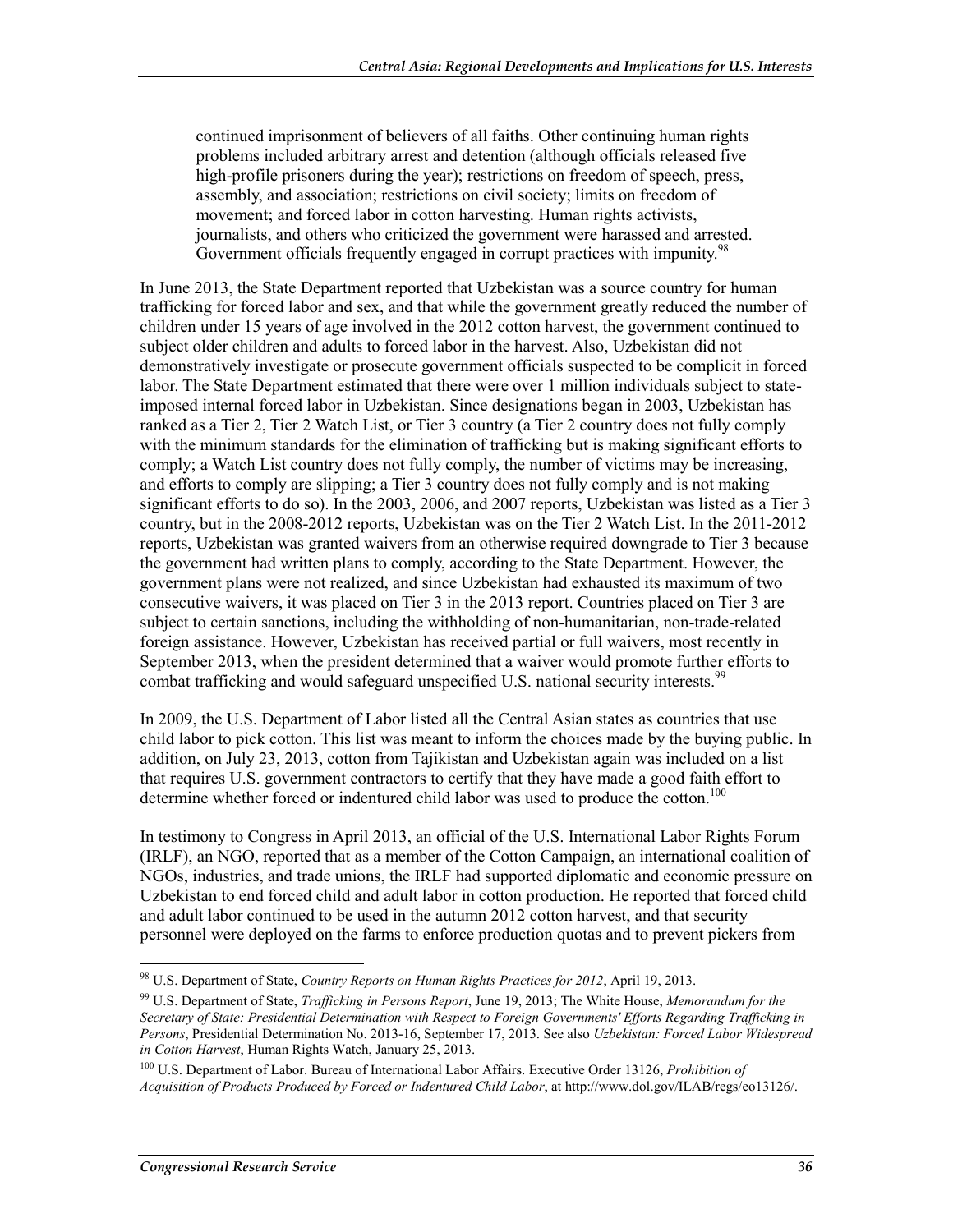taking pictures or otherwise documenting the use of forced labor. Ostensibly, the pickers were "volunteers" recruited from government agencies, private firms, colleges, and high schools, the latter including a majority of all faculty members. Children under age 15 were officially excused from the harvest, although many aged 11-15 were observed in the fields. Individuals could pay a fee in lieu of participating in the harvest, but most reportedly were afraid of repercussions such as dismissal from a job or university if they did not participate, according to the ILRF official. He also reported that the use of forced labor throughout the economy was increasing. The IRLF has called for the U.S. Customs Service to enforce the Tariff Act of 1930 to block the importation of Uzbek cotton materials produced by forced labor.<sup>101</sup>

Uzbekistan long barred monitors from the U.N.'s International Labor Organization from observing the cotton harvest, but permitted them to monitor the Autumn 2013 harvest under escort by Uzbek officials. The Cotton Campaign, a group of human rights organizations, issued a preliminary report on the first month of the harvest that stated that the government had continued a practice implemented last year of not pressing most young children into picking cotton, but of stepping-up the use of forced labor by older youth and adults, including civil servants.<sup>102</sup>

# **Trade and Investment**

All the states of the region possess large-scale resources that could contribute to the region becoming a "new silk road" of trade and commerce. The Kazakh and Turkmen economies are mostly geared to energy exports but need added foreign investment for production and transport. Kazakhstan is the world's largest exporter of uranium. Tajikistan, Turkmenistan, and Uzbekistan are major cotton producers, a legacy of central economic planning during the Soviet period. Uzbekistan's cotton and gold production rank among the highest in the world and much is exported. It has moderate gas reserves but needs investment to upgrade infrastructure. Kyrgyzstan has major gold mines and strategic mineral reserves, is a major wool producer, and could benefit from tourism. Tajikistan has one of the world's largest aluminum processing plants. Kyrgyzstan and Tajikistan possess the bulk of the region's water resources, but in recent years both countries have suffered from droughts.

Despite the region's development potential, the challenges of corruption, inadequate transport infrastructure, punitive tariffs, border tensions, and uncertain respect for contracts and entrepreneurial activity have discouraged major foreign investment (except for some investment in the energy sector). Cotton-growing has contributed to environmental pollution and water shortages, leading some observers to argue that cotton-growing is not suited to the largely arid region.

Tajikistan has alleged that Uzbekistan delays rail freight shipments, purportedly to pressure Tajikistan to halt construction of the Rogun hydro-electric power dam on the Vakhsh River, which Uzbekistan fears could limit the flow of water into the country. In November 2011, it closed a rail

<sup>&</sup>lt;sup>101</sup> U.S. House of Representatives, Committee on Foreign Affairs, Subcommittee on Africa, Global Health, Global Human Rights, and International Organizations, Hearing on Tier Rankings in the Fight Against Human Trafficking, *Testimony of Brian Campbell, Director of Policy and Legal Programs, International Labor Rights Forum*, April 18, 2013; ILRF, *Press Release: Leading Labor Rights Watchdog Calls on U.S. Customs Service to Halt Imports of Forced Labor Cotton from Uzbekistan*, May 15, 2013. See also *Uzbekistan: Forced Labor Widespread in Cotton Harvest, More Adults, Older Children Required to Work, Abuses Persist*, Human Rights Watch, January 26, 2013.

<sup>&</sup>lt;sup>102</sup> Review of the First Month of the 2013 Cotton Harvest in Uzbekistan, The Cotton Campaign, October 2013.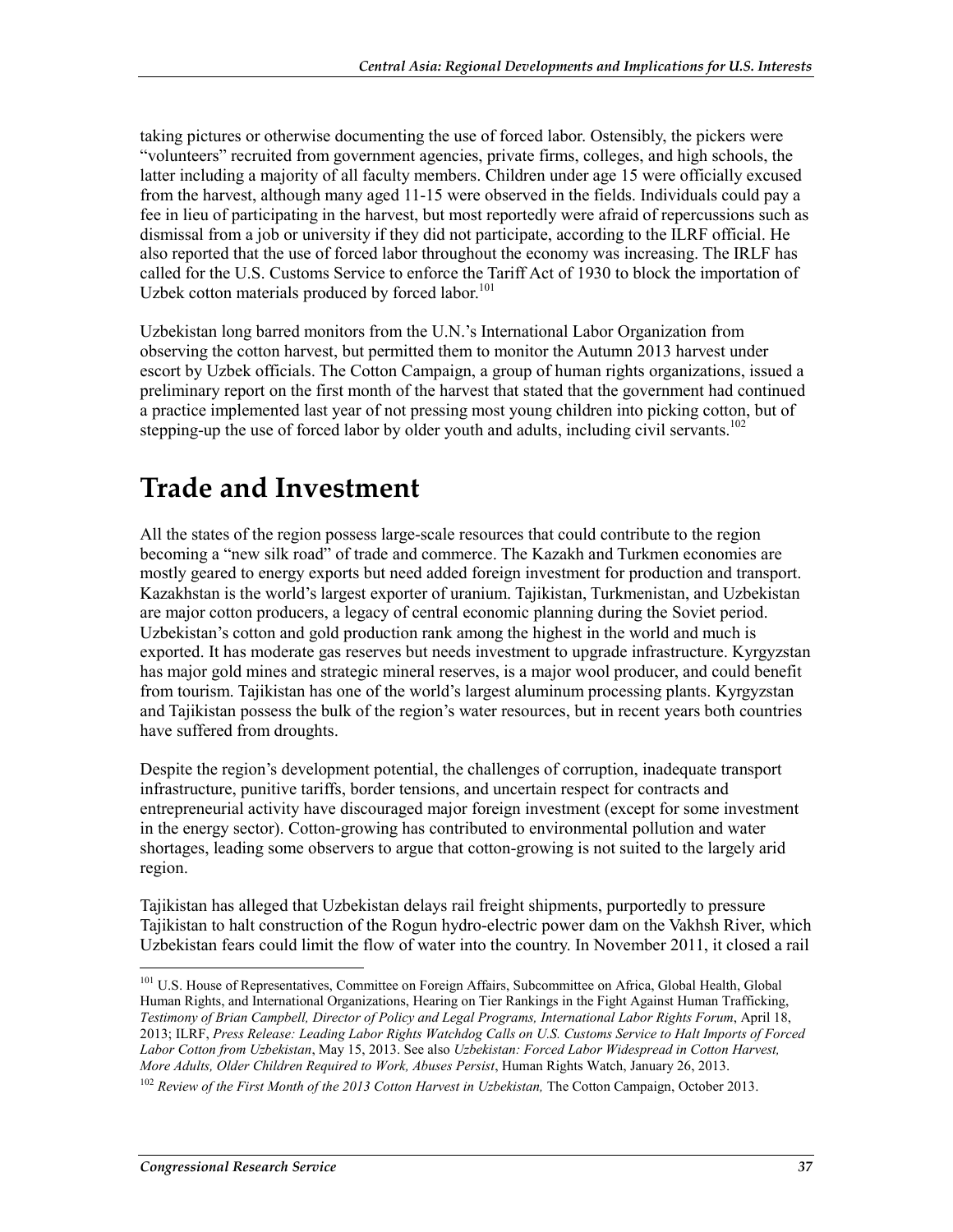link to southern Tajikistan, reporting that a bridge was damaged, but since then has not reopened the span. Uzbekistan also has periodically cut off gas supplies to Tajikistan. In early April 2012, Tajikistan's prime minister and its foreign ministry denounced the rail restrictions and a gas supply disruption as part of an "economic blockade" aiming to destabilize Tajikistan. The Uzbek prime minister responded that all Uzbek actions were in accordance with bilateral agreements or responses to Tajik actions, so that the accusations were "groundless."<sup>103</sup>

According to some reports, Uzbek officials have stepped-up arrests, fines, and other actions against international business interests in recent months, perhaps due in part to elite infighting and growing corruption.<sup>104</sup> Other international businesses continue to carry out operations.

In late October 2013, the Kyrgyz legislature called for the government to double the Kyrgyz government's stake in a joint venture with a Canadian-based mining firm that operates the Kumtor gold mine from 33% to 67% (the legislature earlier had called for 50-50 stakes). If the talks are not successful, the legislature has urged that the mine be nationalized. In mid-November 2013, President Atambayev called for legislators not to short-circuit the talks by moving ahead with legislation to nationalize the mine. Gold production at the mine is a major contributor to Kyrgyzstan's GDP, and ongoing disruptions of mine operations have harmed the country's economy, according to many observers.

# **U.S. Regional Economic and Trade Policy**

Successive U.S. administrations have endorsed free market reforms in Central Asia, since these directly serve U.S. national interests by opening new markets for U.S. goods and services and sources of energy and minerals. U.S. private investment committed to Central Asia has greatly exceeded that provided to Russia or most other Eurasian states except Azerbaijan. U.S. trade agreements have been signed and entered into force with all the Central Asian states, but bilateral investment treaties are in force only with Kazakhstan and Kyrgyzstan. In line with Kyrgyzstan's accession to the World Trade Organization (WTO), the United States established permanent normal trade relations with Kyrgyzstan by law in June 2000, so that "Jackson-Vanik" trade provisions no longer apply that call for presidential reports and waivers concerning freedom of emigration. The United States provided technical assistance that enabled Tajikistan to join the WTO in March 2013, and the  $113<sup>th</sup>$  Congress may consider offering permanent normal trade relations status to the country in line with WTO requirements.<sup>105</sup>

The United States has been providing technical assistance for Kazakhstan's efforts to join the WTO. Kazakhstan's leadership has been eager for the country to soon join the WTO. However, in June 2013, the WTO Working Group negotiating with Kazakhstan on accession reported that major problems remained, including Kazakhstan's restrictions on the operation of international firms in the country and inequitable tariffs, so that accession talks were unlikely to be resolved in time for the December 2013 WTO Ministerial Conference.<sup>106</sup> In October 2013, President

<sup>1</sup> <sup>103</sup> Yulia Goryaynova, Galim Faskhutdinov, and Saule Mukhametrakhimov, "A Gas Row Highlights Tajik-Uzbek Tensions," *IWPR*, April 24, 2012; *CEDR*, April 3, 2012, Doc. No. CEP-950105; April 4, 2012, Doc. No. CEP-950127.

<sup>&</sup>lt;sup>104</sup> Catherine Fitzpatrick, "Uzbekistan: Foreign Investors Suffering amid Tashkent's "Bizarre" Business Behavior," *Eurasianet*, August 16, 2011.

<sup>105</sup> US Embassy Dushanbe, *U.S. Statement on Tajikistan's Accession to the World Trade Organization*, December 11, 2012.

<sup>106</sup> WTO, *News Item: Kazakhstan Accession Negotiations make Incremental Progress but Major Questions*  (continued...)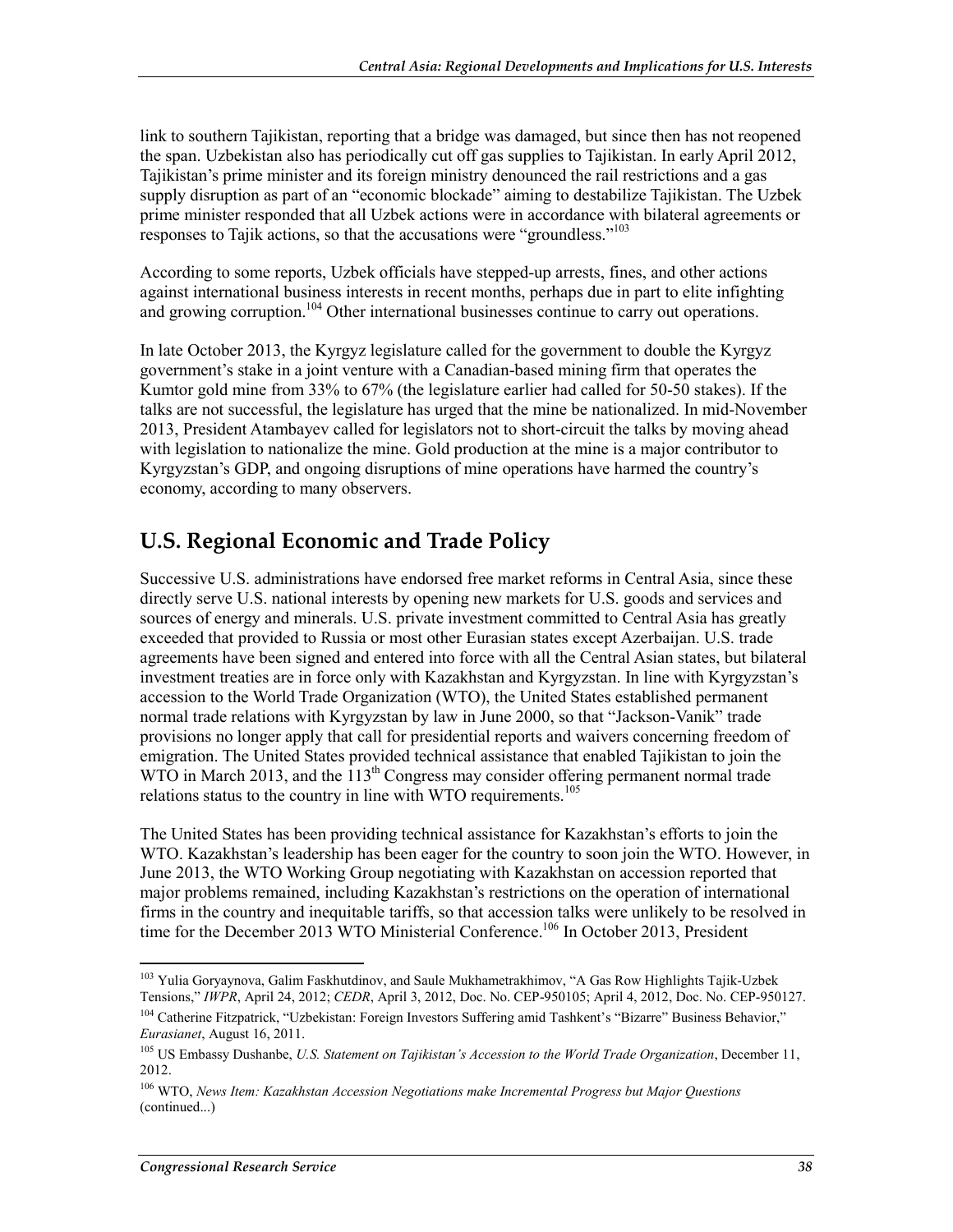Nazarbayev called for Russia to assist it in the accession talks to combat what he termed EU and U.S. objections.

In June 2004, The U.S. Trade Representative signed a Trade and Investment Framework Agreement (TIFA) with ambassadors of the regional states to establish a U.S.-Central Asia Council on Trade and Investment. The Council has met yearly to address intellectual property, labor, environmental protection, and other issues that impede trade and private investment flows between the United States and Central Asia. The United States also has called for greater intraregional cooperation on trade and encouraged the development of regional trade and transport ties with Afghanistan and South Asia. The reorganization of the State Department in 2006 to create the Bureau of South and Central Asian Affairs facilitated this emphasis.<sup>107</sup>

The seventh meeting of the U.S.-Central Asia TIFA took place in Almaty, Kazakhstan in October 2012. The U.S. side released few details, but the delegations reportedly discussed fostering greater investment and transit in Central Asia, enhancing regional ties with Afghanistan, and securing Tajikistan's and Kazakhstan's membership in the WTO.

The eighth meeting of the U.S.-Central Asia TIFA was held in Ashkhabad, Turkmenistan, in November 2013. Few details were released, but the U.S. statement mentioned that working groups on customs, energy trade, and women's economic empowerment had met, and that the United States had proposed in the plenary meeting that a memorandum of understanding be developed on promoting women's entrepreneurship. The meeting also discussed possible WTO accession for Kazakhstan, Turkmenistan, and Uzbekistan, and the development of regional trade with Afghanistan. $108$ 

#### **The Silk Road Vision**

Building on U.S. government efforts since the mid-2000s to encourage energy and other trade linkages between Central and South Asia, in July 2011 then-Secretary Clinton announced that U.S. policy toward Afghanistan in coming years would focus on encouraging "stronger economic ties through South and Central Asia so that goods, capital, and people can flow more easily across borders."<sup>109</sup> She further explained this "New Silk Road Vision" at a meeting of regional ministers and others in September  $2011$ , stating that

as we look to the future of this region, let us take this precedent [of a past Silk Road] as inspiration for a long-term vision for Afghanistan and its neighbors. Let us set our sights on a new Silk Road—a web of economic and transit connections that will bind together a region too long torn apart by conflict and division…. Turkmen gas fields could help meet both Pakistan's and India's growing energy needs and provide significant transit revenues for both

<sup>(...</sup>continued)

*Unresolved*, July 23, 2013.

<sup>107</sup> *Remarks at Eurasian National University,* October 13, 2005; and U.S. Congress, House International Relations Committee, Subcommittee on the Middle East and Central Asia, *Testimony by Steven R. Mann, Principal Deputy Assistant Secretary*, July 25, 2006. See also U.S. Embassy, Astana, Kazakhstan, *Kazakhstan and the United States in a Changed World*, August 23, 2006.

<sup>108</sup> Office of the U.S. Trade Representative, *Joint Statement: U.S.-Central Asia Trade and Investment Framework Agreement, Meeting of the TIFA Council*, November 14, 2013.

<sup>&</sup>lt;sup>109</sup> U.S. Department of State, *Travel Diary:* "India and the United States—A Vision for the 21<sup>st</sup> Century," DipNote, July 20, 2011.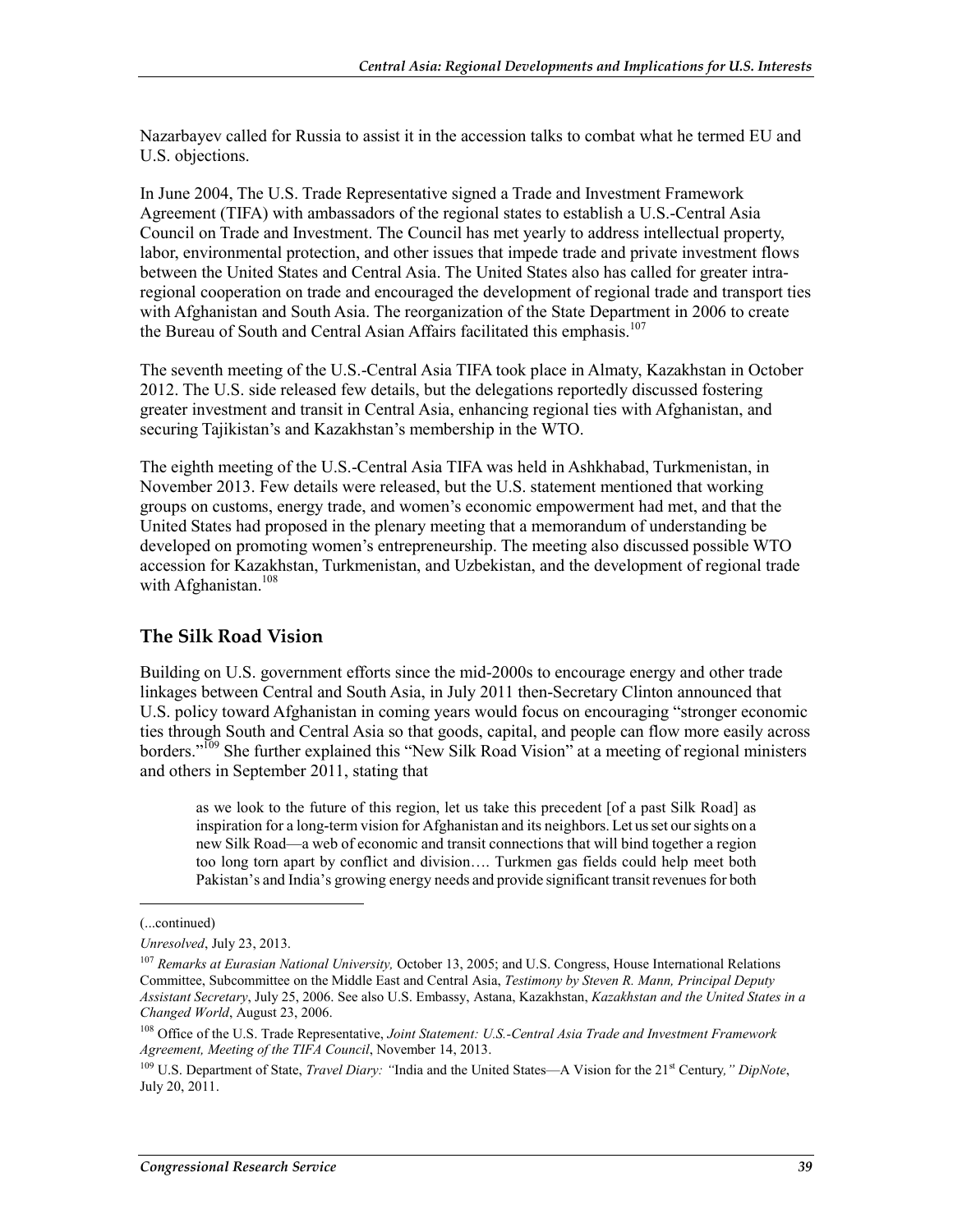Afghanistan and Pakistan. Tajik cotton could be turned into Indian linens. Furniture and fruit from Afghanistan could find its way to the markets of Astana or Mumbai and beyond.<sup>110</sup>

The Silk Road Vision further was adumbrated during meetings in Turkey and Germany in late 2011. The Istanbul Conference Communiqué called for connecting Afghanistan to Central Asian and Iranian railways and for bolstering regional energy linkages.<sup>111</sup>

In a speech in October 2012, then-Assistant Secretary Blake claimed that the NDN routes could serve after the U.S. and NATO drawdown in 2014 in Afghanistan as components of the U.S. "Silk Road Vision," of enhanced trade within and between Central and South Asia.<sup>112</sup>

In April 2013 in meetings in Kazakhstan and Uzbekistan, then-Assistant Secretary Blake deemed that progress on the Administration's Silk Road Vision included plans to build the Turkmenistan-Afghanistan-Pakistan-India (TAPI) gas pipeline, plans for financing for the Central Asia-South Asia (CASA) electricity transmission project, and plans by Turkmenistan to build a rail line transiting Afghanistan to Tajikistan. He also praised the cross-border transport agreement between Kyrgyzstan, Tajikistan, and Afghanistan, concluded under the auspices of the Central Asia Regional Economic Cooperation (CAREC) Program, administered by the Asian Development Bank. Similarly, he highlighted plans by Turkey, Turkmenistan, Azerbaijan, and Georgia to develop a Black Sea Corridor from Europe to Afghanistan and China. He hailed progress at the Istanbul Process ministerial meeting in Almaty to advance these and other regional integration efforts that include Afghanistan. At the same time, he stated that the United States would increase cooperation with Central Asia to strengthen border security, reduce corruption, and enhance information-sharing to combat narcotics trafficking and cross-border terrorism.

According to an Economic Impact Assessment (EIA) report released by the State Department in 2011 as part of the conceptualization of the Administration's Silk Road Vision, nine projects were viewed as among the most significant and economically beneficial to Central Asia as well as Afghanistan. Of these, the State Department reported that four had been started. Since then, one other project has been started as of late 2013. Projects where some progress has occurred include rehabilitating the Salang tunnel rehabilitation and construction of a by-pass; upgrading two sections of roadway in central Afghanistan, from Mazar-i-Sharif to Dar-e-Suf, and from Yakawlang to Bamiyan; building the Mazar-i-Sharif to Hairatan rail link as part of Afghanistan's national rail system; building a rail link from Sher Khan Bandar to Herat and developing the Hairatan/Naibabad land port facilities; and burying fiber optic cables linking major cities in Afghanistan to sites in Iran, Pakistan, Tajikistan, and Uzbekistan. The Central Asia-South Asia Regional Electricity Trade Project (CASAREM/CASA-1000) and the Turkmenistan-Afghanistan-Pakistan-India (TAPI) gas pipeline project are among the projects identified by the State Department that have not started as of late 2013.<sup>113</sup>

<sup>110</sup> U.S. Department of State, "Secretary Clinton Co-Chairs the New Silk Road Ministerial Meeting," *DipNote*, September 23, 2011; *Fact Sheet on New Silk Road Ministerial*, September 22, 2011. See also U.S. Department of State, *Remarks, Robert D. Hormats, Under Secretary for Economic, Energy and Agricultural Affairs, Address to the SAIS Central Asia-Caucasus Institute and CSIS Forum*, September 29, 2011.

<sup>111</sup> Andrew Kuchins, "Laying the Groundwork for Afghanistan's New Silk Road: How Washington and Kabul Can Turn a Vision Into a Plan," *Foreign Affairs*, December 5, 2011.

<sup>112</sup> U.S. Department of State, *Remarks, Robert O. Blake, Jr., Assistant Secretary, Bureau of South and Central Asian Affairs, [at] Indiana University's Inner Asian and Uralic Natural Resource Center*, October 18, 2012.

<sup>113</sup> U.S. Department of State, *Afghanistan & Regional Economic Cooperation Economic Impact Assessment*, June 7, 2011, pp. 63, 69. See also U.S. Department of State, *International Support for Afghanistan and Regional Economic*  (continued...)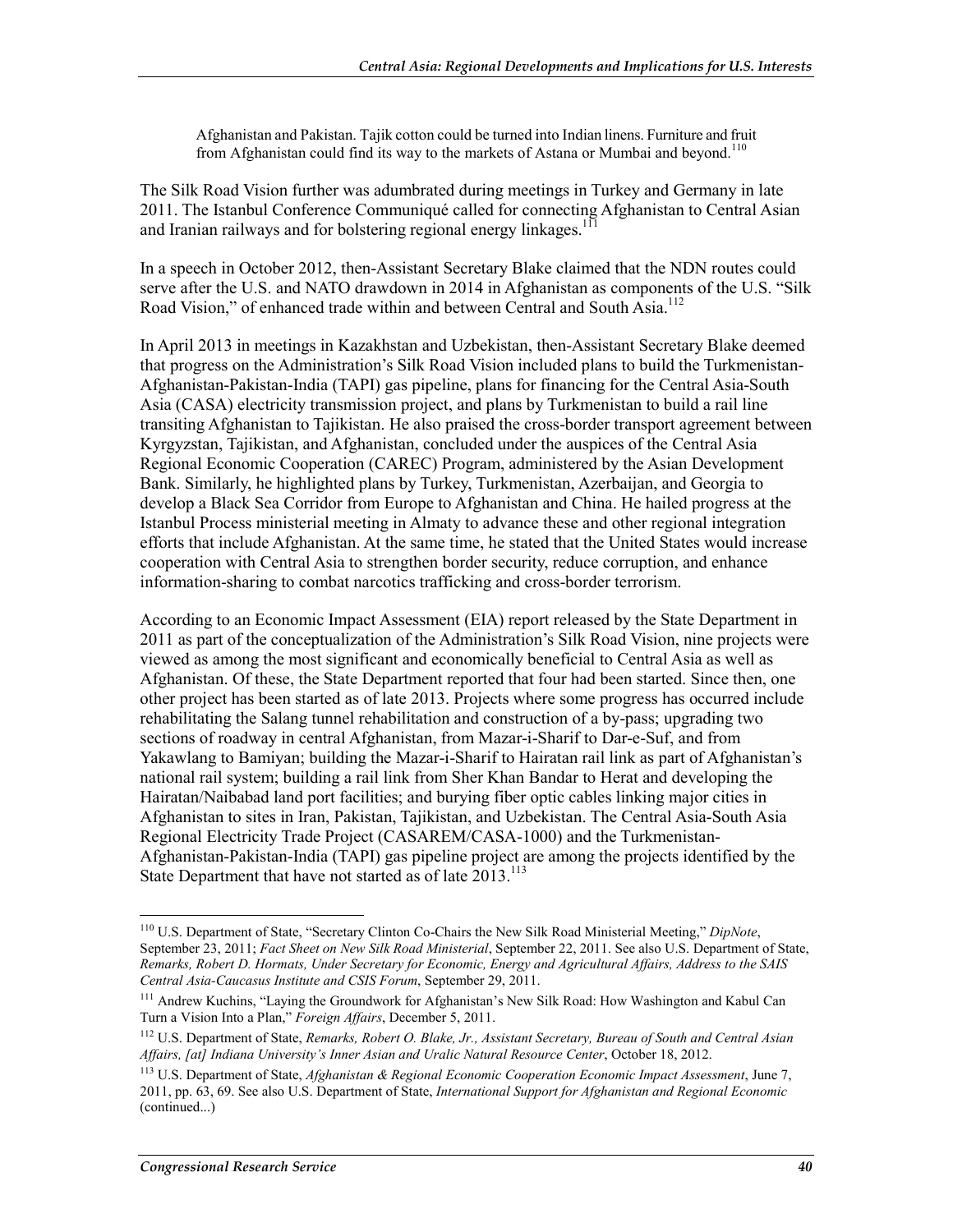Critics have charged that the Silk Road Vision is less a program than an inspiration. They point out that the Administration's vision of Central-South Asia trade links is only one variant of what might be considered the "Silk Road," which usually has described historical trade routes from China to the Mediterranean Sea. They also have suggested that the NDN has failed to convince Central Asia states to adapt their border control regimes and trade practices to facilitate such free trade. $114$ 

## **Energy Resources**

The Caspian region is emerging as a notable source of oil and gas for world markets. The U.S. Energy Information Administration has estimated that gas exports from the region could account for 11% of global gas export sales by 2035, belying arguments by some observers in the 1990s that the region would be marginal as a contributor to world energy supplies. According to British Petroleum (BP), the proven natural gas reserves of Azerbaijan, Kazakhstan, Turkmenistan, and Uzbekistan are estimated at over  $450$  trillion cubic feet (tcf), among the largest in the world.<sup>115</sup> The region's proven oil reserves are estimated to be 48 billion barrels, comparable to Libya.

Russia's temporary cutoffs of gas to Ukraine in January 2006 and January 2009 and a brief slowdown of oil shipments to Belarus in January 2010 (Belarus and Ukraine are transit states for oil and gas pipelines to other European states) have highlighted Europe's energy insecurity. The United States has supported EU efforts to reduce its overall reliance on Russian oil and gas by increasing the number of possible alternative suppliers. Part of this policy has involved encouraging Central Asian countries to transport their energy exports to Europe through pipelines that cross the Caspian Sea, thereby bypassing Russian (and Iranian) territory, although these amounts are expected at most to satisfy only a small fraction of EU needs.<sup>116</sup>

The Central Asian states long were pressured by Russia to yield large portions of their energy wealth to Russia, in part because Russia controlled most existing export pipelines.<sup>117</sup> Russia attempted to strengthen this control over export routes for Central Asian energy in May 2007 when President Putin reached agreement in Kazakhstan on supplying more Kazakh oil to Russia. Putin also reached agreement with the presidents of Turkmenistan and Kazakhstan on the construction of a new pipeline to transport Turkmen and Kazakh gas to Russia. The first

 $\overline{\phantom{a}}$ 

<sup>(...</sup>continued)

*Cooperation: A Mapping and Gap Analysis Review for the Afghanistan Strategy for Prosperity, Infrastructure, and Regional Engagement (ASPIRE) Initiative*, May 22, 2011.

<sup>114</sup> Graham Lee, *The New Silk Road and the Northern Distribution Network: A Golden Road to Central Asian Trade Reform?* Open Society Foundations, October 2012; Joshua Kucera, "NDN And The New Silk Road, Together Again," *Eurasianet*, October 25, 2012; Joshua Kucera, "U.S. General Says NDN Will Lead To New Silk Road," *Eurasianet*, December 1, 2012; Roger McDermott, "NDN 'Reverse Transit,' Uzbekistan and the Failure of Western Grand Strategy," *Eurasia Daily Monitor*, Part 1, March 26, 2013, and Part 2, April 2, 2013; Commission on Security and Cooperation in Europe, *Briefing on the New Silk Road Strategy: Implications for Economic Development in Central Asia*, July 31, 2013.

<sup>115</sup> *BP Statistical Review of World Energy,* June 2010.

<sup>116</sup> For details, see CRS Report RL33636, *The European Union's Energy Security Challenges*, by Paul Belkin. See also International Crisis Group. *Central Asia's Energy Risks*, May 24, 2007.

 $117$  According to a plan published by Russia's Institute of Energy Strategy covering the period 2007-2030, "Russian control over a large share of Central Asian gas needs to be maintained." See Minpromenergo (Ministry of Industry and Energy), Institut energeticheskoi strategii, *Kontseptsiya energeticheskoi strategii Rossii na period do 2030g.,* 2007. As reported by Philip Hanson, "How Sustainable Is Russia's Energy Power?" *Russian Analytical Digest*, No. 38 (2008).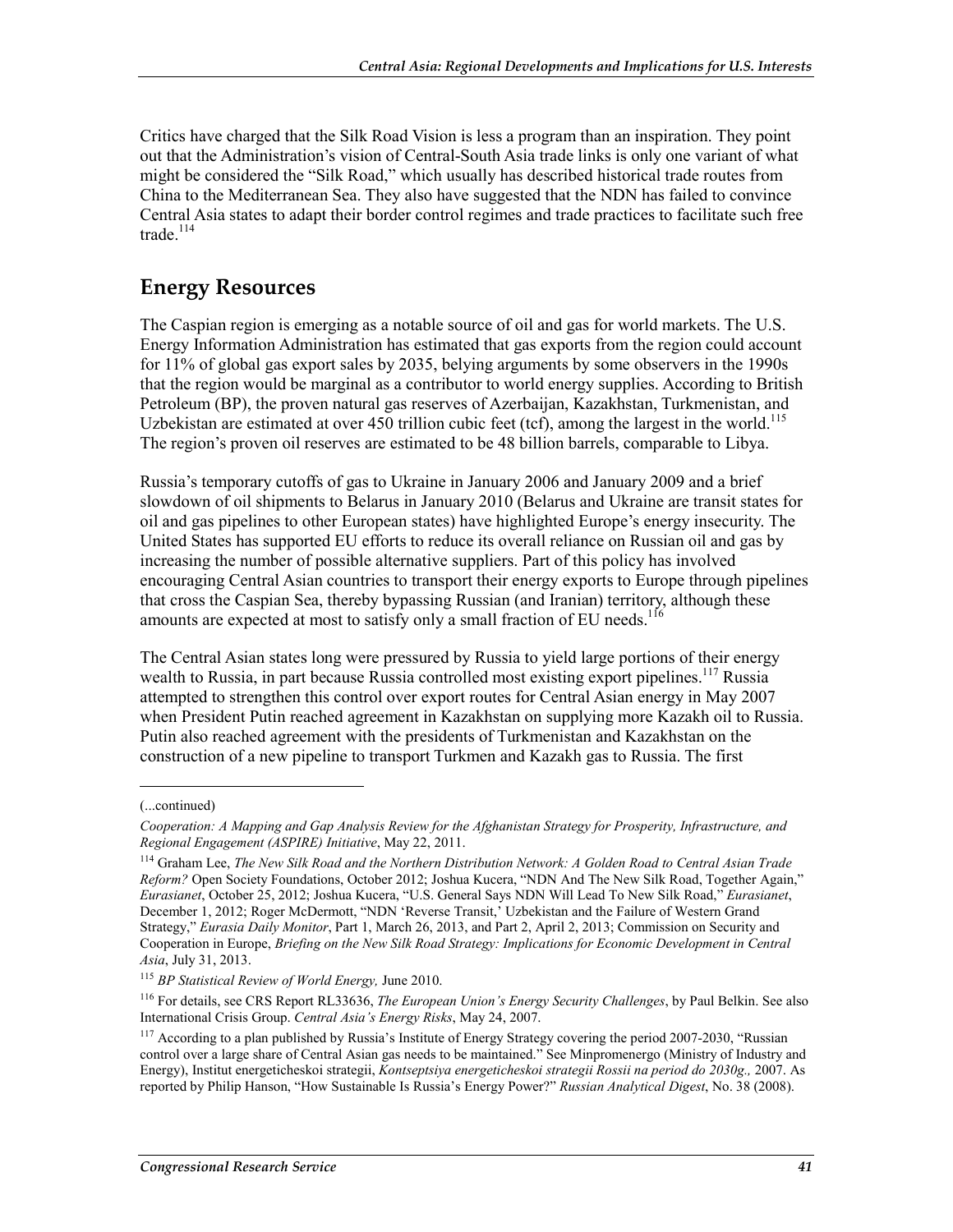agreement appeared to compete with U.S. and Turkish efforts to foster more oil exports through the BTC. The latter agreement appeared to compete with U.S. and EU efforts to foster building a trans-Caspian gas pipeline. The latter also appeared to compete with U.S. and EU efforts to foster building a pipeline from Turkey through Greece, Bulgaria, Romania, and Hungary to Austria (the so-called Nabucco pipeline).

Seeming to indicate a direct challenge to these plans by Russia and the West, China signed an agreement in August 2007 with Kazakhstan on completing the last section of an oil pipeline from the Caspian seacoast to China, and signed an agreement with Turkmenistan on building a gas pipeline to China (see also below).<sup>118</sup> In March 2008, the heads of the national gas companies of Kazakhstan, Uzbekistan and Turkmenistan announced that their countries would raise the gas export price to the European level in future years. They signed a memorandum of understanding on the price with Russia's Gazprom state-controlled gas firm, which controls most export pipelines. According to analyst Martha Olcott, "the increased bargaining power of the Central Asian states owes more to the entry of China into the market than to the opening of [the BTC pipeline and the SCP]. Russia's offer to pay higher purchase prices for Central Asian gas in 2008 and 2009 came only after China signed a long-term purchase agreement for Turkmen gas at a base price that was higher than what Moscow was offering."<sup>119</sup>

After having failed in several other Soviet successor states, Gazprom reportedly succeeded in purchasing Kyrgyzstan's entire gas distribution system in December 2012.

#### **Kazakhstan's Oil and Gas**

According to British Petroleum, Kazakhstan possesses 30 billion barrels of proven oil reserves (about 2% of world reserves) and 45.7 trillion cubic feet of proven gas reserves (about 1% of world gas reserves).<sup>120</sup> There are five major onshore oil fields—Tengiz, Karachaganak, Aktobe, Mangistau, and Uzen—which account for about half of the proven reserves. There are two major offshore oil fields in Kazakhstan's sector of the Caspian Sea—Kashagan and Kurmangazy which are estimated to contain at least 14 billion barrels of recoverable reserves.

Nazarbayev's development goals for Kazakhstan rely heavily on increases in oil and gas production and exports, which account for a significant share of government revenues and GDP growth. The government has anticipated growing revenues in particular from expanding production at the Tengiz, Karachaganak, and Kashagan oil fields. While production is increasing at the former two oil fields, the latter oil field has not yet produced oil. Development of the Kashagan oil field began soon after its discovery in 2000, but has faced numerous delays and cost overruns, attributable to the harsh offshore environment; the high pressure, depth, and sulfur content of the oil; reported management problems; and Kazakh government interference. Members of the North Caspian Operating Consortium developing the oil field currently include Italy's Eni energy firm, the Anglo-Dutch Shell, the U.S.'s ExxonMobil, and France's Total (all with a 16.81% stake), Kazakhstan's KazMunaiGaz (16.88%), the China National Petroleum Corporation (8.33%), and Japan's Inpex (7.56%). Phase one experimental/industrial production rising to 375,000-450,000 bpd is now expected to begin by mid-2013. The developmental cost of

<sup>&</sup>lt;sup>118</sup> An oil and gas conference involving Kazakh, Chinese, and Russian energy ministries and firms has met annually since 2004 to "exchange views" on possible regional cooperation. *ITAR-TASS*, December 5, 2007.

<sup>&</sup>lt;sup>119</sup> Martha Olcott, "A New Direction for U.S. Policy in the Caspian Region."

<sup>120</sup> *BP Statistical Review of World Energy*, British Petroleum, June 2013.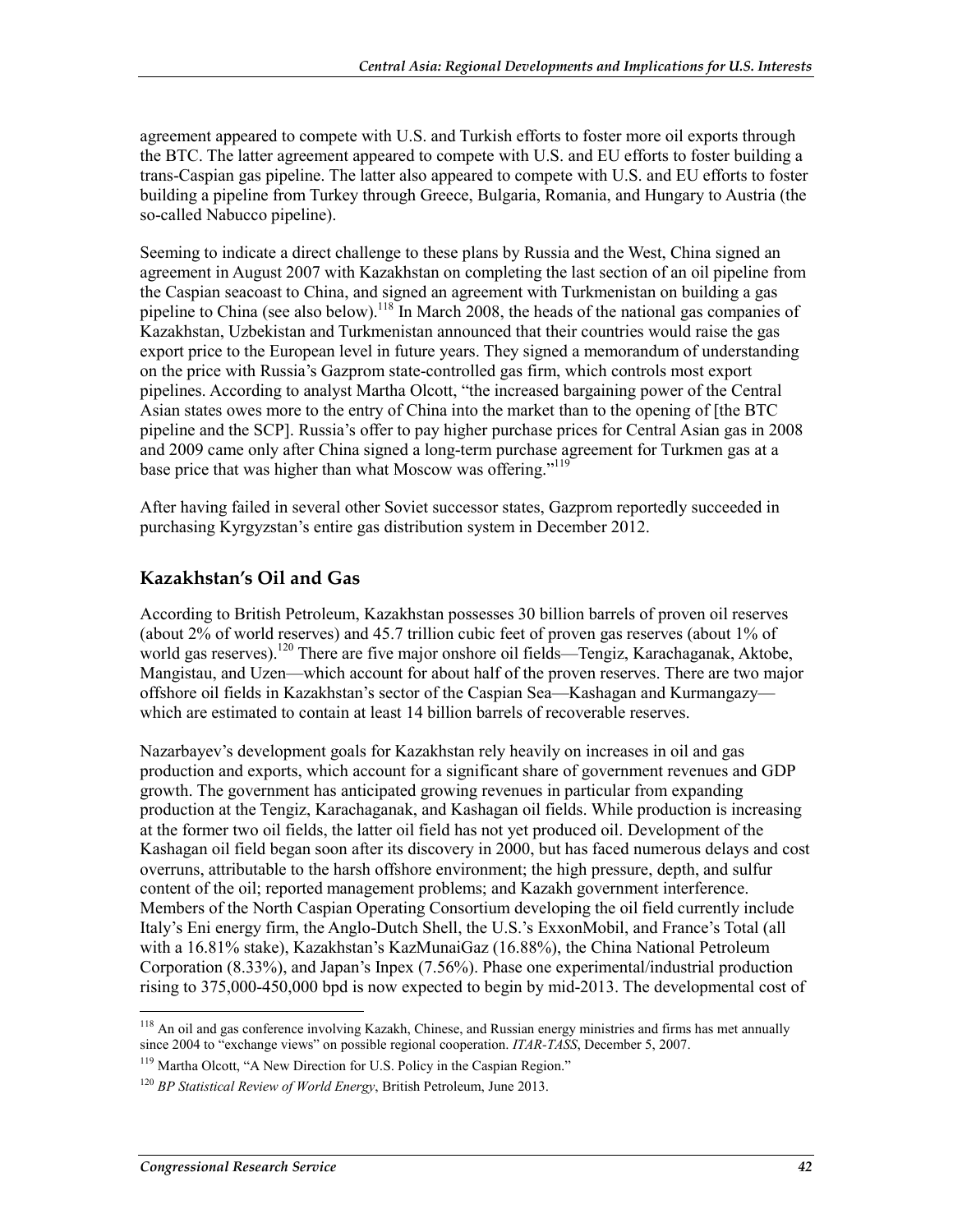Phase one has risen to \$46 billion. The anticipated difficulty and cost of further development of the oil field—which could result in production of up to 1.5 million bpd, but which could cost an added \$100 billion or more—have raised questions among the foreign consortium members about the timeline and feasibility of such efforts, and contributed to rising concerns by the Kazakh government that its hopes for rising revenues from the oil field might need to be revised.<sup>121</sup>

Until recently U.S. foreign direct investment (FDI) played a dominant role in the development of Kazakhstani oil and gas resources, amounting to about \$16.5 billion in Kazakhstan (over onethird of all FDI in the country) from 1993 to  $2012$ .<sup>122</sup> According to some reports, China provided about \$13 billion in investments and loans to Kazakhstan's energy sector in 2009, so its cumulative FDI may eclipse U.S. FDI.

Some U.S. energy firms and other private foreign investors have become discouraged in recent years by harsher Kazakh government terms, taxes, and fines that some allege reflect corruption within the ruling elite. In 2009, the Karachaganak Petroleum Operating (KPO) consortium (the main shareholder is British Gas, and U.S. Chevron is among other shareholders), which extracts oil and gas from the Karachaganak fields in northwest Kazakhstan, was faced with an effort by the Kazakh government to obtain 10% of the shares of the consortium. Facing resistance, the government imposed hundreds of millions of dollars in tax, environmental, and labor fines and oil export duties against KPO. Both the government and KPO appealed to international arbitration. In December 2011, KPO agreed to transfer 10% of its shares to the Kazakh government, basically gratis, and in exchange the government mostly lifted the fines and duties.<sup>123</sup> In May 2012, President Nazarbayev suggested that foreign energy firms operating in the country could help finance domestic industrial projects.<sup>124</sup>

Kazakhstan's main oil export route from the Tengiz oil field has been a 930-mile pipeline completed in 2001—owned by the Caspian Pipeline Consortium (CPC), in which Russian shareholders have a controlling interest—that carried 693,000 bpd of oil in 2009 from Kazakhstan to Russia's Black Sea port of Novorossiysk. Kazakhstan's other major oil export pipeline, from Atyrau to Samara, Russia, has a capacity of approximately 730,000 bpd.

Lengthy Russian resistance to increasing the pumping capacity of the CPC pipeline and demands for higher transit and other fees, along with the necessity of offloading the oil into tankers at Novorossiysk to transit the clogged Turkish Straits, spurred Kazakh President Nazarbayev to sign a treaty with visiting Azerbaijani President Aliyev in June 2006 to barge Kazakh oil across the Caspian Sea to Baku to the BTC pipeline. Kazakhstan began shipping about 70,000 bpd of oil through the BTC pipeline at the end of October 2008. Another accord resulted from a visit by

<sup>121</sup> Alla Afanasyeva, "Kashagan's Big Oil Coming to Market in Mid-2013," *Reuters*, August 10, 2012; "Kazakh Oil and Gas Ministry Hopes for Speedy Settling of Budget of Kashagan Field's First Phase," *Trend News Agency*, April 26, 2012; "Total Wants First Oil from Kashagan before Year-End-CEO," *Reuters*, May 11 2012; Robert Cutler, "Kashagan Costs Surge," *Asia Times*, January 21, 2012; Nariman Gizitdinov, "Biggest Find in Decades Becomes \$39 Billion Cautionary Tale," *Bloomberg*, November 16, 2011.

<sup>&</sup>lt;sup>122</sup> U.S. House of Representatives, Committee on Foreign Affairs, Subcommittee on Europe and Eurasia, Hearing; U.S. Engagement in Central Asia, *Testimony by Robert Blake, Assistant Secretary, Bureau of Central and South Asian Affairs*, July 24, 2012.

<sup>123</sup> *Press Release: Agreement Reached with Republic of Kazakhstan on Karachaganak*, BG Group, December 14, 2011, at http://www.bg-group.com/MEDIACENTRE/PRESS/Pages/14Dec2010.aspx.

<sup>124</sup> Georgiy Voloshin, "Kazakhstan's Economic Proposals Reveal Fears about Political Instability," *CACI Analyst*, June 13, 2012.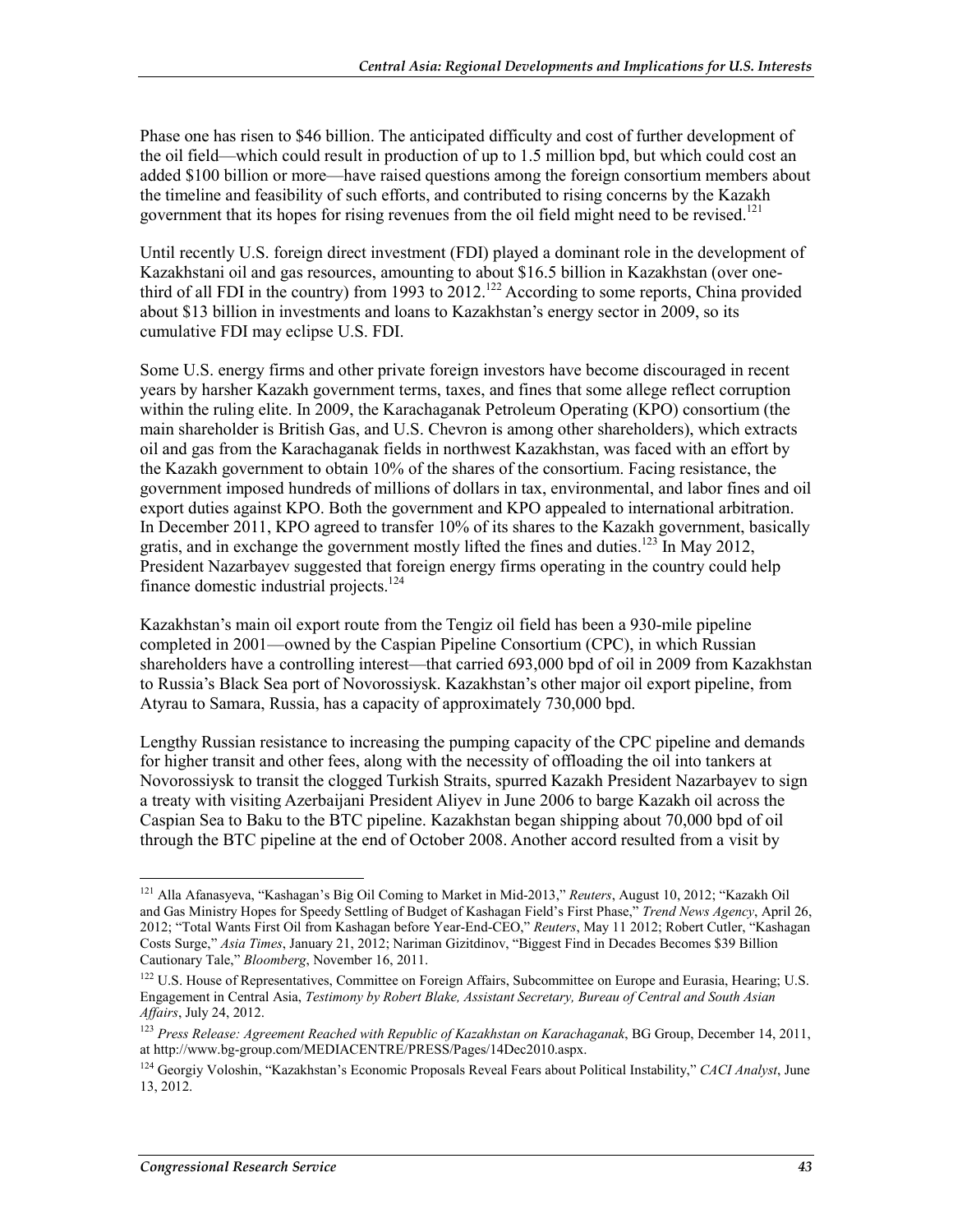President Nazarbayev to Azerbaijan in September 2009 that provides that up to 500,000 bpd of oil from the Kashagan field eventually may be barged across the Caspian to enter the BTC or the pipeline from Baku to Georgia's seaport of Supsa. Central Asian media reported in November 2013 that Azerbaijan and Kazakhstan had discussed the transit of about 22 million barrels of Kazakh oil through the BTC pipeline and 7.3 million barrels through the Baku-Supsa pipeline in 2014 (in total, about 80,000 bpd). Kazakhstan also has barged some oil to Baku to ship by rail to Georgia's seaports of Kulevi and Batumi. At the latter seaport, Kazakhstan became the sole owner of an oil terminal in early 2008. Kazakhstan began barging oil to the Romanian port of Constantsa in late 2008 for processing at two refineries it purchased.<sup>125</sup>

In December 2010, the CPC approved a plan to upgrade the pumping capacity of the oil pipeline to 1.4 million bpd, with several phases of construction through 2015. The increased capacity will accommodate boosted production from the Tengiz and Karachaganak oil fields, as well as from anticipated development of the Kashagan and Filanovsky oil fields (the latter is owned by Russia). Construction reportedly has faced delays.

In addition to these oil export routes to Europe not controlled by Russia, in 2009 Kazakhstan and China completed an oil pipeline from Kazakhstan's port city of Atyrau to the Xinjiang region of China that initially carries 200,000 bpd to China. Some Russian oil has been transported to China through this pipeline, the first Russian oil to be transported by pipeline to China.

Russia is the major purchaser of Kazakh gas through the Central Asia-Center gas pipeline network. According to British Petroleum (BP) data, Kazakhstan exported 402.6 bcf of gas to Russia in 2011 (almost the same as in 2010), virtually all of its exported gas.<sup>126</sup>

Kazakhstan completed its sections of the first phase of the Central Asia-China gas pipeline in 2009-2010. At the end of October 2008, China and Kazakhstan signed a framework agreement on constructing a gas pipeline from Beyneu, north of the Aral Sea, eastward to Shymkent, where it will connect with the Central Asia-China gas pipeline. The pipeline is planned initially to supply 176.6 bcf to southern Kazakhstan and 176.6 bcf to China. Pipeline construction began in September 2011 and to be completed by 2015.

Kazakh officials have appeared to make contradictory statements about providing gas for European customers via a possible trans-Caspian pipeline traversing the South Caucasus and Turkey. President Nazarbayev appeared to support the possible transit of Kazakh gas through Turkey when he stated on October 22, 2009, during a visit to Turkey, that "Turkey ... will become a transit country. And if Kazakhstan's oil and gas are transported via this corridor then this will be advantageous to both Turkey and Kazakhstan."<sup>127</sup> Reacting to the decision of the European Commission to facilitate talks on building a trans-Caspian gas pipeline, Minister of Oil and Gas Sauat Mynabyev stated in early October 2011 that "we do not have available resources for the gas pipeline yet."128

<sup>1</sup> <sup>125</sup> *ITAR-TASS*, May 29, 2008; *CEDR*, December 11, 2007, Doc. No. CEP-950096; April 26, 2008, Doc. No. CEP-950045.

<sup>126 &</sup>quot;Natural Gas: Trade Movements 2011 by Pipeline," *BP Statistical Review of World Energy*, June 2012, p. 28.

<sup>127</sup> *CEDR*, October 22, 2009, Doc. No. CEP-950337.

<sup>128</sup> *Interfax*, October 6, 2011.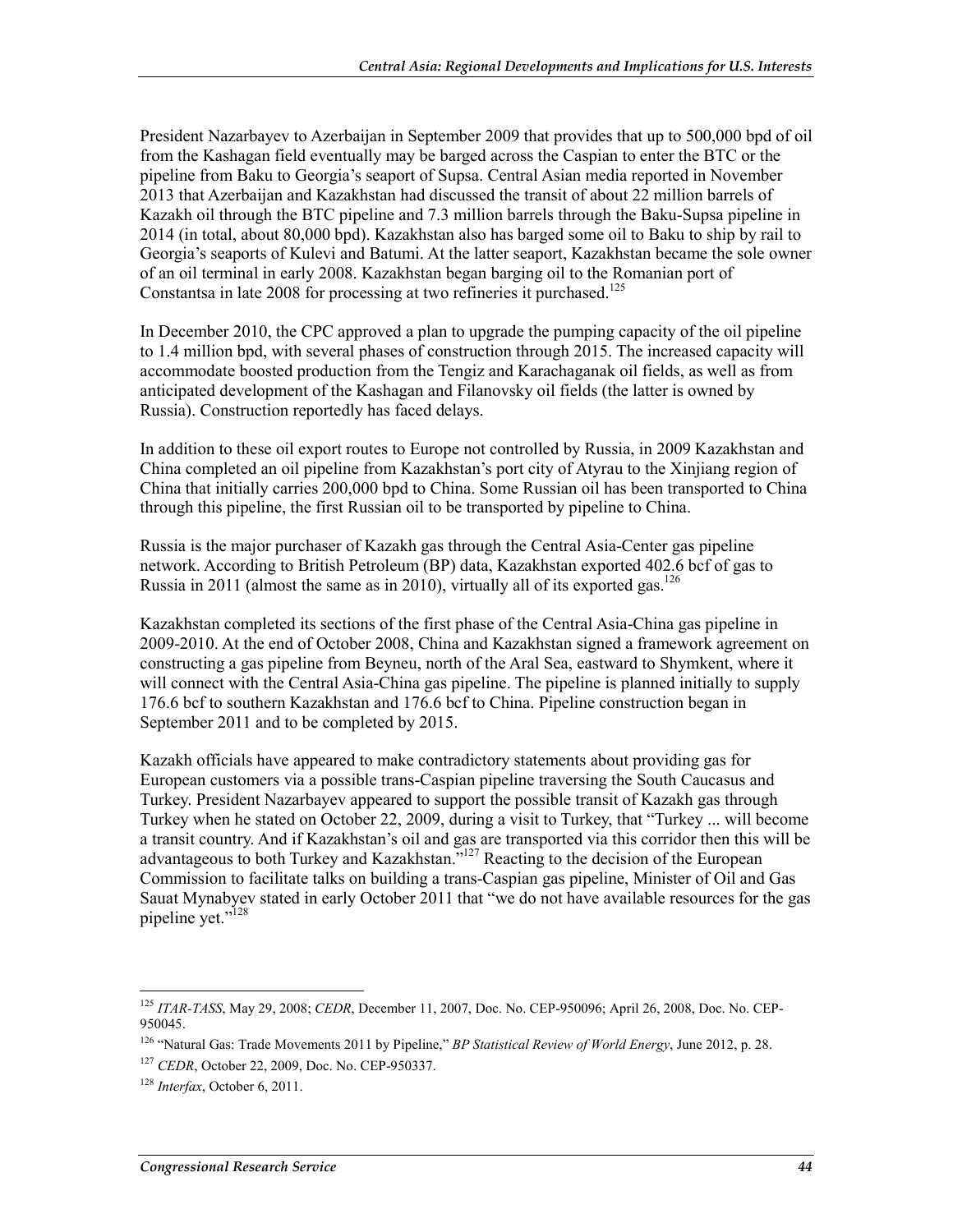During Chinese President Xi Jinping's visit in September 2013, accords were signed reportedly amounting to up to \$30 billion to build the Beyneu-Bozoy gas pipeline and an oil refinery, among other projects. It was announced that Kazakhstan had reallocated shares in the consortium developing Kashagan (including those transferred by Conoco-Phillips in 2013) to provide the China National Petroleum Corporation with an 8.33% stake.

#### **Turkmenistan's Gas**

Turkmenistan's proven natural gas reserves—618.1 trillion cubic feet—are among the highest in the world, according to British Petroleum (BP) data. Its oil reserves are about 600 million barrels, less than one-tenth of one percent of the world's proven reserves.<sup>129</sup>

At the time it gained independence at the end of 1991, Turkmenistan largely was dependent on Russian energy export routes, and gas and oil production were held back by aging infrastructure, inadequate investment, and poor management. In 1993, Russia halted Turkmen gas exports to Western markets through its pipelines, diverting Turkmen gas to other Eurasian states that had trouble paying for the gas. In 1997, Russia cut off these shipments because of transit fee arrears and as leverage to obtain Turkmenistan's agreement to terms offered by Russia's state-owned gas firm Gazprom.

The late President Niyazov signed a 25-year accord with then-President Putin in 2003 on supplying Russia up to 211.9 billion cubic feet (bcf) of gas in 2004 (about 12% of production at that time), rising up to 2.83 trillion cubic feet (tcf) in 2009-2028 (perhaps amounting to the bulk of anticipated production). Turkmenistan halted gas shipments to Russia at the end of 2004 in an attempt to get a higher gas price but settled for all-cash rather than partial barter payments. Turkmenistan and Russia continued to clash in subsequent years over gas prices and finally agreed in late 2007 that gas prices based on "market principles" would be established in 2009. Turkmenistan, Kazakhstan, and Russia signed accords in May and December 2007 on building a new gas pipeline that was planned to carry 353 bcf of Turkmen and 353 bcf of Kazakh gas to Russia. However, the Turkmen government appeared to have reservations about building another pipeline to Russia, and the project reportedly is on hold.

Seeking alternatives to pipeline routes through Russia, in December 1997 Turkmenistan opened the first pipeline from Central Asia to the outside world beyond Russia, a 125-mile gas pipeline linkage to Iran. In mid-2009, Turkmenistan reportedly agreed to increase gas supplies to up to 706 bcf per year.130 In January 2010, a second gas pipeline to Iran was completed—from a field that until April 2009 had supplied gas to Russia (see below)—to more than double Turkmenistan's export capacity to Iran. However, Turkmen gas exports to Iran were about 290 bcf in 2010 and 360 bcf in 2011, according to BP. Turkmenistan has appeared to arbitrarily interrupt gas shipments in winter months, most recently in late 2012 for what it claimed was pipeline repair work.

As another alternative to pipelines through Russia, in April 2006, Turkmenistan and China signed a framework agreement calling for Chinese investment in developing gas fields in Turkmenistan and in building a gas pipeline with a capacity of about 1.4 tcf per year through Uzbekistan and

<sup>129</sup> *BP Statistical Review of World Energy*, British Petroleum, June 2013.

<sup>130</sup> *Iran: Daily Report*, January 21, 2008, Doc. No. IAP-11017; January 24, 2008, Doc. No. IAP-950014; April 26, 2008, Doc. No. IAP-950049; and May 6, 2008, Doc. No. IAP-950052.; *CEDR*, July 12, 2009, Doc. No. CEP-950097.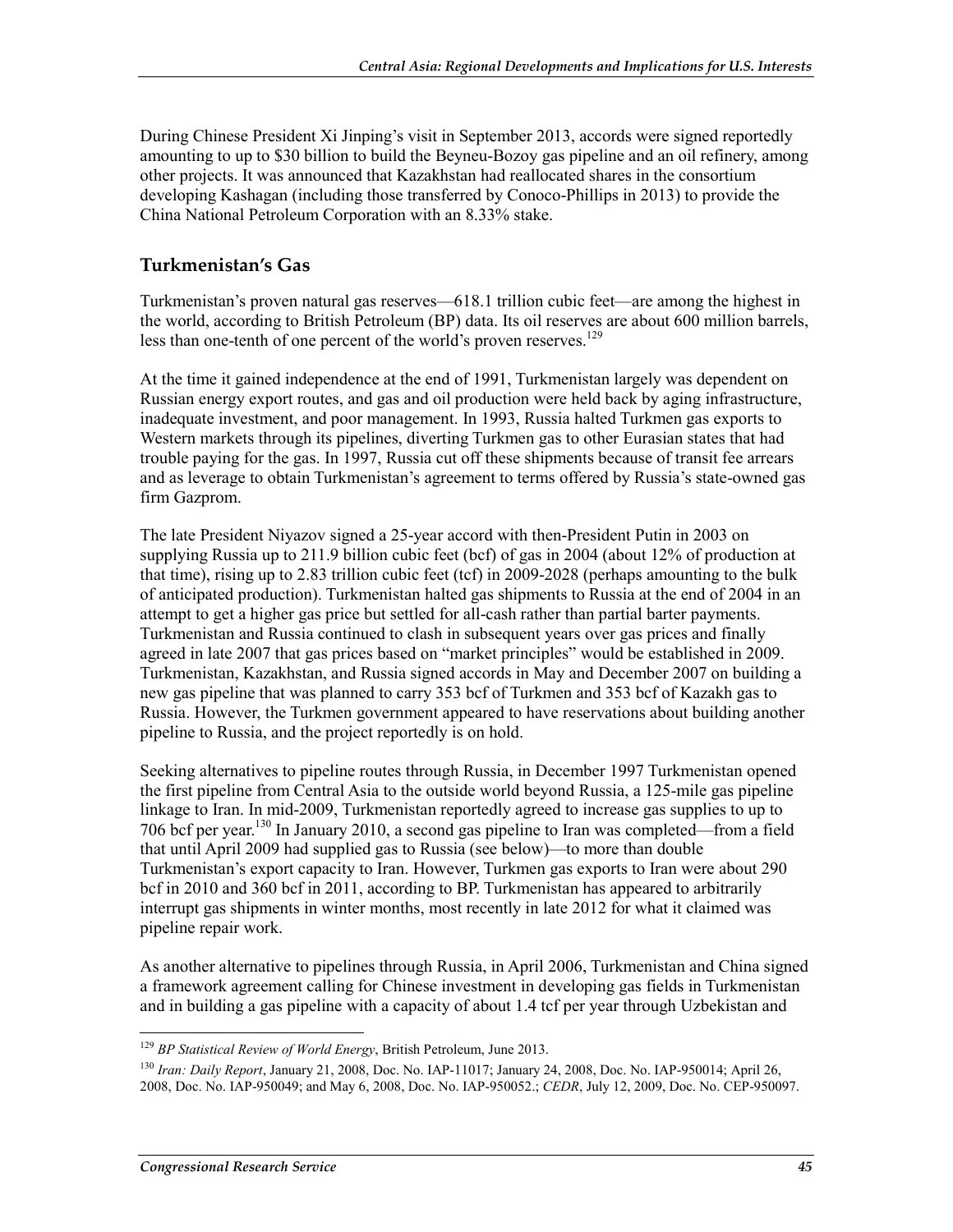Kazakhstan to China. All three Central Asian states plan to send gas through this pipeline to China. Construction of the pipeline began in August 2007 and gas began to be delivered through the pipeline to Xinjiang and beyond in December 2009. In 2011, Turkmenistan provided about 505 bcf of gas to China, according to BP. In June 2012, Turkmenistan's Turkmengaz and the China National Petroleum Corporation (CNPC) signed accords to increase Turkmenistan's natural gas shipments to China up to 2.3 tcf per year.

Perhaps in an additional attempt to diversify gas export routes, Berdimuhamedow first signaled in 2007 that Turkmenistan was interested in building a trans-Caspian gas pipeline. Turkmenistan signed a memorandum of understanding in April 2008 with the EU to supply 353.1 bcf of gas per year starting in 2009, presumably through a trans-Caspian pipeline that might at first link to the SCP and later to the proposed trans-Anatolian pipeline. President Berdimuhamedow asserted in March 2011 that "Turkmenistan intends to promote cooperation in the fuel and energy sector with European countries ... through construction of Trans-Caspian gas pipelines.<sup>"131</sup> Russia and Iran remain opposed to trans-Caspian pipelines, ostensibly on the grounds that they could pose environmental hazards to the littoral states.

Berdimuhamedow also revived Niyazov's proposal to build a gas pipeline through Afghanistan to Pakistan and India. In December 2010, the presidents of Turkmenistan, Pakistan, and Afghanistan and the prime minister of India signed an agreement on constructing the Turkmenistan-Afghanistan-Pakistan-India (TAPI) gas pipeline. On May 23, 2012, Turkmenistan signed purchase agreements with India and Pakistan to supply up to 1.2 tcf of gas per year via the prospective TAPI pipeline. U.S. State Department spokesperson Victoria Nuland hailed the signing as "a perfect example of energy diversification, energy integration, done right. We are very strong supporters of the TAPI pipeline.... We consider it a very positive step forward and sort of a key example of what we're seeking with our New Silk Road Initiative, which aims at regional integration to lift all boats and create prosperity across the region."132 In mid-November 2013, Turkmenistan's Turkmengaz state-owned gas firm, Afghanistan's state-owned gas firm, Pakistan's Interstate Gas Systems, India's Gali energy firm, and the Asian Development Bank signed an agreement to work toward finding added investors, attracting other energy companies, and acquiring funding for TAPI.

On the night of April 8-9, 2009, a section of a gas pipeline from Turkmenistan to Russia exploded, halting Turkmen gas shipments. Russia claimed that it had notified Turkmenistan that it was reducing its gas imports because European demand for gas had declined, but Turkmenistan denied that it had been properly informed.<sup>133</sup> After extended talks, visiting former Russian President Dmitriy Medvedev and President Berdimuhamedow agreed on December 22, 2009, that Turkmen gas exports to Russia would be resumed, and that the existing supply contract would be altered to reduce Turkmen gas exports to up to 1 tcf per year and to increase the price paid for the gas. Turkmenistan announced in January 2010 that some gas exports to Russia had resumed. The incident appeared to further validate Turkmenistan's policy of diversifying its gas export routes.

<sup>1</sup> 131 "President's Welcoming Address," *Turkmenistan: The Golden Age*, March 3, 2011, at http://www.turkmenistan.gov.tm/\_en/?idr=4&id=110303a.

<sup>132</sup> U.S. Department of State, *Daily Press Briefing*, May 23, 2012.

<sup>133</sup> Open Source Center. *OSC Feature*, April 14, 2009, Doc. No. FEA-844966; *CEDR*, April 14, 2009, Doc. No. CEP-950339; *ITAR-TASS*, April 3, 2009; Sergey Blagov, "Turkmenistan: Ashgabat Wonders Whether Russia Still Has Deep Pockets," *Eurasia Insight*, March 26, 2009.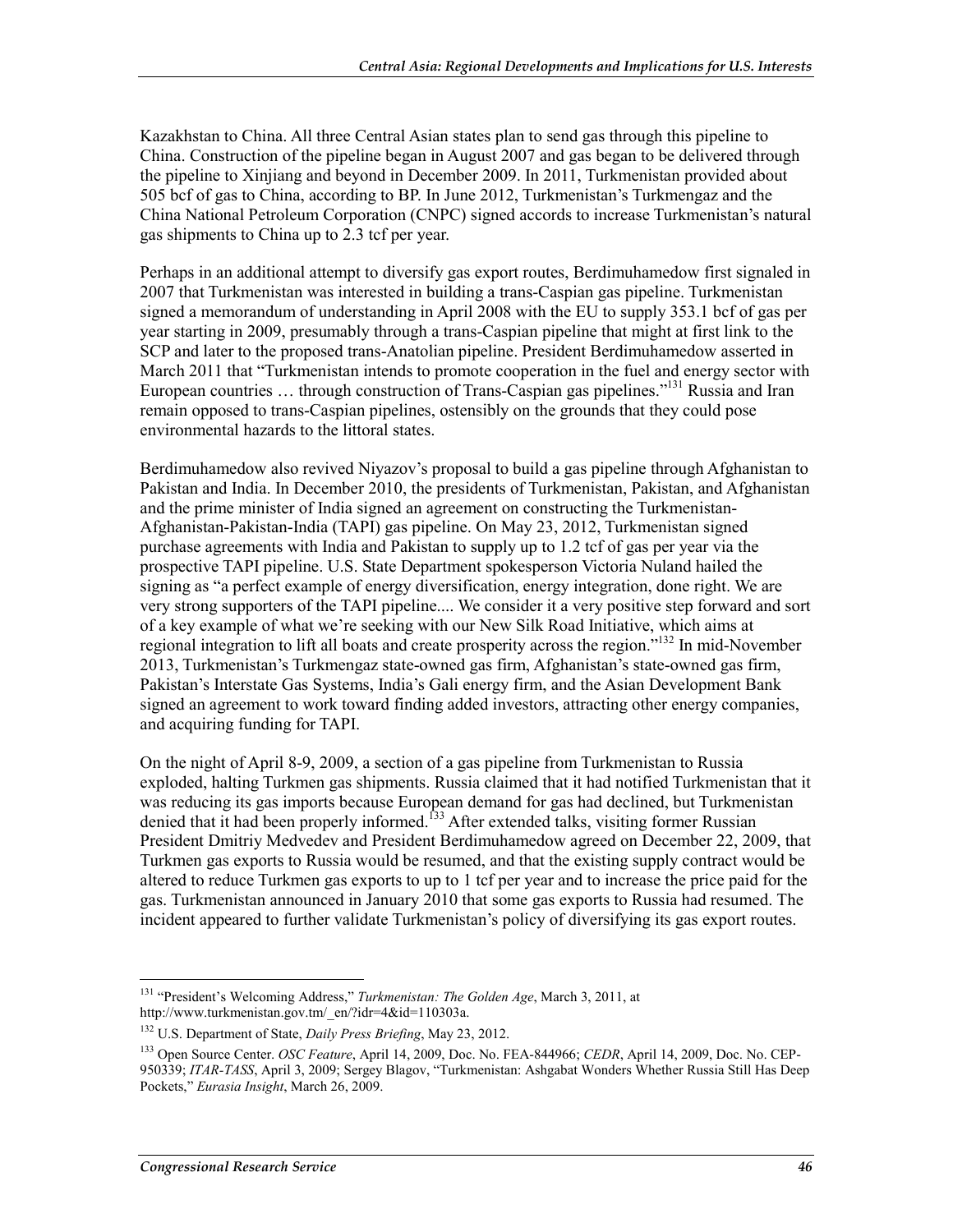In 2010, Russia's Gazprom gas firm purchased only 371 bcf of Turkmen gas, a sharp drop-off from past purchases. Unfortunately, Turkmen gas exports to Iran and China were not compensatory. Overall Turkmen gas exports fell in 2010 to about 865 bcf, down from 1.7 tcf in 2008, before the Russian gas cutoff.<sup>134</sup> In 2011, according to BP, Russia purchased 356.7 bcf of Turkmen gas. Overall, Turkmen gas exports rose to 1.2 tcf in 2011, buoyed by Chinese and Iranian purchases. Reportedly, Russia gains most of its cash revenue from these exports to Russia. Iran pays for its gas at least in part with goods, and Turkmen gas exports to China initially are being used to pay off Chinese energy development and pipeline loans.<sup>135</sup>

In September 2011, the Council of the EU approved opening talks with Azerbaijan and Turkmenistan to facilitate an accord on building a trans-Caspian gas pipeline. Such a link would provide added gas to ensure adequate supplies for EU Southern Corridor diversification efforts. Hailing the decision, EU Energy Commissioner Günther Oettinger stated that "Europe is now speaking with one voice. The trans-Caspian pipeline is a major project in the Southern Corridor to bring new sources of gas to Europe. We have the intention of achieving this as soon as possible."136 The Russian Foreign Ministry denounced the plans for the talks, and claimed that the Caspian Sea littoral states had agreed in a declaration issued in October 2007 that decisions regarding the Sea would be adopted by consensus among all the littoral states (Russia itself has violated this provision by agreeing with Kazakhstan and with Azerbaijan on oil and gas field development). It also claimed that the proposed pipeline was different from existing sub-sea pipelines in posing an environmental threat.

In June 2012, Azerbaijani border forces turned back a Turkmen ship carrying out seismic work in or near the area of the disputed and undeveloped offshore Serder/Kyapaz oil and gas field. Two other disputed fields have been developed by Azerbaijan. Each side lodged diplomatic protests against the other. The heightened tensions over the disputed field decreases the likelihood that a trans-Caspian pipeline soon will be built that could supply gas for the planned Trans-Anatolian Pipeline to Europe, according to the EIU.

Despite these tensions, EU Energy Commissioner Guenther Oettinger argued at the Frankfurt Gas Forum meeting in November 2012 that for the Southern Corridor to supply 10-20% of EU gas needs within the next decade, a trans-Caspian pipeline to Turkmenistan is necessary. Likewise, at a meeting of the EU-Azerbaijan Cooperation Council in Brussels in December 2012, both sides voiced the hope that an Azerbaijani-Turkmen-EU accord on building the trans-Caspian pipeline could be reached. At an energy conference in Turkmenistan in mid-November 2012, Deputy Assistant Secretary of State Lynne Tracy stated that the U.S. position was that if such an accord is reached, "no other country has veto power over that decision." However, some observers reported that Turkmen officials emphasized their interest in the TAPI pipeline and de-emphasized interest in the trans-Caspian pipeline.<sup>137</sup>A Senate Foreign Relations Committee minority staff report issued in December 2012 called for Turkmenistan to make a political decision to build a trans-Caspian gas pipeline and invite major Western firms to develop oil and gas fields, for the United States to push for international funding for this pipeline, and for the EU to involve its members as

<sup>1</sup> 134 "Turkmen Gas Could Find Chinese Outlet," *Central Asia Online*, March 26, 2011.

<sup>135</sup> United States Senate, Committee on Foreign Relations, *Energy and Security from the Caspian to Europe: A Minority Staff Report*, December 12, 2012, p. 24.

<sup>136</sup> European Commission, *Press release: EU Starts Negotiations on Caspian Pipeline to Bring Gas to Europe*, September 12, 2011.

<sup>137</sup> Natallia Moore, "Turkmenistan Weekly News Analysis," *Eurasianet*, November 22, 2012 and November 30, 2012.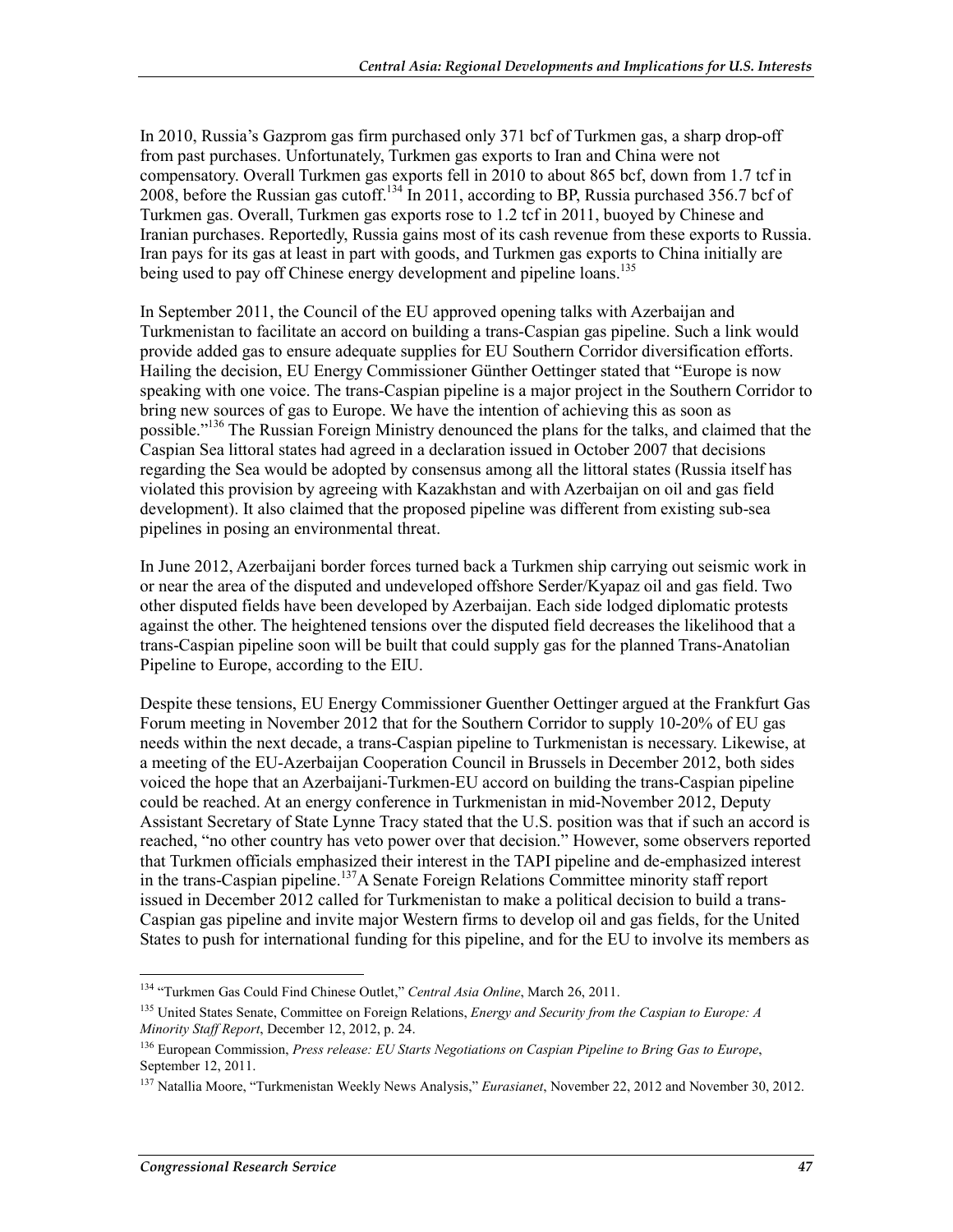well as Azerbaijan and Turkey in gas purchase talks with Turkmenistan. The report also suggested that in order to acquaint Turkmenistan with Western markets, a small undersea pipeline with a capacity of about 353 bcf quickly could be built to connect existing Azerbaijani and Turkmen offshore platforms.<sup>138</sup>

During Chinese President Xi Jinping's September 2013 visit to Turkmenistan, accords were signed boosting gas purchases and further developing the Galkynysh (South Yolotan) gas field, where the China National Petroleum Corporation has participating in building gas processing facilities.

#### **Uzbekistan's Oil and Gas**

British Petroleum has estimated that Uzbekistan has about 600 million barrels of proven oil reserves and an estimated 39.7 trillion cubic feet of proven natural gas reserves as of the end of 2012 (negligible in terms of world oil reserves but about  $1\%$  of world gas reserves).<sup>139</sup> Uzbekistan is a net importer of oil. Uzbek oil production has been declining for many years, attributable to lack of investment. The country consumes the bulk of its gas production domestically, but has used its network of Soviet-era gas pipelines to export some gas to Russia and to other Central Asian states (Kazakhstan, Kyrgyzstan, and Tajikistan). Gas exports to the latter two states have been substantially reduced in recent years because of payment arrears. According to BP, Uzbekistan exported about 479 bcf of gas in 2010: 364 bcf of gas to Russia; 102 bcf to Kazakhstan; about 7 bcf to Kyrgyzstan; and about 6 bcf to Tajikistan. According to one report, gas exports declined to 424 bcf in 2011, but the government hopes to export 530 bcf in 2012. Gas is provided to Russia and Kazakhstan through the Russian-owned Central Asia-Center Pipeline system. Uzbekistan began to export some gas through this pipeline system to Ukraine in 2011. Reportedly, Uzbekistan was an unreliable gas exporter during the winters of 2010-2011 and 2011- 2012, restricting supplies to divert them to cold-weather domestic use. In November 2011, Kazakhstan's major city of Almaty experienced shortages of gas imported from Uzbekistan, leading it to urgently conclude an agreement with the China National Petroleum Corporation (CNPC) to obtain gas from the Central Asia-China Pipeline.<sup>140</sup>

Uzbekistan largely has been closed to Western energy investment, although efforts to attract international energy firms have appeared to increase in recent years. Russian firms Gazprom and Lukoil are the largest investors in Uzbek gas development and production. Reportedly, Gazprom pays European-pegged gas prices for only a fraction of imports from Uzbekistan. In 2005, CNPC and Uzbekistan's state-owned Uzbekneftegaz firm announced that they would form a joint venture to develop oil and gas resources. In 2007, Uzbekistan and China signed an agreement on building a 326-mile section of the Central Asia-China Pipeline, and a construction and operation joint venture between Uzbekneftegaz and CNPC began construction in 2008. Two side-by-side pipelines have been completed, and the third is under construction. In October 2011, Uztransgaz (Uzbek gas transportation firm) and a subsidiary of CNPC signed a contract to supply up to 353 billion cubic feet of gas in 2012 though this pipeline (other sources stated that Uzbekistan

<sup>138</sup> Najia Badykova, "US-EU Energy Council Reiterates Support for Southern Corridor," *FSU Oil and Gas Monitor*, December 12, 2012; Jennifer DeLay, "Russia, Azerbaijan Remain Rivals in Race for European Gas Markets," *FSU Oil and Gas Monitor*, December 19, 2012; United States Senate, Committee on Foreign Relations, *Energy and Security from the Caspian to Europe: A Minority Staff Report*, December 12, 2012.

<sup>139</sup> *BP Statistical Review of World Energy*, British Petroleum, June 2013.

<sup>140</sup> *Interfax*, November 14, 2011.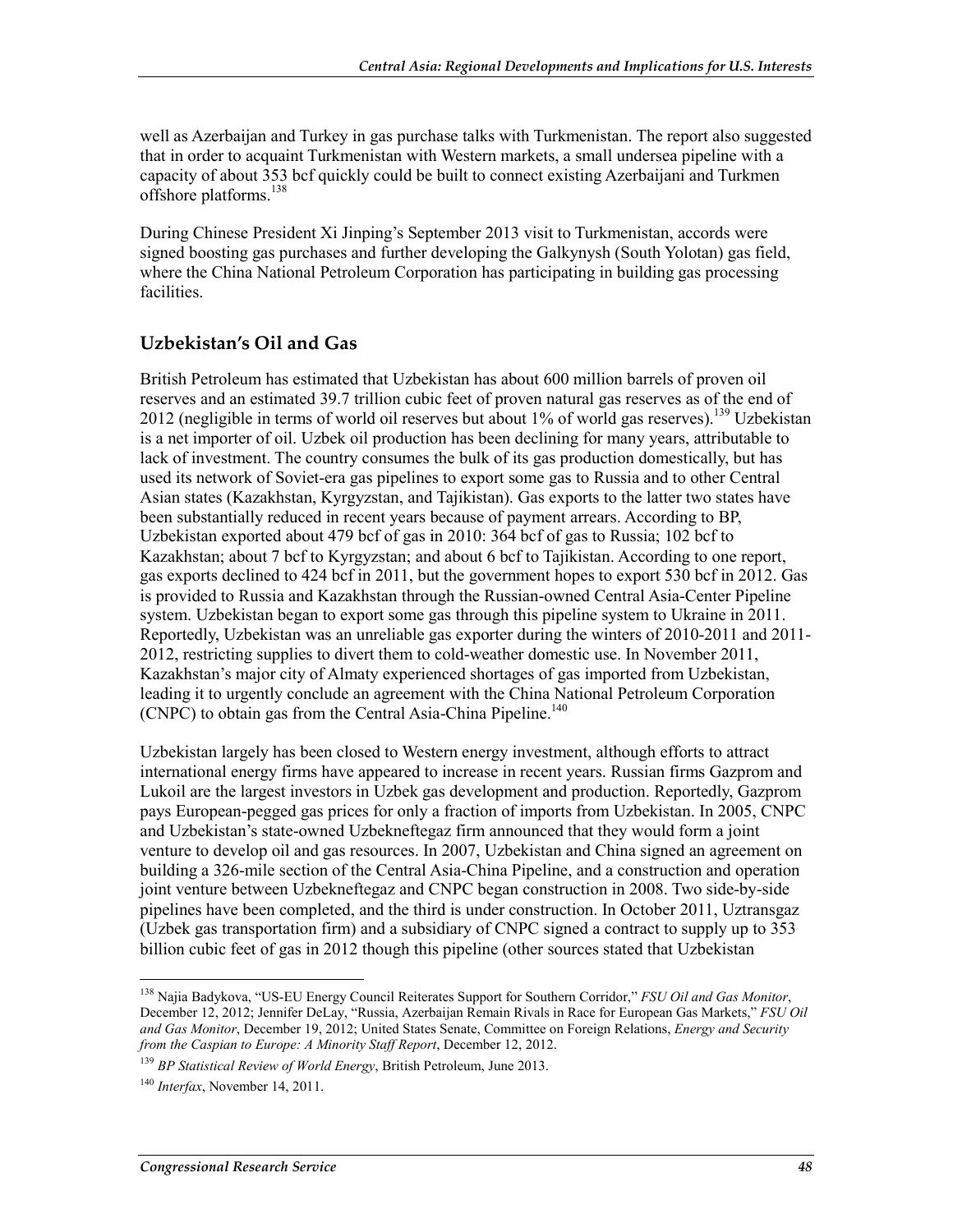planned to supply up to 141 billion cubic feet). However, Uzbekistan has reported that these shipments began only in August 2012. In April 2012, China announced it would spend \$15 billion for oil and gas exploration in Uzbekistan. A production sharing consortium composed of Uzbekneftegaz, Lukoil, the Korea National Oil Corporation, and CNPC is exploring for gas in the Aral Sea region.

During Chinese President Xi Jinping's September 2013 visit to Uzbekistan, 31 accords were reportedly signed worth \$15 billion to develop oil, gas, and uranium deposits.

#### **U.S. Regional Energy Policy**

U.S. policy goals regarding energy resources in the Central Asian and South Caucasian states have included supporting their sovereignty and ties to the West, supporting U.S. private investment, promoting NATO and European energy security through diversified suppliers, assisting ally Turkey, and opposing the building of pipelines that transit "energy competitor" Iran or otherwise give it undue influence over the region. Other interests have included encouraging regional electricity, oil, and gas exports to South Asia and added security for Caspian region pipelines and energy resources.

To bolster NATO and other European energy supply diversity, the United States supported the building of the Baku-Tbilisi-Ceyhan oil pipeline (BTC; completed in 2006) and the South Caucasus Pipeline (SCP; completed in 2007). The United States also endorsed the building of a trans-Caspian gas pipeline to link Central Asian producers to European markets. In testimony in June 2011, then-Special Envoy for Eurasian Energy Richard Morningstar stated that current U.S. policy encourages the development of new Eurasian oil and gas resources to increase the diversity of world energy supplies. In the case of oil, increased supplies may directly benefit the United States, he stated. A second U.S. goal is to increase European energy security, so that some countries in Europe that largely rely on a single supplier (presumably Russia) may in the future have diverse suppliers. A third goal is assisting Caspian regional states to develop new routes to market, so that they can obtain more competitive prices and become more prosperous. In order to achieve these goals, the Administration supports the development of the Southern Corridor of Caspian (and perhaps Iraq) gas export routes transiting Turkey to Europe.<sup>141</sup> Of various competing pipeline proposals, the Administration will support the proposal "that brings the most gas, soonest and most reliably, to those parts of Europe that need it most." The Administration also supports the diversification of Kazakhstan's export routes and the boosting of oil production as a significant addition to world oil supplies. At the same time, Morningstar rejected views that Russia and the United States are competing for influence over Caspian energy supplies, stating that the Administration has formed a Working Group on Energy under the U.S.-Russia Bilateral Presidential Commission.<sup>142</sup>

<sup>&</sup>lt;sup>141</sup> The term "Southern Gas Corridor" was mentioned in Commission of the European Communities, Communication from the Commission to the European Parliament, The Council, The European Economic and Social Committee, and the Committee of the Regions, *Second Strategic Energy Review: An EU Energy Security and Solidarity Action Plan*, Com(2008) 781 Final, November 13, 2008.

<sup>&</sup>lt;sup>142</sup> U.S. House of Representatives, Committee on Foreign Affairs, Subcommittee on Europe and Eurasia, Hearing on European and Eurasian Energy: Developing Capabilities for Security and Prosperity, *Testimony of Ambassador Richard L. Morningstar, Special Envoy for Eurasian Energy*, June 2, 2011.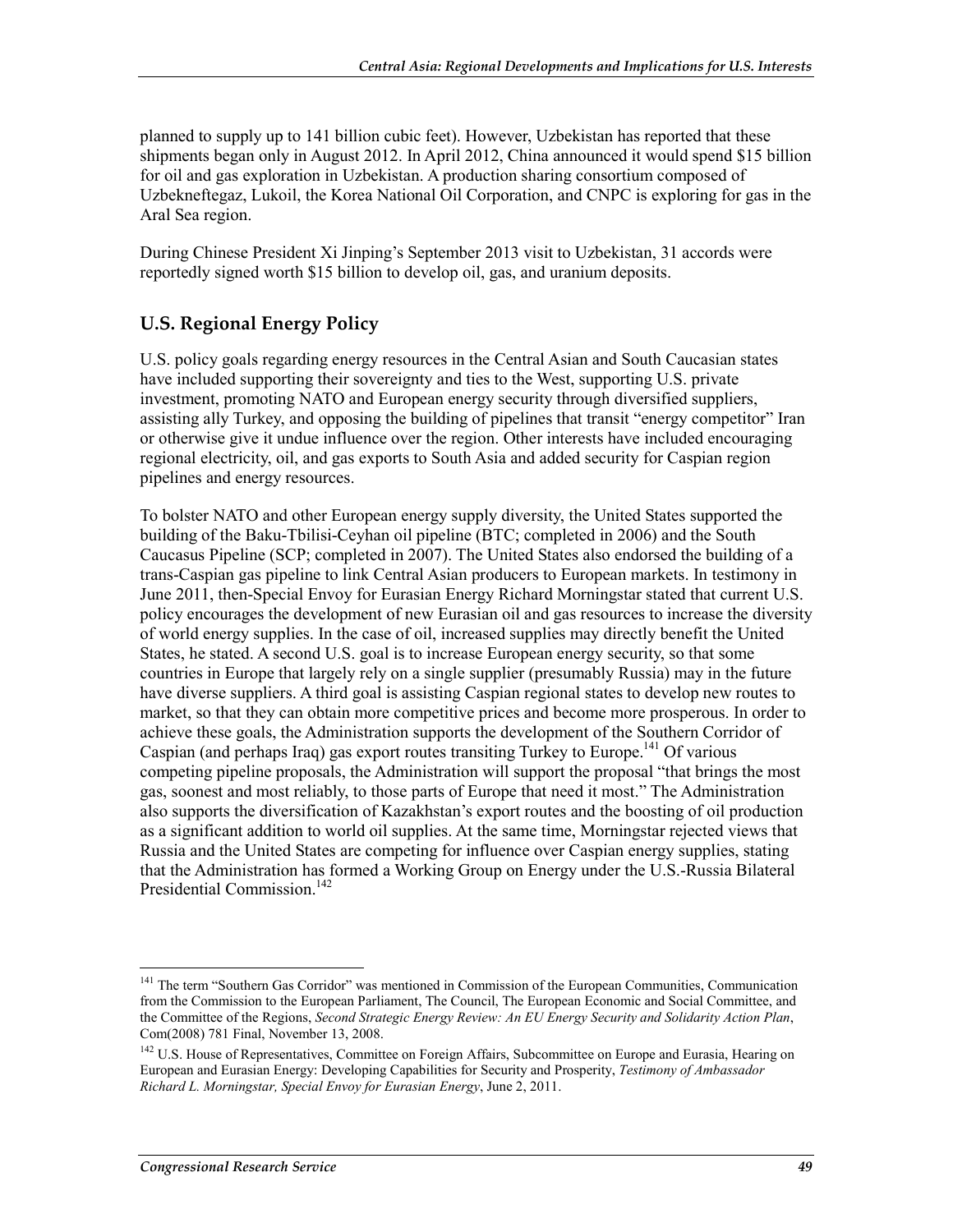At the fourth meeting of the U.S.-EU Energy Council in early December 2012 in Brussels, the parties issued a statement supporting the development of the Southern Gas Corridor, which they stated "remains a pivotal opportunity to diversify supply and allow new providers to participate in the EU energy market." The sides also stressed that they continued to encourage Central Asian producers to link up to the Southern Gas Corridor.<sup>143</sup>

Until 2004, the Bush Administration retained a Clinton-era position, Special Advisor on Caspian Energy Diplomacy, to help further U.S. policy and counter the efforts of Russia's Viktor Kaluzhny, the then-deputy foreign minister and Special Presidential Representative for Energy Matters in the Caspian. After the Administration abolished this post as no longer necessary, its responsibilities were shifted at least in part to a Deputy Assistant Secretary of State (responsibilities of a former Special Negotiator for Nagorno-Karabakh and Eurasian Conflicts also were shifted to the Deputy Assistant Secretary). Some critics juxtaposed Russia's close interest in securing Caspian energy resources to what they termed halting U.S. efforts.<sup>144</sup> Following some congressional urging, a post of Special Envoy for Eurasian Energy issues was (re-)created in March 2008, with the former Bush Administration stating that there were "new opportunities" for the export of Caspian oil and gas.<sup>145</sup> In April 2009, then-Secretary of State Clinton appointed Richard Morningstar as Special Envoy for Eurasian Energy, reporting directly to the Secretary of State. After he left this post in mid-2012, the Administration proposed that the functions of the post be assumed by an official in the State Department's Bureau of Energy Resources. In late 2012, minority staff of the Senate Foreign Relations Committee recommended that the State Department retain a dedicated Special Envoy position.<sup>146</sup> The position continues to be listed on the State Department's website, but it has not been filled as of late  $2013$ ,  $147$ 

# **U.S. Aid Overview**

For much of the 1990s and until September 11, 2001, the United States provided much more aid each year to Russia and Ukraine than to any Central Asian state (most such aid was funded from the Freedom Support Act account in Foreign Operations Appropriations, but some derived from other program and agency budgets). Cumulative foreign aid budgeted to Central Asia for FY1992 through FY2010 amounted to \$5.7 billion, about 14% of the amount budgeted to all the Eurasian states, reflecting the lesser priority given to these states prior to September 11.

Budgeted spending for FY2002 for Central Asia, during OEF, was greatly boosted in absolute amounts (\$584 million) and as a share of total aid to Eurasia (about one-quarter of such aid). The former Bush Administration since then requested smaller amounts of aid, although the Administration continued to stress that there were important U.S. interests in the region. The former Bush Administration highlighted the phase-out of economic aid to Kazakhstan and the

<sup>&</sup>lt;sup>143</sup> U.S. Department of State, Office of the Spokesperson, *Joint Statement on the U.S.-EU Energy Council*, December 5, 2012.

<sup>144</sup> *Eurasia Daily Monitor*, May 31, 2007.

<sup>145</sup> United States Senate, Committee on Foreign Relations, *Energy and Security from the Caspian to Europe: A Minority Staff Report*, December 12, 2012, pp. 61-62.

<sup>146</sup> United States Senate, Committee on Foreign Relations, *Energy and Security from the Caspian to Europe: A Minority Staff Report*, December 12, 2012, p. 9.

<sup>147</sup> U.S. Department of State, Office of the Special Envoy for Eurasian Energy, at http://www.state.gov/s/eee/, accessed on May 24, 2013.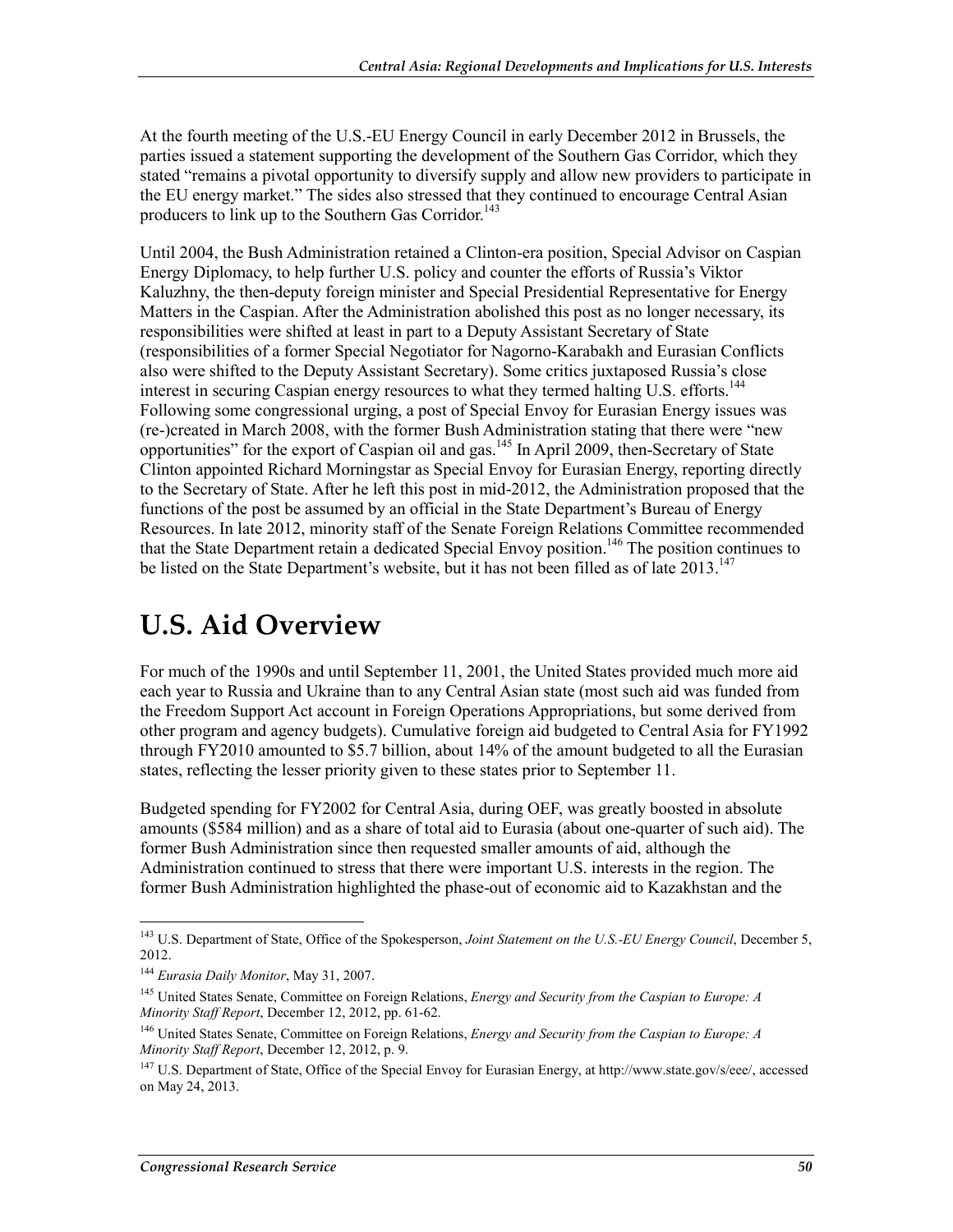congressionally imposed restrictions on aid to Uzbekistan (see below) as among the reasons for declining aid requests. In April 2008, then-Assistant Secretary of State Richard Boucher stated that another reason for declining U.S. aid to the region was a more constrained U.S. budgetary situation. Aid to Central Asia in recent years has been about the same or less in absolute and percentage terms than that provided to the South Caucasian region.

The Obama Administration boosted aid to Central Asia in FY2009 to about \$494.5 million (all agencies and programs), but aid declined to \$436.3 million in FY2010. The Administration stated in FY2010 and FY2011 that it was prioritizing foreign assistance to Tajikistan and Kyrgyzstan. In Tajikistan, the Administration stated that aid would help increase the stability of a country "situated on the frontline of our ongoing military stabilization efforts in Afghanistan." In Kyrgyzstan, the Administration stated that aid would improve security, combat drug-trafficking, reform the economy, and address food insecurity.<sup>148</sup> Following the April and June 2010 instability in Kyrgyzstan, the Administration provided \$77.6 million in addition to regular appropriated aid for stabilizing the economy, holding elections, and training police as well as urgent food and shelter aid.

The Administration's budget request for FY2014 calls for \$157.3 million for the Central Asian countries, an increase from  $FY2013$ <sup>149</sup> Then-Assistant Secretary Blake argued that while less foreign assistance was requested for many countries in FY2014, the cut in aid to Central Asia was less than average, signifying the "importance" of the region to the United States (see **Table 1**, **Table 2** and **Table 3**).150

The Millennium Challenge Corporation (MCC), created in 2004 to provide U.S. aid to countries with promising development records, announced in late 2005 that Kyrgyzstan was eligible to apply for assistance as a country on the "threshold" of meeting the criteria for full-scale development aid. In March 2008, the MCC signed an agreement with Kyrgyzstan to provide \$16 million over the next two years to help the country combat corruption and bolster the rule of law. This threshold program was completed in June 2010, and Kyrgyzstan has requested another threshold grant. In its FY2014 assessment, the MCC scored Krygyzstan as above the median for candidate countries on more than one-half of various economic, democratic, health, education, and conservation indicators, but as inadequately controlling corruption and slightly lagging in upholding political rights and civil liberties. The MCC board is expected to meet in December 2013 to select countries for FY2014 compact and threshold program eligibility.

Peace Corps programs in most of the Central Asian states have ended (Tajikistan was deemed too insecure for volunteers), with Kyrgyzstan currently the only country in the region hosting volunteers. Most recently, Peace Corps volunteers wound up activities in Turkmenistan at the end of 2012, reportedly in the wake of growing tensions between the Turkmen government and the

<sup>148</sup> U.S. Department of State, *Congressional Budget Justification for Foreign Operations for FY2010*, May 2009, p. 44; *Congressional Budget Justification for Foreign Operations for FY2011*, Volume II, March 2010, p. 85.

<sup>&</sup>lt;sup>149</sup> The "function 150" aid numbers include amounts from the Economic Support Fund (ESF), Global Health and Child Survival (GHCS) program, Non-proliferation, Anti-terrorism, Demining and Related Programs (NADR), Foreign Military Financing (FMF) program, International Military Education and Training (IMET) program, and the Food for Peace program. The totals do not include Defense or Energy Department funds, funding for exchanges, the value of privately donated cargoes, or Millennium Challenge Corporation aid to Kyrgyzstan.

<sup>150</sup> U.S. Department of State, *The Istanbul Process Ministerial: Results and Prospects for the Future, Remarks by Robert O. Blake, Jr., Almaty, Kazakhstan*, April 26, 2013.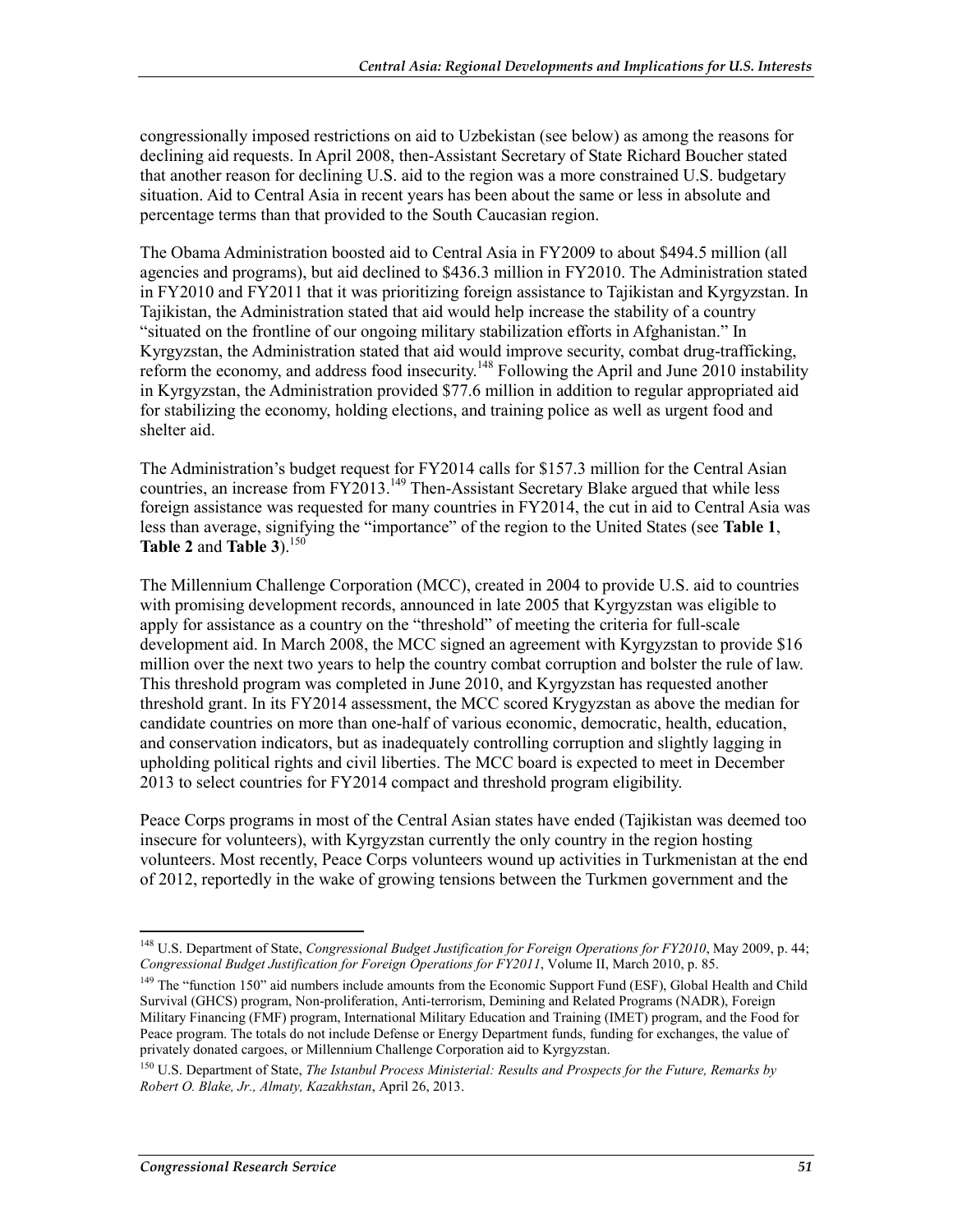Peace Corps. According to some accounts, similar tensions had resulted in the termination of Peace Corps activities in Kazakhstan the previous year.<sup>151</sup>

## **Congressional Conditions on Kazakh and Uzbek Aid**

In Congress, Omnibus Appropriations for FY2003 (P.L. 108-7) forbade FREEDOM Support Act (FSA) assistance to the government of Uzbekistan unless the Secretary of State determined and reported that it was making substantial progress in meeting commitments under the Strategic Partnership Declaration to democratize and respect human rights. The conference report (H.Rept. 108-10) also introduced language that forbade assistance to the Kazakh government unless the Secretary of State determined and reported that it significantly had improved its human rights record during the preceding six months. However, the legislation permitted the Secretary to waive the requirement on national security grounds.<sup>152</sup> The Secretary reported in mid-2003 that Kazakhstan and Uzbekistan were making such progress. Some in Congress were critical of these findings. By late 2003, the former Bush Administration had decided that progress was inadequate in Uzbekistan, so that new Foreign Military Financing (FMF) and International Military Education and Training (IMET) aid was cut off. Since FY2005, the Secretary of State annually has reported that Kazakhstan has failed to significantly improve its human rights record, but aid restrictions have been waived on national security grounds.

Consolidated Appropriations for FY2004, including foreign operations (P.L. 108-199) and for FY2005 (P.L. 108-447), and Foreign Operations Appropriations for FY2006 (P.L. 109-102) retained these conditions, while clarifying that the prohibition on aid to Uzbekistan pertained to the *central* government and that conditions included respecting human rights, establishing a "genuine" multi-party system, and ensuring free and fair elections and freedom of expression and media. These conditions remained in place under the continuing resolution for FY2007 (P.L. 109- 289, as amended). In appropriations for FY2008 (Consolidated Appropriations; P.L. 110-161), another condition was added blocking the admission of Uzbek officials to the United States if the Secretary of State determined that they were involved in abuses in Andijon. Omnibus Appropriations for FY2009 (P.L. 111-8, Sections 7075 [Kazakhstan] and 7076 [Uzbekistan]) reiterated these conditions on assistance to Kazakhstan and Uzbekistan. Consolidated Appropriations for FY2010 (P.L. 111-117) referenced Sections 7075 and 7076, but added that Uzbekistan would be eligible for expanded IMET, permitting the first such assistance since FY2004. The Department of Defense and Full-Year Continuing Appropriations Act, FY2011 (P.L. 112-10), directed that assistance would be provided under the authorities and conditions of FY2010 foreign operations appropriations.

In late 2009, Congress permitted (P.L. 111-84, §801)—for the first time since restrictions on aid to Uzbekistan were put in place—the provision of some assistance on national security grounds to facilitate the acquisition of supplies for U.S. and NATO operations in Afghanistan from countries along the Northern Distribution Network. Using this authority, the Administration requested in April 2011 a small amount of FMF assistance for FY2012 for nonlethal equipment to facilitate

<sup>1</sup> 151 Ashley Cleek, "Peace Corps Pulling Out of Turkmenistan," *Eurasianet*, September 3, 2012.

<sup>&</sup>lt;sup>152</sup> The language calling for "substantial progress" in respecting human rights differs from the grounds of ineligibility for assistance under Section 498(b) of Part I of the Foreign Assistance Act of 1961 (P.L. 87-195), which includes as grounds a presidential determination that a Soviet successor state has "engaged in a consistent pattern of gross violations of internationally recognized human rights." The Administration has stated annually that the president has not determined that Kazakhstan and Uzbekistan have engaged in "gross violations" of human rights.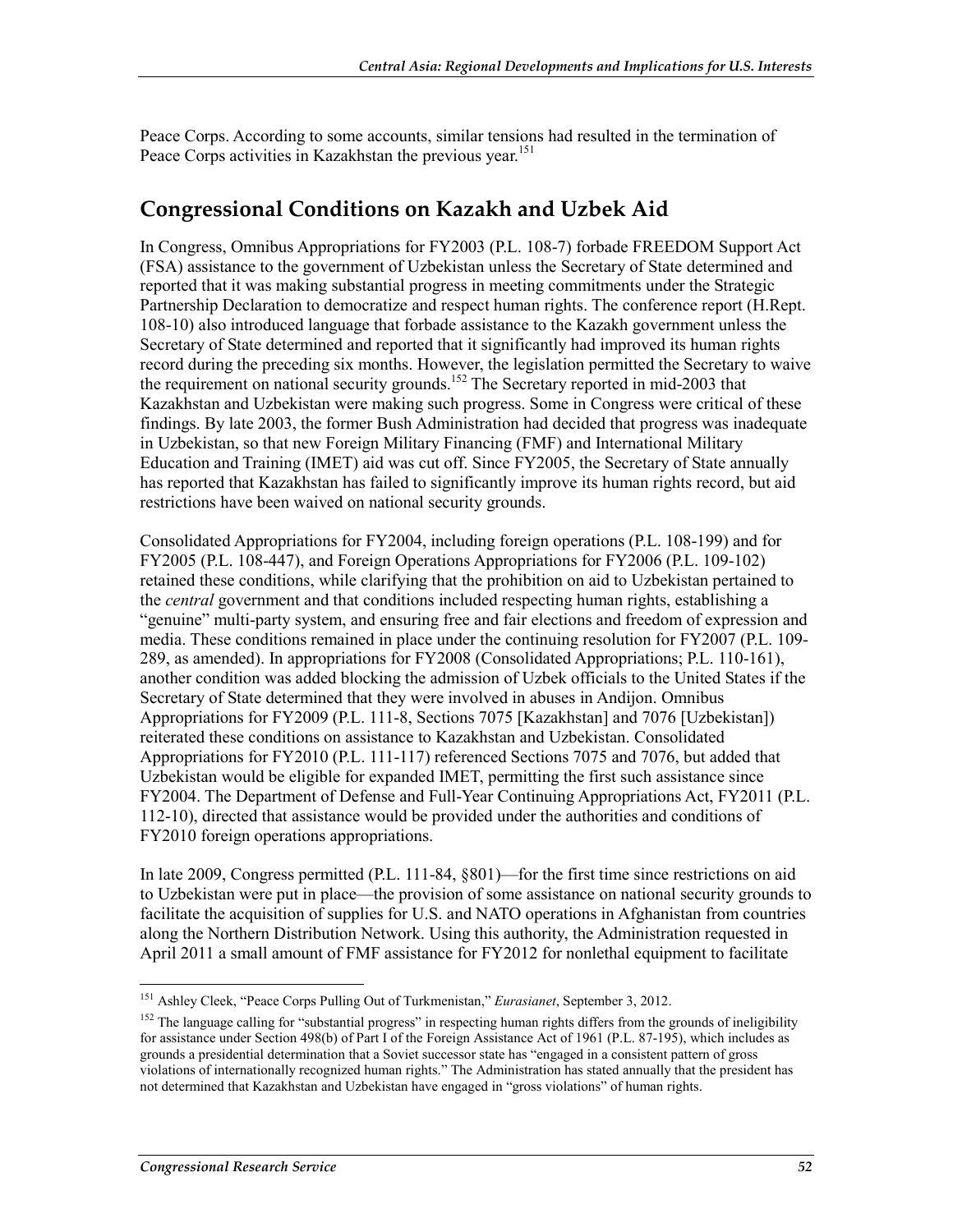Uzbekistan's protection of the Northern Distribution Network (estimated FMF spending for FY2012 later increased substantially over that requested, to \$1.5 million).

On September 22, 2011, the Senate Appropriations Committee approved a foreign operations appropriations bill, S. 1601 (Leahy), that provides for a waiver for assistance to Uzbekistan on national security grounds and to facilitate U.S. access to and from Afghanistan. According to one media account, the Administration had called for such a waiver in order to facilitate security assistance, including FMF, for Uzbekistan.<sup>153</sup> Some human rights groups have protested against the possible bolstering of U.S. security assistance to Uzbekistan.154 Consolidated Appropriations for FY2012 (P.L. 112-74; signed into law on December 23, 2011) provides for the Secretary of State to waive conditions on assistance to Uzbekistan for a period of not more than six months and every six months thereafter until September 30, 2013, on national security grounds and as necessary to facilitate U.S. access to and from Afghanistan. The law requires that the waiver include an assessment of democratization progress, and calls for a report on aid provided to Uzbekistan, including expenditures made in support of the NDN in Uzbekistan and any credible information that such assistance or expenditures are being diverted for corrupt purposes. The law also extends a provision permitting expanded IMET assistance for Uzbekistan. Soon after the bill was signed into law, the waiver was exercised in order to supply non-lethal equipment to help secure the NDN.<sup>155</sup>

Besides bilateral and regional aid, the United States contributes to international financial institutions that aid Central Asia. Recurrent policy issues regarding U.S. aid include what it should be used for, who should receive it, and whether it is effective.

# **U.S. Security and Arms Control Programs and Assistance**

In November 2010, Deputy Assistant Secretary of Defense David Sedney testified that

The focus of the Department of Defense's efforts in Central Asia today in the short term are the transport of goods and equipment and personnel through the ground and air lines of communication through Central Asia…. But beyond our focus on the immediate goals in Afghanistan, we also have long-term security assistance goals in Central Asia. Our security assistance focuses on the professionalization of the military, the border guards, counternarcotics forces and counterterrorism forces.<sup>156</sup>

<sup>1</sup> 153 Joshua Kucera, "Uzbekistan: Military Aid to Tashkent Would Help Protect NDN - State Department," *Eurasianet*, September 28, 2011.

<sup>154</sup> International Crisis Group (ICG), "Joint Letter to Secretary Clinton Regarding Uzbekistan," *States News Service*, September 27, 2011; Human Rights Watch, "Don't Lift Restrictions Linked to Human Rights until Tashkent Shows Improvement," *States News Service*, September 7, 2011. The joint letter by ICG and other human rights groups called on Secretary Clinton to affirm that "U.S. policies towards the Uzbek government will not fundamentally change absent meaningful human rights improvements, including the release of imprisoned pro-democracy activists, an end to harassment of civil society groups, effective steps to end torture, and the elimination of forced child labor in the cotton sector."

<sup>155</sup> U.S. Department of State, *Daily Press Briefing*, February 1, 2012.

<sup>&</sup>lt;sup>156</sup> U.S. House of Representatives, Committee on Foreign Relations, Subcommittee on Asia, the Pacific, and the Global Environment, Hearing on the Emerging Importance of the U.S.-Central Asia Partnership, *Testimony of Robert Sedney,*  (continued...)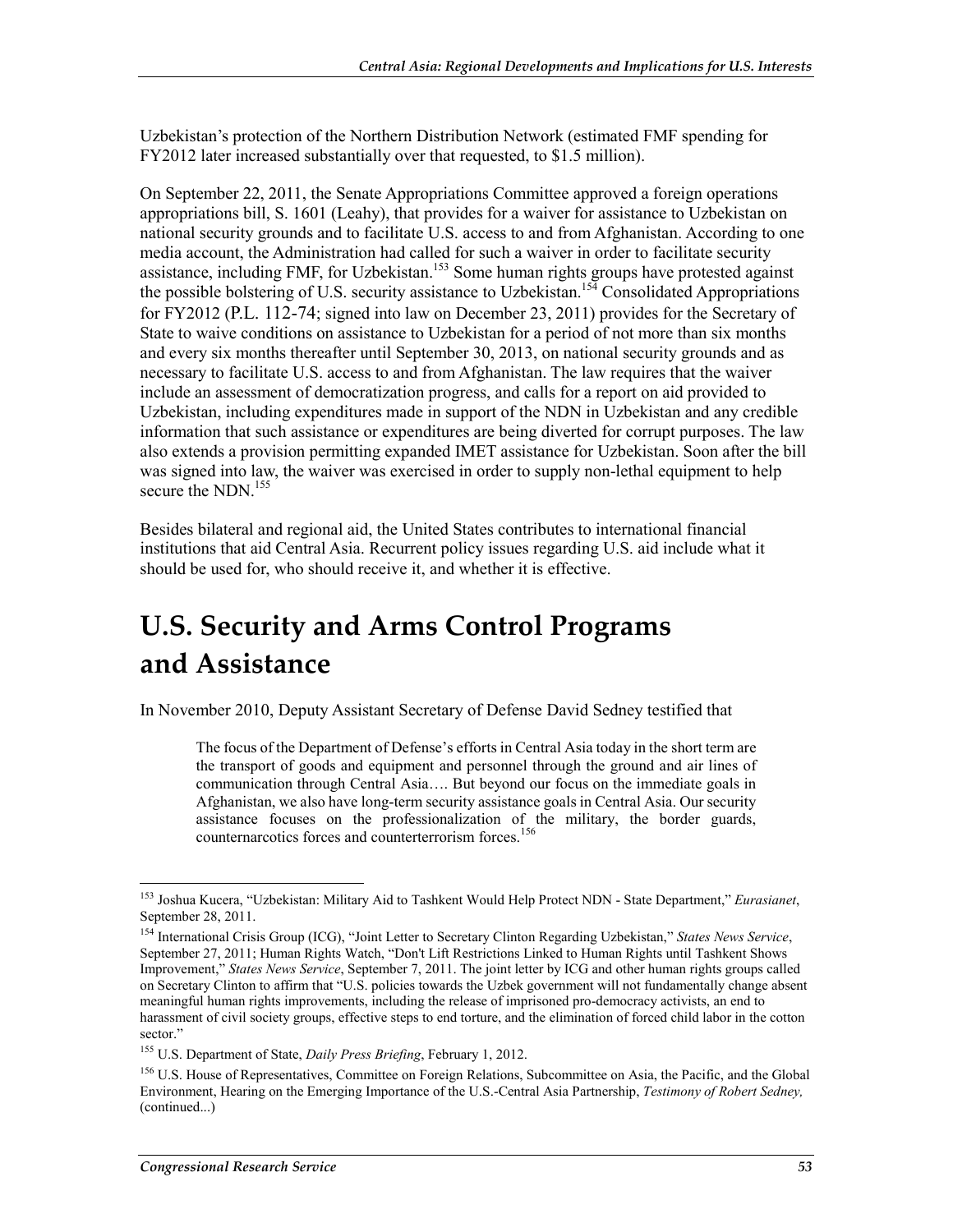Indicative of these goals, he mentioned that over 1,000 Central Asian security personnel had been trained at the U.S.-German Marshall Center and that the U.S. National Guard had provided training in civil-military relations (but not combat training) throughout Central Asia as part of the National Guard State Partnership Program, funded by Partnership for Peace and USCENTCOM (see below) appropriations. For example, the Arizona National Guard has provided training for Kazakh active and reserve forces, interagency partners, and international nongovernmental organizations; the Louisiana and Mississippi National Guard for Uzbek participants; the Montana National Guard for Kyrgyz participants; the Virginia National Guard for Tajik participants; and the Nevada National Guard for Turkmen participants.<sup>157</sup>

Although U.S. security assistance to the region was boosted in the aftermath of 9/11, such aid has lessened since then as a percentage of all such aid to Eurasia, particularly after aid to Uzbekistan was cut in FY2004 and subsequent years (see above, "Congressional Conditions on Kazakh and Uzbek Aid"). Security and law enforcement aid to Central Asia was 31% (\$188 million) of all such aid to Eurasia in FY2002, but had declined to 18% (\$247 million) in FY2010. Of all budgeted assistance to Central Asia over the period from FY1992-FY2010, security and law enforcement aid accounted for a little over one-fifth. Security and law enforcement programs include Foreign Military Financing (FMF), International Military Education and Training (IMET), Excess Defense Articles (EDA), and border security aid to combat trafficking in drugs, humans, and WMD.

A Defense Department counter-terrorism train and equip program (created under Section 1206 of the National Defense Authorization Act for FY2006; P.L. 109-163) provided \$20 million to Kazakhstan in FY2006, \$19.2 million in FY2007, and \$12.5 million in FY2008 (the latter to respond to threats in the North Caspian Sea). It also provided \$12 million to Kyrgyzstan in FY2008 and \$9.6 million in FY2009.

Another Defense Department program for defense articles, services, training or other support for reconstruction, stabilization, and security activities (created under Section 1207 of P.L. 109-163; Section 1207 has expired and been replaced by a USAID Complex Crises Fund) provided \$9.9 million to Tajikistan in FY2008.<sup>158</sup> In FY2010, the Defense Department transferred \$15.8 million in Section 1207 funds to the State Department's Civilian Response Corps to assist in reconstruction in Kyrgyzstan following the April 2010 coup and the June 2010 ethnic violence.<sup>159</sup>

In 2010, the Defense Department announced assistance to set up training facilities in Kyrgyzstan and Tajikistan to bolster regional efforts to combat drug-trafficking and terrorism. It was stated

<sup>(...</sup>continued)

*Deputy Assistant Secretary of Defense*, November 17 2010.

<sup>157</sup> For background, see CRS Report R41957, *The National Guard State Partnership Program: Background, Issues, and Options for Congress*, by Lawrence Kapp and Nina M. Serafino; U.S. Government Accountability Office, *State Partnership Program: Improved Oversight, Guidance, and Training Needed for National Guard's Efforts with Foreign Partners*, May 2012.

<sup>158</sup> For background, see CRS Report RS22855, *Security Assistance Reform: "Section 1206" Background and Issues for Congress*, by Nina M. Serafino, and CRS Report RS22871, *Department of Defense "Section 1207" Security and Stabilization Assistance: Background and Congressional Concerns, FY2006-FY2010*, by Nina M. Serafino.

<sup>159</sup> U.S. Department of State, "U.S. Stabilization Capabilities: Lessons Learned From Kyrgyzstan," *Dipnote*, October 04, 2010; U.S. Department of Defense, *Section 1209 and Section 1203(b) Report to Congress on Foreign-Assistance Related Programs for Fiscal Years 2008, 2009, and 2010*, April 2012, p. 71.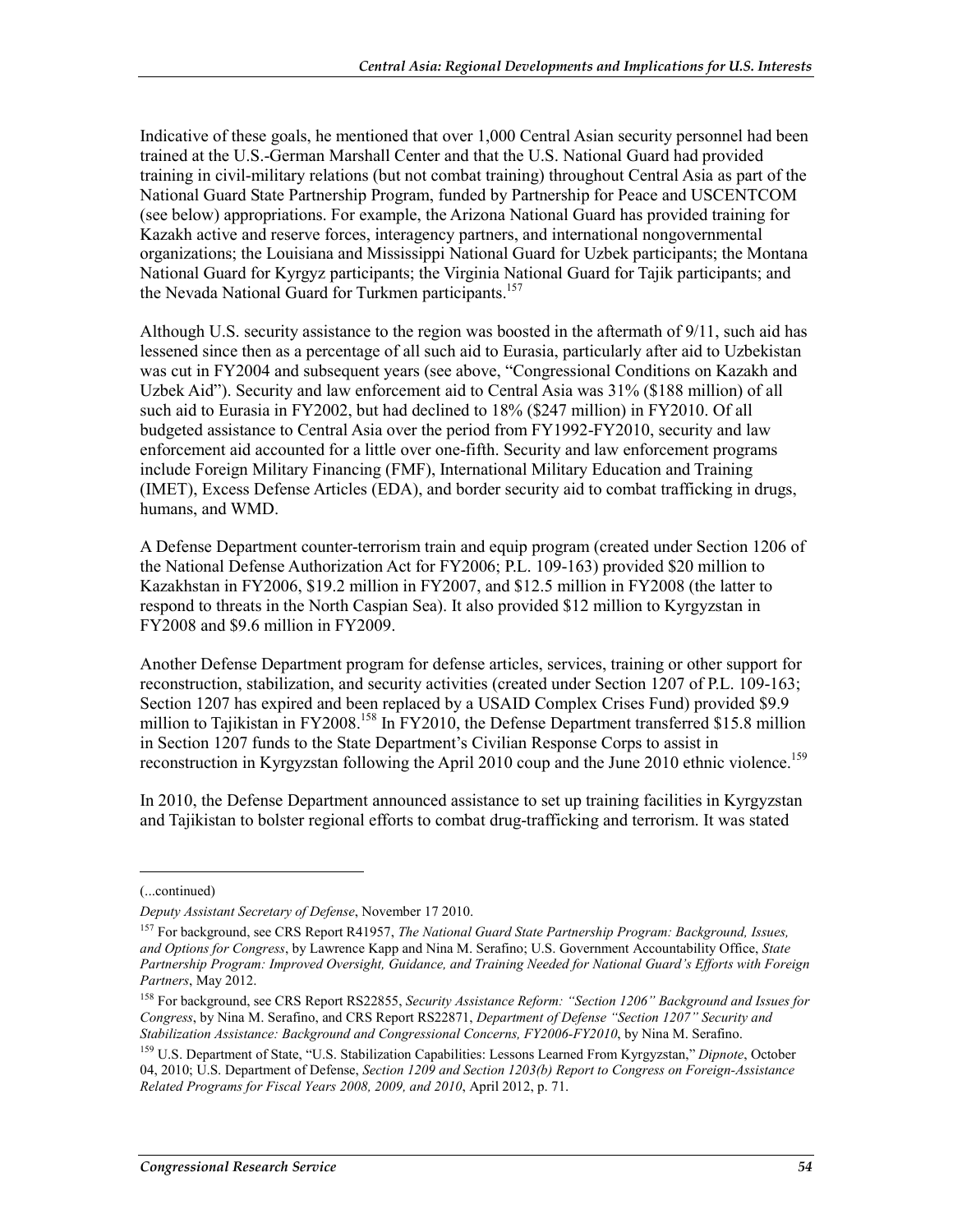that no U.S. troops would be stationed at either facility.<sup>160</sup> The anti-terrorism training center in southern Kyrgyzstan, planned to be built in the Batken region, was planned to cost \$5.5 million. Construction reportedly was delayed due to the change of government and ethnic violence in Kyrgyzstan, and then was canceled. The facility in Tajikistan, to be built near Dushanbe in 2011 for the national guard for live-fire training, was planned to cost up to \$10 million. Although the U.S. Embassy reported that the construction of the training center in Tajikistan began in mid-2011, completion apparently was delayed, with one solicitation notice for construction being issued in mid-2012. $^{161}$ 

According to the State Department's 2013 *Narcotics Control Strategy Report*, about one-fourth of the opium and heroin produced in Afghanistan transits through Central Asia to markets in Russia and Central Europe. The bulk of these drugs transit the Afghan-Tajik border, and from there are shipped by trucks travelling along the relatively good road system in Uzbekistan. Governmental corruption facilitates these shipments, according to the State Department.<sup>162</sup>

During his visits to Kyrgyzstan, Kazakhstan, and Tajikistan in late June 2011, U.S. Assistant Secretary of State for International Narcotics and Law Enforcement Affairs (INL) William Brownfield announced the launch of a new \$4.2 million Central Asia Counternarcotics Initiative (CACI) to provide training and equipment to set up counternarcotics task forces in each of the Central Asian states. The initiative also aimed to encourage regional cooperation by the task forces, including through the U.S. supported Central Asia Regional Information Coordination Center (CARICC), as well as broader cooperation with existing task forces in Afghanistan and Russia. Besides INL, the U.S. Drug Enforcement Administration (DEA) was involved in the initiative. A factsheet reported that the State Department planned to closely coordinate with the Defense Department, which had provided over \$100 million in counter-narcotics aid to Central Asia.<sup>163</sup> Reportedly, Russia objected to the implementation of CACI, and the program faltered, although assistance is being provided through other programs.<sup>164</sup>

In addition to the aid reported by the State Department's Office of the Coordinator of Assistance to Europe and Eurasia, the Defense Department provides classified and other aid to Central Asia. $165$ 

<sup>&</sup>lt;u>.</u> 160 Deirdre Tynan, "Kyrgyzstan: U.S. Intends to Construct Military Training Center in Batken," *Eurasianet,* March 3, 2010; *Stratfor,* June 25, 2010. The EU also has built or refurbished military training and border facilities in Central Asia, including in Kyrgyzstan. See *The EU's Border Management Program in Central Asia* (BOMCA), at http://bomca.eu-bomca.kg/en/about.

<sup>161 &</sup>quot;U.S., Tajik Officials Initiate Construction of Military Training Center," *RFE/RL*, July 7, 2011; U.S. Embassy, Dushanbe, *Solicitation Notice: National Training Center at Karatog, Tajikistan*, May 11, 2012, at http://dushanbe.usembassy.gov/ct\_05112012.html.

<sup>162</sup> U.S. Department of State, Bureau of International Narcotics and Law Enforcement Affairs, *International Narcotics Control Strategy Report*, March 5, 2013.

<sup>163</sup> U.S. Department of State, Bureau of International Narcotics and Law Enforcement Affairs, *Fact Sheet: The Central Asia Counternarcotics Initiative (CACI)*, February 21, 2012.

<sup>164</sup> Joshua Kucera, "Russia Thwarts U.S. Central Asian Counterdrug Program," *The Bug Pit, Eurasianet*, February 18, 2012; Chris Rickleton, "Central Asia: Cold-War Attitudes Hindering Drug War," *Eurasianet*, February 6, 2013; Reid Standish, "Still No Anti-Drug Trafficking Progress in Central Asia," *The Hidden Transcript*, March 1, 2013; "Cooperation and Geopolitics in the Central Asian Drug Trade," Center for World Conflict and Peace, May 17, 2013.

<sup>&</sup>lt;sup>165</sup> Analyst Joshua Kucera has called for the U.S. government to provide more comprehensive information on the level and type of U.S. security assistance to Central Asia. He also has urged greater policy attention to the possible misuse of security assistance by Central Asian governments, and for more emphasis on developmental and democratization assistance. See *U.S. Military Aid to Central Asia: Who Benefits?* Open Society Foundations, September 2012.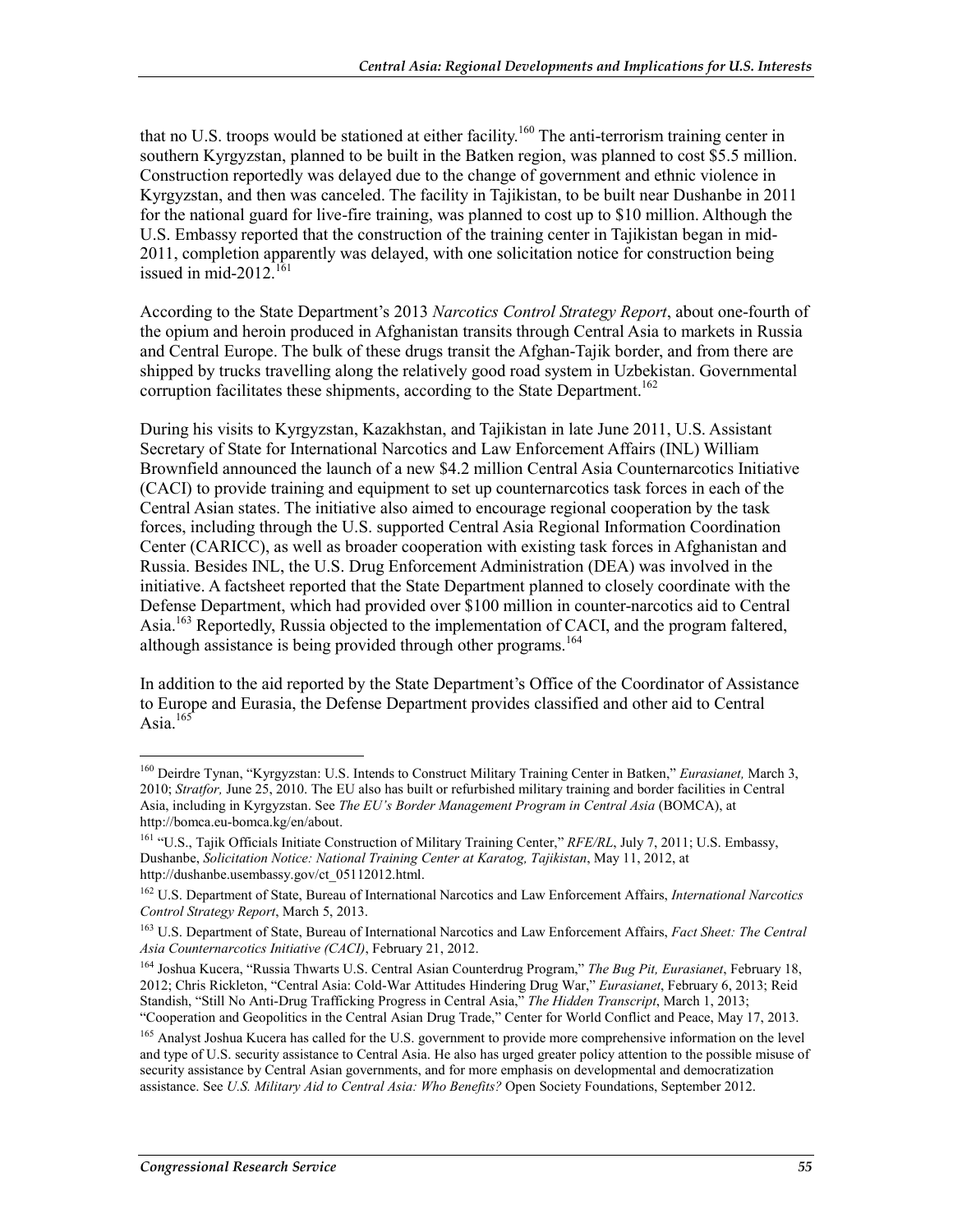U.S. Central Command (USCENTCOM) in 1999 became responsible for U.S. military engagement in Central Asia. It cooperated with the European Command (USEUCOM), on the Caspian Maritime Security Cooperation program (similar to the former Caspian [Sea] Guard program). In 2008, General Bantz Craddock, then-Commander of USEUCOM, testified that the Caspian Maritime Security Cooperation program coordinated security assistance provided by U.S. agencies to Azerbaijan and Kazakhstan. He stated that U.S. Naval Forces Europe cooperated with U.S. Naval Forces Central Command "to promote maritime safety and security and maritime domain awareness in the Caspian Sea." Defense Department support for this program for Kazakhstan wound down in FY2008.<sup>166</sup> Russia objects to the involvement of non-littoral countries in Caspian maritime security and has appeared to counter U.S. maritime security aid by boosting the capabilities of its Caspian Sea Flotilla and by urging the littoral states to coordinate their naval activities exclusively with Russia.

All the Central Asian states except Tajikistan joined NATO's PFP by mid-1994 (Tajikistan joined in 2002). Central Asian troops have participated in periodic PFP (or "PFP-style") exercises in the United States since 1995, and U.S. troops have participated in exercises in Central Asia since 1997. A June 2004 NATO summit communiqué pledged enhanced Alliance attention to the countries of the South Caucasus and Central Asia, and the NATO Secretary General appointed a Special Representative for the Caucasus and Central Asia. Uzbekistan sharply reduced its participation in PFP after NATO raised concerns that Uzbek security forces had used excessive and disproportionate force in Andijon (however, it continued to permit Germany to use a base near Termez). Relations with NATO appeared to improve after 2008 (see below).

Kazakhstan's progress in military reform enabled NATO in January 2006 to elevate it to participation in an Individual Partnership Action Plan (IPAP). The third phase of the IPAP was approved in August 2012 and reportedly involves continued training for the peacekeeping battalion "Kazbat" (Kazakh battalion)and the peacekeeping brigade "Kazbrig" (Kazakh brigade), including at the PFP Training Center at the Military Institute of the Army in Almaty. Kazakhstan has stated that it does not plan to join NATO but wants to modernize its armed forces. According to analyst Roger McDermott, Kazakhstan has chosen to rely on Russia for its national security, so that its ties with NATO—while the most significant in Central Asia—will remain limited.<sup>167</sup> Perhaps an example of Kazakhstan's use of training from the United States, NATO, and Russia, a regular NATO PFP "Steppe Eagle" military exercise was held in Kazakhstan in September 2012, involving the Kazbat and Kazbrig, which will be followed by the CSTO Collective Peacekeeping Forces' "Unbreakable Brotherhood 2012" exercise in Kazakhstan in October 2012.

According to former USCENTCOM Commander Admiral William Fallon, the Bagram airbase in Afghanistan is the Forward Operating Site (basing intended for rotational use by operating forces with limited U.S. military support presence and possibly pre-positioned equipment) for access to and operations in Central Asia.<sup>168</sup>

<sup>166</sup> House of Representatives, Armed Services Committee, *Statement of General Bantz J. Craddock, Commander, United States European Command*, March 13, 2008. Caspian Sea Maritime Proliferation Prevention aid to Kazakhstan was \$4 million in FY2005, \$5 million in FY2006, \$603,000 in FY2007, and \$153,000 in FY2008. Much more had been planned for FY2007-FY2008. No aid was requested for FY2009 or thereafter. U.S. Department of Defense, Defense Threat Reduction Agency, *Defense Threat Reduction Agency, Cooperative Threat Reduction Program, Fiscal Year (FY) 2009 Budget Estimates*, 2008.

<sup>167</sup> Roger McDermott, *Kazakhstan–Russia: Enduring Eurasian Defense Partners*, Danish Institute for International Studies, 2012.

<sup>168</sup> House of Representatives. Appropriations Committee. Subcommittee on Military Construction. *Statement of*  (continued...)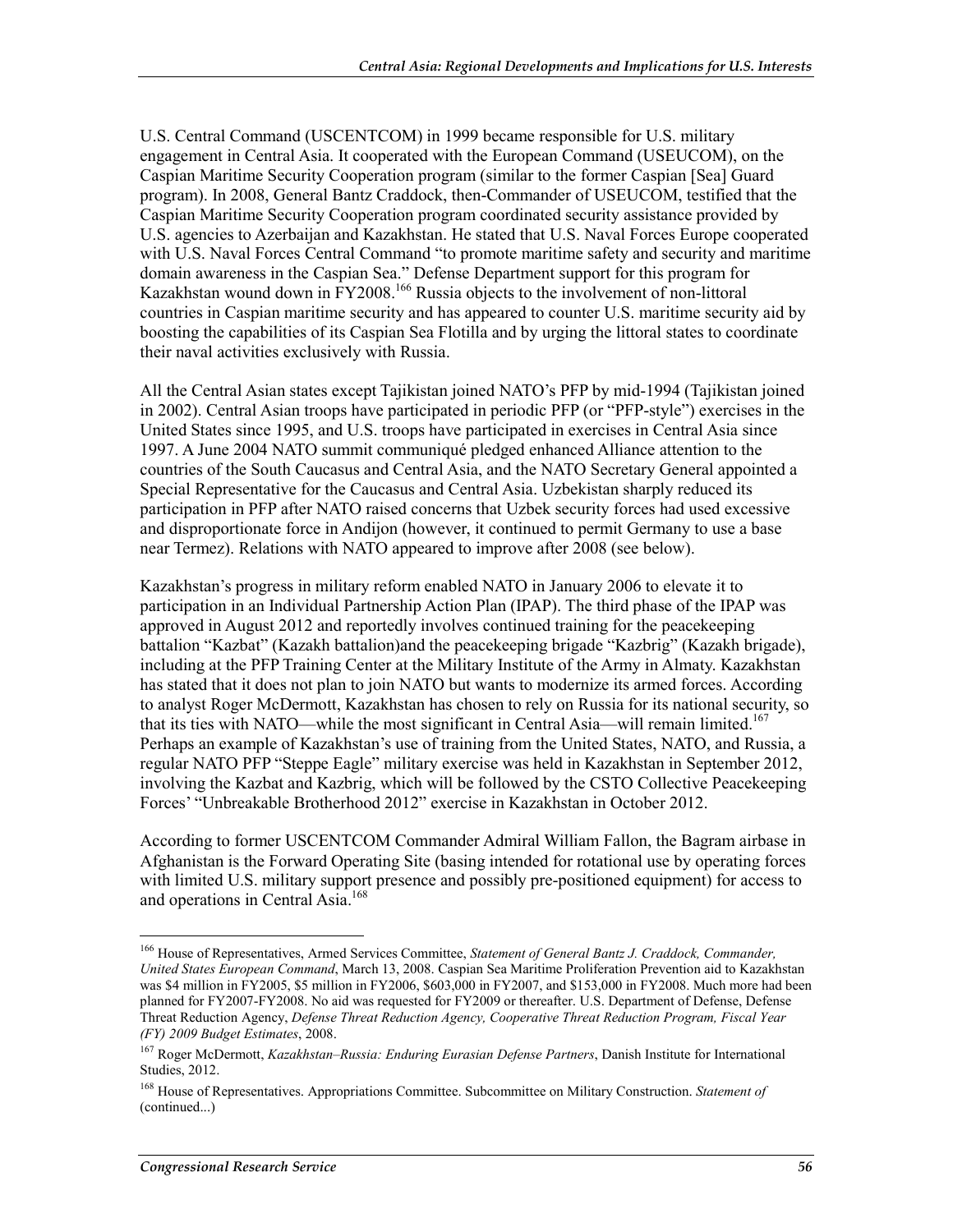# **Closure of the Karshi-Khanabad Airbase**

On July 5, 2005, the presidents of Uzbekistan, Kyrgyzstan, and Tajikistan signed a declaration issued during a meeting of the SCO that stated that "as large-scale military operations against terrorism have come to an end in Afghanistan, the SCO member states maintain that the relevant parties to the anti-terrorist coalition should set a deadline for the temporary use of ... infrastructure facilities of the SCO member states and for their military presence in these countries."169 Despite this declaration, none of the Central Asian leaders immediately called for closing the coalition bases. However, after the United States and others interceded so that refugees who fled from Andijon to Kyrgyzstan could fly to Romania, Uzbekistan on July 29 demanded that the United States vacate K2 within six months. On November 21, 2005, the United States officially ceased operations to support Afghanistan at K2. Perhaps indicative of the reversal of U.S. military-to-military and other ties, former pro-U.S. defense minister Qodir Gulomov was convicted of treason and received seven years in prison, later suspended. Many K2 activities shifted to the Manas airbase in Kyrgyzstan. Some observers viewed the closure of K2 and souring U.S.-Uzbek relations as setbacks to U.S. influence in the region and as gains for Russian and Chinese influence. Others suggested that U.S. ties with other regional states provided continuing influence and that U.S. criticism of human rights abuses might pay future dividends among regional populations.<sup>170</sup>

#### **Efforts to Improve Security Relations**

Appearing to signal improving U.S.-Uzbek relations, in early 2008 Uzbekistan permitted U.S. military personnel under NATO command, on a case-by-case basis, to transit through an airbase near the town of Termez that it has permitted Germany to operate.<sup>171</sup> President Karimov attended the NATO Summit in Bucharest, Romania, in early April 2008 and stated that Uzbekistan was ready to discuss the transit of nonlethal goods and equipment by NATO through Uzbekistan to Afghanistan. He announced in May 2009 that the United States and NATO had been permitted to use the Navoi airport (located between Samarkand and Bukhara in east-central Uzbekistan) for transporting nonlethal supplies to Afghanistan.

Representing the Obama Administration, Under Secretary of State William Burns visited Uzbekistan in early July 2009, and President Karimov assessed his talks with Burns as "positive." In August 2009, General David Petraeus traveled to Uzbekistan and signed an accord on boosting military educational exchanges and training. Reportedly, these visits also resulted in permission by Uzbekistan for military air overflights of weapons to Afghanistan. Then-Assistant Secretary Blake visited Uzbekistan in November 2009 and stated that his meetings there were "a reflection of the determination of President Obama" to strengthen ties. He proposed that the two countries set up high-level annual consultations to "build our partnership across a wide range of areas.

<sup>(...</sup>continued)

*Admiral William J. Fallon, Commander, U.S. Central Command, on Military Construction in U.S. Central Command*, April 17, 2007.

<sup>169</sup> *CEDR*, July 5, 2005, Doc. No. CPP-249.

<sup>170</sup> For further information, see CRS Report RS22295, *Uzbekistan's Closure of the Airbase at Karshi-Khanabad: Context and Implications*, by Jim Nichol.

<sup>171 &</sup>quot;U.S. Military Returns to Ex-Soviet Uzbekistan," *Agence France Presse*, March 6, 2008; "Only Germany Can Use Uzbek Bases Now," *United Press International*, December 13, 2005.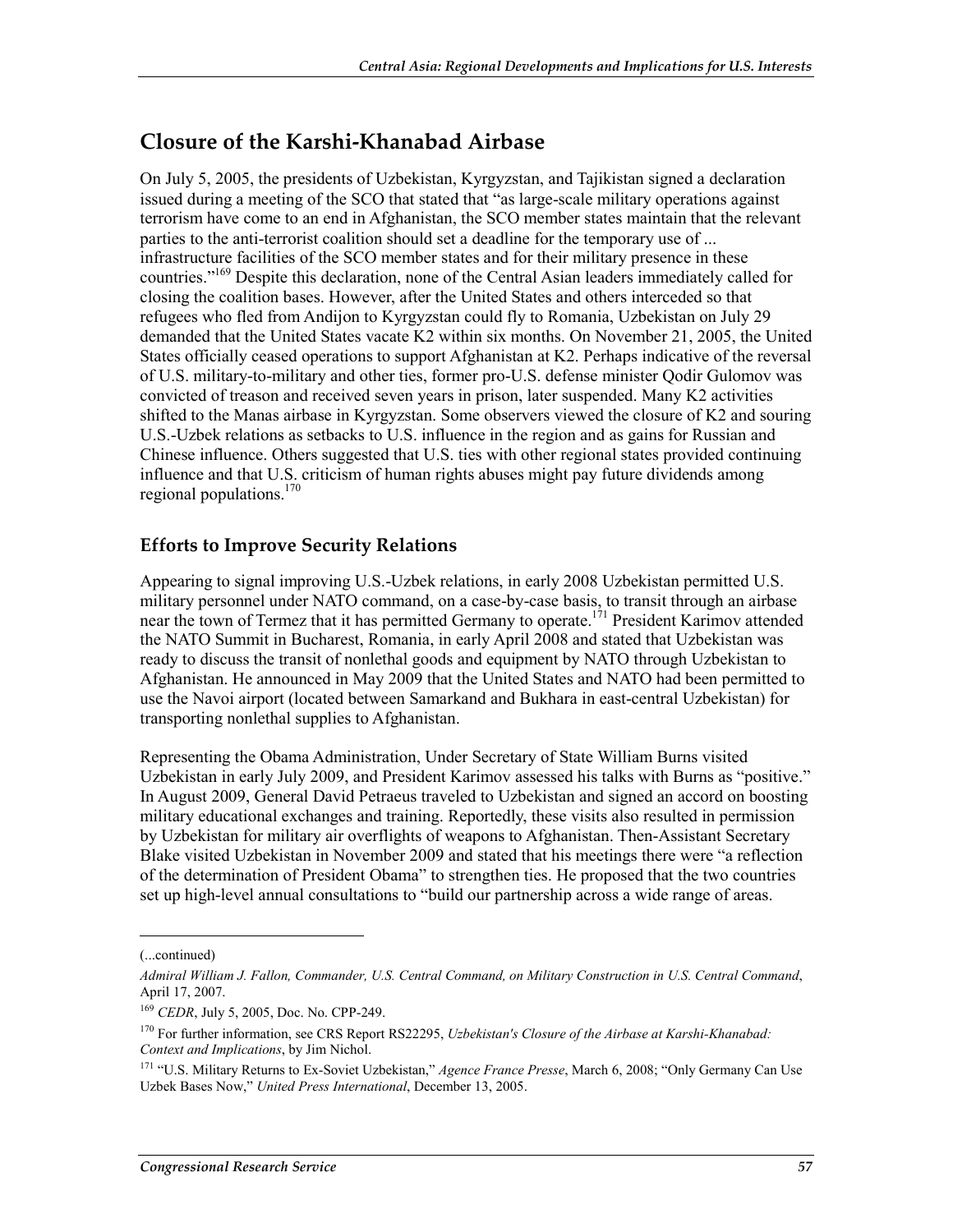These include trade and development, border security, cooperation on narcotics, the development of civil society, and individual rights."<sup>172</sup>

The first Annual Bilateral Consultation (ABC) took place in late December 2009 with a visit to the United States by an Uzbek delegation led by Foreign Minister Vladimir Norov. The two sides drew up a plan for cooperation for 2010 that involved an extensive range of diplomatic visits, increased military-to-military contacts, and investment and trade overtures, including the provision of Expanded IMET.<sup>173</sup> The second ABC took place in February 2011 with a visit to Uzbekistan led by then-Assistant Secretary Blake. The talks reportedly included security cooperation, trade and development, science and technology, counter-narcotics, civil society development, and human rights. A U.S. business delegation discussed means to increase trade ties. Blake reported that the United States had purchased \$23 million in Uzbek goods for transit to Afghanistan in FY2010.

The third ABC was held in August 2012, and like the second involved a visit to Tashkent by a U.S. delegation led by then-Assistant Secretary Blake. He reported that the meeting covered Uzbekistan's support for U.S. operations in Afghanistan, energy, agriculture, health, parliamentary exchanges, education, science and technology, counter-narcotics, border security, counter-terrorism, religious freedom, trafficking in persons, and human rights. At an associated U.S.-Uzbek business forum, Assistant Secretary of State Blake raised concerns about currency convertibility and contract sanctity that hamper foreign investment. In a speech in October 2012, Blake stated that because of Uzbekistan's poor human rights record, the United States provided it only non-lethal security assistance.<sup>174</sup>

### **The Manas Airbase/Transit Center**

The Manas airbase (since 2009 called the Manas Transit Center; see below) became operational in December 2001 and uses some facilities of the international airport near Bishkek, the capital of Kyrgyzstan. According to a fact sheet prepared in early 2009 by the  $376<sup>th</sup>$  Air Expeditionary Wing of the U.S. Air Force, the Manas airbase serves as the "premier air mobility hub" for operations in Afghanistan. Missions include support for personnel and cargo transiting in and out of the theater, aerial refueling, airlift and airdrop, and medical evacuation. Then-Secretary Clinton was told during her December 2010 visit to the Manas Transit Center that up to 3,500 troops every day,

<sup>172</sup> U.S. Embassy in Tashkent, Uzbekistan, *Press Conference of Assistant Secretary for South and Central Asian Affairs Robert Blake*, October 14, 2009.

<sup>&</sup>lt;sup>173</sup> *CEDR*, January 29, 2010, Doc. No. CEP-4019. The Defense Security Cooperation Agency (DSCA) defines Expanded IMET as a group of courses aimed at "educating U.S. friends and allies in the proper management of their defense resources, improving their systems of military justice ... and fostering a greater respect for, and understanding of, the principle of civilian control of the military. The program is based upon the premise that active promotion of democratic values is one of the most effective means available for achieving U.S. national security and foreign policy objectives.... For a country whose international military training program is very politically sensitive, the entire IMET program may consist of Expanded IMET training only." See DSCA. *What is Expanded IMET?* At http://www.dsca.osd.mil/programs/eimet/eimet\_default.htm.

<sup>174</sup> U.S. Department of State, *Press Availability Following the U.S.-Uzbekistan Annual Bilateral Consultations*, August 17, 2012; Daniil Kislov, "U.S. Ambassador in Uzbekistan George Krol: 'We Recognize Democracy May Develop and Look Differently in Uzbekistan,'" *Journal of Turkish Weekly*, September 25, 2012; *Remarks, Robert O. Blake, Jr., Assistant Secretary, Bureau of South and Central Asian Affairs, [at] Indiana University's Inner Asian and Uralic Natural Resource Center*, October 18, 2012.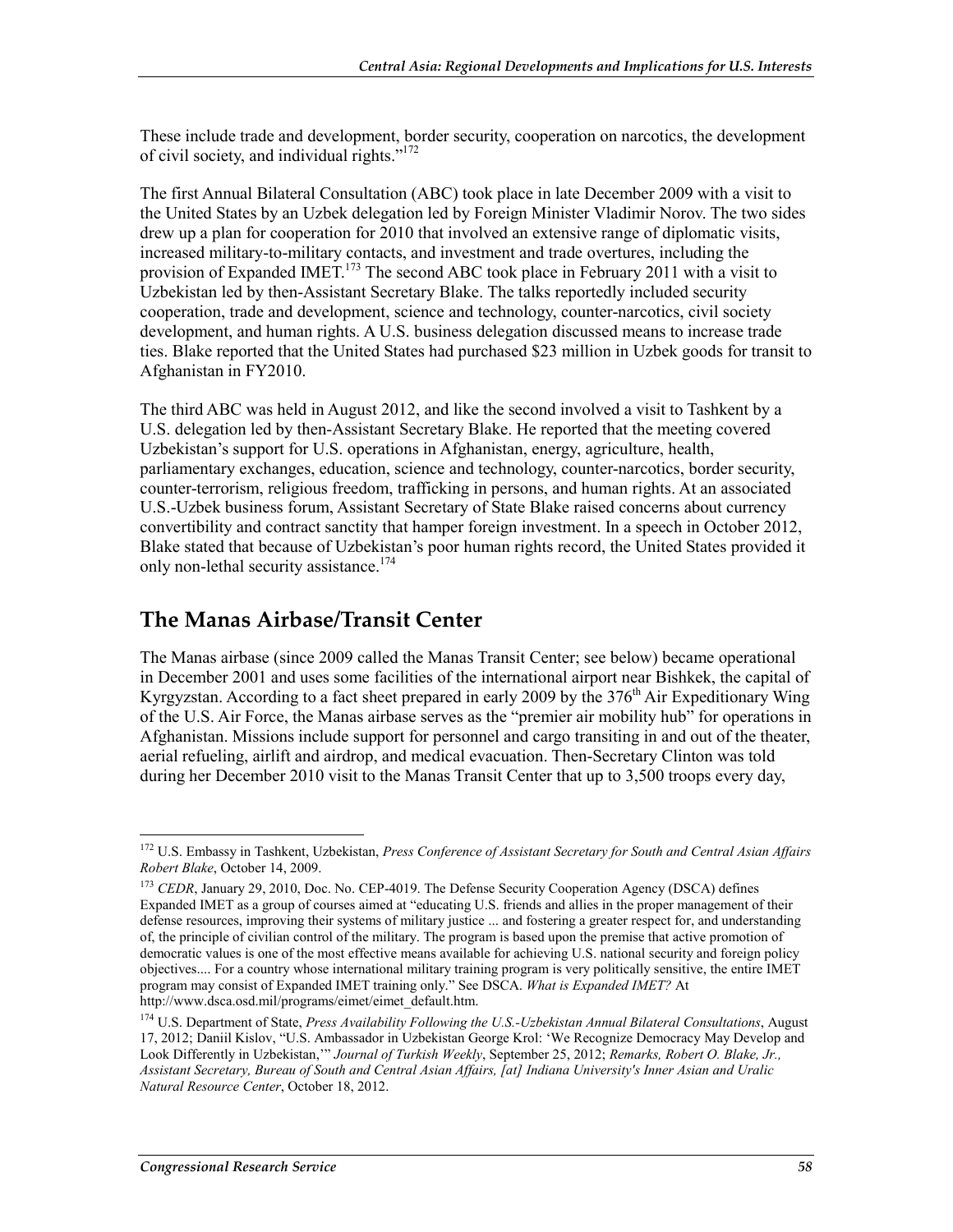over 13 million pounds of cargo each month, and 117 million gallons of fuel each year were handled by the airbase.

In early 2006, Kyrgyz President Bakiyev reportedly requested that lease payments for use of the Manas airbase be increased to more than \$200 million per year but at the same time reaffirmed Russia's free use of its nearby base.<sup>175</sup> By mid-July 2006, however, the United States and Kyrgyzstan announced that they had reached a settlement for the continued U.S. use of the airbase. Although not specifically mentioning U.S. basing payments, it was announced that the United States would provide \$150 million in "total assistance and compensation over the next year," subject to congressional approval.

In September 2007, a U.S. military officer stated that the Manas airbase was moving toward "a sustainment posture," with the replacement of most tents and the building of aircraft maintenance, medical, and other facilities.<sup>176</sup>

On February 3, 2009, then-President Bakiyev announced during a visit to Moscow that he intended to close the Manas airbase. Many observers speculated that the decision was spurred by Russia, which offered Bakiyev a \$300 million loan for economic development and a \$150 million grant for budget stabilization in the wake of the world economic downturn. Russia also stated that it would write off most of a \$180 million debt. The United States was notified on February 19, 2009, that under the terms of the status of forces agreement it had 180 days to vacate the airbase.

The Defense Department announced on June 24, 2009, that an agreement of "mutual benefit" had been concluded with the Kyrgyz government "to continu[e] to work, with them, to supply our troops in Afghanistan, so that we can help with the overall security situation in the region."177 The agreement was approved by the Kyrgyz legislature and signed into law by then-President Bakiyev, to take effect on July 14, 2009. The agreement is for five years and is renewed yearly, unless both parties agree to end it. A yearly rent payment for use of land and facilities at the Manas airport would be increased from \$17.4 million to \$60 million per year and the United States had pledged more than \$36 million for infrastructure improvements and \$30 million for air traffic control system upgrades for the airport. The Kyrgyz foreign minister also stated that the United States had pledged \$20 million dollars for a U.S.-Kyrgyz Joint Development Fund for economic projects, \$21 million for counter-narcotics efforts, and \$10 million for counterterrorism efforts.<sup>178</sup> All except the increased rent had already been appropriated or requested. The agreement also reportedly includes stricter host-country conditions on U.S. military personnel.<sup>179</sup>

Kyrgyzstan had also requested that French and Spanish troops who were deployed at Manas had to leave, and they had pulled out by October 2009. The French detachment (reportedly 35 troops and a tanker aircraft) moved temporarily to Dushanbe. The Spanish unit (reportedly 60 troops and two transport aircraft) moved temporarily to Herat, west Afghanistan, and Dushanbe was used

<sup>&</sup>lt;sup>175</sup> Perhaps indicating Kyrgyz pressure on Russia to compensate for use of the base, Russia in October 2006 pledged grant military assistance to Kyrgyzstan.

 $176$  Lt. Col. Michael Borgert, "Liberandos: Thank You for a Job Well Done,"  $376$ <sup>th</sup> Expeditionary Services Squadron Public Affairs, September 9, 2007.

<sup>177</sup> U.S. Department of Defense, *DoD News Briefing*, June 24, 2009. See also U.S. Department of State, *Daily Press Briefing*, June 25, 2009.

<sup>178</sup> Tolkun Namatbayeva, "Kyrgyzstan Allows U.S. to Keep Using Base," *Agence France Presse*, June 23, 2009.

<sup>179</sup> See also CRS Report R40564, *Kyrgyzstan and the Status of the U.S. Manas Airbase: Context and Implications*, by Jim Nichol.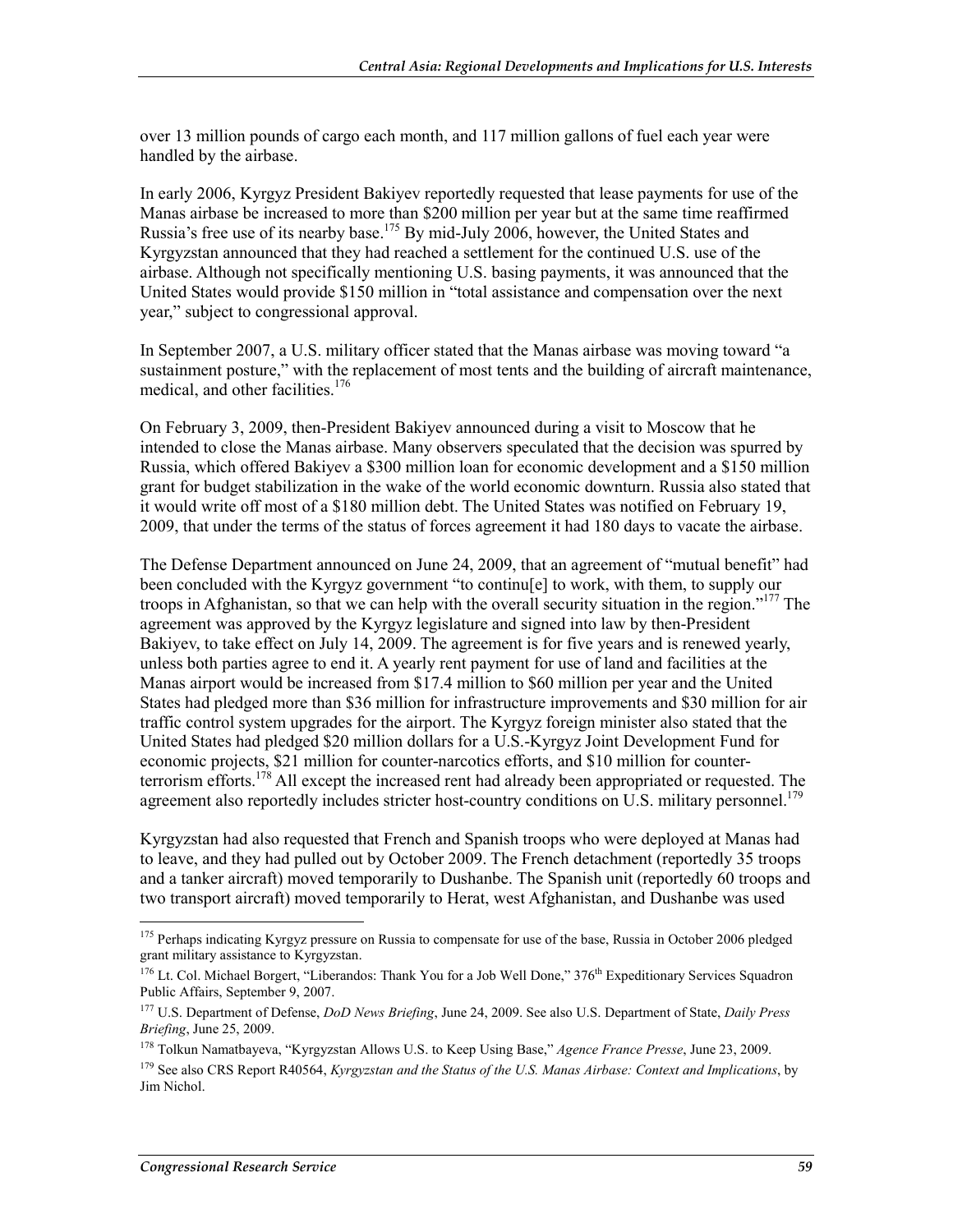temporarily as a stopover for troop relief flights. France and Spain have since reached accords with Kyrgyzstan and have returned to Manas.

#### **The Status of the Manas Transit Center after the April 2010 Coup**

Initially after the April 2010 ouster of then-President Bakiyev, some officials in the interim government stated or implied that the conditions of the lease would be examined. However, on April 13, 2012, then-acting Prime Minister Roza Otunbayeva announced that the lease on the Manas Transit Center would be "automatically" renewed for one year. Meeting with then-Secretary Clinton on December 2, 2010, Otunbayeva stressed that the Manas Transit Center was a significant contributor to regional security and that Kyrgyzstan would support its operation at least through 2014 in line with U.S. Administration objectives for drawing down U.S. forces.<sup>180</sup>

In March 2012, then-Secretary of Defense Leon Panetta visited Bishkek, reportedly to obtain reassurances about the Kyrgyz government's basing commitments. In early May 2012, however, President Atambayev stressed that the basing accord would not be extended when it came up for renewal in 2014, an announcement that was hailed by the Russian Foreign Ministry.

The U.S. Embassy in Bishkek has reported that in FY2013, the United States provided \$104.03 million (CRS total) in direct, indirect, and charitable expenses in connection with the Manas Transit Center; \$142.1 million in FY2012; \$150.6 million in FY2011, \$131.5 million in FY2010; and \$107.9 million in FY2009.

Of this FY2013 amount:

- \$60 million was a lease payment;
- \$16.75 million was landing and other fees and leases;
- \$58,800 was a contribution to Kyrgyz Aeronavigation;
- \$24.71 million was for building renovations and road repairs, for furniture and other equipment, for supplies and services, and other airport improvements;
- \$354,000 was for "programmatic humanitarian assistance"; and
- \$2.16 million was for other local spending

#### **The December 2010 Congressional Report on Fuel Contracts**

In December 2010, the majority staff of the Subcommittee for National Security and Foreign Affairs of the House Oversight Committee released a report on contracts awarded by the Defense Department's Defense Logistics Agency (DLA) to the privately owned Red Star and its sister Mina firms for the supply of jet fuel for the Manas Transit Center.<sup>181</sup> According to the report's findings, DLA did not know who owned Red Star or Mina until late 2010, did not claim to care

<sup>180</sup> U.S. Department of State, *Remarks With President Otunbayeva After Their Meeting, Hillary Rodham Clinton, Secretary of State*, December 2, 2010.

<sup>&</sup>lt;sup>181</sup> U.S. House of Representatives, Committee on Oversight and Government Reform, Subcommittee on National Security and Foreign Affairs, *Mystery at Manas: Strategic Blind Spots in the Department of Defense's Fuel Contracts in Kyrgyzstan*, Report of the Majority Staff, December 2010.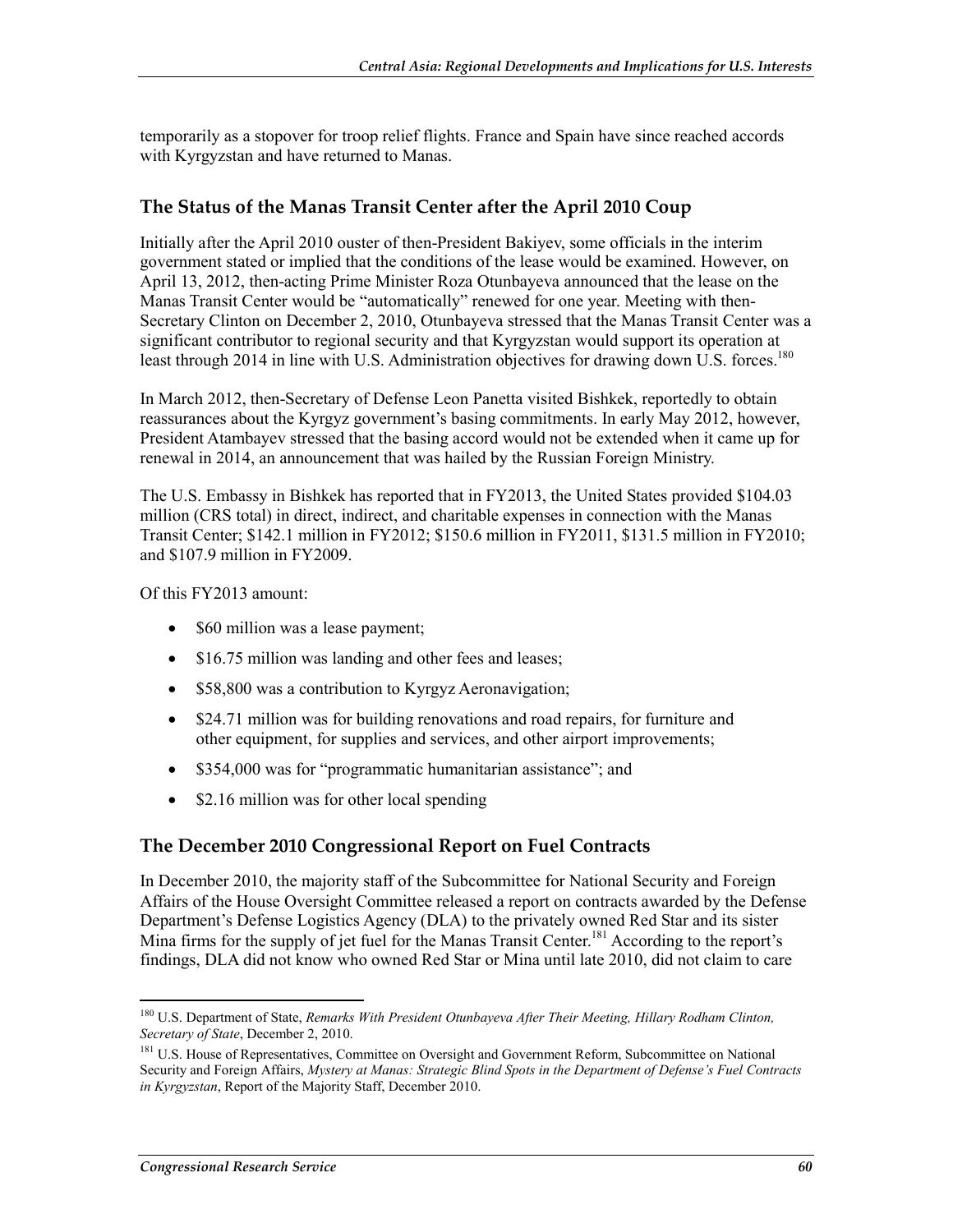whether contract funds were being misappropriated by the family of the then-president of Kyrgyzstan and his family, did not know that Russia's state-owned Gazprom gas firm had an ownership interest in a subsidiary of the firms, and did not claim to know that the firms were using false certifications to obtain fuel from Russia. On the latter issue, Red Star and Mina had repeatedly informed DLA of the false certifications scheme, according to emails and other documents. The subcommittee argued that the use of such a scheme to obtain fuel and DLA's apparent lack of reaction to the scheme opened the United States to excessive strategic vulnerability, since a sudden fuel cutoff by Russia could jeopardize U.S. military operations in Afghanistan.

Red Star and Mina reported that the Russian government knew that Gazprom was the source of jet fuel for the Manas Transit Center. After President Putin apparently decided in early 2009 that the U.S. airbase at Manas should be closed and offered assistance to Kyrgyzstan as a seeming *quid pro quo*, Gazprom initiated a slowdown in fuel shipments, according to the report. Although Kyrgyzstan's then-President Bakiyev had pledged to Putin that he would close the airbase, in mid-2009 Bakiyev instead redesignated it as the "Manas Transit Center" and permitted it to continue operations. Russia then "discovered" that Gazprom's fuel shipments were being used by the airbase, imposed a high export tariff on all fuel exports to Kyrgyzstan on April 1, 2010, and later cut off all fuel shipments to Kyrgyzstan through Mina and Red Star.

The report also criticized the State Department and the U.S. Embassy in Bishkek for ignoring the ramifications of the fuel contracts on U.S.-Kyrgyz relations. Even after then-Secretary of State Clinton became engaged with the issue during her December 2010 visit to Kyrgyzstan (see below), the embassy reportedly asserted that issues involving the fuel contract were beyond its concern, according to the report.

Among the recommendations on improving the transparency and due diligence of fuel contracts for the Manas Transit Center, the subcommittee called for an interagency analysis of the U.S. military's "extraordinary reliance on Mina and Red Star for jet fuel" and on the risks associated with increased Russian influence over the fuel supply chain supporting U.S. operations in Afghanistan.

#### **Recent Fuel Contract Developments**

In November 2010, DLA awarded Mina a \$315 million contract to continue supplying up to 120 million gallons of fuel to the Manas Transit Center for at least one more year. An amendment to the contract later highlighted by then-Secretary Clinton during her December 2010 visit to Kyrgyzstan provided for the possible addition of a second supplier for between 20 and 50% of the fuel.<sup>182</sup> The Kyrgyz government called for the Manas Refueling Complex—established in mid-2010 as a joint venture between the Kyrgyz government and Gazprom—to be named as the sole supplier and for Mina to be suspended from the contract. The report by the House Subcommittee raised concerns about more direct Russian involvement in fuel supplies, since the country has appeared to use its energy exports as a tool in foreign relations.<sup>183</sup>

<sup>1</sup> 182 U.S. Department of Defense, *Press Release*, November 4, 2010.

<sup>183</sup> Deirdre Tynan, "Kyrgyzstan: Manas Fuel Supplier Doubles Down on Good News," Eurasianet, November 4, 2010; Deirdre Tynan, "Kyrgyzstan: Is Manas Fuel Contract Award Only the Start, not End of Intrigue?" *Eurasianet*, November 5, 2010; Deirdre Tynan, "Kyrgyzstan: Manas Fuel Supply Contract to Be Re-Opened?" *Eurasianet*, December 22, 2010; Deirdre Tynan, "Kyrgyzstan: Manas Fuel Supplier Hitting Back at Bishkek," *Eurasianet*, January (continued...)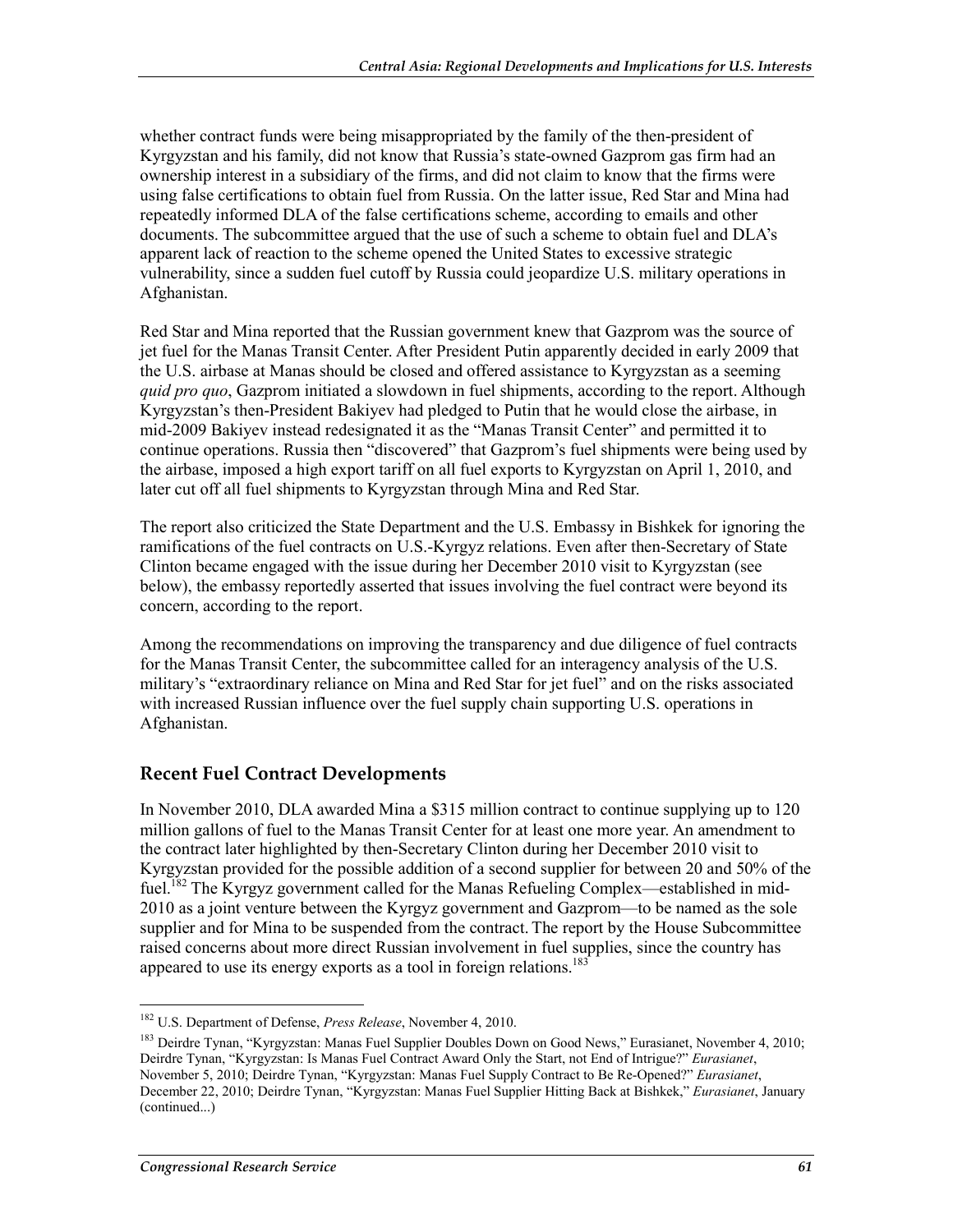In early February 2011, a U.S.-Kyrgyz agreement on fuel supplies was signed. A few days later, the Manas Refueling Complex was reincorporated as the Gazpromneft-Aero-Kyrgyzstan joint venture, with Kyrgyzstan as the minority partner (with 49% of the shares). The U.S. Defense Logistics Agency placed its first order for fuel with Gazpromneft-Aero-Kyrgyzstan on September 26, 2011, to initially supply 20% of the Transit Center's aviation fuel needs (estimated at up to 12 million gallons per month), potentially reaching 50% or more by the end of the year. According to one report, the fuel is directly supplied from Gazprom's oil refineries and transported by the Russian Transoil company to the transit center.<sup>184</sup>

On October 26, 2011, the Defense Logistics Agency (DLA) announced that it had awarded a oneyear contract for 2012 for the provision of fuel to the Manas Transit Center to World Fuel Services Europe (WFSE), a subsidiary of a U.S.-based firm. Under the contract, WFSE will cooperate with Gazpromneft-Aero Kyrgyzstan (GAK) to fulfill the aviation fuel needs of the Transit Center. WFSE is to provide a minimum of 10% of the fuel requirements of the Transit Center and a maximum of 100%, but GAK may eventually be called upon to provide up to 90% of the monthly aviation fuel supplies based on its capabilities and performance. The new contract does not mention any role for Mina Corporation in providing fuel. The U.S. Embassy in Bishkek stated that the new contract aimed "to ensure a stable, secure, and uninterrupted supply of fuel" to the Transit Center.<sup>185</sup> According to partial data for 2012, GAK was providing about  $60\%$  of the fuel and WFSE was providing approximately 40%. Contract information for 2013 has not been released.

The U.S. Embassy in Bishkek has reported that DLA provided \$208.1 million to GAK for jet fuel in FY2012 and \$158.8 million in FY2013. According to some reports, DLA also may have purchased jet fuel from Turkmenistan and Azerbaijan, in order to diversify the sources of supply and not rely exclusively on Russia as a source.<sup>186</sup>

#### **Planned Closure of the Manas Transit Facility**

In June 2013, the Kyrgyz legislature approved a bill to close the Manas Transit Center when its lease expired in July 2013, and it was signed into law by President Atambayev on June 26, 2013.

On October 18, 2013, the Defense Department issued a release stating that it had begun to relocate personnel and material from the Manas Transit Center and planned to transfer the facilities to the Kyrgyz government by July  $2014$ .<sup>187</sup>

The United States and Romania have agreed that the Mihail Kogalniceanu air base in eastern Romania will be used for the transit of military personnel to and from Afghanistan and for the

<sup>(...</sup>continued)

<sup>4, 2011.</sup> 

<sup>184</sup> Deidre Tynan, "Kyrgyzstan: Manas Fuel Contract Goes to Kyrgyz-Russian Venture," Eurasianet, September 27, 2011; *CEDR*, September 28, 2011, Doc. No. CEP-950073.

<sup>185</sup> U.S. Department of State, Embassy of the United States in Bishkek, Kyrgyzstan, *Manas Fuel Contract Award*, October 27, 2011; Deirdre Tynan, "Kyrgyzstan: The End of an Era at Manas Air Base," *Eurasianet*, October 27, 2011. 186 Joshua Kucera, "Turkmenistan Big Beneficiary Of Pentagon Money, While Uzbekistan Lags," *Eurasianet*, December 3, 2012.

<sup>187</sup> U.S. Department of Defense, *News Release: DOD to Relocate from the Transit Center at Manas International Airport and Return Facilities to the Government of Kyrgyzstan*, October 18, 2013.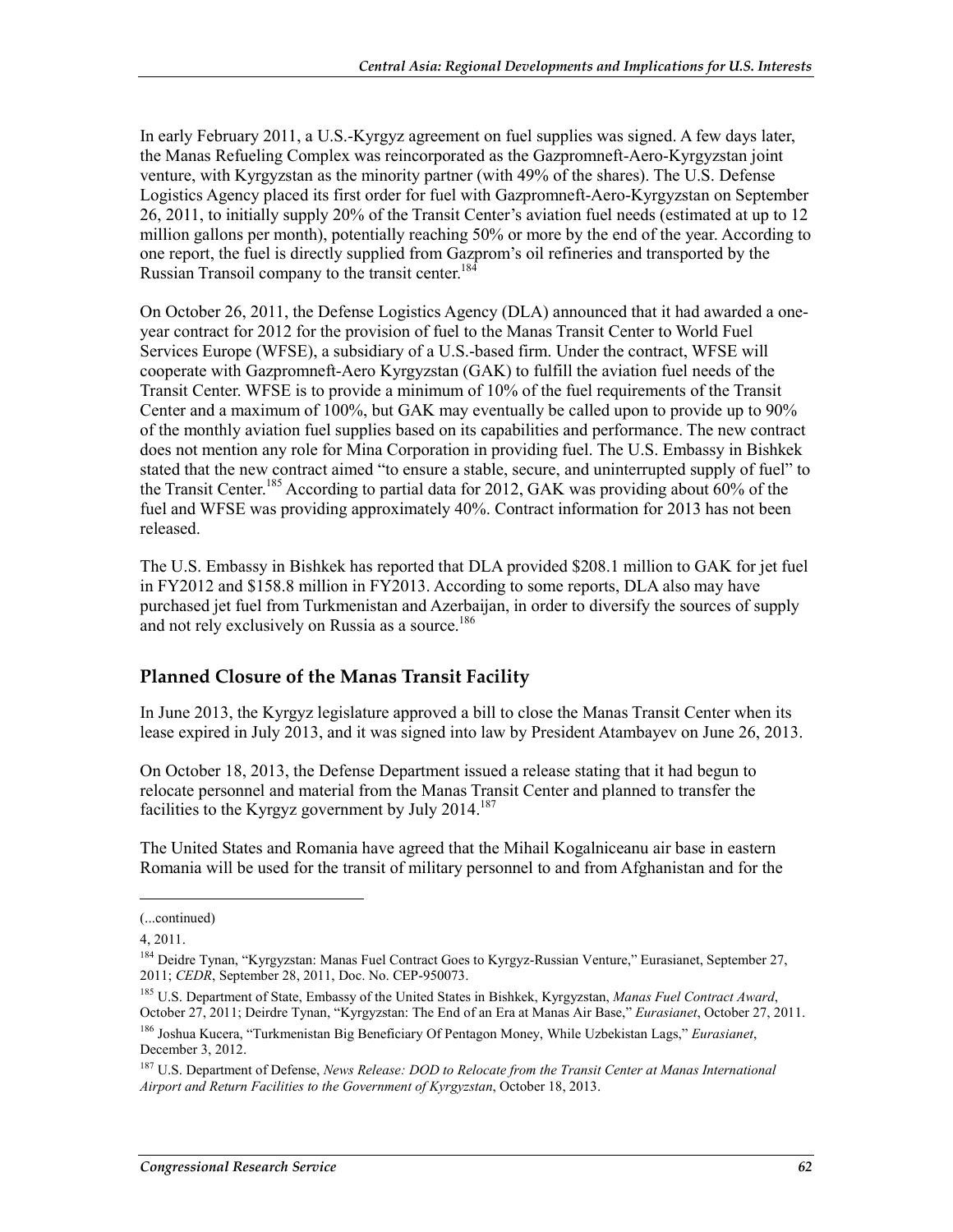egress of some material from Afghanistan.<sup>188</sup> Refueling functions carried out by the Manas Transit Center may be transferred to Mazar-i-Sharif, according to one report.

## **The Northern Distribution Network to and from Afghanistan**

Because supplies transiting Pakistan to Afghanistan frequently were subject to attacks, General David Petraeus, the then-Commander of the U.S. Central Command, visited Kazakhstan and Tajikistan in late January 2009 to negotiate alternative air, rail, road, and water routes for the commercial shipping of supplies to support NATO and U.S. operations in Afghanistan (he also visited Kyrgyzstan to discuss airbase issues; see below). To encourage a positive response for this Northern Distribution Network (NDN), the U.S. embassies in the region announced that the United States hoped to purchase many nonmilitary goods locally to transport to the troops in Afghanistan. Kazakhstan and Tajikistan permitted such transit in February 2009, Uzbekistan permitted it in April 2009, and Kyrgyzstan permitted it in July 2009 (Georgia had given such permission in 2005, Russia in 2008, and Azerbaijan in March 2009).

There are broadly three land routes: one through the South Caucasus into Central Asia; one from the Baltic states through Russia, Kazakhstan, and Uzbekistan; and one from the Baltic states through Russia, Kazakhstan, Kyrgyzstan, and Tajikistan. Although some small cargoes reportedly were sent along the route on an ad hoc basis in late 2008, a much-publicized rail shipment of nonlethal supplies entered Afghanistan in late March 2009 after transiting Latvia, Russia, Kazakhstan, and Uzbekistan.189 During his confirmation hearing in July 2011 as Commander of the U.S. Transportation Command, General William Fraser stated that the aim then was to boost the percentage of surface transit through the NDN.<sup>190</sup> The Senate Foreign Relations Committee reported in late 2011 that almost three-fourths of the nonlethal surface shipments to Afghanistan were being transported via the NDN (this amount increased to virtually all surface transport following Pakistan's halt to shipments from late November 2011 to early July 2012).<sup>191</sup> Supplementing land routes, Uzbekistan's Navoi airport reportedly is being used to transport supplies to Afghanistan. After aircraft land at Navoi, the supplies are sent by rail and truck to Afghanistan.<sup>192</sup>

In August 2011, shipments began along a 50-mile rail line that was completed from the town of Hairatan, on Afghanistan's border with Uzbekistan, to the city of Mazar-e-Sharif in Afghanistan.<sup>193</sup> Reportedly, the bulk of ISAF cargo containers shipped through the NDN

<sup>1</sup> 188 Chris Carroll, "DOD to Shift Air Transit from Manas to Romania," *Stars and Stripes*, October 18, 2013.

<sup>&</sup>lt;sup>189</sup> "Northern Route Eases Supplies to U.S, forces in Afghanistan," International Institute of Strategic Studies, August 2010; Steve Geary, "Northern Distribution Network to Shore Up Afghan Supply Chain," *Defense Logistics*, June 28, 2010; "Supply Chain Council Recognizes Alternative Afghanistan Distribution Network," *Journal of Transportation*, May 8, 2010.

<sup>&</sup>lt;sup>190</sup> U.S. Senate, Committee on Armed Services, Confirmation Hearing for William M. Fraser to be Commander, U.S. Transportation Command, August 2, 2011. See also Subcommittee on Seapower, Hearing on the FY2012 Budget Request for Strategic Airlift Aircraft, July 13, 2011.

<sup>191</sup> U.S. Senate, Committee on Foreign Relations, *Central Asia And The Transition In Afghanistan: A Majority Staff Report,* December 19, 2011.

<sup>&</sup>lt;sup>192</sup> A circum-polar air route from the United States transiting Russia and Central Asia to Afghanistan also has begun to be used. Marcus Weisgerber, "Afghanistan War Spurred Big Changes for Logistics Community," *Federal Times*, September 19, 2011.

<sup>193 &</sup>quot;Uzbek Corridor of Afghan Supply Plagued by 'Informal Payments,'" *The Times of Central Asia*, July 2, 2010; "Construction of Hairatan-Mazar-e-Sharif Railroad Completed" Uzbekistan Daily, November 16, 2010.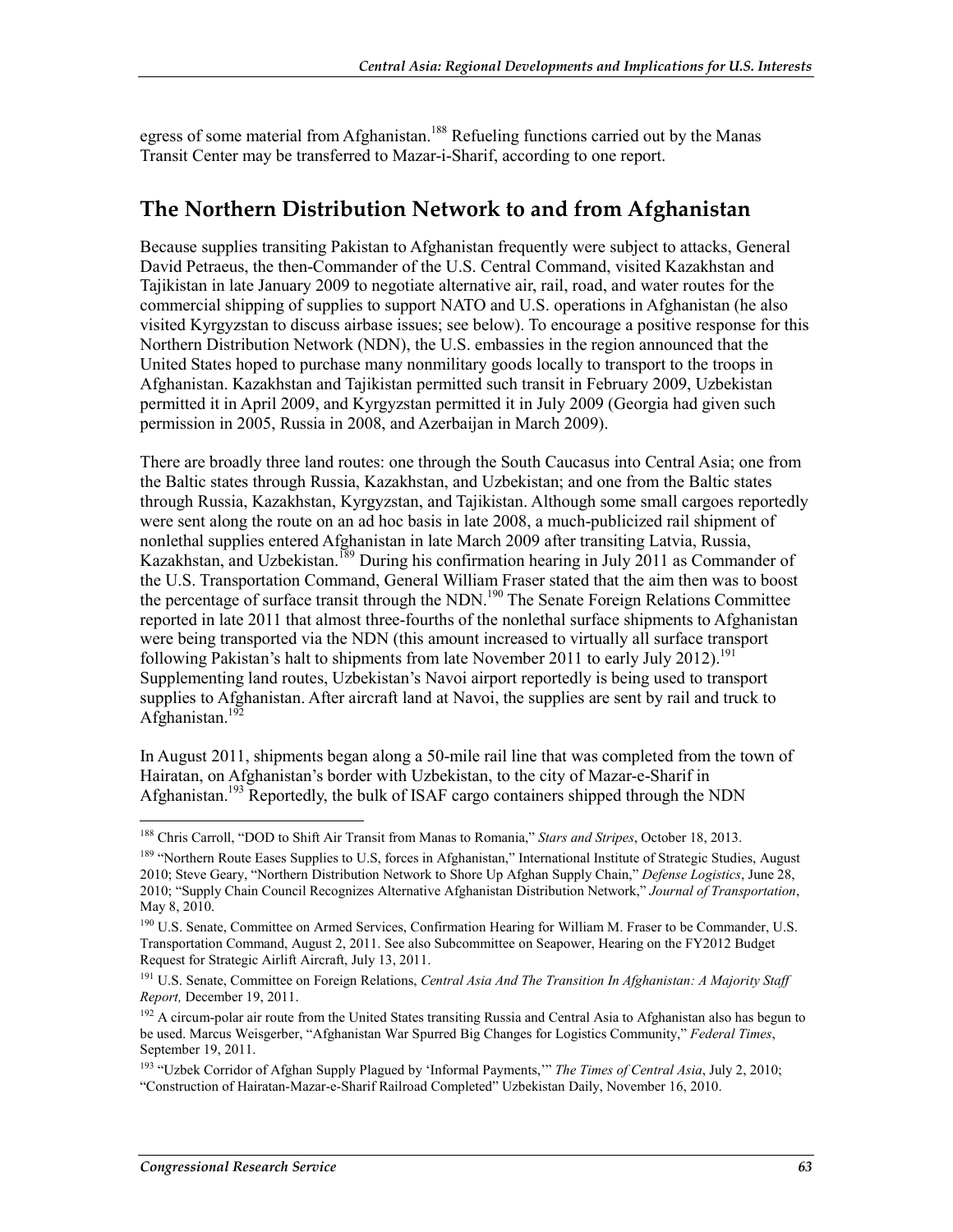eventually enter Afghanistan via this Uzbekistan-Afghanistan rail link. U.S. Defense Department officials reportedly long have been concerned that officials in Uzbekistan delay the transit of freight across the border into Afghanistan until bribes are paid by various commercial shippers.

Among the reported local purchases of supplies as incentives to regional countries to facilitate NDN shipments are food items, lumber, cement, rebar, corrugated and galvanized steel, and fuel drums. According to one report, the U.S. military greatly increased its purchases of local supplies for Afghanistan in FY2012, spending about \$1.3 billion, including \$820.5 million in Turkmenistan (presumably for jet fuel and transport). To expand such purchases, the Defense Logistics Agency reportedly posted liaison officers in Kazakhstan and Uzbekistan, and it planned to at least match this pace of purchases in FY2013.<sup>194</sup>

Besides commercial shipping of nonlethal cargoes, the regional governments allegedly have quietly given U.S. and NATO military aircraft over-flight privileges for the transport of weapons and troops to Afghanistan. At the July 2009 U.S.-Russia summit, Russia openly announced that it was permitting such overflights. Some observers suggested that the announcement was linked to the assertion of some Russian officials that such transport could substitute for U.S. and NATO use of Manas and other Central Asian airbases. Presidents Obama and Nazarbayev reportedly agreed in principle to air flights of troops and unspecified equipment, including along a circumpolar route transiting Kazakhstan, during their meeting in April 2010, and an air transit agreement was signed on November 12, 2010.

Most of the Central Asian governments gave permission in 2012 for the egress of supplies and troops from Afghanistan in line with U.S. and NATO plans to draw down military operations in Afghanistan by late 2014. Then-Assistant Secretary Blake reported in August 2012 that discussions were underway within the U.S. government on how much and what types of equipment removed from Afghanistan might be declared Excess Defense Articles (EDA) and provided to regional governments. He indicated that the U.S. government probably would not provide Uzbekistan with lethal EDA (weaponry), but might well provide military vehicles. He suggested that Uzbekistan's support for the NDN may have raised the ire of terrorist organizations, so that "it is very much in our interest to help Uzbekistan defend itself against such attacks." At the same time, he dismissed concerns that military assistance provided to Uzbekistan could be misused.<sup>195</sup> According to some observers, Uzbekistan withdrew from the CSTO at least in part in the hope of obtaining funds and equipment from the United States and NATO during the withdrawal of forces from Afghanistan.<sup>196</sup> One Russian newspaper reported in November 2012 that Russian officials had offered large military aid packages to Kyrgyzstan and Tajikistan, at least in part to convince these countries not to accept excess equipment from the United States, which these officials presumed would come with strings attached, including technical advisory assistance.<sup>197</sup>

<sup>194</sup> Joshua Kucera, "Turkmenistan Big Beneficiary Of Pentagon Money, While Uzbekistan Lags," *Eurasianet*, December 3, 2012. Purchases were reported to be \$137.3 million in Kazakhstan, \$218.1 million in Kyrgyzstan, \$11.7 million in Tajikistan, and \$105.9 million in Uzbekistan.

<sup>195</sup> U.S. Department of State, *On-the-Record Briefing With International Media:Robert O. Blake, Jr., Assistant Secretary, Bureau of South and Central Asian Affairs*, August 15, 2012.

<sup>196</sup> Karimjan Akhmedov and Evgeniya Usmanova, "Afghanistan Withdrawal: The Pros and Cons of Using the Northern Distribution Network," *Eurasianet*, September 12, 2012.

<sup>197</sup> *Kommersant*, November 6, 2012; Joshua Kucera, "Report: Russia Spending \$1.3 Billion To Arm Kyrgyzstan, Tajikistan," *Eurasianet*, November 7, 2012. Other reasons for the boosted aid reportedly included preparing these countries for the post-2014 security situation in Afghanistan. Lastly, the boosted aid had been pledged as a *quid pro*  (continued...)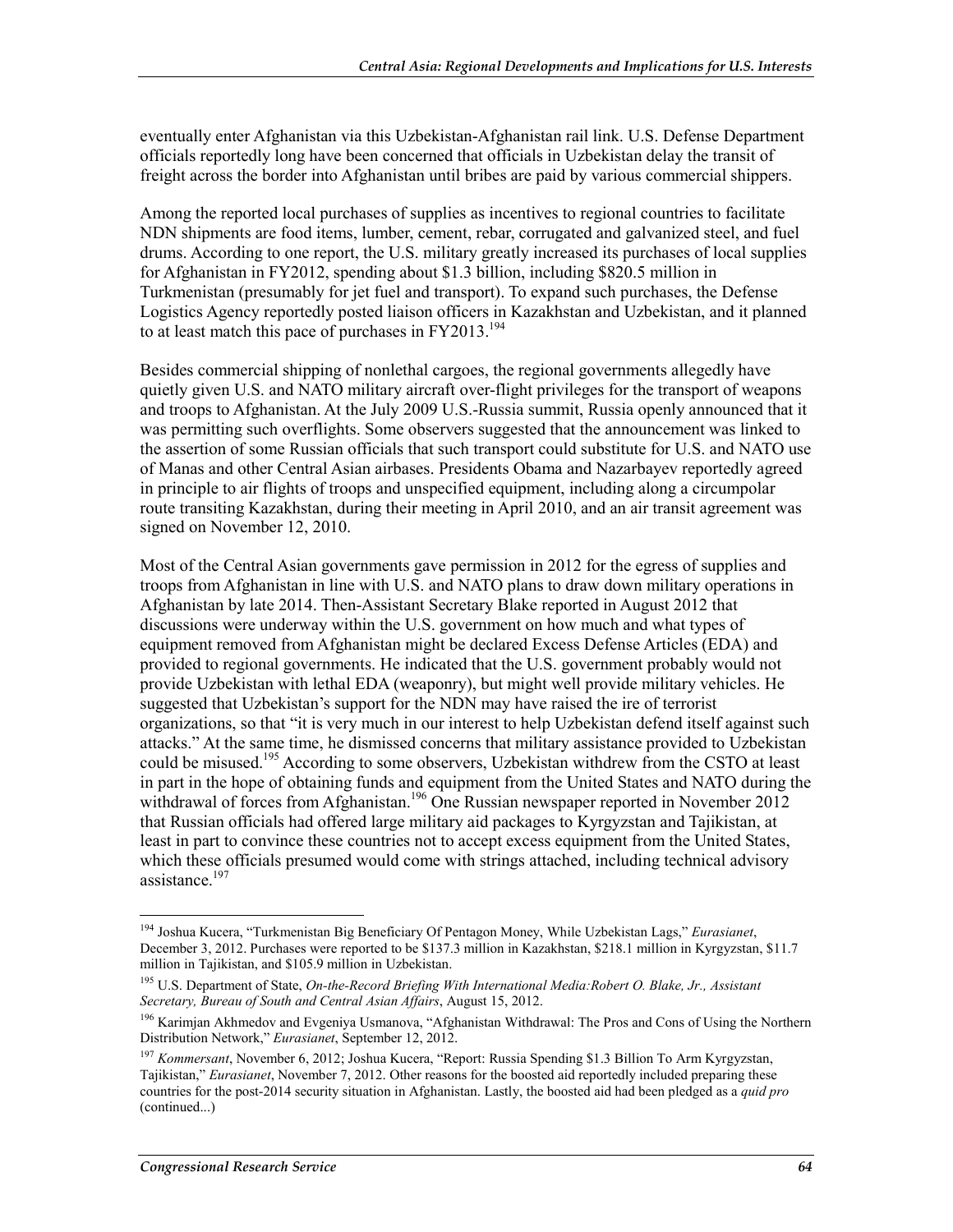According to one plan discussed by USCENTCOM in late 2012 for the egress from Afghanistan of rolling stock (equipment with wheels or tracks that is self-propelled or can be towed) or nonrolling stock (all other equipment), almost one-quarter (500 out of 2,200 containers and vehicles) was proposed to be evacuated by rail or road through Central Asia. It was proposed that over onehalf be evacuated through Pakistan, and almost one-quarter of containers and vehicles be flown to Dubai or Jordan.<sup>198</sup>

These plans changed somewhat during 2013, however, reportedly at least in part because of continuing problems with cargo transit through Uzbekistan. According to one USTRANSCOM official in October 2013, the command was still keeping NDN routes "warm as a result of needing to possibly go back" to heavier use of the routes in case of renewed problems with egress through Pakistan. The official stated that the shipment of material through the NDN took two to three times longer than through Pakistan, because of the necessity of clearing customs in several transit states and trans-loading from truck to rail to ship.199 According to some reports, only about 4% of material currently is exiting Afghanistan through the NDN.

# **Weapons of Mass Destruction**

Major U.S. security interests have included elimination of nuclear weapons remaining in Kazakhstan after the breakup of the Soviet Union and other efforts to control nuclear proliferation in Central Asia. The United States has tendered aid aimed at bolstering their export and physical controls over nuclear technology and materials, in part because of concerns that Iran is targeting these countries. $200$ 

After the Soviet breakup, Kazakhstan was on paper a major nuclear weapons power (in reality Russia controlled these weapons). In December 1993, the United States and Kazakhstan signed a Cooperative Threat Reduction (CTR) umbrella agreement for the "safe and secure" dismantling of 104 SS-18s, the destruction of silos, and related purposes. All bombers and their air-launched cruise missiles were removed by late February 1994 (except seven bombers destroyed with U.S. aid in 1998). The SS-18s were eliminated by late 1994. On April 21, 1995, the last of about 1,040 nuclear warheads had been removed from SS-18 missiles and transferred to Russia, and Kazakhstan announced that it was nuclear weapons-free. The United States reported that 147 silos had been destroyed by September 1999. A U.S.-Kazakh Nuclear Risk Reduction Center in Almaty was set up to facilitate verification and compliance with arms control agreements to prevent the proliferation of WMD.

Besides the Kazakh nuclear weapons, there are active research reactors, uranium mines, milling facilities, and dozens of radioactive tailing and waste dumps in Kazakhstan, Kyrgyzstan, Tajikistan, and Uzbekistan. Many of these sites reportedly were inadequately protected against

 $\overline{\phantom{a}}$ 

<sup>(...</sup>continued)

*quo* after both countries had extended military basing leases with Moscow.

<sup>198</sup> Joshua Kucera, "U.S. Mapping Out Afghanistan Exit," *Eurasianet*, November 21, 2012.

<sup>&</sup>lt;sup>199</sup> Marcus Weisgerber, "Interview: Lt. Gen. Kathleen Gainey, Retiring No. 2 at U.S. Transportation Command," *Defense News*, October 20, 2013.

<sup>&</sup>lt;sup>200</sup> A Treaty on the Central Asian Nuclear Weapons Free Zone entered into force in January 2009. All five Central Asian states are signatories. The Treaty prohibits the development, manufacture, stockpiling, acquisition, or possession of nuclear explosive devices within the zone. See CRS Report RL31559, *Proliferation Control Regimes: Background and Status*, coordinated by Mary Beth D. Nikitin.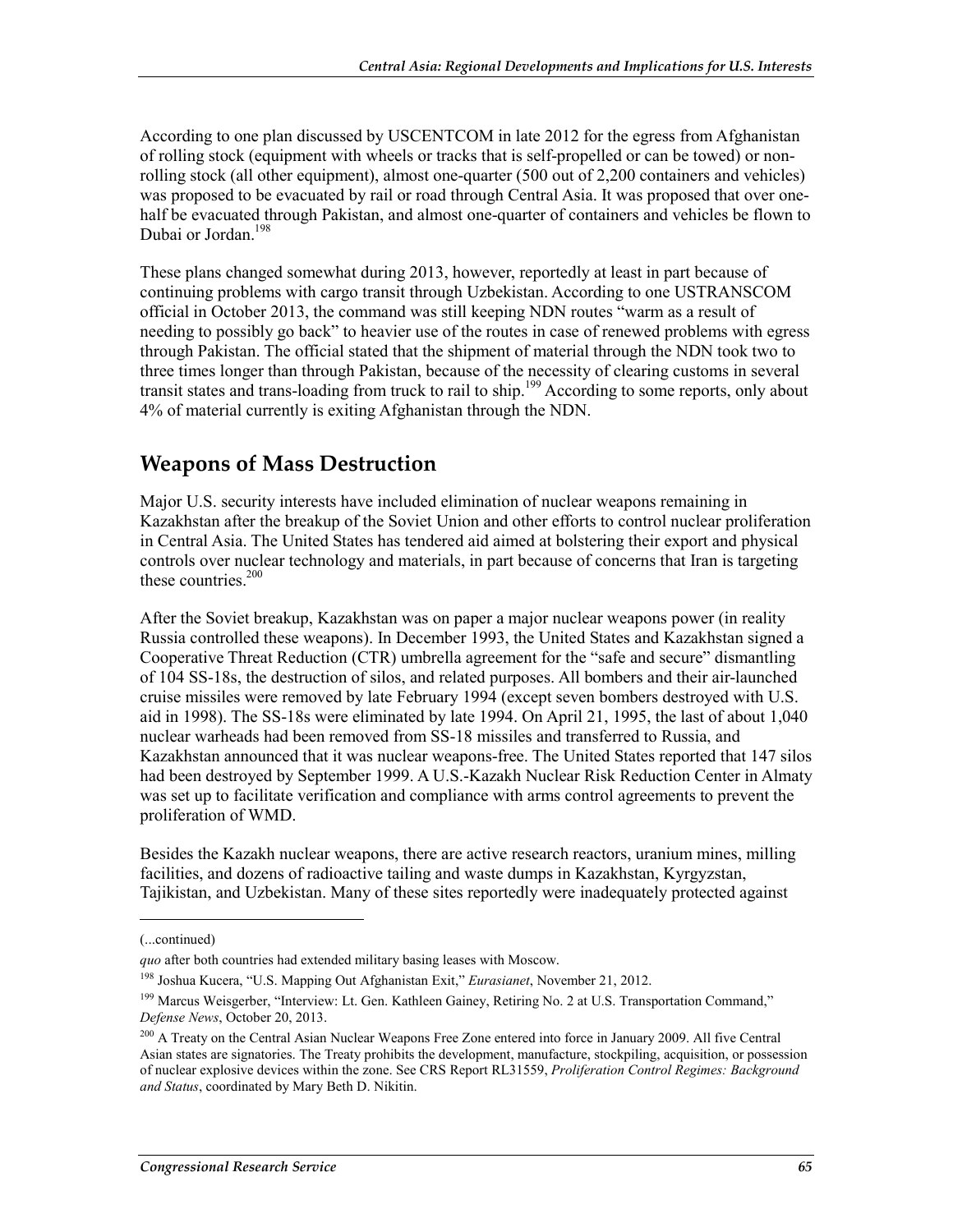theft and CTR aid has been used to assist in securing them. Kazakhstan is reported to possess one-fourth of the world's uranium reserves, and Kazakhstan and Uzbekistan have been among the world's top producers of low-enriched uranium.

Among Kazakhstan's nuclear sites was a fast breeder reactor at Aktau that was the world's only nuclear desalinization facility. In 1997 and 1999, U.S.-Kazakh accords were signed on decommissioning the Aktau reactor. Shut down in 1999, it had nearly 300 metric tons of uranium (some highly enriched) and plutonium (some weapons-grade) spent fuel in storage pools. CTR aid was used to facilitate transporting 600 kg of highly enriched uranium (HEU) from Kazakhstan to the United States in 1994, 2,900 kg of up to 26% enriched nuclear fuel from Aktau to Kazakhstan's Ulba facility in 2001 (which Ulba converted into less-enriched fuel), and 162.5 lb. of HEU spent fuel from Aktau to Russia in May 2009. In the latter instance, the material originally had been provided by Russia to Kazakhstan, and was returned to Russia in a series of four shipments by rail for storage between December 2008 and May 2009. In November 2010, CTR aid was used to facilitate the shipment of the last of more than 10 metric tons of highly enriched uranium and three metric tons of weapons-grade plutonium from Aktau to a newly constructed storage site 1,800 miles away at the former Semipalatinsk Test Site in East Kazakhstan Region.201

Kazakhstan and Uzbekistan hosted major chemical and biological warfare (CBW) facilities during the Soviet era. CTR and Energy Department (DOE) funds have been used in Kazakhstan to dismantle a former anthrax production facility in Stepnogorsk, to remove some strains to the United States, to secure two other BW sites, and to retrain scientists. CTR funding was used to dismantle Uzbekistan's Nukus chemical weapons research facility. CTR aid also was used to eliminate active anthrax spores at a former CBW test site on an island in the Aral Sea. These latter two projects were completed in 2002. Other CTR aid helps keep former Uzbek CBW scientists employed in peaceful research. Kazakhstan and Uzbekistan receive ongoing Cooperative Biological Engagement assistance for disease surveillance and diagnostic laboratories and electronic disease reporting. Uzbekistan has continued to cooperate with the Departments of Defense and Energy—even after it restricted other ties with the United States in 2005—to receive radiation monitoring equipment and training.

In a joint U.S.-Kazakhstan-Russia statement and other remarks at the nuclear security summit in Seoul, South Korea, in March 2012, the United States hailed Kazakhstan's efforts to secure nuclear materials inherited from the former Soviet Union as guidelines for other global nuclear non-proliferation efforts. $202$ 

<sup>201</sup> U.S. Department of Energy, National Nuclear Security Administration*, Press Release: Joint Statement By Co-Chairs of the U.S.-Kazakhstan Energy Partnership On Successful Completion of the U.S.-Kazakhstan BN-350 Spent Fuel Program,* November 17, 2010; *Press Release: NNSA Secures 775 Nuclear Weapons Worth of Weapons-Grade Nuclear Material from BN-350 Fast Reactor in Kazakhstan*, November 18, 2010.

<sup>202</sup> The White House, Office of the Press Secretary, *Remarks by President Obama and President Nursultan Nazarbayev of the Republic of Kazakhstan Before Bilateral Meeting*, March 26, 2012; *Joint Statement of the Presidents of the Republic of Kazakhstan, the Russian Federation, and the United States of America Regarding the Trilateral Cooperation at the Former Semipalatinsk Test Site*, March 26, 2012.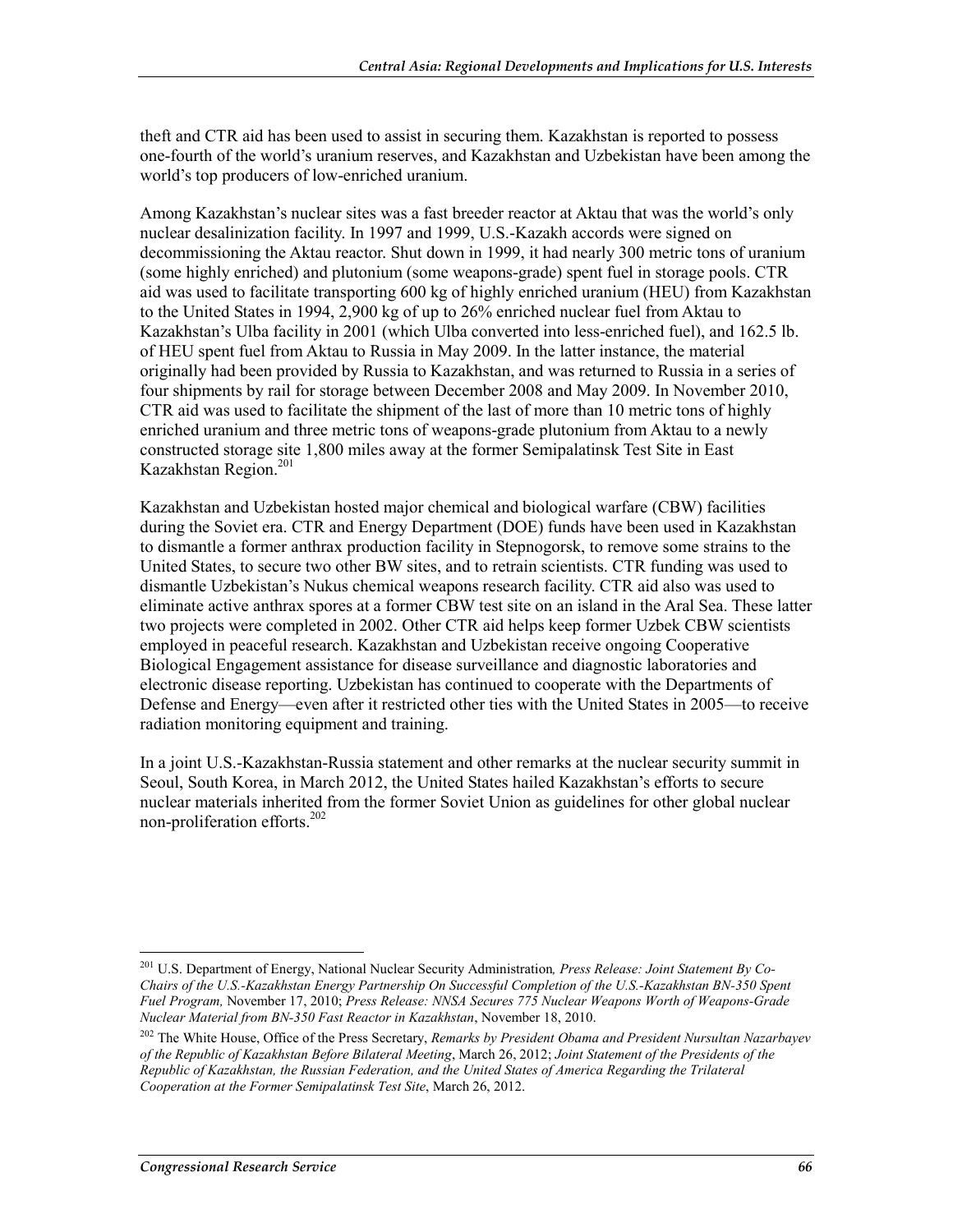| Table I. U.S. Foreign Assistance to Central Asia, |
|---------------------------------------------------|
| <b>FY1992 to FY2014</b>                           |

| <b>Central Asian</b><br>Country      | FY1992 thru<br><b>FY2010</b><br><b>Budgeted</b> <sup>a</sup> | <b>FY2011</b><br>Actualb | <b>FY2012</b><br>Actualb | <b>FY2013</b><br><b>Estimate</b> <sup>b</sup> | <b>FY2014</b><br><b>Request</b> <sup>b</sup> |
|--------------------------------------|--------------------------------------------------------------|--------------------------|--------------------------|-----------------------------------------------|----------------------------------------------|
| Kazakhstan                           | 2.050.4                                                      | 17.57                    | 19.29                    | 13.96                                         | 12.23                                        |
| Kyrgyzstan                           | 1.221.71                                                     | 41.36                    | 47.4                     | 49.38                                         | 51.82                                        |
| Tajikistan                           | 988.57                                                       | 44.48                    | 45.09                    | 40.63                                         | 36.4                                         |
| Turkmenistan                         | 351.55                                                       | 11.01                    | 9.2                      | 6.02                                          | 6.46                                         |
| Uzbekistan                           | 971.36                                                       | 11.34                    | 16.73                    | 11.72                                         | 11.59                                        |
| Regional                             | 130.44                                                       | 23.15                    | 8.22                     | 28.52                                         | 38.76                                        |
| Total                                | 5.714.03                                                     | 148.91                   | 145.92                   | 150.23                                        | 157.26                                       |
| As a percentage of<br>aid to Eurasia | 4%                                                           | 26%                      | 34%                      | 37%                                           | 40%                                          |

(millions of current dollars)

**Sources:** State Department, Office of the Coordinator of U.S. Assistance to Europe and Eurasia, *Congressional Budget Justification for Foreign Operations, FY2013, Annex: Regional Programs*, March 2012. Country totals for FY2013 are not yet available.

- a. Includes funds from the Aid for Europe, Eurasia, and Central Asia (AEECA) account and Agency budgets. Excludes some classified coalition support funding.
- b. Includes funds from the Aid for Europe, Eurasia, and Central Asia account (AEECA) and other "Function 150" programs through FY2012; in FY2013-FY2014, aid to Central Asia was included in the Economic Support Fund and other "Function 150" programs,. Does not include Defense or Energy Department funds or funding for exchanges.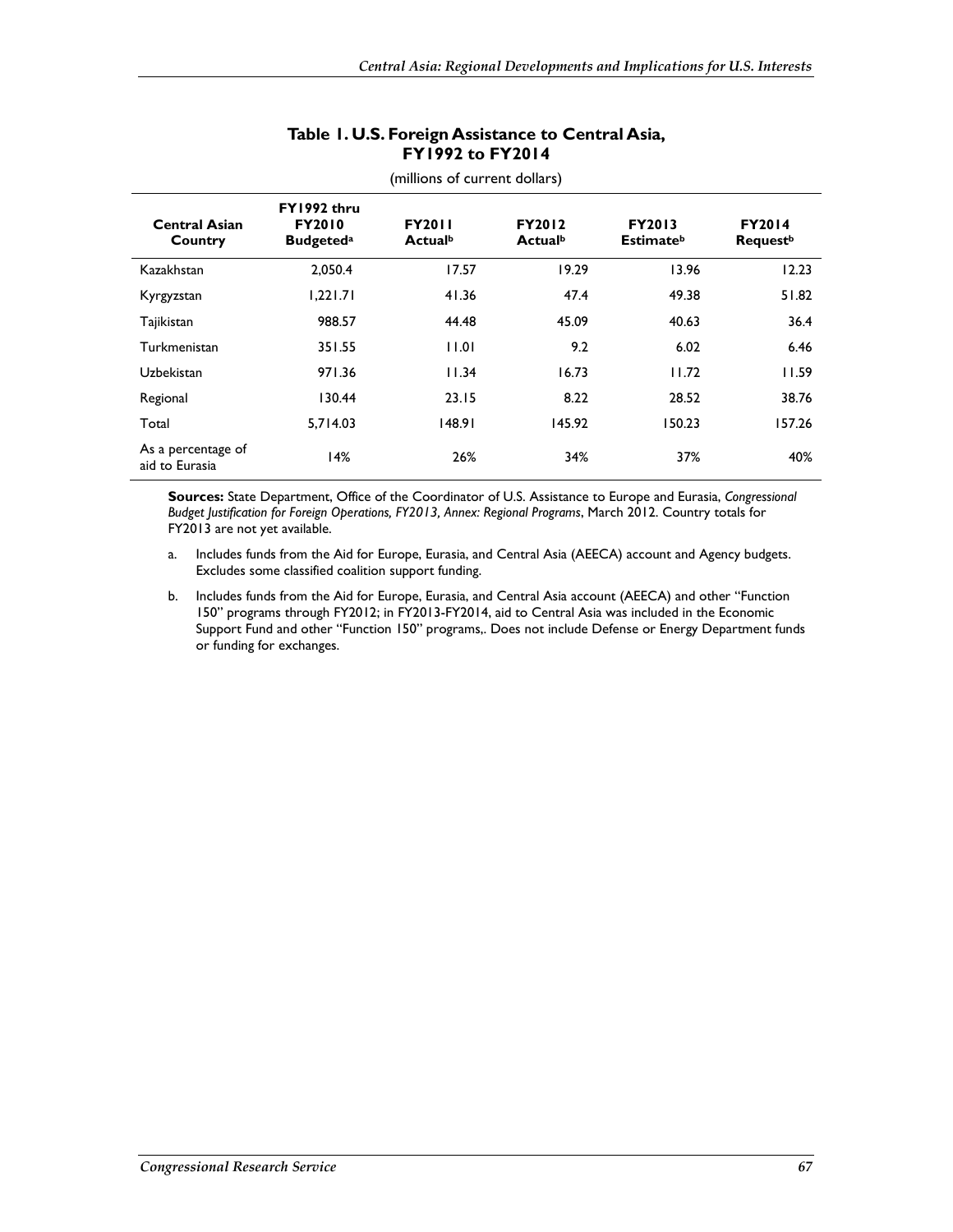| (millions of current dollars) |        |         |         |         |         |         |         |        |         |         |  |
|-------------------------------|--------|---------|---------|---------|---------|---------|---------|--------|---------|---------|--|
| Country                       | 1992   | 1993    | 1994    | 1995    | 1996    | 1997    | 1998    | 1999   | 2000    | 2001    |  |
| Kazakhstan                    | 20.33  | 51.47   | 202.75  | 38.85   | 79.32   | 53.52   | 75.85   | 72.60  | 77.95   | 80.01   |  |
| Kyrgyzstan                    | 13.03  | 108.22  | 90.36   | 44.43   | 63.63   | 23.85   | 50.29   | 61.12  | 49.73   | 43.07   |  |
| Tajikistan                    | 11.61  | 33.72   | 45.26   | 33.71   | 45.36   | 14.75   | 36.57   | 38.16  | 38.69   | 76.48   |  |
| Turkmenistan                  | 14.71  | 57.28   | 22.38   | 21.82   | 25.33   | 6.25    | 8.94    | 15.94  | 10.91   | 12.57   |  |
| Uzbekistan                    | 5.62   | 15.00   | 34.07   | 14.44   | 23.34   | 30.88   | 26.84   | 46.88  | 39.06   | 48.33   |  |
| Regional                      | 0.00   | 0.00    | 0.00    | 0.00    | 20.00   | 0.60    | 7.87    | 0.00   | 4.50    | 7.57    |  |
| <b>Total</b>                  | 2057.3 | 2258.69 | 2388.82 | 2248.25 | 2252.98 | 2126.85 | 2204.36 | 2233.7 | 2220.84 | 2269.03 |  |

## **Table 2. U.S. Assistance to Central Asia, FY1992-FY2001**

Source: Derived from U.S. Department of State, Office of the Coordinator for Europe and Eurasia.

**Note:** Includes all agencies and accounts.

## **Table 3. U.S. Assistance to Central Asia, FY2002-FY2010 (and Totals, FY1992-FY2010)**

|              |         |         |         |         |         |         |        |        |         | <b>Total</b>        |
|--------------|---------|---------|---------|---------|---------|---------|--------|--------|---------|---------------------|
| Country      | 2002    | 2003    | 2004    | 2005    | 2006    | 2007    | 2008   | 2009   | 2010    | (FY1992-<br>FY2010) |
| Kazakhstan   | 97.4    | 97.88   | 111.00  | 84.91   | 81.31   | 167.55  | 179.52 | 220.28 | 157.90  | 2,050.4             |
| Kyrgyzstan   | 94.47   | 53.85   | 55.25   | 55.23   | 43.44   | 71.25   | 71.23  | 111.74 | 117.52  | 1,221.71            |
| Tajikistan   | 136.34  | 48.71   | 53.01   | 65.69   | 42.81   | 49.94   | 67.33  | 67.44  | 82.99   | 988.57              |
| Turkmenistan | 18.93   | 10.98   | 10.42   | 18.94   | 10.44   | 19.84   | 16.83  | 20.78  | 28.26   | 351.55              |
| Uzbekistan   | 224.14  | 90.77   | 84.25   | 78.28   | 49.30   | 35.90   | 38.33  | 48.55  | 37.38   | 971.36              |
| Regional     | 13.88   | 9.99    | 3.41    | 5.02    | 5.43    | 7.59    | 6.66   | 25.71  | 12.21   | 130.44              |
| Total        | 2587.16 | 2315.18 | 2321.34 | 2313.07 | 2238.73 | 2359.07 | 2387.9 | 2503.5 | 2446.26 | 5,714.03            |

Source: Derived from U.S. Department of State, Office of the Coordinator for Europe and Eurasia.

**Note:** Includes all agencies and accounts.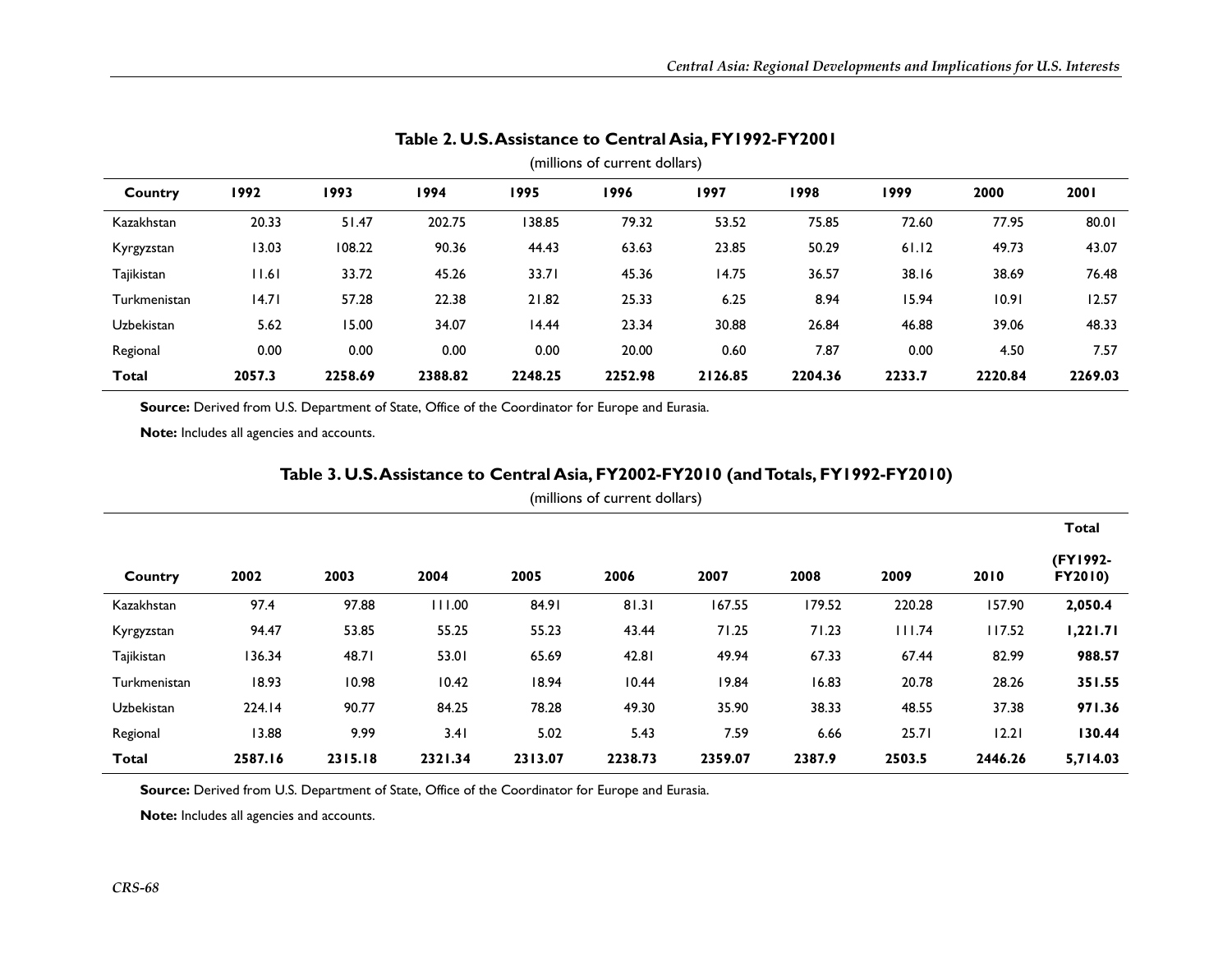

**Figure 1. Central Asia: Kazakhstan, Kyrgyzstan, Tajikistan, Turkmenistan, and Uzbekistan** 

**Source:** CRS (September 2010).